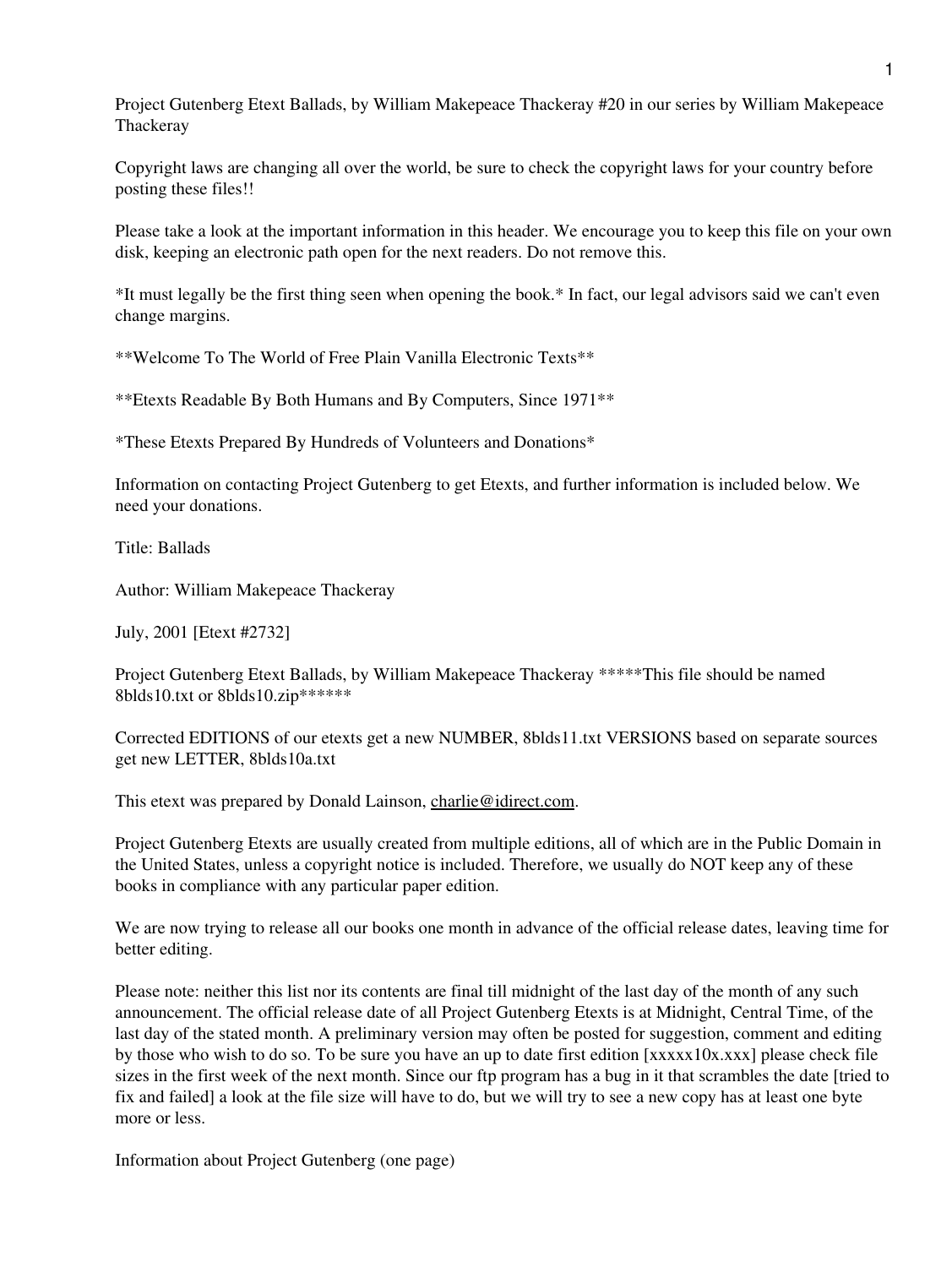We produce about two million dollars for each hour we work. The time it takes us, a rather conservative estimate, is fifty hours to get any etext selected, entered, proofread, edited, copyright searched and analyzed, the copyright letters written, etc. This projected audience is one hundred million readers. If our value per text is nominally estimated at one dollar then we produce \$2 million dollars per hour this year as we release thirty-six text files per month, or 432 more Etexts in 1999 for a total of 2000+ If these reach just 10% of the computerized population, then the total should reach over 200 billion Etexts given away this year.

The Goal of Project Gutenberg is to Give Away One Trillion Etext Files by December 31, 2001. [10,000 x  $100,000,000 = 1$  Trillion] This is ten thousand titles each to one hundred million readers, which is only  $\sim 5\%$ of the present number of computer users.

At our revised rates of production, we will reach only one-third of that goal by the end of 2001, or about 3,333 Etexts unless we manage to get some real funding; currently our funding is mostly from Michael Hart's salary at Carnegie-Mellon University, and an assortment of sporadic gifts; this salary is only good for a few more years, so we are looking for something to replace it, as we don't want Project Gutenberg to be so dependent on one person.

We need your donations more than ever!

All donations should be made to "Project Gutenberg/CMU": and are tax deductible to the extent allowable by law. (CMU = CarnegieMellon University).

For these and other matters, please mail to:

Project Gutenberg P. O. Box 2782 Champaign, IL 61825

When all other email fails. . .try our Executive Director: Michael S. Hart <[hart@pobox.com](mailto:hart@pobox.com)> [hart@pobox.com](mailto:hart@pobox.com) forwards to [hart@prairienet.org](mailto:hart@prairienet.org) and archive.org if your mail bounces from archive.org, I will still see it, if it bounces from prairienet.org, better resend later on....

We would prefer to send you this information by email.

To access Project Gutenberg etexts, use any Web browser to view [http://promo.net/pg.](http://promo.net/pg) This site lists Etexts by author and by title, and includes information about how to get involved with Project Gutenberg. You could also download our past Newsletters, or subscribe here. This is one of our major sites, please email [hart@pobox.com](mailto:hart@pobox.com), for a more complete list of our various sites.

To go directly to the etext collections, use FTP or any Web browser to visit a Project Gutenberg mirror (mirror sites are available on 7 continents; mirrors are listed at [http://promo.net/pg\)](http://promo.net/pg).

Mac users, do NOT point and click, typing works better.

Example FTP session: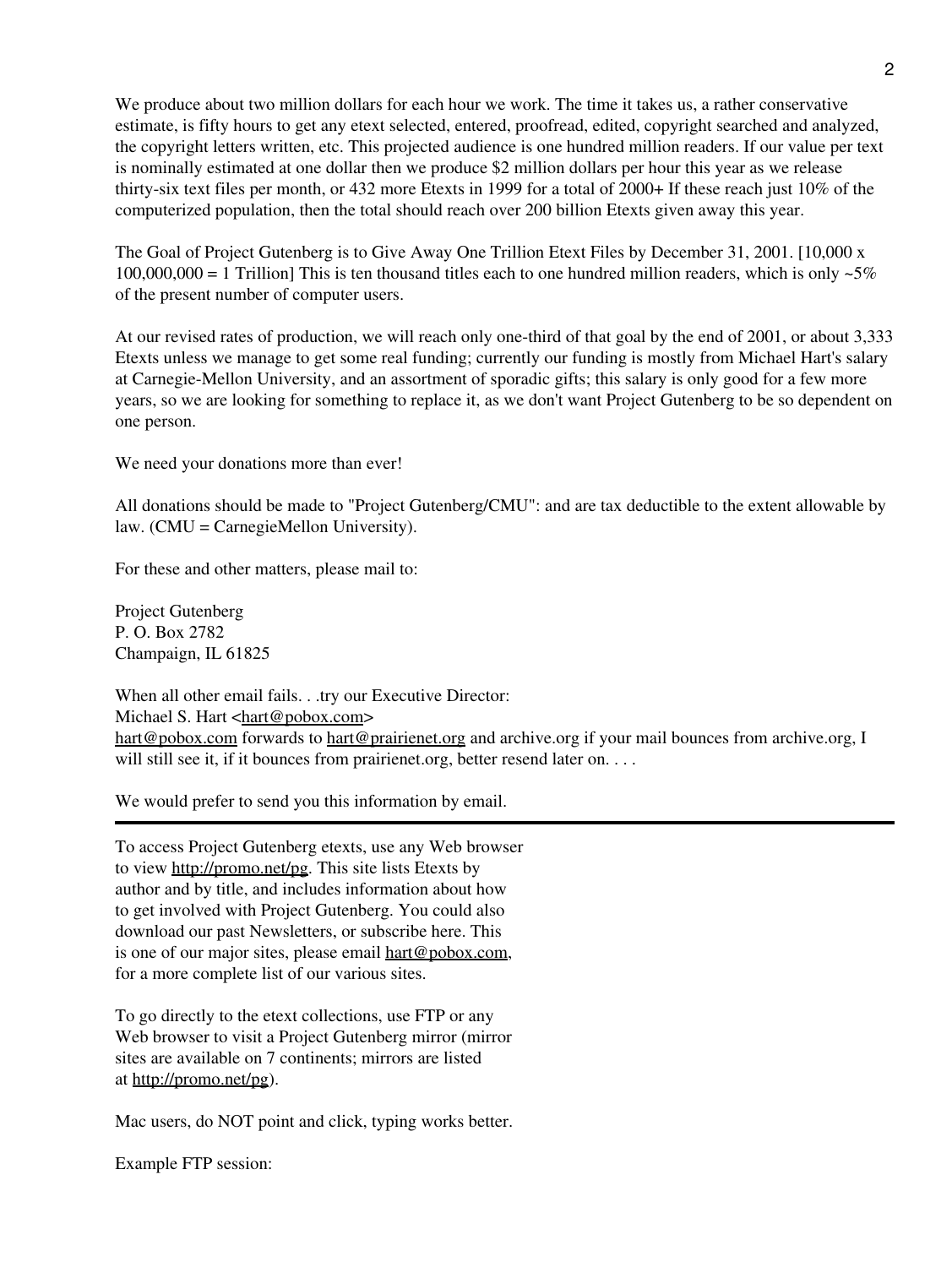ftp [metalab.unc.edu](ftp://metalab.unc.edu/) login: anonymous password: your@login cd pub/docs/books/gutenberg cd etext90 through etext99 or etext00 through etext01, etc. dir [to see files] get or mget [to get files. . .set bin for zip files] GET GUTINDEX.?? [to get a year's listing of books, e.g., GUTINDEX.99] GET GUTINDEX.ALL [to get a listing of ALL books]

\*\*\*

\*\*Information prepared by the Project Gutenberg legal advisor\*\*

(Three Pages)

## **\*\*\*START\*\*THE SMALL PRINT!\*\*FOR PUBLIC DOMAIN ETEXTS\*\*START\*\*\*** Why is this

"Small Print!" statement here? You know: lawyers. They tell us you might sue us if there is something wrong with your copy of this etext, even if you got it for free from

someone other than us, and even if what's wrong is not our

fault. So, among other things, this "Small Print!" statement disclaims most of our liability to you. It also tells you how you can distribute copies of this etext if you want to.

## **\*BEFORE!\* YOU USE OR READ THIS ETEXT**

By using or reading any part of this PROJECT GUTENBERG-tm

etext, you indicate that you understand, agree to and accept this "Small Print!" statement. If you do not, you can receive a refund of the money (if any) you paid for this etext by

sending a request within 30 days of receiving it to the person you got it from. If you received this etext on a physical

medium (such as a disk), you must return it with your request.

## **ABOUT PROJECT GUTENBERG-TM ETEXTS**

This PROJECT GUTENBERG-tm etext, like most PROJECT GUTENBERGtm etexts, is a "public domain" work distributed by Professor

Michael S. Hart through the Project Gutenberg Association at Carnegie-Mellon University (the "Project"). Among other

things, this means that no one owns a United States copyright on or for this work, so the Project (and you!) can copy and distribute it in the United States without permission and

without paying copyright royalties. Special rules, set forth below, apply if you wish to copy and distribute this etext

under the Project's "PROJECT GUTENBERG" trademark.

To create these etexts, the Project expends considerable

efforts to identify, transcribe and proofread public domain works. Despite these efforts, the Project's etexts and any medium they may be on may contain "Defects". Among other

things, Defects may take the form of incomplete, inaccurate or corrupt data, transcription errors, a copyright or other

intellectual property infringement, a defective or damaged

disk or other etext medium, a computer virus, or computer

codes that damage or cannot be read by your equipment.

# **LIMITED WARRANTY; DISCLAIMER OF DAMAGES**

But for the "Right of Replacement or Refund" described below, [1] the Project (and any other party you may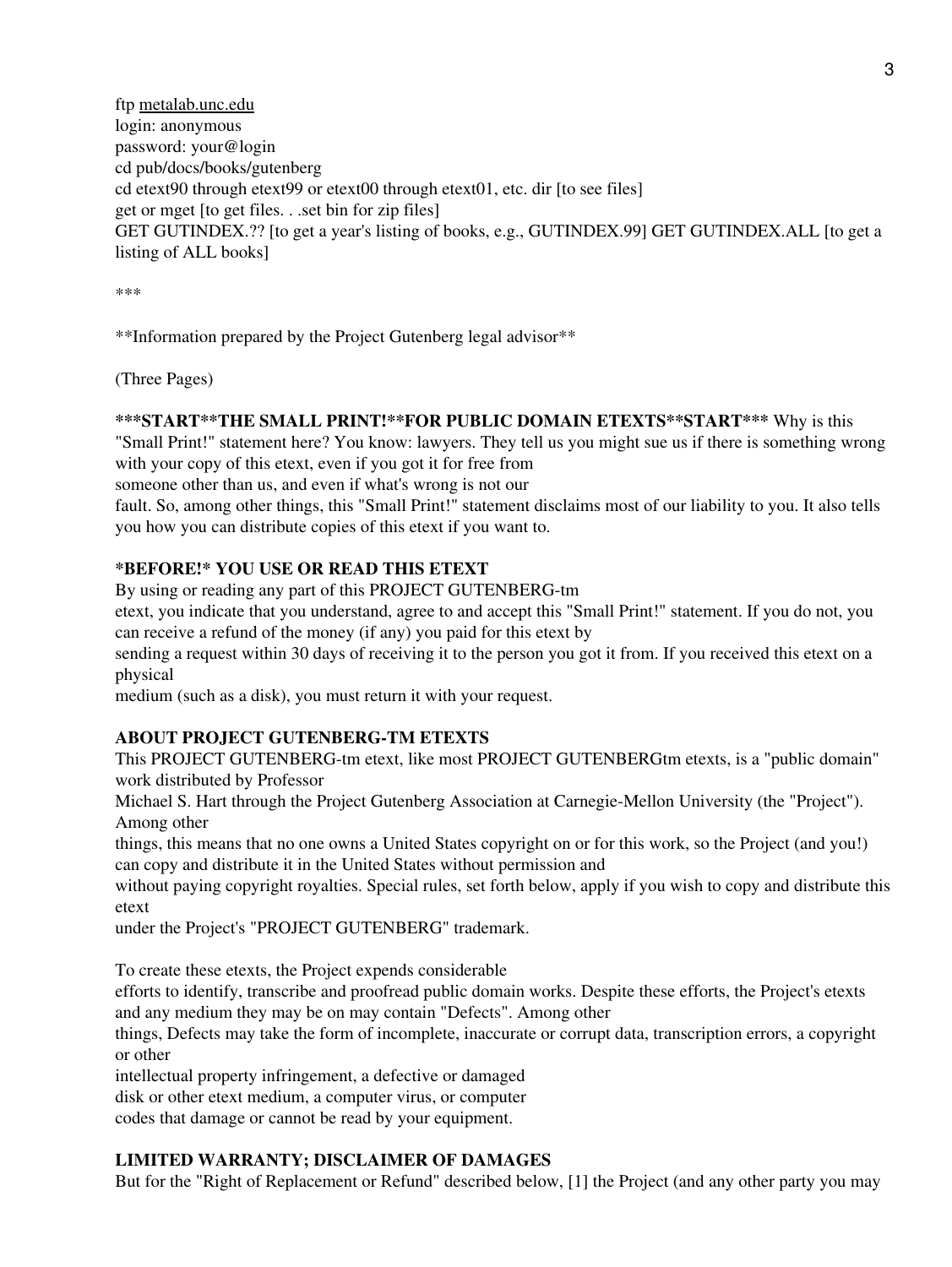receive this

etext from as a PROJECT GUTENBERG-tm etext) disclaims all liability to you for damages, costs and expenses, including legal fees, and [2] YOU HAVE NO REMEDIES FOR NEGLIGENCE OR **UNDER STRICT LIABILITY, OR FOR BREACH OF WARRANTY OR CONTRACT, INCLUDING**

# **BUT NOT LIMITED TO INDIRECT, CONSEQUENTIAL, PUNITIVE OR INCIDENTAL DAMAGES, EVEN IF YOU GIVE NOTICE OF THE POSSIBILITY OF SUCH DAMAGES.**

If you discover a Defect in this etext within 90 days of

receiving it, you can receive a refund of the money (if any) you paid for it by sending an explanatory note within that

time to the person you received it from. If you received it on a physical medium, you must return it with your note, and such person may choose to alternatively give you a replacement copy. If you received it electronically, such person may

choose to alternatively give you a second opportunity to receive it electronically.

# **THIS ETEXT IS OTHERWISE PROVIDED TO YOU "AS-IS". NO OTHER WARRANTIES OF ANY KIND, EXPRESS OR IMPLIED, ARE MADE TO YOU AS TO THE ETEXT OR ANY MEDIUM IT MAY BE ON, INCLUDING BUT NOT LIMITED TO WARRANTIES OF MERCHANTABILITY OR FITNESS FOR A PARTICULAR PURPOSE.**

Some states do not allow disclaimers of implied warranties or the exclusion or limitation of consequential damages, so the above disclaimers and exclusions may not apply to you, and you may have other legal rights.

# **INDEMNITY**

You will indemnify and hold the Project, its directors,

officers, members and agents harmless from all liability, cost and expense, including legal fees, that arise directly or

indirectly from any of the following that you do or cause:

[1] distribution of this etext, [2] alteration, modification, or addition to the etext, or [3] any Defect.

# DISTRIBUTION UNDER "PROJECT GUTENBERG-tm"

You may distribute copies of this etext electronically, or by disk, book or any other medium if you either delete this

"Small Print!" and all other references to Project Gutenberg, or:

[1] Only give exact copies of it. Among other things, this

requires that you do not remove, alter or modify the

etext or this "small print!" statement. You may however, if you wish, distribute this etext in machine readable binary, compressed, mark-up, or proprietary form,

including any form resulting from conversion by word processing or hypertext software, but only so long as **\*EITHER\*:**

[\*] The etext, when displayed, is clearly readable, and

does \*not\* contain characters other than those

intended by the author of the work, although tilde (~), asterisk (\*) and underline (\_) characters may be used to convey punctuation intended by the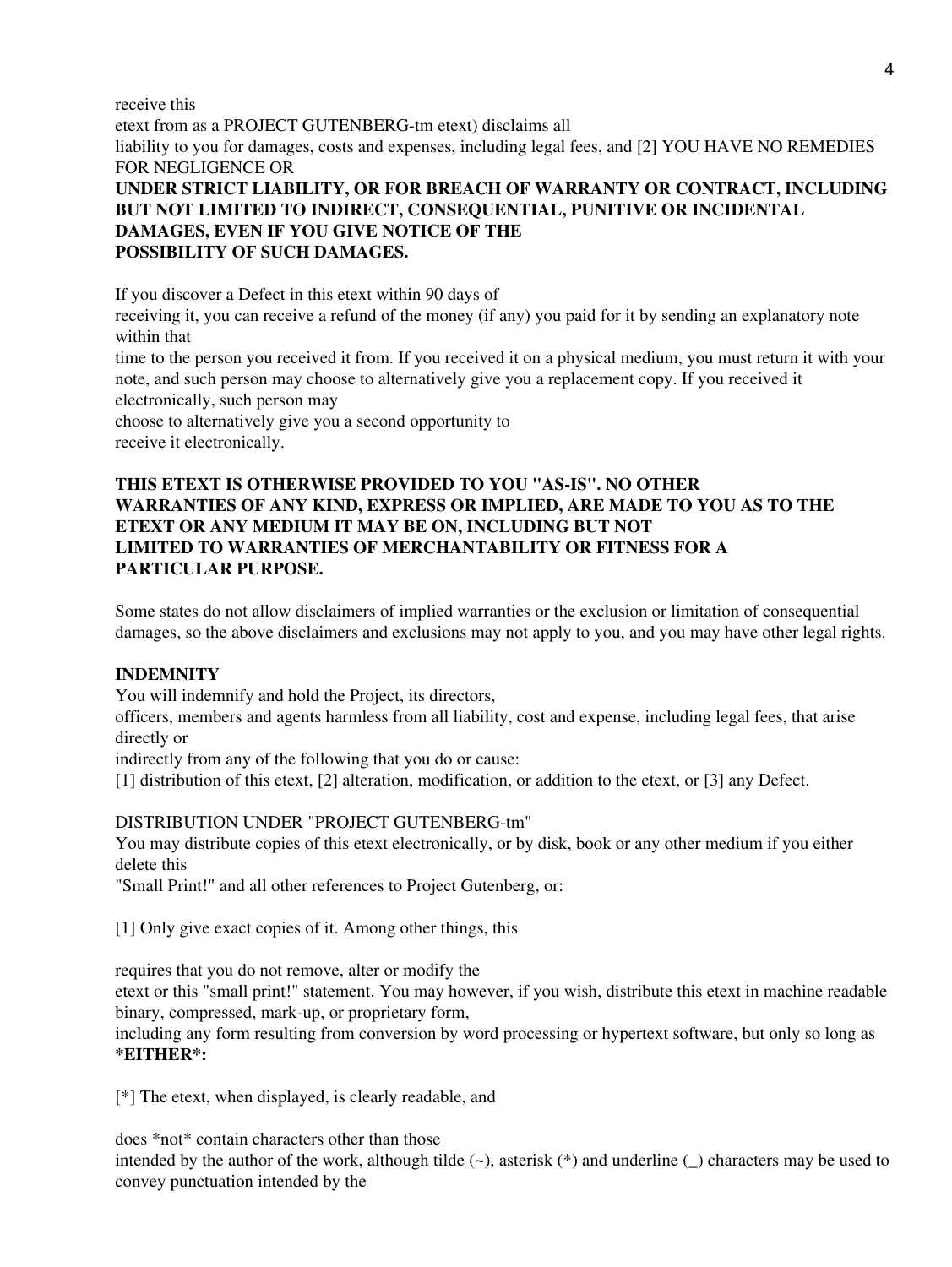author, and additional characters may be used to indicate hypertext links; OR

[\*] The etext may be readily converted by the reader at

no expense into plain ASCII, EBCDIC or equivalent form by the program that displays the etext (as is the case, for instance, with most word processors); OR

[\*] You provide, or agree to also provide on request at

no additional cost, fee or expense, a copy of the etext in its original plain ASCII form (or in EBCDIC or other equivalent proprietary form).

[2] Honor the etext refund and replacement provisions of this

"Small Print!" statement.

[3] Pay a trademark license fee to the Project of 20% of the

net profits you derive calculated using the method you already use to calculate your applicable taxes. If you don't derive profits, no royalty is due. Royalties are payable to "Project Gutenberg Association/Carnegie-Mellon University" within the 60 days following each date you prepare (or were legally required to prepare) your annual (or equivalent periodic) tax return.

# **WHAT IF YOU \*WANT\* TO SEND MONEY EVEN IF YOU DON'T HAVE TO?** The Project gratefully accepts contributions in money, time, scanning machines, OCR software, public domain etexts, royalty free copyright licenses, and every other sort of contribution you can think of. Money should be paid to "Project Gutenberg Association / Carnegie-Mellon University".

We are planning on making some changes in our donation structure in 2000, so you might want to email me, [hart@pobox.com](mailto:hart@pobox.com) beforehand.

\*END THE SMALL PRINT! FOR PUBLIC DOMAIN ETEXTS\*Ver.04.29.93\*END\*

This etext was prepared by Donald Lainson, [charlie@idirect.com](mailto:charlie@idirect.com).

# **BALLADS**

by William Makepeace Thackeray

## **CONTENTS**

The Chronicle of the Drum. Part I

Part II Abd-el-Kader at Toulon; or, The Caged Hawk The King of Brentford's Testament The White Squall Peg of Limavaddy May-Day Ode The Ballad of Bouillabaisse The Mahogany Tree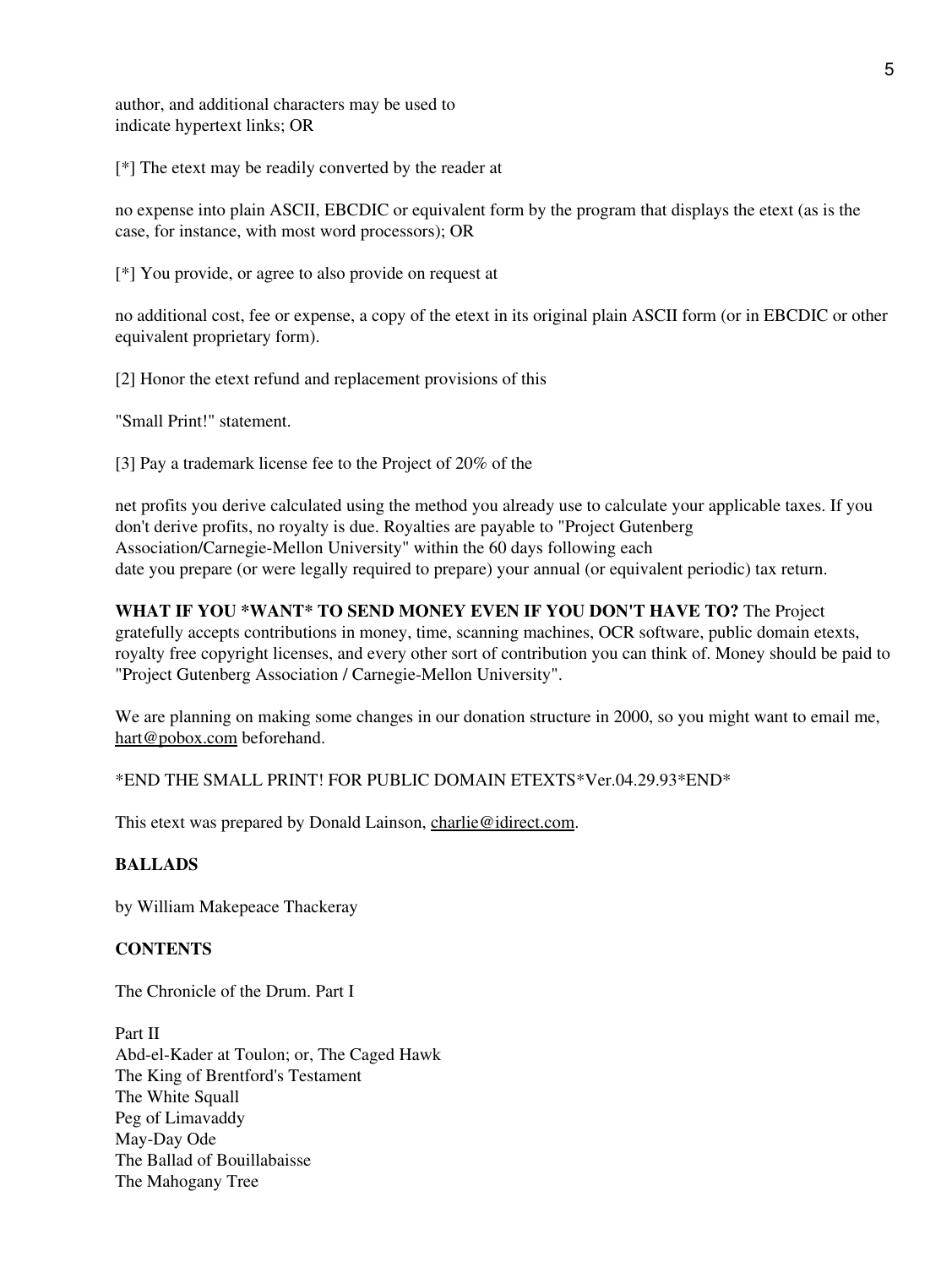The Yankee Volunteers The Pen and the Album Mrs. Katherine's Lantern Lucy's Birthday The Cane-Bottom'd Chair Piscator and Piscatrix The Rose upon my Balcony Ronsard to his Mistress At the Church Gate The Age of Wisdom Sorrows of Werther A Doe in the City The Last of May "Ah, Bleak and Barren was the Moor" Song of the Violet Fairy Days Pocahontas From Pocahontas

## **LOVE-SONGS MADE EASY:--**

What makes my Heart to Thrill and Glow? The Ghazul, or, Oriental Love-Song:-- The Rocks The Merry Bard The Caïque My Nora To Mary Serenade The Minaret Bells Come to the Greenwood Tree

## **FIVE GERMAN DITTIES:--**

A Tragic Story The Chaplet The King on the Tower On a very Old Woman A Credo

# **FOUR IMITATIONS OF BÉRANGER:--**

Le Roi d'Yvetot The King of Yvetot The King of Brentford Le Grenier The Garret Roger Bontemps Jolly Jack

#### **IMITATION OF HORACE:--**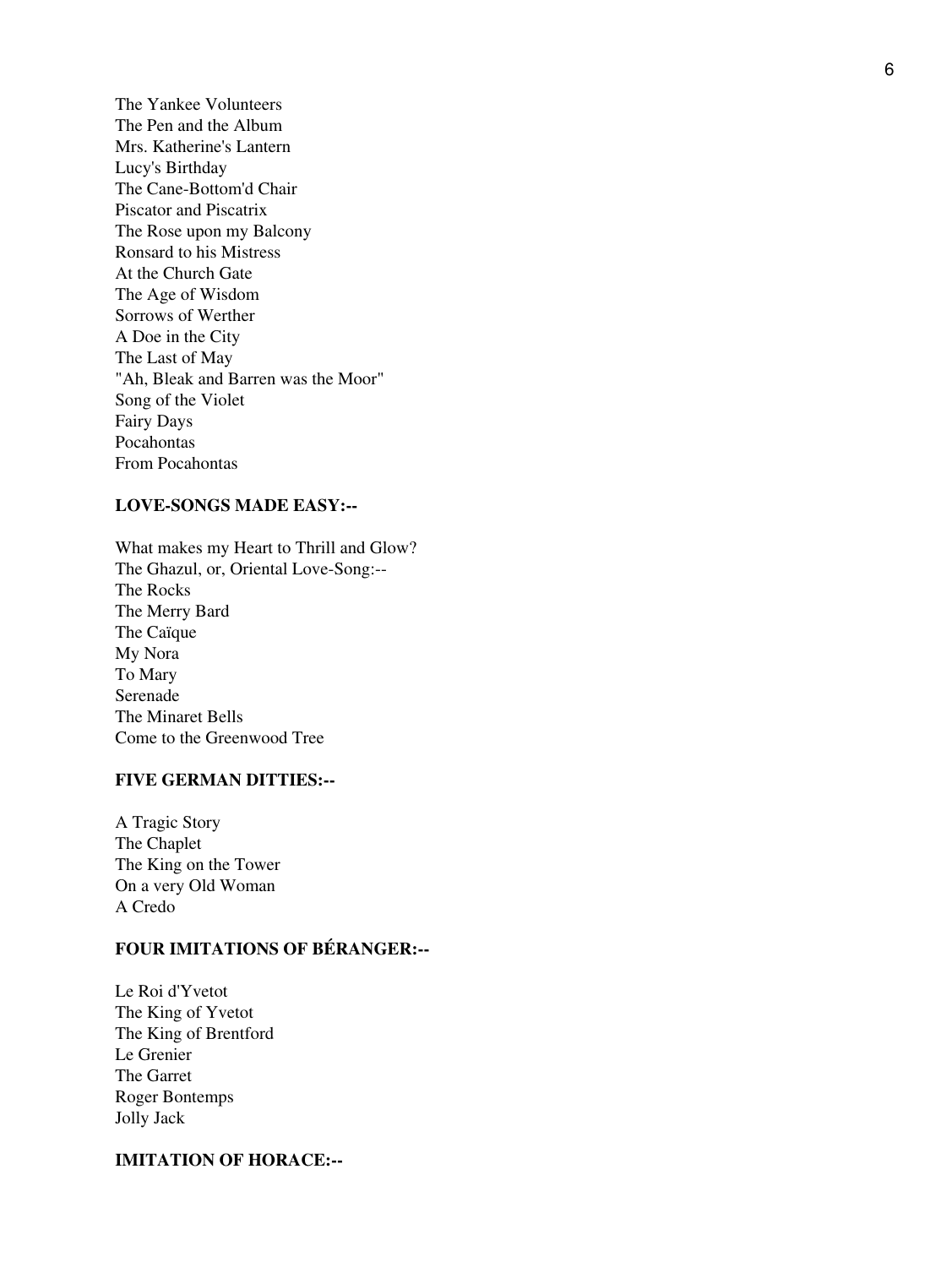To his Serving Boy Ad Ministram

### **OLD FRIENDS WITH NEW FACES:--**

The Knightly Guerdon The Almack's Adieu When the Gloom is on the Glen. The Red Flag Dear Jack Commanders of the Faithful When Moonlike ore the Hazure Seas King Canute Friar's Song Atra Cura Requiescat Lines upon my Sister's Portrait The Legend of St. Sophia of Kioff Titmarsh's Carmen Lilliense The Willow-Tree The Willow-Tree (another version)

#### **LYRA HIBERNICA:--**

The Pimlico Pavilion The Crystal Palace Molony's Lament Mr. Molony's Account of the Ball given to the Nepaulese Ambassador by the Peninsular and Oriental Company The Battle of Limerick Larry O'Toole The Rose of Flora The Last Irish Grievance

### **THE BALLADS OF POLICEMAN X.:--**

The Wofle New Ballad of Jane Roney and Mary Brown The Three Christmas Waits Lines on a Late Hospicious Ewent The Ballad of Eliza Davis Damages, Two Hundred Pounds The Knight and the Lady Jacob Homnium's Hoss The Speculators A Woeful New Ballad of the Protestant Conspiracy to take the Pope's Life The Lamentable Ballad of the Foundling of Shoreditch The Organ Boy's Appeal

Little Billee The End of the Play Vanitas Vanitatum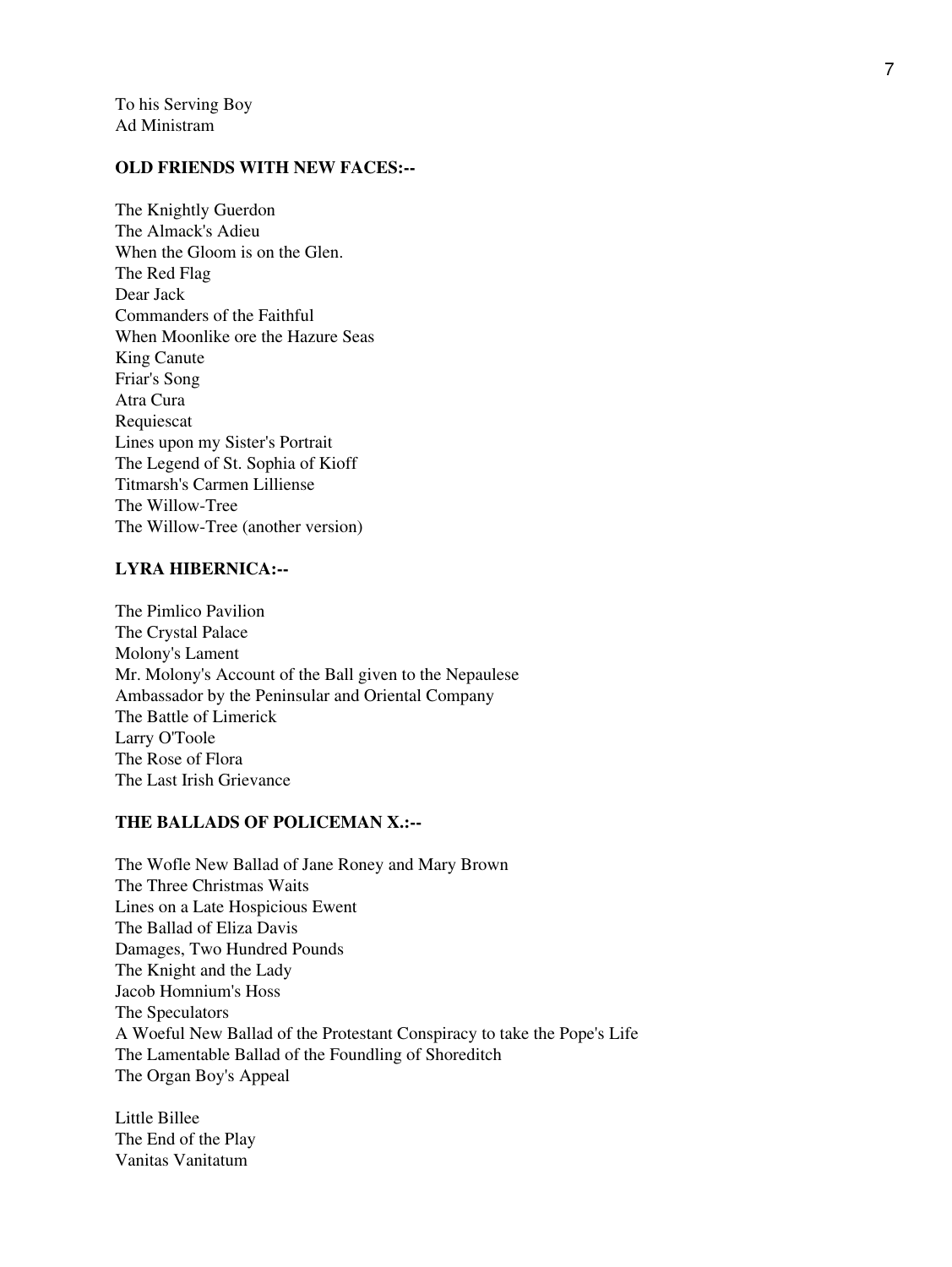#### **BALLADS.**

#### **THE CHRONICLE OF THE DRUM.**

## **PART I.**

At Paris, hard by the Maine barriers, Whoever will choose to repair, Midst a dozen of wooden-legged warriors May haply fall in with old Pierre. On the sunshiny bench of a tavern He sits and he prates of old wars, And moistens his pipe of tobacco With a drink that is named after Mars.

The beer makes his tongue run the quicker, And as long as his tap never fails, Thus over his favorite liquor Old Peter will tell his old tales. Says he, "In my life's ninety summers Strange changes and chances I've seen,-- So here's to all gentlemen drummers That ever have thump'd on a skin.

"Brought up in the art military For four generations we are; My ancestors drumm'd for King Harry, The Huguenot lad of Navarre. And as each man in life has his station According as Fortune may fix, While Condé was waving the baton, My grandsire was trolling the sticks.

"Ah! those were the days for commanders! What glories my grandfather won, Ere bigots, and lackeys, and panders The fortunes of France had undone! In Germany, Flanders, and Holland,-- What foeman resisted us then? No; my grandsire was ever victorious, My grandsire and Monsieur Turenne.

"He died: and our noble battalions The jade fickle Fortune forsook; And at Blenheim, in spite of our valiance, The victory lay with Malbrook. The news it was brought to King Louis; Corbleu! how his Majesty swore When he heard they had taken my grandsire: And twelve thousand gentlemen more.

"At Namur, Ramillies, and Malplaquet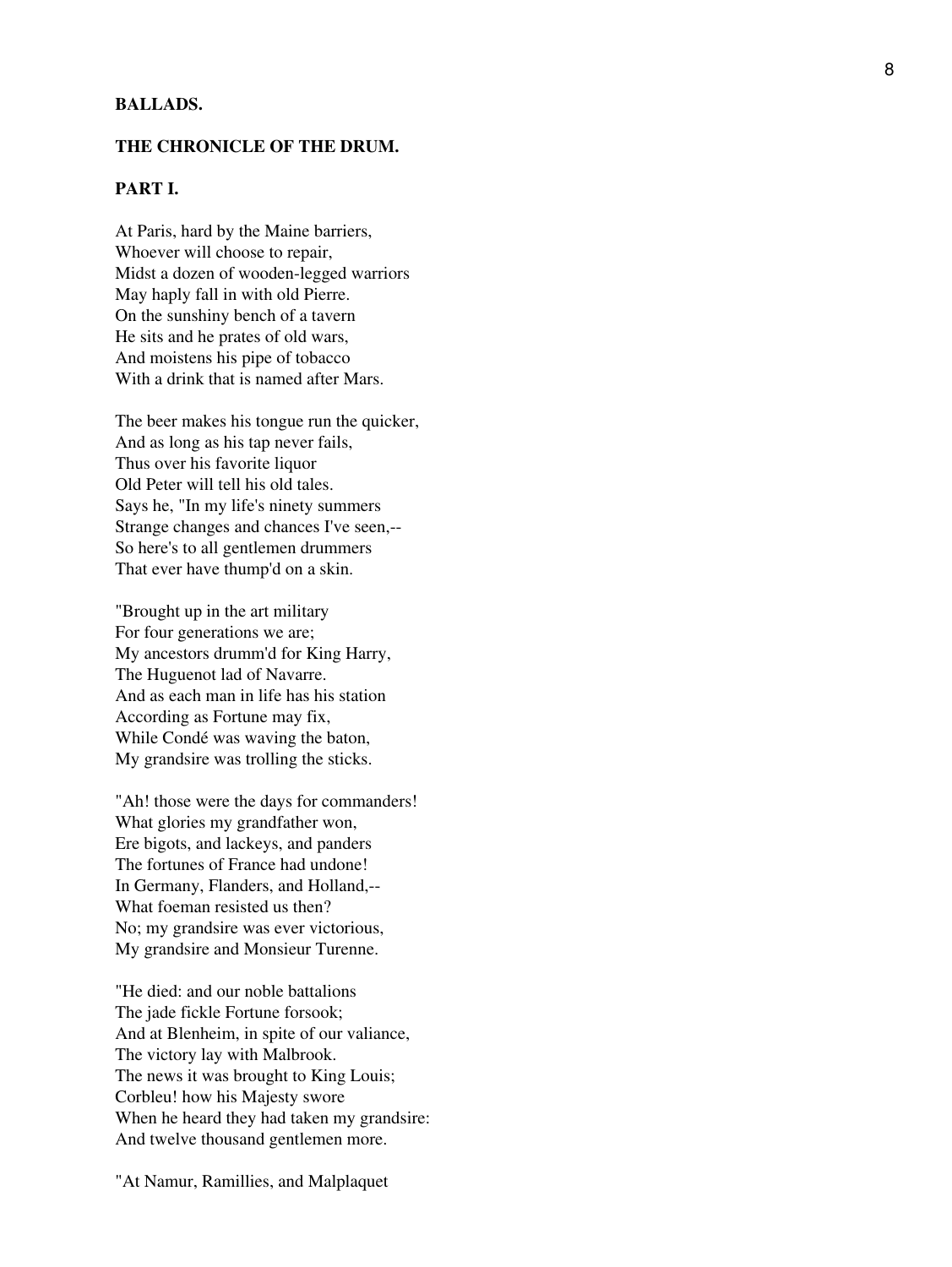Were we posted, on plain or in trench: Malbrook only need to attack it And away from him scamper'd we French. Cheer up! 'tis no use to be glum, boys,-- 'Tis written, since fighting begun, That sometimes we fight and we conquer, And sometimes we fight and we run.

"To fight and to run was our fate: Our fortune and fame had departed. And so perish'd Louis the Great,-- Old, lonely, and half broken-hearted. His coffin they pelted with mud, His body they tried to lay hands on; And so having buried King Louis They loyally served his great-grandson.

"God save the beloved King Louis! (For so he was nicknamed by some,) And now came my father to do his King's orders and beat on the drum. My grandsire was dead, but his bones Must have shaken I'm certain for joy, To hear daddy drumming the English From the meadows of famed Fontenoy.

"So well did he drum in that battle That the enemy show'd us their backs; Corbleu! it was pleasant to rattle The sticks and to follow old Saxe! We next had Soubise as a leader, And as luck hath its changes and fits, At Rossbach, in spite of dad's drumming, 'Tis said we were beaten by Fritz.

"And now daddy cross'd the Atlantic, To drum for Montcalm and his men; Morbleu! but it makes a man frantic To think we were beaten again! My daddy he cross'd the wide ocean, My mother brought me on her neck, And we came in the year fifty-seven To guard the good town of Quebec.

"In the year fifty-nine came the Britons,-- Full well I remember the day,-- They knocked at our gates for admittance, Their vessels were moor'd in our bay. Says our general, 'Drive me yon redcoats Away to the sea whence they come!' So we marched against Wolfe and his bull-dogs, We marched at the sound of the drum.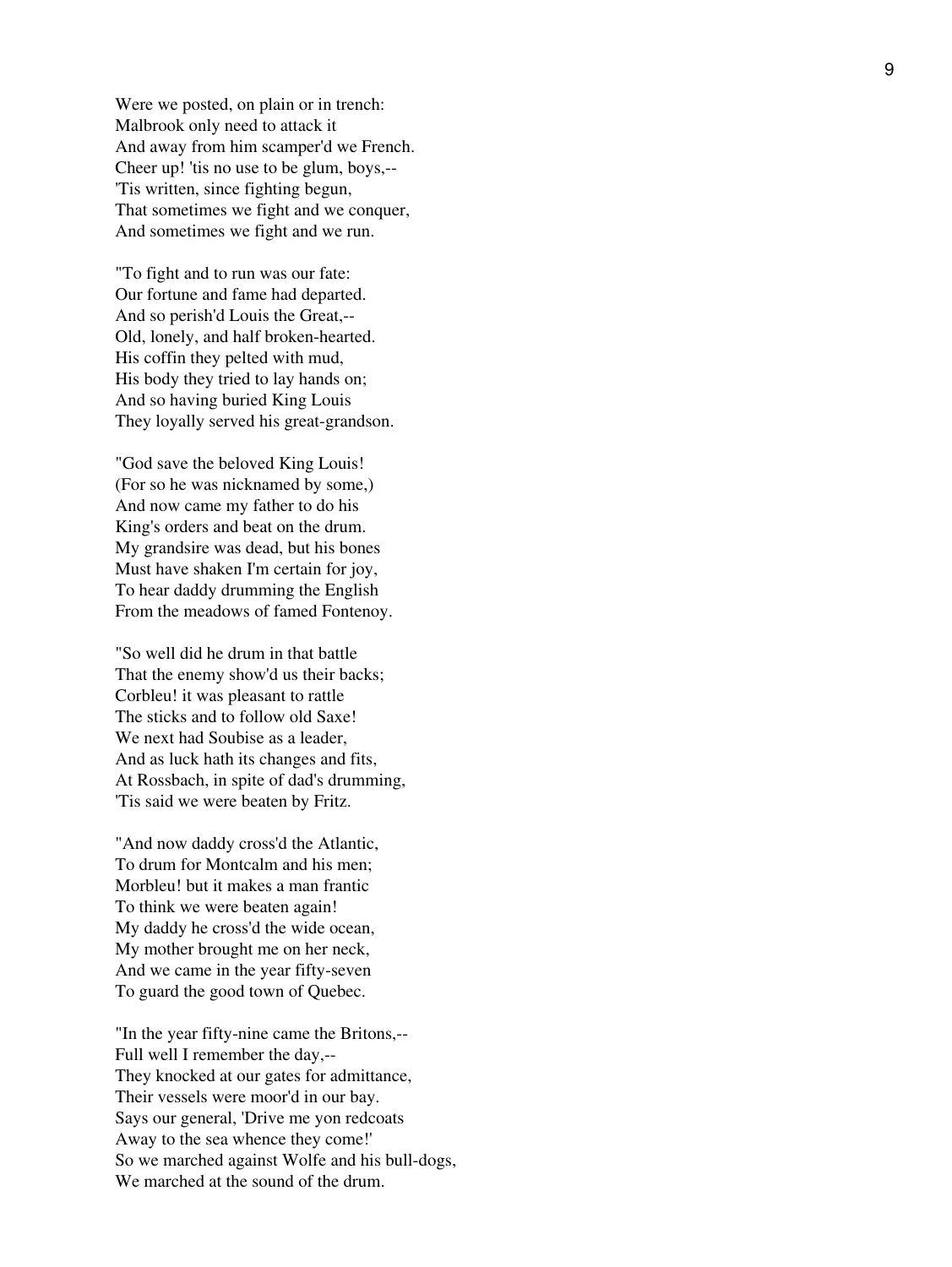"I think I can see my poor mammy With me in her hand as she waits, And our regiment, slowly retreating, Pours back through the citadel gates. Dear mammy she looks in their faces, And asks if her husband is come? --He is lying all cold on the glacis, And will never more beat on the drum.

"Come, drink, 'tis no use to be glum, boys, He died like a soldier in glory; Here's a glass to the health of all drum-boys, And now I'll commence my own story. Once more did we cross the salt ocean, We came in the year eighty-one; And the wrongs of my father the drummer Were avenged by the drummer his son.

"In Chesapeake Bay we were landed. In vain strove the British to pass: Rochambeau our armies commanded, Our ships they were led by De Grasse. Morbleu! How I rattled the drumsticks The day we march'd into Yorktown; Ten thousand of beef-eating British Their weapons we caused to lay down.

"Then homewards returning victorious, In peace to our country we came, And were thanked for our glorious actions By Louis Sixteenth of the name. What drummer on earth could be prouder Than I, while I drumm'd at Versailles To the lovely court ladies in powder, And lappets, and long satin-tails?

"The Princes that day pass'd before us, Our countrymen's glory and hope; Monsieur, who was learned in Horace, D'Artois, who could dance the tightrope. One night we kept guard for the Queen At her Majesty's opera-box, While the King, that majestical monarch, Sat filing at home at his locks.

"Yes, I drumm'd for the fair Antoinette, And so smiling she look'd and so tender, That our officers, privates, and drummers, All vow'd they would die to defend her. But she cared not for us honest fellows, Who fought and who bled in her wars, She sneer'd at our gallant Rochambeau,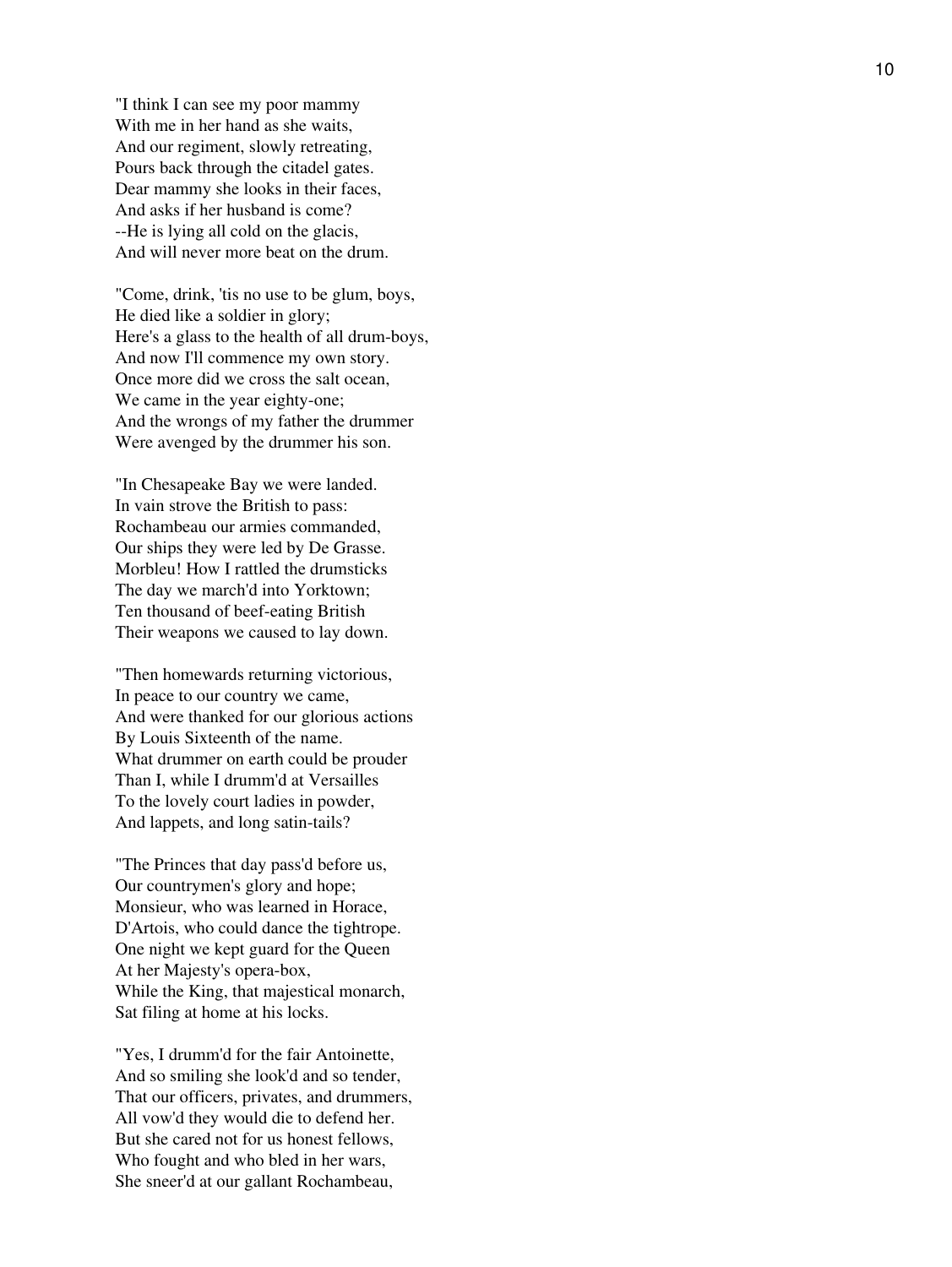And turned Lafayette out of doors.

"Ventrebleu! then I swore a great oath, No more to such tyrants to kneel. And so just to keep up my drumming, One day I drumm'd down the Bastille. Ho, landlord! a stoup of fresh wine. Come, comrades, a bumper we'll try, And drink to the year eighty-nine And the glorious fourth of July!

"Then bravely our cannon it thunder'd As onwards our patriots bore. Our enemies were but a hundred, And we twenty thousand or more. They carried the news to King Louis. He heard it as calm as you please, And, like a majestical monarch, Kept filing his locks and his keys.

"We show'd our republican courage, We storm'd and we broke the great gate in, And we murder'd the insolent governor For daring to keep us a-waiting. Lambesc and his squadrons stood by: They never stirr'd finger or thumb. The saucy aristocrats trembled As they heard the republican drum.

"Hurrah! what a storm was a-brewing: The day of our vengeance was come! Through scenes of what carnage and ruin Did I beat on the patriot drum! Let's drink to the famed tenth of August: At midnight I beat the tattoo, And woke up the Pikemen of Paris To follow the bold Barbaroux.

"With pikes, and with shouts, and with torches March'd onwards our dusty battalions, And we girt the tall castle of Louis, A million of tatterdemalions! We storm'd the fair gardens where tower'd The walls of his heritage splendid. Ah, shame on him, craven and coward, That had not the heart to defend it!

"With the crown of his sires on his head, His nobles and knights by his side, At the foot of his ancestors' palace 'Twere easy, methinks, to have died. But no: when we burst through his barriers,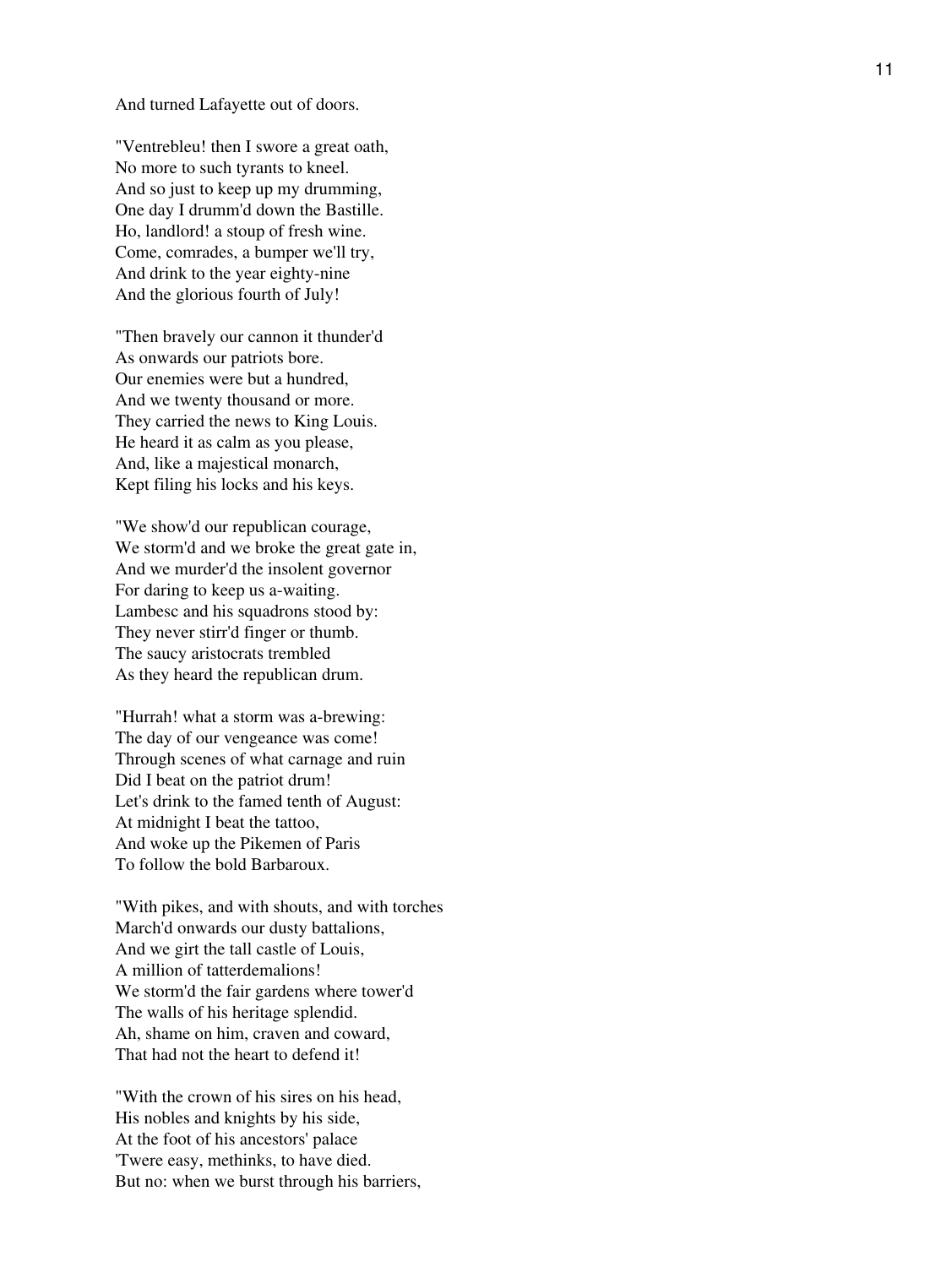Mid heaps of the dying and dead, In vain through the chambers we sought him-- He had turn'd like a craven and fled.

. . . . .

"You all know the Place de la Concorde? 'Tis hard by the Tuilerie wall. Mid terraces, fountains, and statues, There rises an obelisk tall. There rises an obelisk tall, All garnish'd and gilded the base is: 'Tis surely the gayest of all Our beautiful city's gay places.

"Around it are gardens and flowers, And the Cities of France on their thrones, Each crown'd with his circlet of flowers Sits watching this biggest of stones! I love to go sit in the sun there, The flowers and fountains to see, And to think of the deeds that were done there In the glorious year ninety-three.

"'Twas here stood the Altar of Freedom; And though neither marble nor gilding Was used in those days to adorn Our simple republican building, Corbleu! but the MERE GUILLOTINE Cared little for splendor or show, So you gave her an axe and a beam, And a plank and a basket or so.

"Awful, and proud, and erect, Here sat our republican goddess. Each morning her table we deck'd With dainty aristocrats' bodies. The people each day flocked around As she sat at her meat and her wine: 'Twas always the use of our nation To witness the sovereign dine.

"Young virgins with fair golden tresses, Old silver-hair'd prelates and priests, Dukes, marquises, barons, princesses, Were splendidly served at her feasts. Ventrebleu! but we pamper'd our ogress With the best that our nation could bring, And dainty she grew in her progress, And called for the head of a King!

"She called for the blood of our King,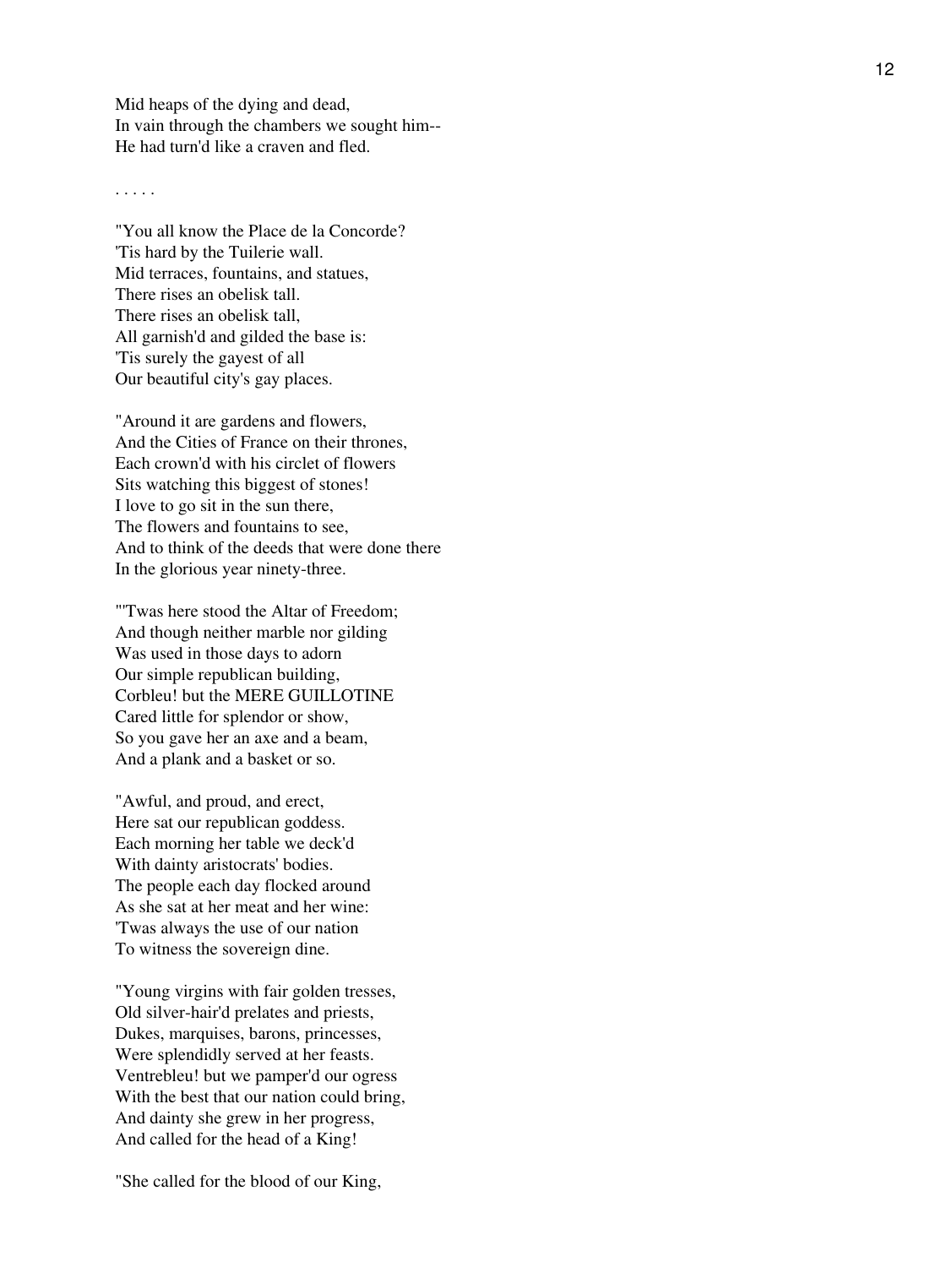And straight from his prison we drew him; And to her with shouting we led him, And took him, and bound him, and slew him. 'The monarchs of Europe against me Have plotted a godless alliance I'll fling them the head of King Louis,' She said, 'as my gage of defiance.'

"I see him as now, for a moment, Away from his jailers he broke; And stood at the foot of the scaffold, And linger'd, and fain would have spoke. 'Ho,drummer! quick! silence yon Capet,' Says Santerre, 'with a beat of your drum.' Lustily then did I tap it, And the son of Saint Louis was dumb.

# **PART II.**

"The glorious days of September Saw many aristocrats fall; 'Twas then that our pikes drunk the blood In the beautiful breast of Lamballe. Pardi, 'twas a beautiful lady! I seldom have looked on her like; And I drumm'd for a gallant procession, That marched with her head on a pike.

"Let's show the pale head to the Queen, We said--she'll remember it well. She looked from the bars of her prison, And shriek'd as she saw it, and fell. We set up a shout at her screaming, We laugh'd at the fright she had shown At the sight of the head of her minion; How she'd tremble to part with her own.

"We had taken the head of King Capet, We called for the blood of his wife; Undaunted she came to the scaffold, And bared her fair neck to the knife. As she felt the foul fingers that touch'd her, She shrunk, but she deigned not to speak: She look'd with a royal disdain, And died with a blush on her cheek!

"'Twas thus that our country was saved; So told us the safety committee! But psha! I've the heart of a soldier, All gentleness, mercy, and pity. I loathed to assist at such deeds, And my drum beat its loudest of tunes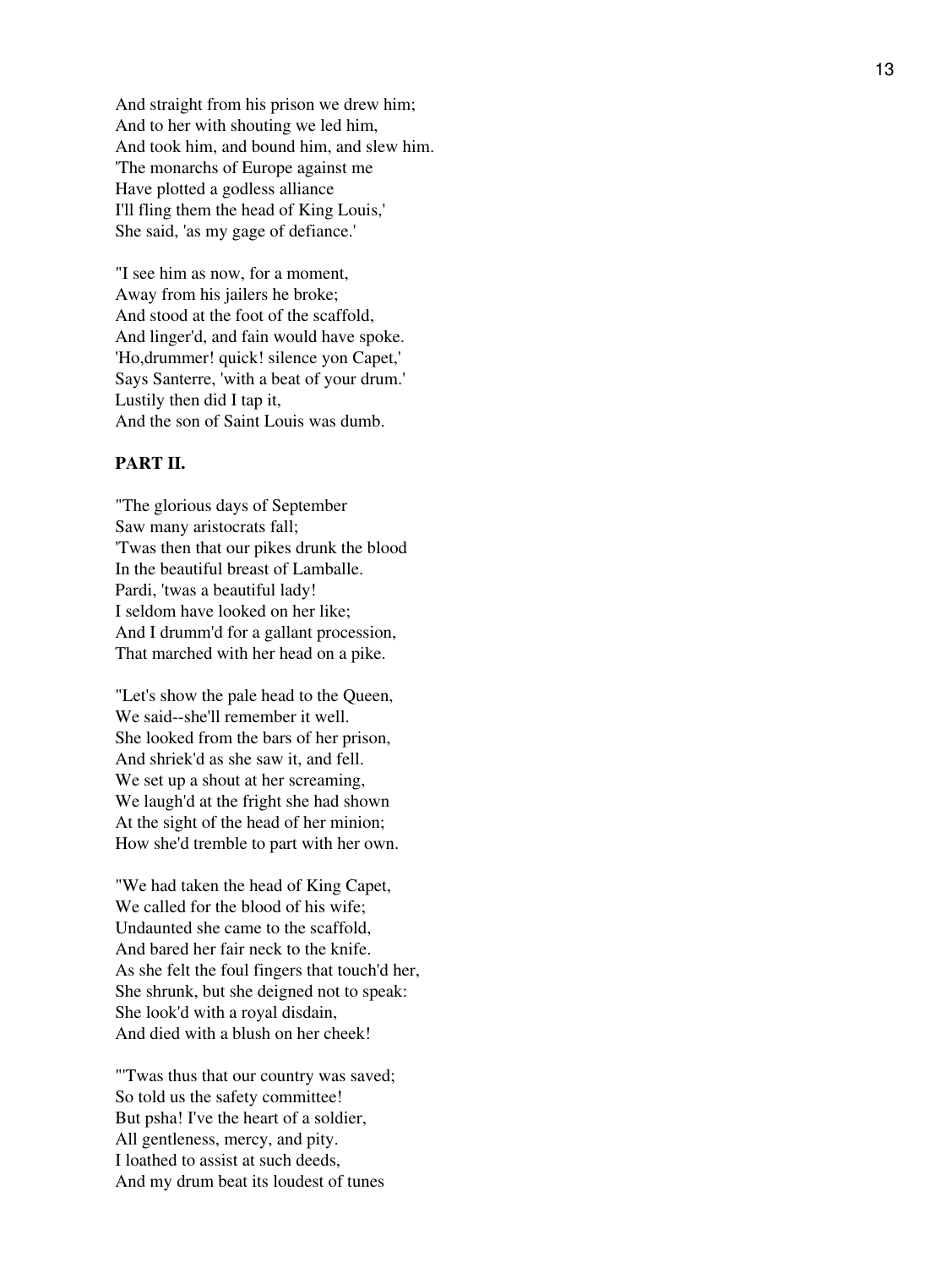As we offered to justice offended The blood of the bloody tribunes.

"Away with such foul recollections! No more of the axe and the block; I saw the last fight of the sections, As they fell 'neath our guns at Saint Rock. Young BONAPARTE led us that day; When he sought the Italian frontier, I follow'd my gallant young captain, I follow'd him many a long year.

"We came to an army in rags, Our general was but a boy When we first saw the Austrian flags Flaunt proud in the fields of Savoy. In the glorious year ninety-six, We march'd to the banks of the Po; I carried my drum and my sticks, And we laid the proud Austrian low.

"In triumph we enter'd Milan, We seized on the Mantuan keys; The troops of the Emperor ran, And the Pope he tell down on his knees.-- Pierre's comrades here call'd a fresh bottle, And clubbing together their wealth, They drank to the Army of Italy, And General Bonaparte's health.

The drummer now bared his old breast, And show'd us a plenty of scars, Rude presents that Fortune had made him, In fifty victorious wars. "This came when I follow'd bold Kleber-- 'Twas shot by a Mameluke gun; And this from an Austrian sabre, When the field of Marengo was won.

"My forehead has many deep furrows, But this is the deepest of all: A Brunswicker made it at Jena, Beside the fair river of Saal. This cross, 'twas the Emperor gave it; (God bless him!) it covers a blow; I had it at Austerlitz fight, As I beat on my drum in the snow.

"'Twas thus that we conquer'd and fought; But wherefore continue the story? There's never a baby in France But has heard of our chief and our glory,--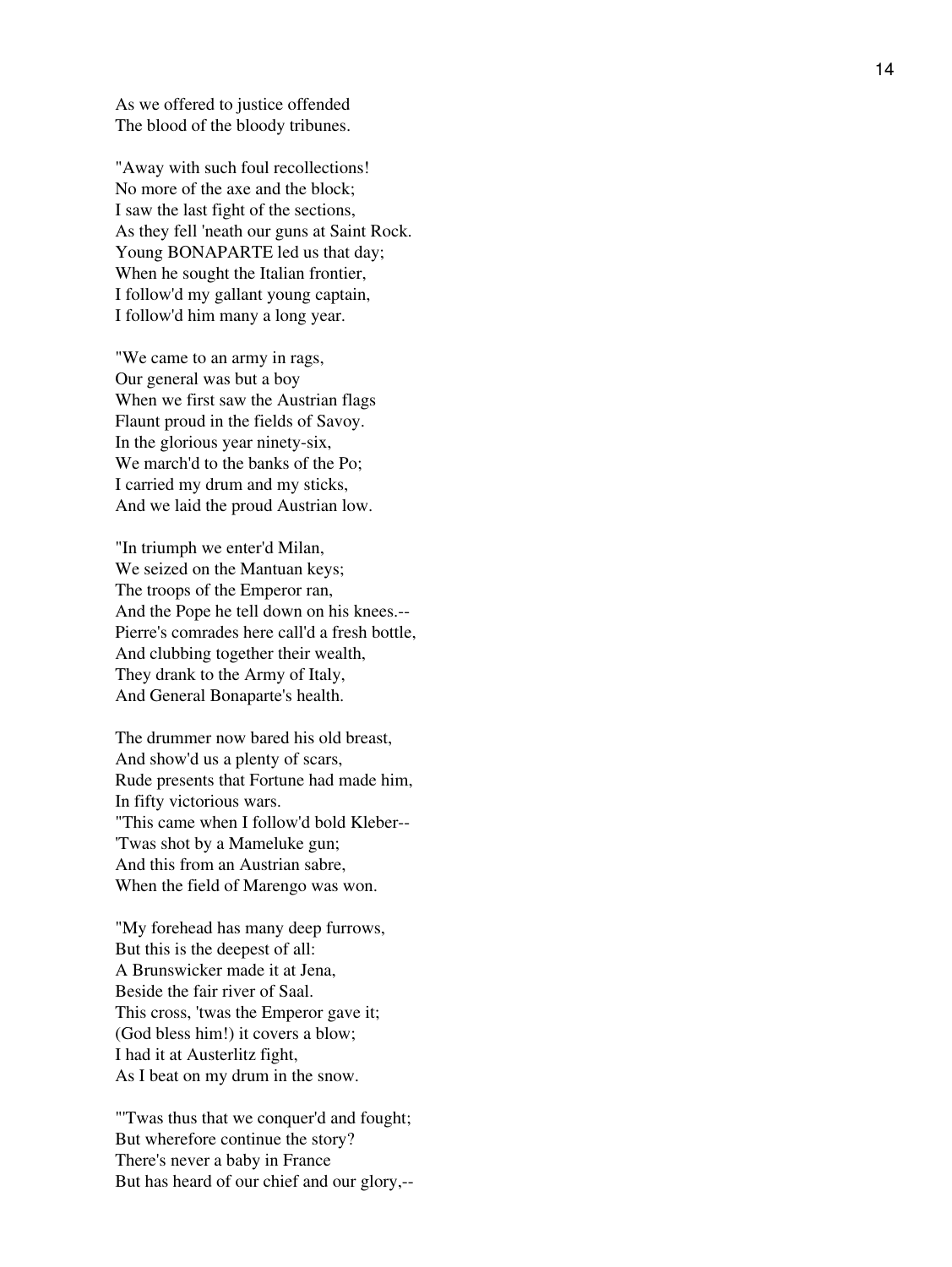But has heard of our chief and our fame, His sorrows and triumphs can tell, How bravely Napoleon conquer'd, How bravely and sadly he fell.

"It makes my old heart to beat higher, To think of the deeds that I saw; I follow'd bold Ney through the fire, And charged at the side of Murat." And so did old Peter continue His story of twenty brave years; His audience follow'd with comments-- Rude comments of curses and tears.

He told how the Prussians in vain Had died in defence of their land; His audience laugh'd at the story, And vow'd that their captain was grand! He had fought the red English, he said, In many a battle of Spain; They cursed the red English, and prayed To meet them and fight them again.

He told them how Russia was lost, Had winter not driven them back; And his company cursed the quick frost, And doubly they cursed the Cossack. He told how the stranger arrived; They wept at the tale of disgrace: And they long'd but for one battle more, The stain of their shame to efface!

"Our country their hordes overrun, We fled to the fields of Champagne, And fought them, though twenty to one, And beat them again and again! Our warrior was conquer'd at last; They bade him his crown to resign; To fate and his country he yielded The rights of himself and his line.

"He came, and among us he stood, Around him we press'd in a throng: We could not regard him for weeping, Who had led us and loved us so long. 'I have led you for twenty long years,' Napoleon said, ere he went 'Wherever was honor I found you, And with you, my sons, am content!

"'Though Europe against me was arm'd, Your chiefs and my people are true;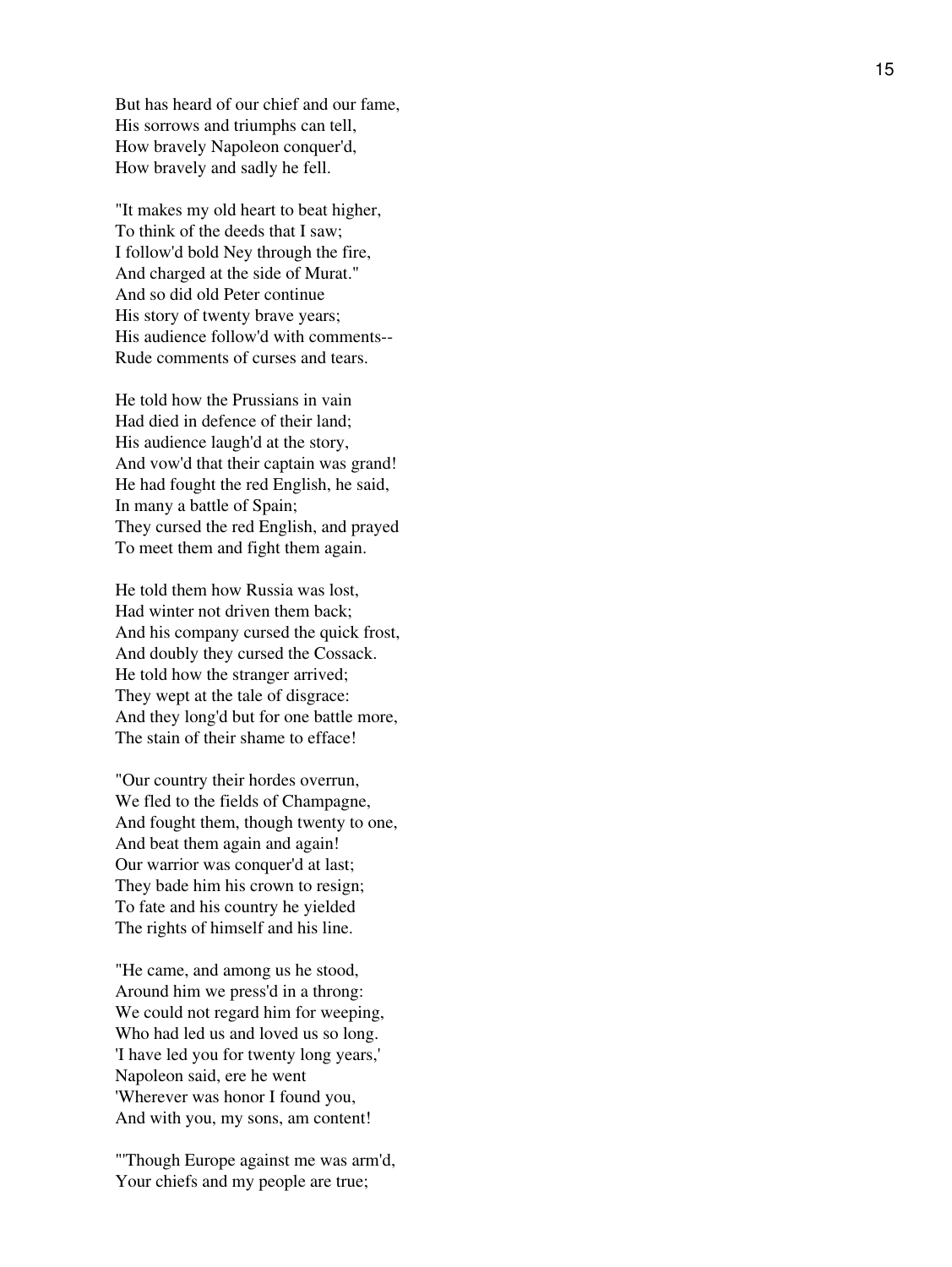I still might have struggled with fortune, And baffled all Europe with you.

"'But France would have suffer'd the while, 'Tis best that I suffer alone; I go to my place of exile, To write of the deeds we have done.

"'Be true to the king that they give you, We may not embrace ere we part; But, General, reach me your hand, And press me, I pray, to your heart.'

"He called for our battle standard; One kiss to the eagle he gave. 'Dear eagle!' he said, 'may this kiss Long sound in the hearts of the brave!' 'Twas thus that Napoleon left us; Our people were weeping and mute, As he pass'd through the lines of his guard, And our drums beat the notes of salute.

. . . . .

"I look'd when the drumming was o'er, I look'd, but our hero was gone; We were destined to see him once more, When we fought on the Mount of St. John. The Emperor rode through our files; 'Twas June, and a fair Sunday morn; The lines of our warriors for miles Stretch'd wide through the Waterloo corn.

"In thousands we stood on the plain, The red-coats were crowning the height; 'Go scatter yon English,' he said; 'We'll sup, lads, at Brussels tonight.' We answered his voice with a shout; Our eagles were bright in the sun; Our drums and our cannon spoke out, And the thundering battle begun.

"One charge to another succeeds, Like waves that a hurricane bears; All day do our galloping steeds Dash fierce on the enemy's squares. At noon we began the fell onset: We charged up the Englishman's hill; And madly we charged it at sunset-- His banners were floating there still.

"--Go to! I will tell you no more;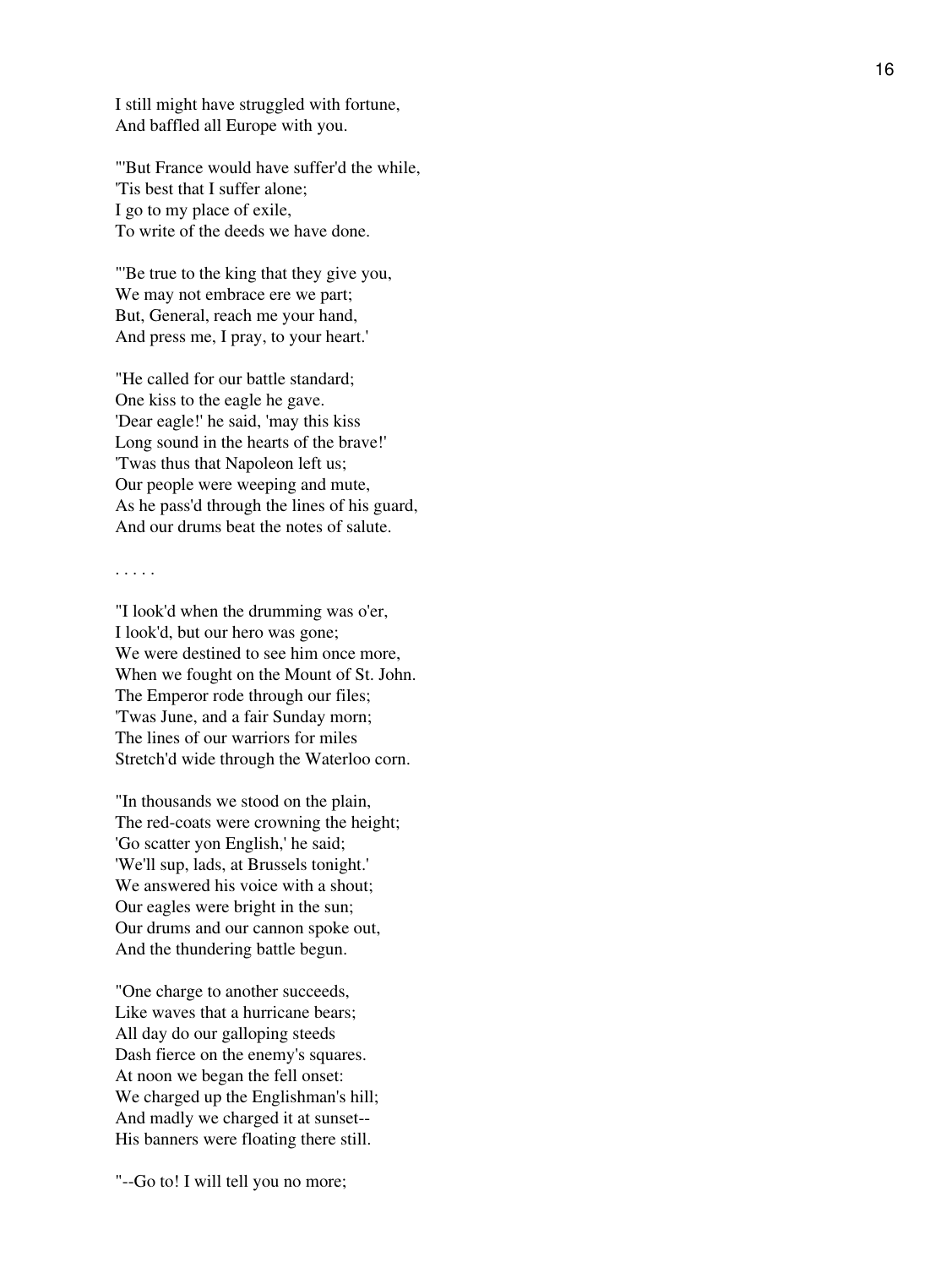You know how the battle was lost. Ho! fetch me a beaker of wine, And, comrades, I'll give you a toast. I'll give you a curse on all traitors, Who plotted our Emperor's ruin; And a curse on those red-coated English, Whose bayonets help'd our undoing.

"A curse on those British assassins, Who order'd the slaughter of Ney; A curse on Sir Hudson, who tortured The life of our hero away. A curse on all Russians--I hate them-- On all Prussian and Austrian fry; And oh! but I pray we may meet them, And fight them again ere I die."

'Twas thus old Peter did conclude His chronicle with curses fit. He spoke the tale in accents rude, In ruder verse I copied it.

Perhaps the tale a moral bears, (All tales in time to this must come,) The story of two hundred years Writ on the parchment of a drum.

What Peter told with drum and stick, Is endless theme for poet's pen: Is found in endless quartos thick, Enormous books by learned men.

And ever since historian writ, And ever since a bard could sing, Doth each exalt with all his wit The noble art of murdering.

We love to read the glorious page, How bold Achilles kill'd his foe: And Turnus, fell'd by Trojans' rage, Went howling to the shades below.

How Godfrey led his red-cross knights, How mad Orlando slash'd and slew; There's not a single bard that writes But doth the glorious theme renew.

And while, in fashion picturesque, The poet rhymes of blood and blows, The grave historian at his desk Describes the same in classic prose.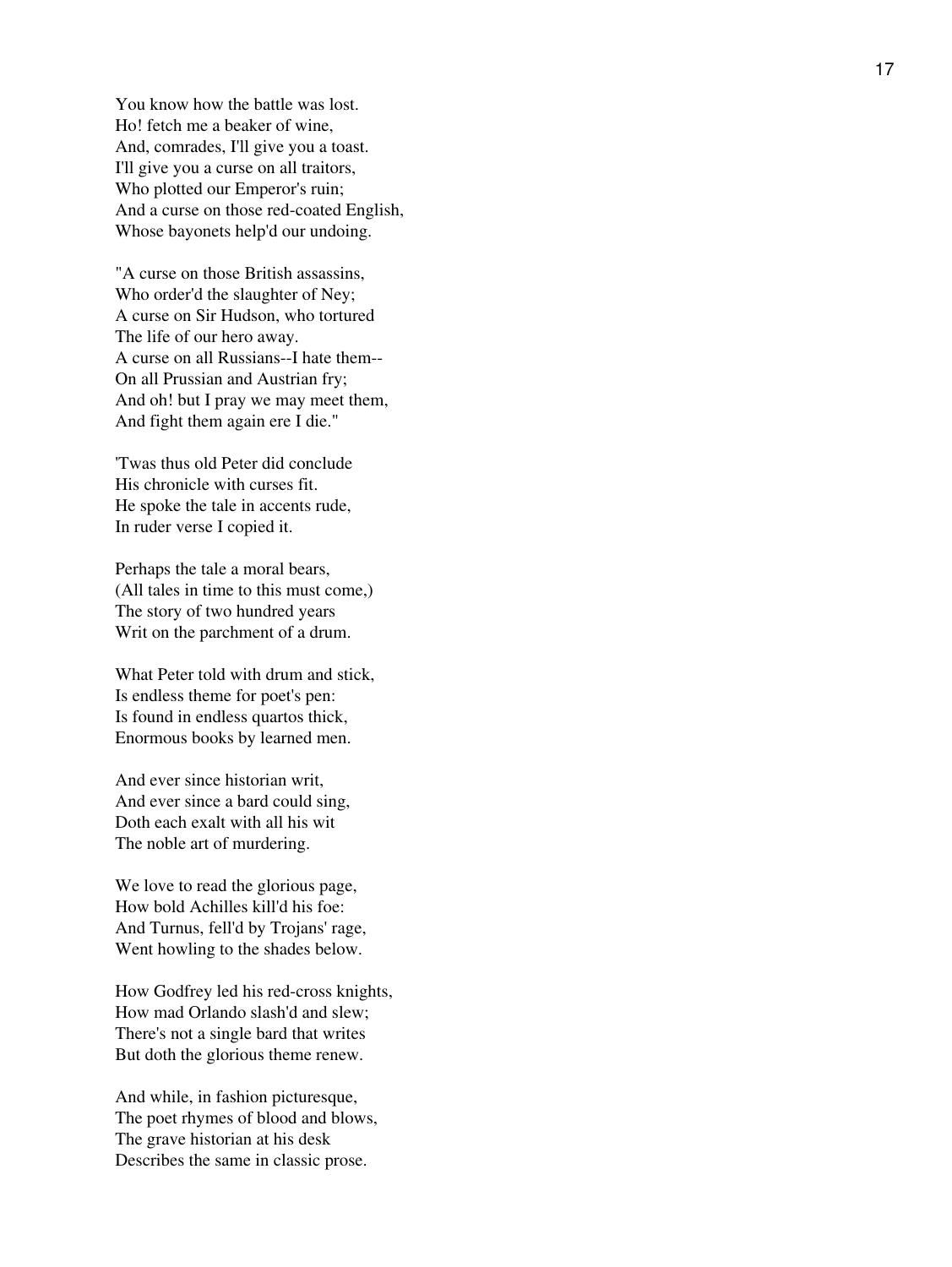Go read the works of Reverend Cox, You'll duly see recorded there The history of the self-same knocks Here roughly sung by Drummer Pierre.

Of battles fierce and warriors big, He writes in phrases dull and slow, And waves his cauliflower wig, And shouts "Saint George for Marlborow!"

Take Doctor Southey from the shelf, An LL. D,--a peaceful man; Good Lord, how doth he plume himself Because we beat the Corsican!

From first to last his page is filled With stirring tales how blows were struck. He shows how we the Frenchmen kill'd, And praises God for our good luck.

Some hints, 'tis true, of politics The doctors give and statesman's art: Pierre only bangs his drum and sticks, And understands the bloody part.

He cares not what the cause may be, He is not nice for wrong and right; But show him where's the enemy, He only asks to drum and fight.

They bid him fight,--perhaps he wins. And when he tells the story o'er, The honest savage brags and grins, And only longs to fight once more.

But luck may change, and valor fail, Our drummer, Peter, meet reverse, And with a moral points his tale-- The end of all such tales--a curse.

Last year, my love, it was my hap Behind a grenadier to be, And, but he wore a hairy cap, No taller man, methinks, than me.

Prince Albert and the Queen, God wot, (Be blessings on the glorious pair!) Before us passed, I saw them not, I only saw a cap of hair.

Your orthodox historian puts In foremost rank the soldier thus,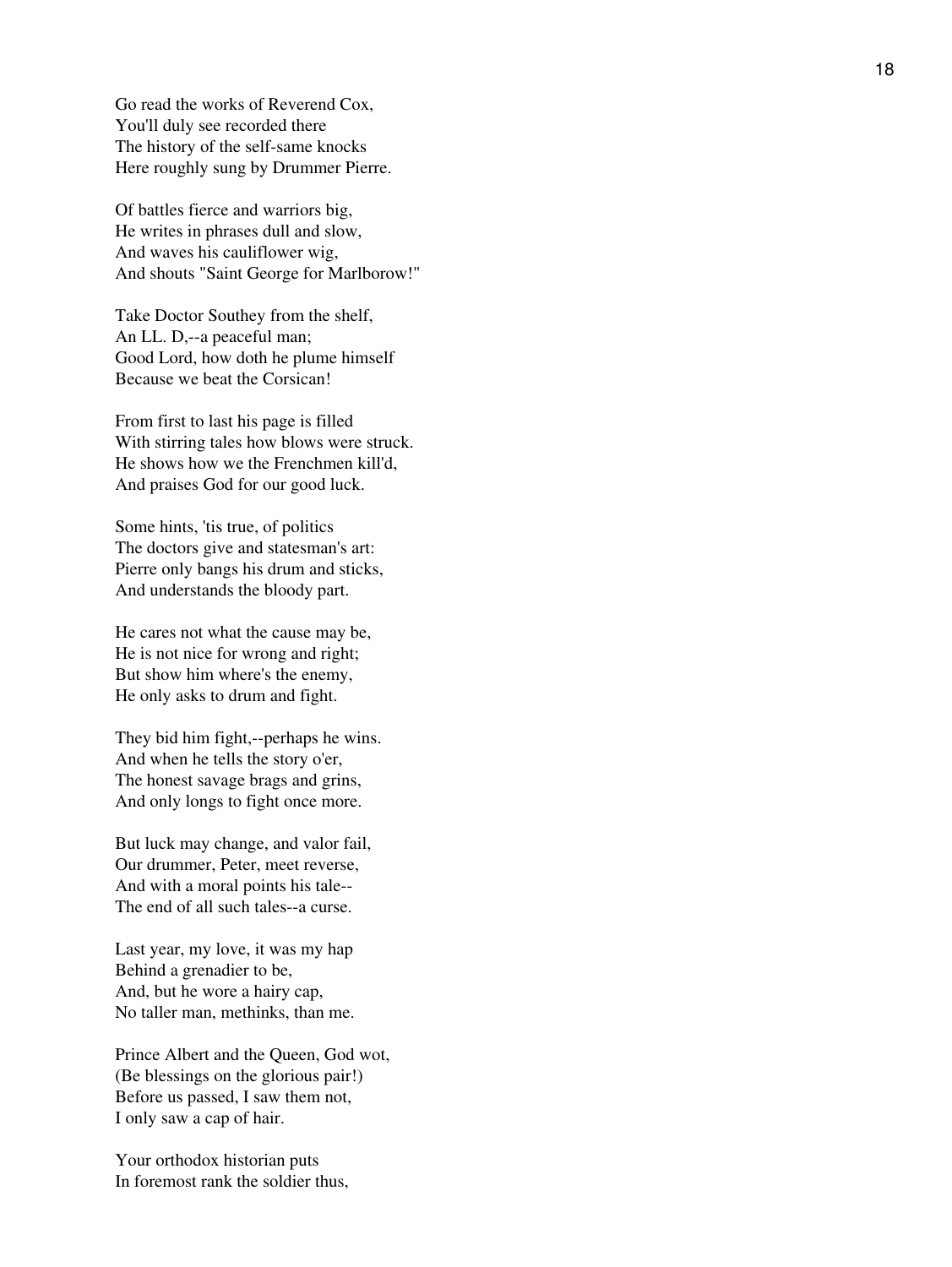The red-coat bully in his boots, That hides the march of men from us.

He puts him there in foremost rank, You wonder at his cap of hair: You hear his sabre's cursed clank, His spurs are jingling everywhere.

Go to! I hate him and his trade: Who bade us so to cringe and bend, And all God's peaceful people made To such as him subservient?

Tell me what find we to admire In epaulets and scarlet coats. In men, because they load and fire, And know the art of cutting throats?

#### . . . . .

Ah, gentle, tender lady mine! The winter wind blows cold and shrill, Come, fill me one more glass of wine, And give the silly fools their will.

And what care we for war and wrack, How kings and heroes rise and fall; Look yonder,\* in his coffin black, There lies the greatest of them all!

To pluck him down, and keep him up, Died many million human souls; 'Tis twelve o'clock, and time to sup, Bid Mary heap the fire with coals.

He captured many thousand guns; He wrote "The Great" before his name; And dying, only left his sons The recollection of his shame.

Though more than half the world was his, He died without a rood his own; And borrowed from his enemies Six foot of ground to lie upon.

He fought a thousand glorious wars, And more than half the world was his, And somewhere now, in yonder stars, Can tell, mayhap, what greatness is.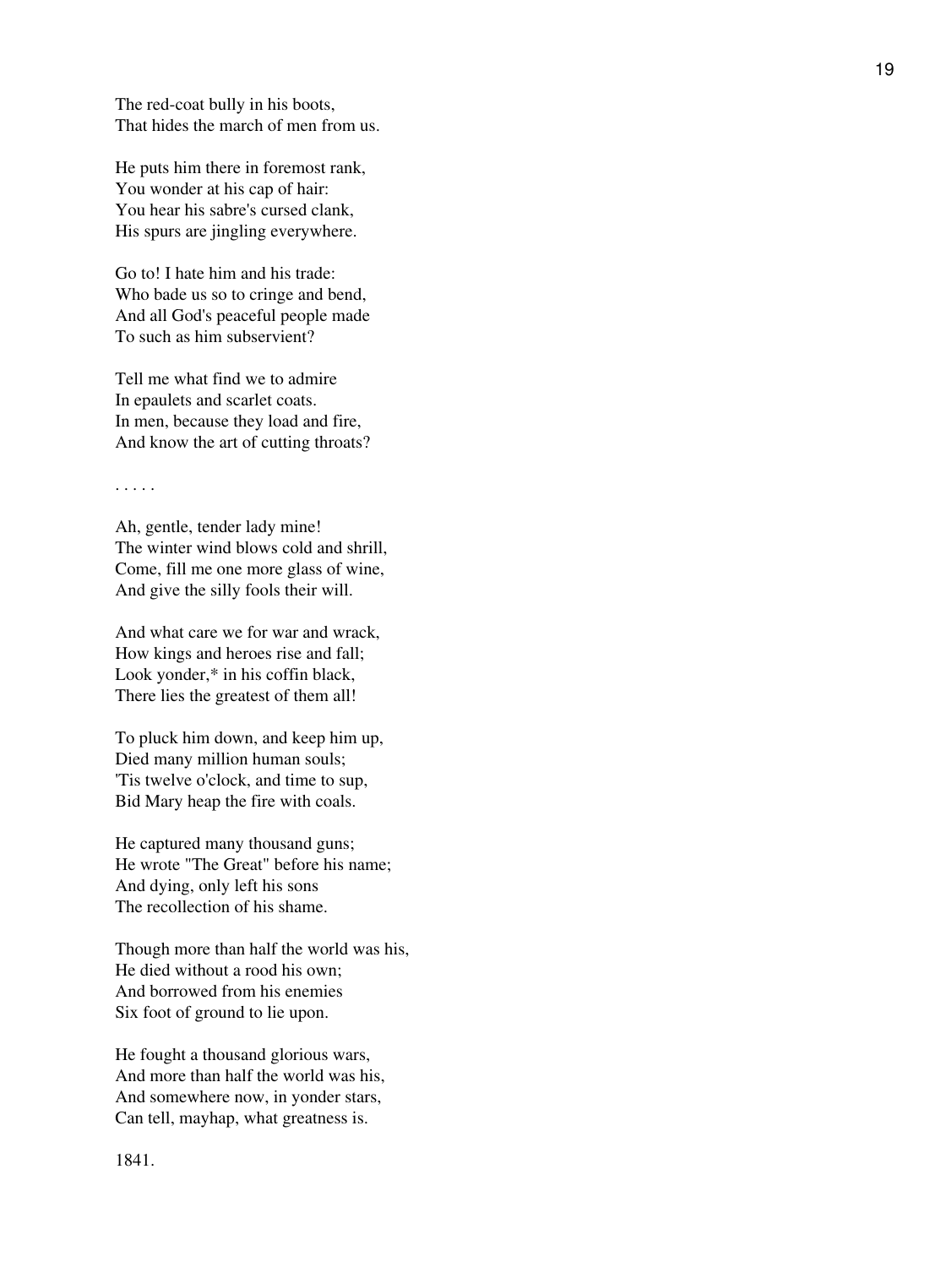• This ballad was written at Paris at the time of the Second Funeral of Napoleon.

# **ABD-EL-KADER AT TOULON.**

# **OR, THE CAGED HAWK.**

No more, thou lithe and long-winged hawk, of desert-life for thee; No more across the sultry sands shalt thou go swooping free: Blunt idle talons, idle beak, with spurning of thy chain, Shatter against thy cage the wing thou ne'er may'st spread again.

Long, sitting by their watchfires, shall the Kabyles tell the tale Of thy dash from Ben Halifa on the fat Metidja vale;

How thou swept'st the desert over, bearing down the wild El Riff, From eastern Beni Salah to western Ouad Shelif;

How thy white burnous welit streaming, like the storm-rack o'er the sea, When thou rodest in the vanward of the Moorish chivalry;

How thy razzia was a whirlwind, thy onset a simoom,

How thy sword-sweep was the lightning, dealing death from out the gloom!

Nor less quick to slay in battle than in peace to spare and save, Of brave men wisest councillor, of wise councillors most brave; How the eye that flashed destruction could beam gentleness and love, How lion in thee mated lamb, how eagle mated dove!

Availéd not or steel or shot 'gainst that charmed life secure, Till cunning France, in last resource, tossed up the golden lure; And the carrion buzzards round him stooped, faithless, to the cast, And the wild hawk of the desert is caught and caged at last.

Weep, maidens of Zerifah, above the laden loom! Scar, chieftains of Al Elmah, your cheeks in grief and gloom! Sons of the Beni Snazam, throw down the useless lance,

And stoop your necks and bare your backs to yoke and scourge of France!

Twas not in fight they bore him down; he never cried amàn; He never sank his sword before the PRINCE OF FRANGHISTAN; But with traitors all around him, his star upon the wane, He heard the voice of ALLAH, and he would not strive in vain.

They gave him what he asked them; from king to king he spake, As one that plighted word and seal not knoweth how to break; "Let me pass from out my deserts, be't mine own choice where to go, I brook no fettered life to live, a captive and a show."

And they promised, and he trusted them, and proud and calm he came, Upon his black mare riding, girt with his sword of fame.

Good steed, good sword, he rendered both unto the Frankish throng; He knew them false and fickle--but a Prince's word is strong.

How have they kept their promise? Turned they the vessel's prow Unto Acre, Alexandria, as they have sworn e'en now?

Not so: from Oran northwards the white sails gleam and glance, And the wild hawk of the desert is borne away to France!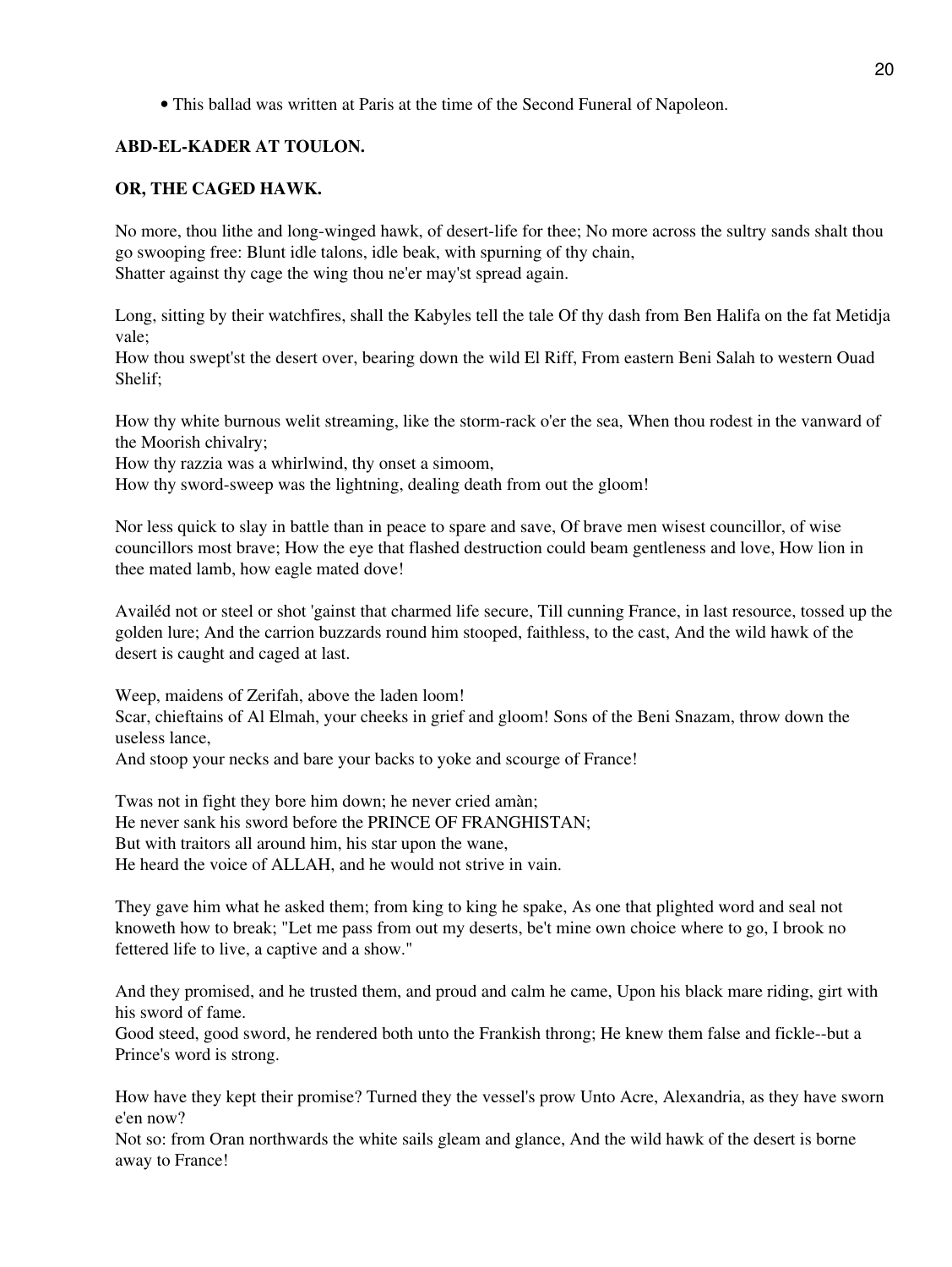Where Toulon's white-walled lazaret looks southward o'er the wave, Sits he that trusted in the word a son of Louis gave. O noble faith of noble heart! And was the warning vain,

The text writ by the BOURBON in the blurred black book of Spain?

They have need of thee to gaze on, they have need of thee to grace The triumph of the Prince, to gild the pinchbeck of their race. Words are but wind, conditions must be construed by GUIZOT; Dash out thy heart, thou desert hawk, ere thou art made a show!

# **THE KING OF BRENTFORD'S TESTAMENT.**

The noble King of Brentford Was old and very sick, He summon'd his physicians To wait upon him quick; They stepp'd into their coaches And brought their best physick.

They cramm'd their gracious master With potion and with pill; They drench'd him and they bled him; They could not cure his ill. "Go fetch," says he, "my lawyer, I'd better make my will."

The monarch's royal mandate The lawyer did obey; The thought of six-and-eightpence Did make his heart full gay. "What is't," says he, "your Majesty Would wish of me to-day?"

"The doctors have belabor'd me With potion and with pill: My hours of life are counted, O man of tape and quill! Sit down and mend a pen or two, I want to make my will.

"O'er all the land of Brentford I'm lord, and eke of Kew: I've three-per-cents and five-per-cents; My debts are but a few; And to inherit after me I have but children two.

Prince Thomas is my eldest son, A sober Prince is he, And from the day we breech'd him Till now, he's twenty-three, He never caused disquiet To his poor Mamma or me.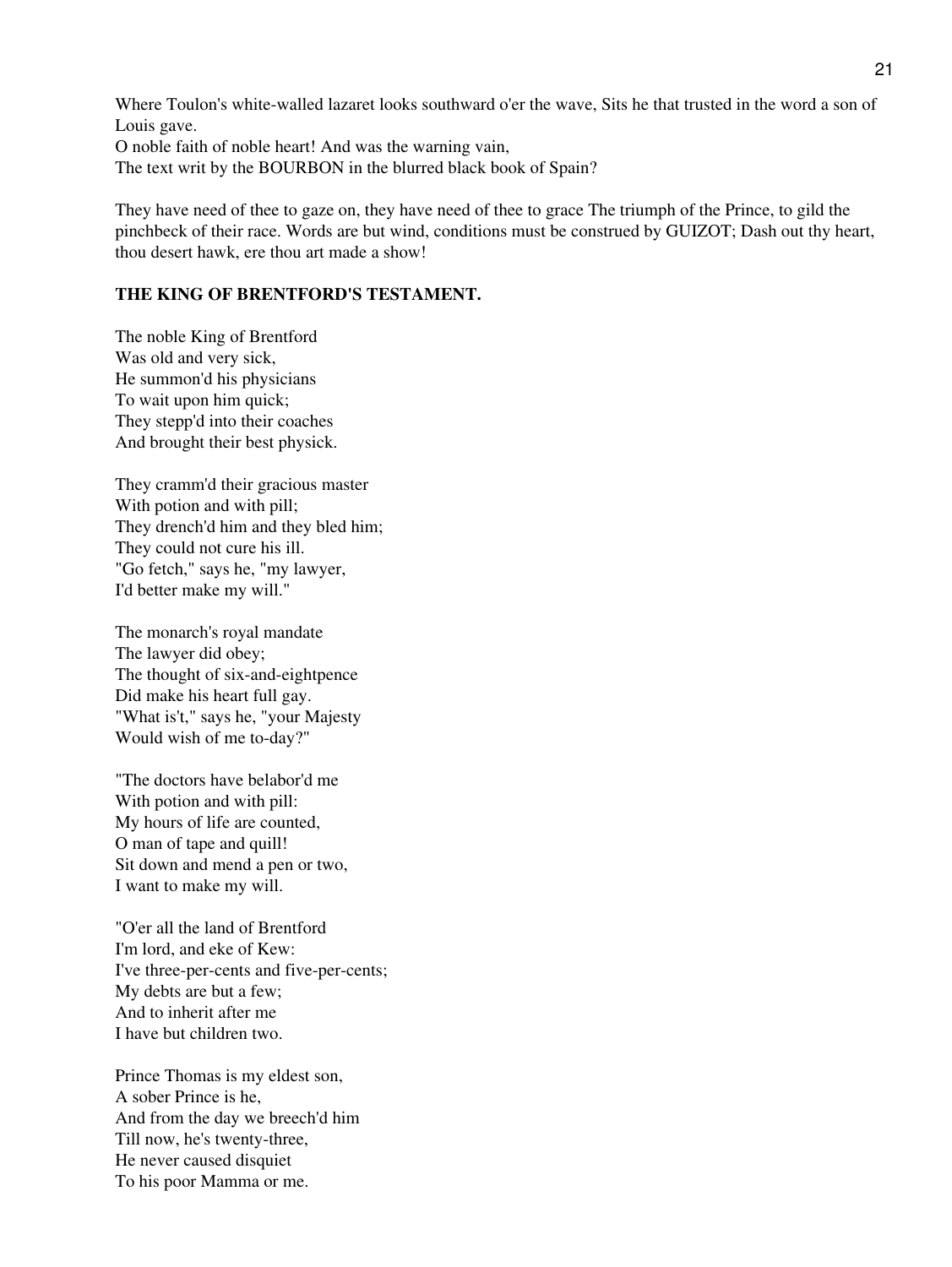"At school they never flogg'd him, At college, though not fast, Yet his little-go and great-go He creditably pass'd, And made his year's allowance For eighteen months to last.

"He never owed a shilling. Went never drunk to bed, He has not two ideas Within his honest head-- In all respects he differs From my second son, Prince Ned.

"When Tom has half his income Laid by at the year's end, Poor Ned has ne'er a stiver That rightly he may spend, But sponges on a tradesman, Or borrows from a friend.

"While Tom his legal studies Most soberly pursues, Poor Ned most pass his mornings A-dawdling with the Muse: While Tom frequents his banker, Young Ned frequents the Jews.

"Ned drives about in buggies, Tom sometimes takes a 'bus; Ah, cruel fate, why made you My children differ thus? Why make of Tom a DULLARD, And Ned a GENIUS?"

"You'll cut him with a shilling," Exclaimed the man of wits: "I'll leave my wealth," said Brentford, "Sir Lawyer, as befits; And portion both their fortunes Unto their several wits."

"Your Grace knows best," the lawyer said "On your commands I wait." "Be silent, Sir," says Brentford, "A plague upon your prate! Come take your pen and paper, And write as I dictate."

The will as Brentford spoke it Was writ and signed and closed; He bade the lawyer leave him,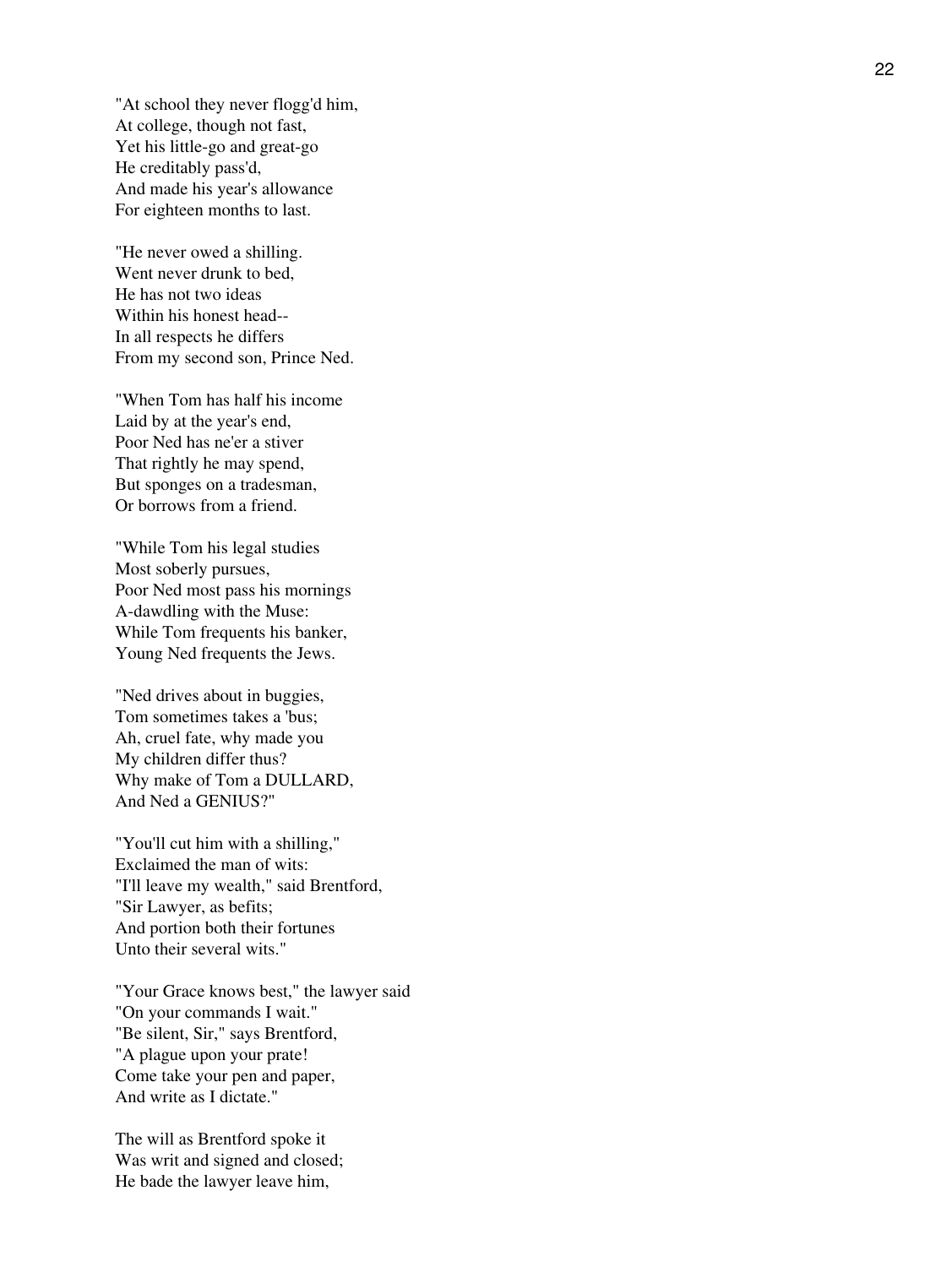And turn'd him round and dozed; And next week in the churchyard The good old King reposed.

Tom, dressed in crape and hatband, Of mourners was the chief; In bitter self-upbraidings Poor Edward showed his grief: Tom hid his fat white countenance In his pocket-handkerchief.

Ned's eyes were full of weeping, He falter'd in his walk; Tom never shed a tear, But onwards he did stalk, As pompous, black, and solemn, As any catafalque.

And when the bones of Brentford-- That gentle king and just-- With bell and book and candle Were duly laid in dust, "Now, gentleman," says Thomas, "Let business be discussed.

"When late our sire beloved Was taken deadly ill, Sir Lawyer, you attended him (I mean to tax your bill); And, as you signed and wrote it, I prithee read the will."

The lawyer wiped his spectacles, And drew the parchment out; And all the Brentford family Sat eager round about: Poor Ned was somewhat anxious, But Tom had ne'er a doubt.

"My son, as I make ready To seek my last long home, Some cares I had for Neddy, But none for thee, my Tom: Sobriety and order You ne'er departed from.

"Ned hath a brilliant genius, And thou a plodding brain; On thee I think with pleasure, On him with doubt and pain." ("You see, good Ned," says Thomas, "What he thought about us twain."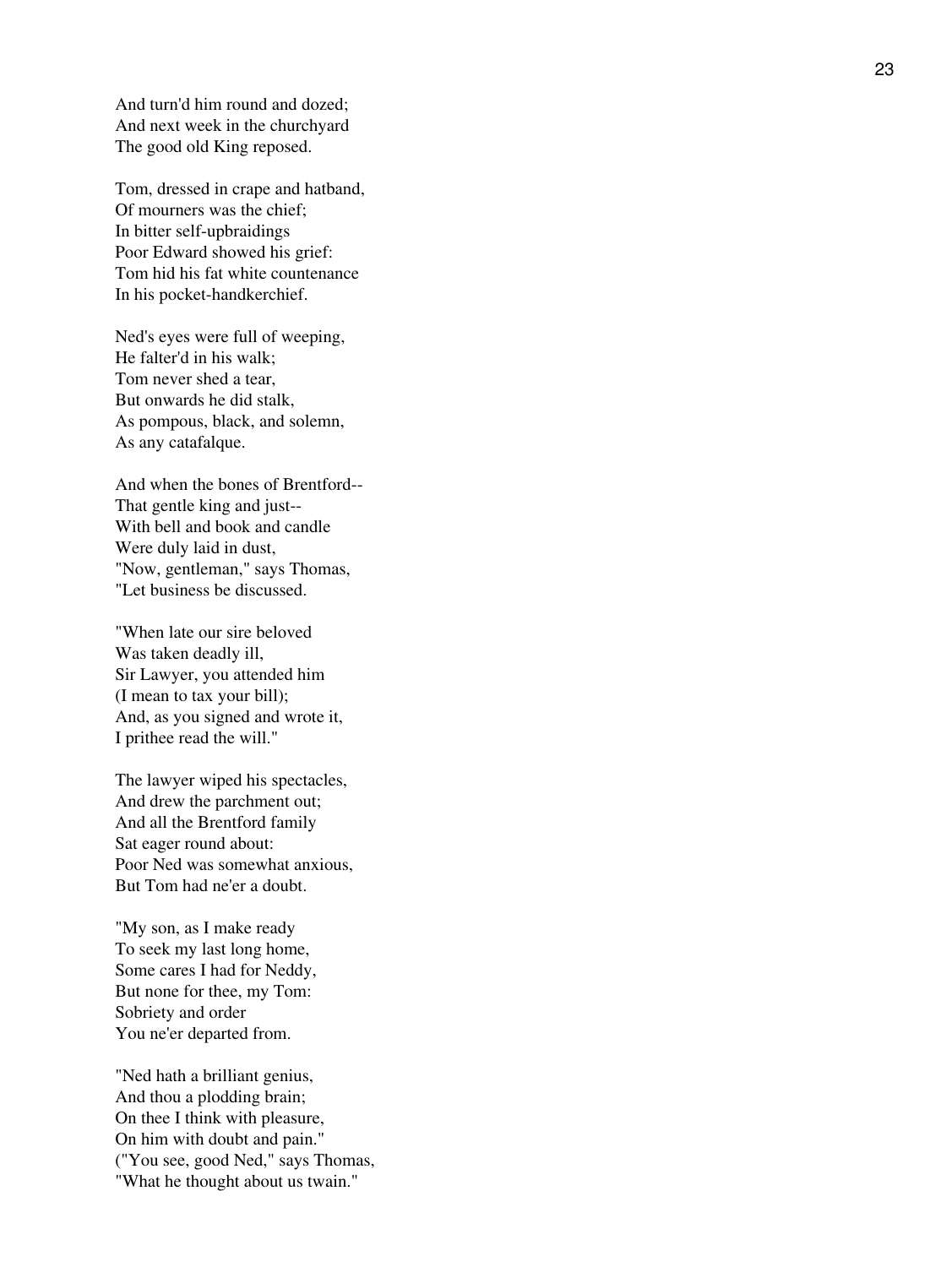"Though small was your allowance, You saved a little store; And those who save a little Shall get a plenty more." As the lawyer read this compliment, Tom's eyes were running o'er.

"The tortoise and the hare, Tom, Set out, at each his pace; The hare it was the fleeter, The tortoise won the race; And since the world's beginning This ever was the case.

"Ned's genius, blithe and singing, Steps gayly o'er the ground; As steadily you trudge it He clears it with a bound; But dulness has stout legs, Tom, And wind that's wondrous sound.

"O'er fruits and flowers alike, Tom, You pass with plodding feet; You heed not one nor t'other But onwards go your beat, While genius stops to loiter With all that he may meet;

"And ever as he wanders, Will have a pretext fine For sleeping in the morning, Or loitering to dine, Or dozing in the shade, Or basking in the shine.

"Your little steady eyes, Tom, Though not so bright as those That restless round about him His flashing genius throws, Are excellently suited To look before your nose.

"Thank heaven, then, for the blinkers It placed before your eyes; The stupidest are weakest, The witty are not wise; Oh, bless your good stupidity, It is your dearest prize!

"And though my lands are wide, And plenty is my gold, Still better gifts from Nature,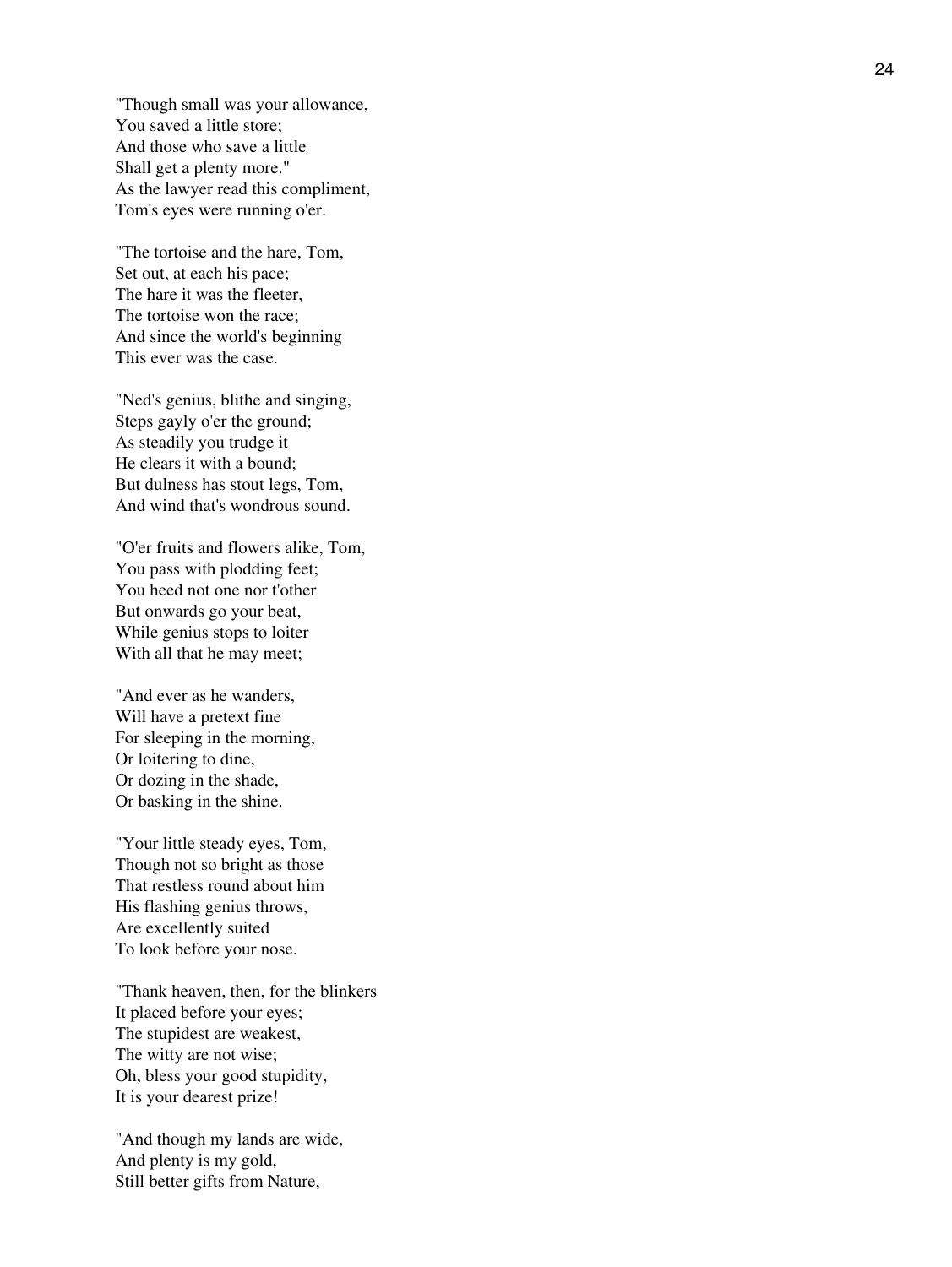My Thomas, do you hold-- A brain that's thick and heavy, A heart that's dull and cold.

"Too dull to feel depression, Too hard to heed distress, Too cold to yield to passion Or silly tenderness. March on--your road is open To wealth, Tom, and success.

"Ned sinneth in extravagance, And you in greedy lust." ("I' faith," says Ned, "our father Is less polite than just.") "In you, son Tom, I've confidence, But Ned I cannot trust.

"Wherefore my lease and copyholds, My lands and tenements, My parks, my farms, and orchards, My houses and my rents, My Dutch stock and my Spanish stock, My five and three per cents,

"I leave to you, my Thomas"-- ("What, all?" poor Edward said. "Well, well, I should have spent them, And Tom's a prudent head")-- "I leave to you, my Thomas,-- To you in TRUST for Ned."

The wrath and consternation What poet e'er could trace That at this fatal passage Came o'er Prince Tom his face; The wonder of the company, And honest Ned's amaze!

"'Tis surely some mistake," Good-naturedly cries Ned; The lawyer answered gravely, "'Tis even as I said; 'Twas thus his gracious Majesty Ordain'd on his death-bed.

"See, here the will is witness'd, And here's his autograph." "In truth, our father's writing," Says Edward, with a laugh; "But thou shalt not be a loser, Tom, We'll share it half and half."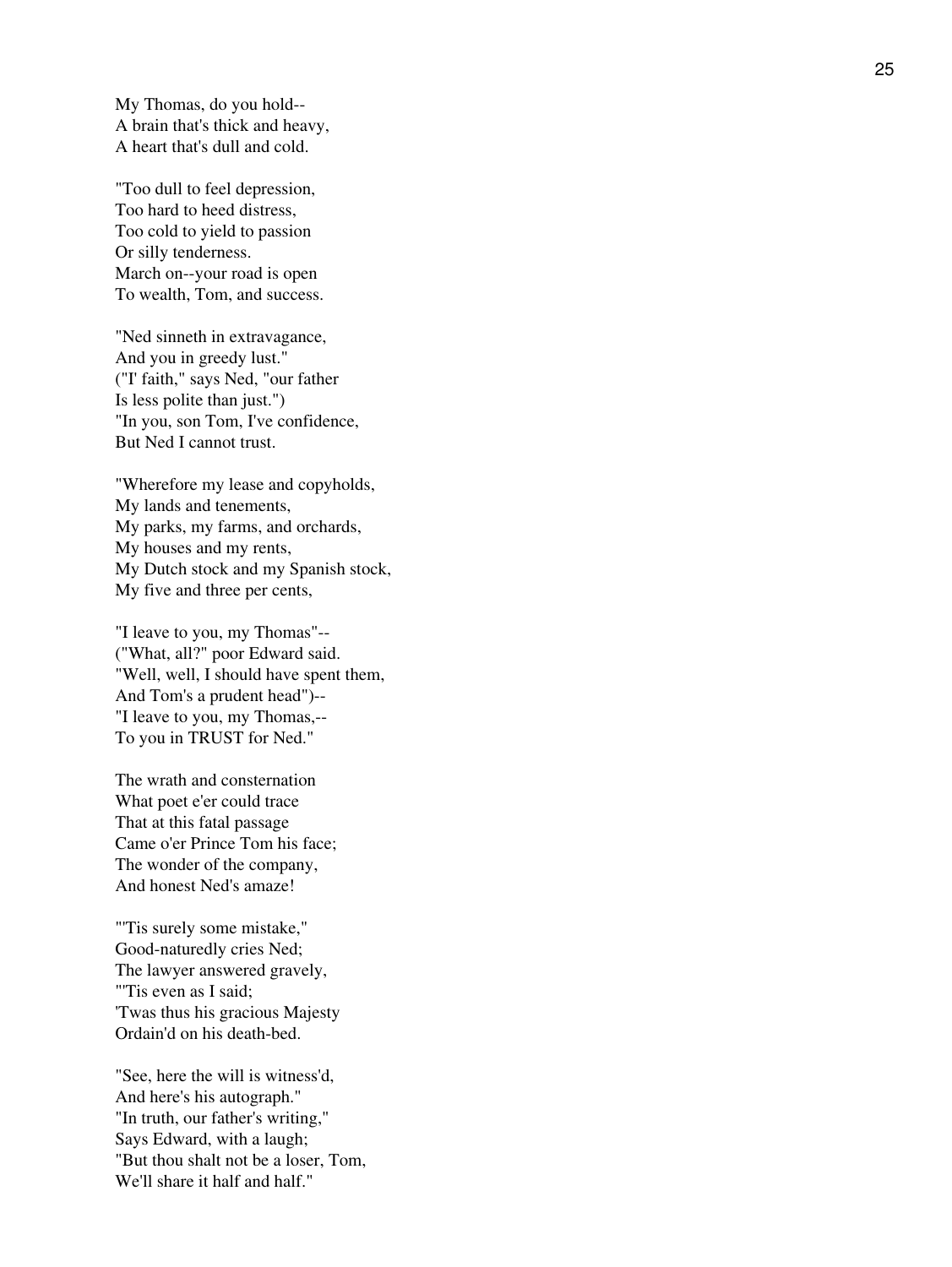"Alas! my kind young gentleman, This sharing cannot be; 'Tis written in the testament That Brentford spoke to me, 'I do forbid Prince Ned to give Prince Tom a halfpenny.

"'He hath a store of money, But ne'er was known to lend it; He never help'd his brother; The poor he ne'er befriended; He hath no need of property Who knows not how to spend it.

"'Poor Edward knows but how to spend, And thrifty Tom to hoard; Let Thomas be the steward then, And Edward be the lord; And as the honest laborer Is worthy his reward,

"'I pray Prince Ned, my second son, And my successor dear, To pay to his intendant Five hundred pounds a year; And to think of his old father, And live and make good cheer.'"

Such was old Brentford's honest testament, He did devise his moneys for the best, And lies in Brentford church in peaceful rest. Prince Edward lived, and money made and spent; But his good sire was wrong, it is confess'd To say his son, young Thomas, never lent. He did. Young Thomas lent at interest, And nobly took his twenty-five per cent.

Long time the famous reign of Ned endured O'er Chiswick, Fulham, Brentford, Putney, Kew, But of extravagance he ne'er was cured. And when both died, as mortal men will do, 'Twas commonly reported that the steward Was very much the richer of the two.

### **THE WHITE SQUALL.**

On deck, beneath the awning, I dozing lay and yawning; It was the gray of dawning, Ere yet the sun arose; And above the funnel's roaring, And the fitful wind's deploring,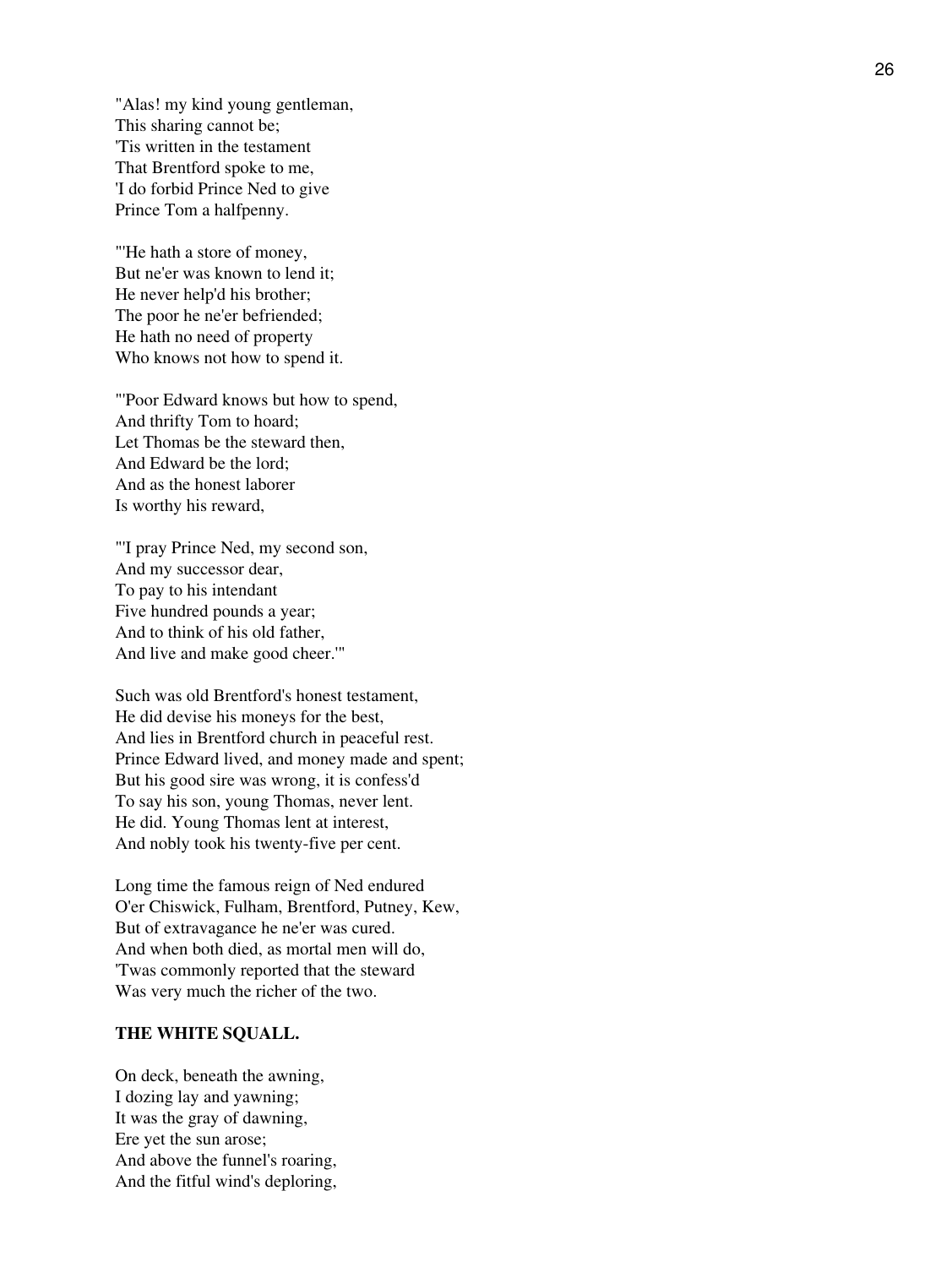I heard the cabin snoring With universal nose. I could hear the passengers snorting-- I envied their disporting-- Vainly I was courting The pleasure of a doze!

So I lay, and wondered why light Came not, and watched the twilight, And the glimmer of the skylight, That shot across the deck; And the binnacle pale and steady, And the dull glimpse of the dead-eye, And the sparks in fiery eddy That whirled from the chimney neck. In our jovial floating prison There was sleep from fore to mizzen, And never a star had risen The hazy sky to speck.

Strange company we harbored, We'd a hundred Jews to larboard, Unwashed, uncombed, unbarbered-- Jews black, and brown, and gray; With terror it would seize ye, And make your souls uneasy, To see those Rabbis greasy, Who did naught but scratch and pray: Their dirty children puking-- Their dirty saucepans cooking-- Their dirty fingers hooking Their swarming fleas away.

To starboard, Turks and Greeks were-- Whiskered and brown their cheeks were-- Enormous wide their breeks were, Their pipes did puff alway; Each on his mat allotted In silence smoked and squatted, Whilst round their children trotted In pretty, pleasant play. He can't but smile who traces The smiles on those brown faces, And the pretty, prattling graces Of those small heathens gay.

And so the hours kept tolling, And through the ocean rolling Went the brave "Iberia" bowling Before the break of day--

When A SQUALL, upon a sudden,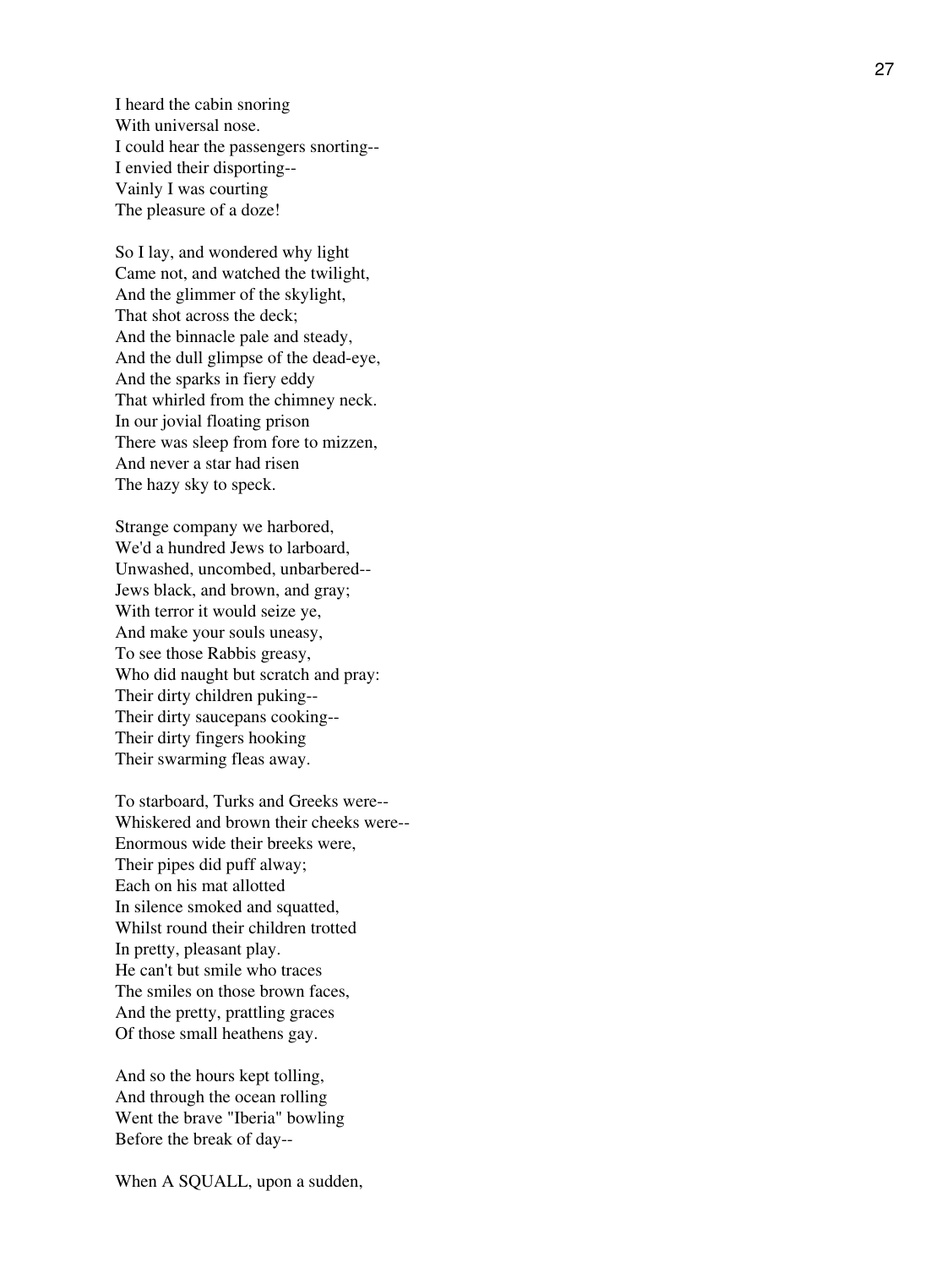Came o'er the waters scudding; And the clouds began to gather, And the sea was lashed to lather, And the lowering thunder grumbled, And the lightning jumped and tumbled, And the ship, and all the ocean, Woke up in wild commotion. Then the wind set up a howling, And the poodle dog a yowling, And the cocks began a crowing, And the old cow raised a lowing, As she heard the tempest blowing; And fowls and geese did cackle, And the cordage and the tackle Began to shriek and crackle; And the spray dashed o'er the funnels, And down the deck in runnels; And the rushing water soaks all, From the seamen in the fo'ksal To the stokers whose black faces Peer out of their bed-places; And the captain he was bawling, And the sailors pulling, hauling, And the quarter-deck tarpauling Was shivered in the squalling; And the passengers awaken, Most pitifully shaken; And the steward jumps up, and hastens For the necessary basins.

Then the Greeks they groaned and quivered, And they knelt, and moaned, and shivered, As the plunging waters met them, And splashed and overset them; And they call in their emergence Upon countless saints and virgins; And their marrowbones are bended, And they think the world is ended.

And the Turkish women for'ard Were frightened and behorror'd; And shrieking and bewildering, The mothers clutched their children; The men sung "Allah! Illah! Mashallah Bismillah!" As the warring waters doused them And splashed them and soused them, And they called upon the Prophet, And thought but little of it.

Then all the fleas in Jewry Jumped up and bit like fury;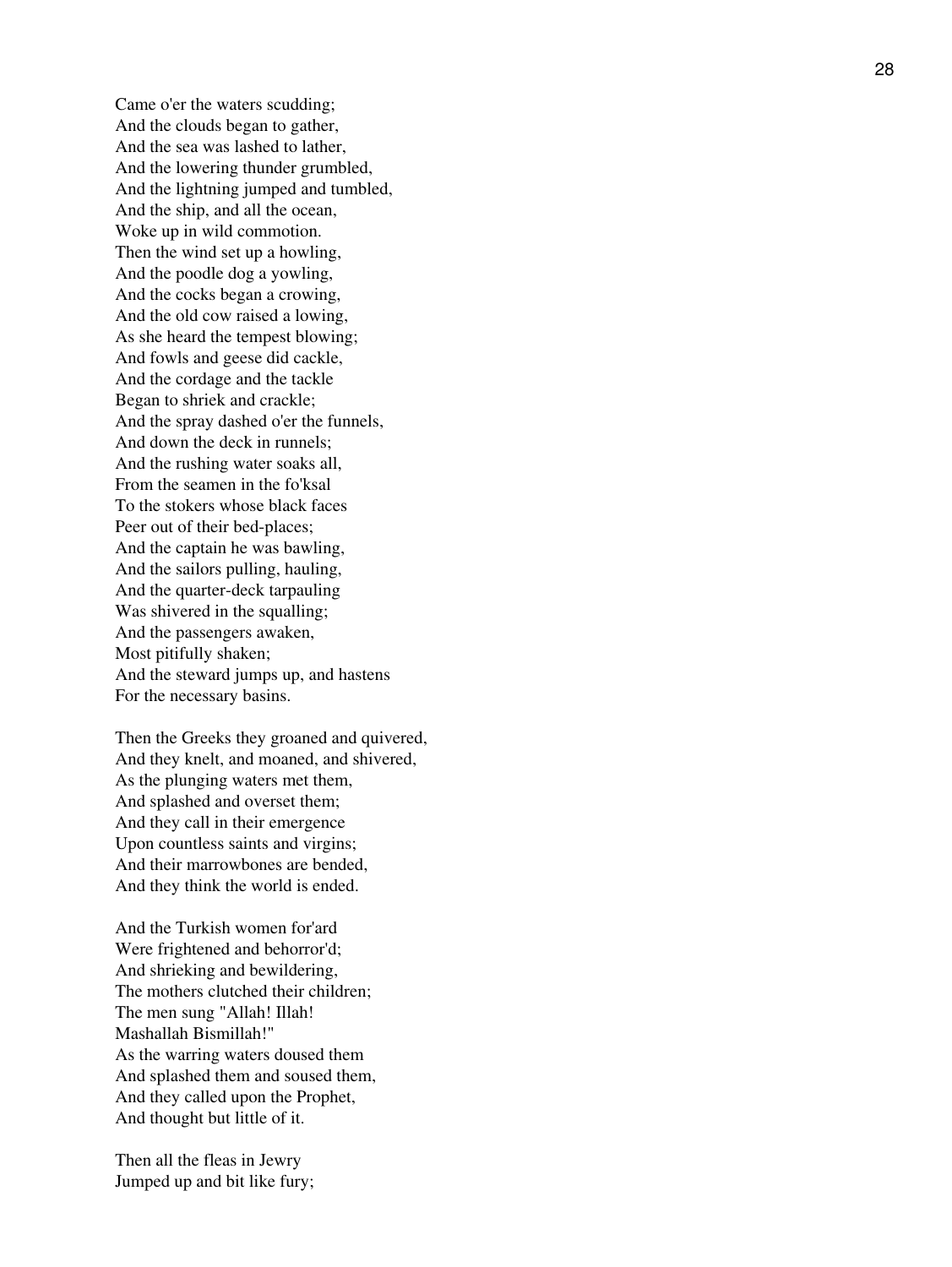And the progeny of Jacob Did on the main-deck wake up (I wot those greasy Rabbins Would never pay for cabins); And each man moaned and jabbered in His filthy Jewish gaberdine, In woe and lamentation, And howling consternation. And the splashing water drenches Their dirty brats and wenches; And they crawl from bales and benches In a hundred thousand stenches.

This was the White Squall famous, Which latterly o'ercame us, And which all will well remember On the 28th September; When a Prussian captain of Lancers (Those tight-laced, whiskered prancers) Came on the deck astonished, By that wild squall admonished, And wondering cried, "Potztausend, Wie ist der Stürm jetzt brausend?" And looked at Captain Lewis, Who calmly stood and blew his Cigar in all the hustle, And scorned the tempest's tussle, And oft we've thought thereafter How he beat the storm to laughter; For well he knew his vessel With that vain wind could wrestle; And when a wreck we thought her, And doomed ourselves to slaughter, How gayly he fought her, And through the hubbub brought her, And as the tempest caught her, Cried, "GEORGE! SOME BRANDY-AND-WATER!"

And when, its force expended, The harmless storm was ended, And as the sunrise splendid Came blushing o'er the sea; I thought, as day was breaking, My little girls were waking, And smiling, and making A prayer at home for me.

1844.

## **PEG OF LIMAVADDY.**

Riding from Coleraine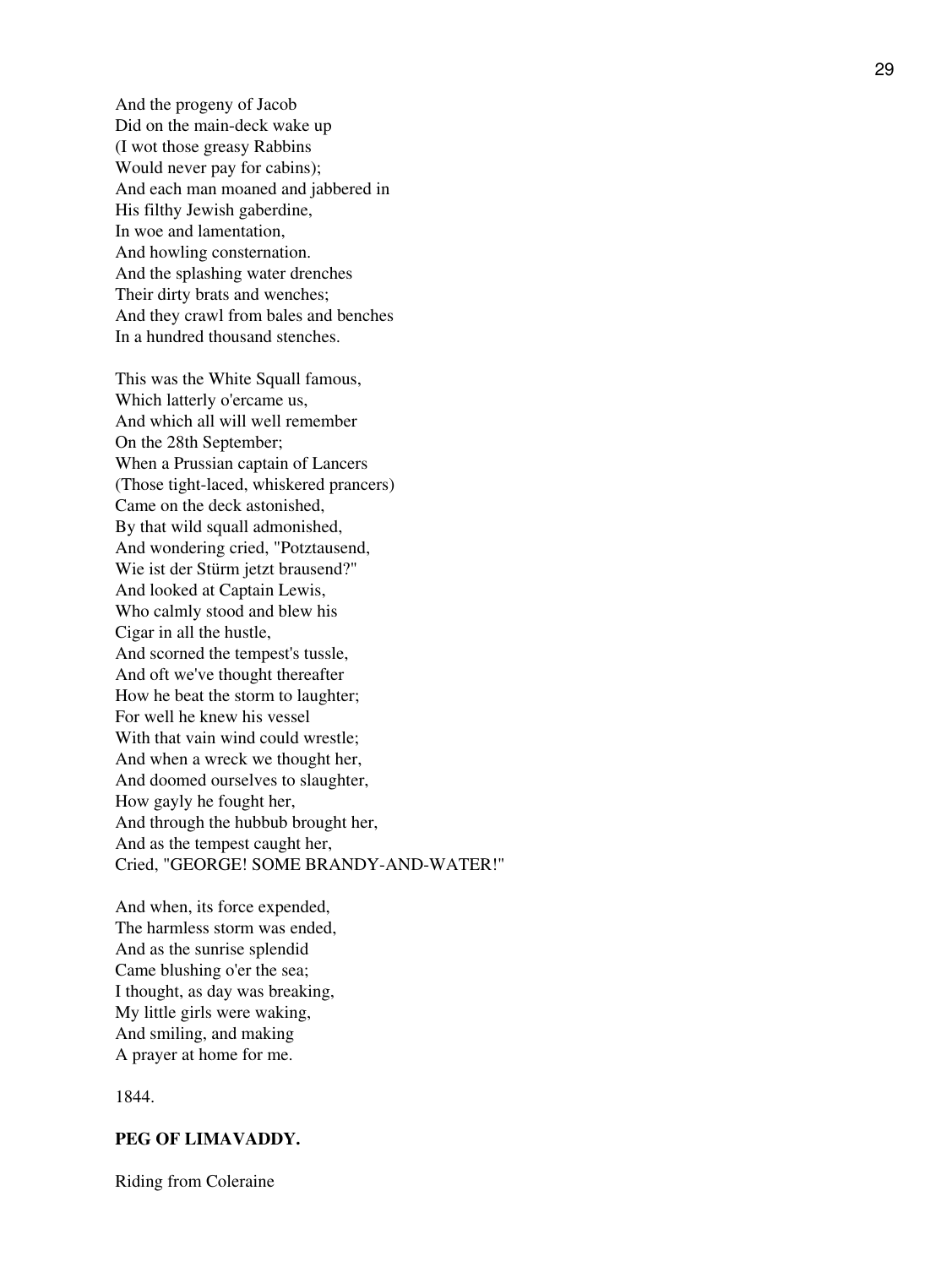(Famed for lovely Kitty), Came a Cockney bound Unto Derry city; Weary was his soul, Shivering and sad, he Bumped along the road Leads to Limavaddy.

Mountains stretch'd around, Gloomy was their tinting, And the horse's hoofs Made a dismal clinting; Wind upon the heath Howling was and piping, On the heath and bog, Black with many a snipe in. Mid the bogs of black, Silver pools were flashing, Crows upon their sides Picking were and splashing. Cockney on the car Closer folds his plaidy, Grumbling at the road Leads to Limavaddy.

Through the crashing woods Autumn brawld and bluster'd, Tossing round about Leaves the hue of mustard Yonder lay Lough Foyle, Which a storm was whipping, Covering with mist Lake, and shores and shipping. Up and down the hill (Nothing could be bolder), Horse went with a raw Bleeding on his shoulder. "Where are horses changed?" Said I to the laddy Driving on the box: "Sir, at Limavaddy."

Limavaddy inn's But a humble bait-house, Where you may procure Whiskey and potatoes; Landlord at the door Gives a smiling welcome-- To the shivering wights Who to his hotel come.

Landlady within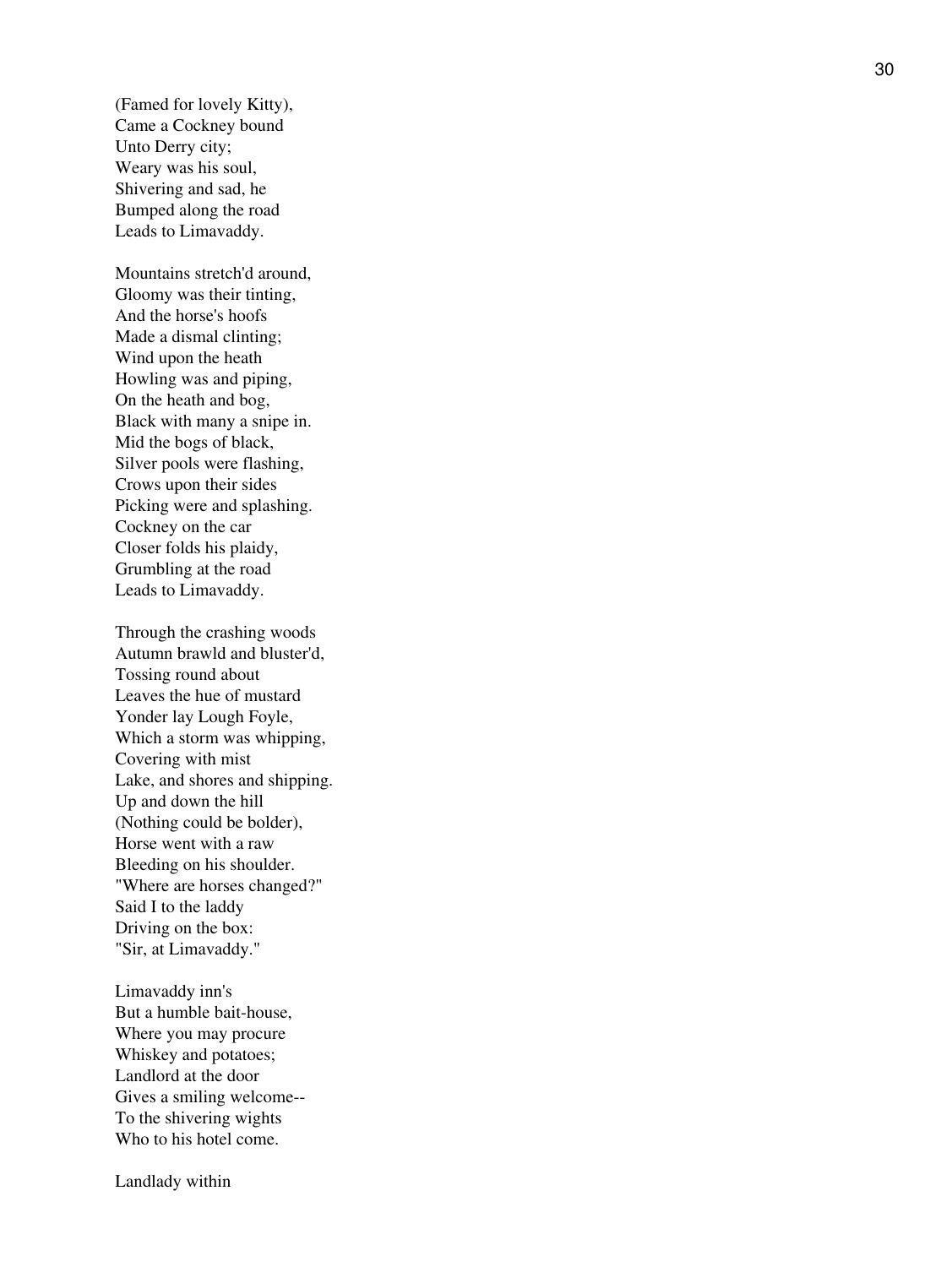Sits and knits a stocking, With a wary foot Baby's cradle rocking. To the chimney nook Having, found admittance, There I watch a pup Playing with two kittens; (Playing round the fire, Which of blazing turf is, Roaring to the pot Which bubbles with the murphies. And the cradled babe Fond the mother nursed it, Singing it a song As she twists the worsted!

Up and down the stair Two more young ones patter (Twins were never seen Dirtier nor fatter). Both have mottled legs, Both have snubby noses, Both have-- Here the host Kindly interposes: "Sure you must be froze With the sleet and hail, sir: So will you have some punch, Or will you have some ale, sir?"

Presently a maid Enters with the liquor (Half a pint of ale Frothing in a beaker). Gads! didn't know What my beating heart meant: Hebe's self I thought Entered the apartment. As she came she smiled, And the smile bewitching, On my word and honor, Lighted all the kitchen!

With a curtsy neat Greeting the new comer, Lovely, smiling Peg Offers me the rummer; But my trembling hand Up the beaker tilted, And the glass of ale Every drop I spilt it: Spilt it every drop (Dames, who read my volumes,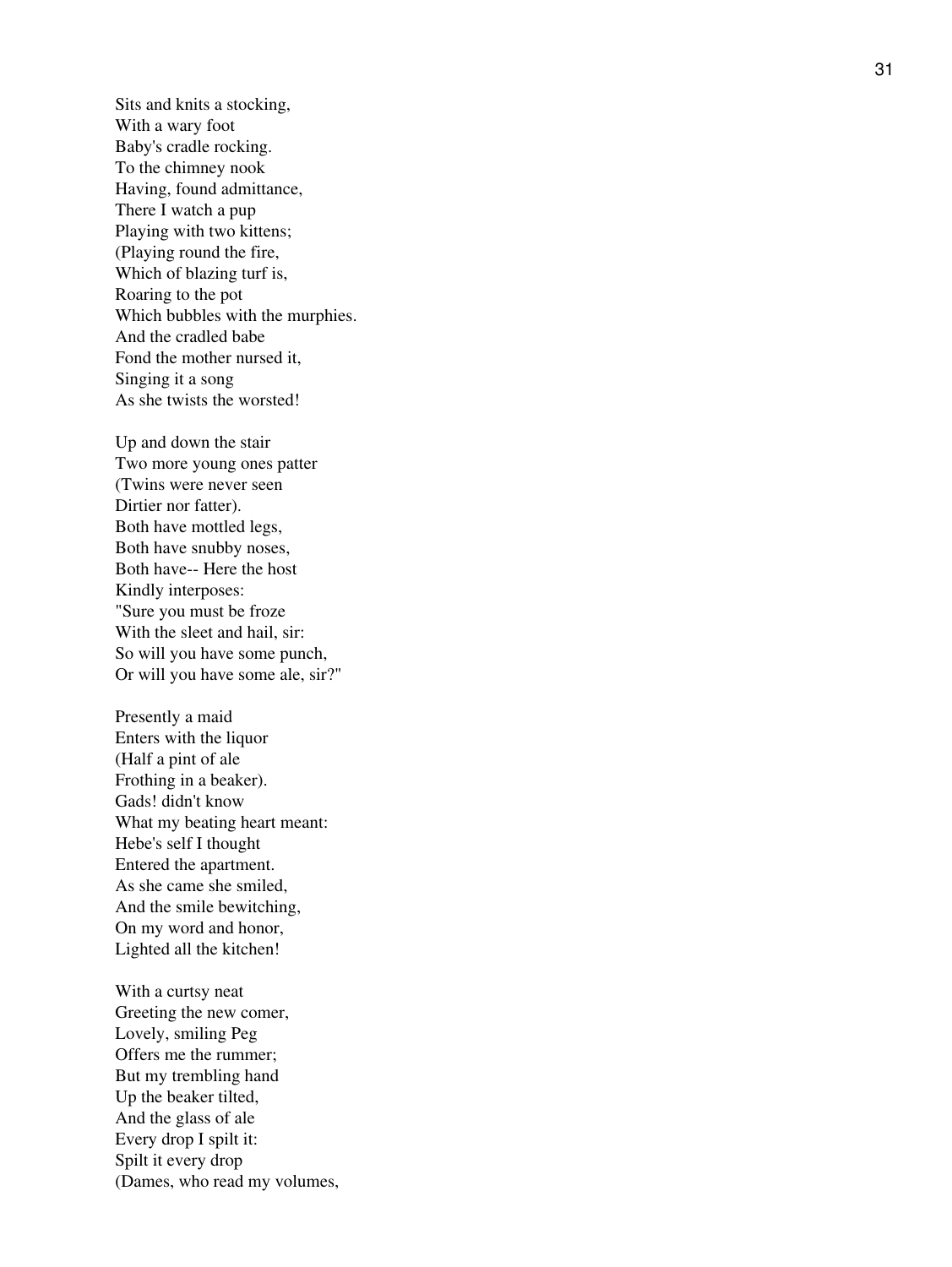Pardon such a word) On my what-d'ye-call-'ems!

Witnessing the sight Of that dire disaster, Out began to laugh Missis, maid, and master; Such a merry peal 'Specially Miss Peg's was, (As the glass of ale Trickling down my legs was,) That the joyful sound Of that mingling laughter Echoed in my ears Many a long day after.

Such a silver peal! In the meadows listening, You who've heard the bells Ringing to a christening; You who ever heard Caradori pretty, Smiling like an angel, Singing "Giovinetti;" Fancy Peggy's laugh, Sweet, and clear, and cheerful, At my pantaloons With half a pint of beer full!

When the laugh was done, Peg, the pretty hussy, Moved about the room Wonderfully busy; Now she looks to see If the kettle keep hot; Now she rubs the spoons, Now she cleans the teapot; Now she sets the cups Trimly and secure: Now she scours a pot, And so it was I drew her.

Thus it was I drew her Scouring of a kettle, (Faith! her blushing cheeks Redden'd on the metal!) Ah! but 'tis in vain That I try to sketch it; The pot perhaps is like, But Peggy's face is wretched. No the best of lead And of indian-rubber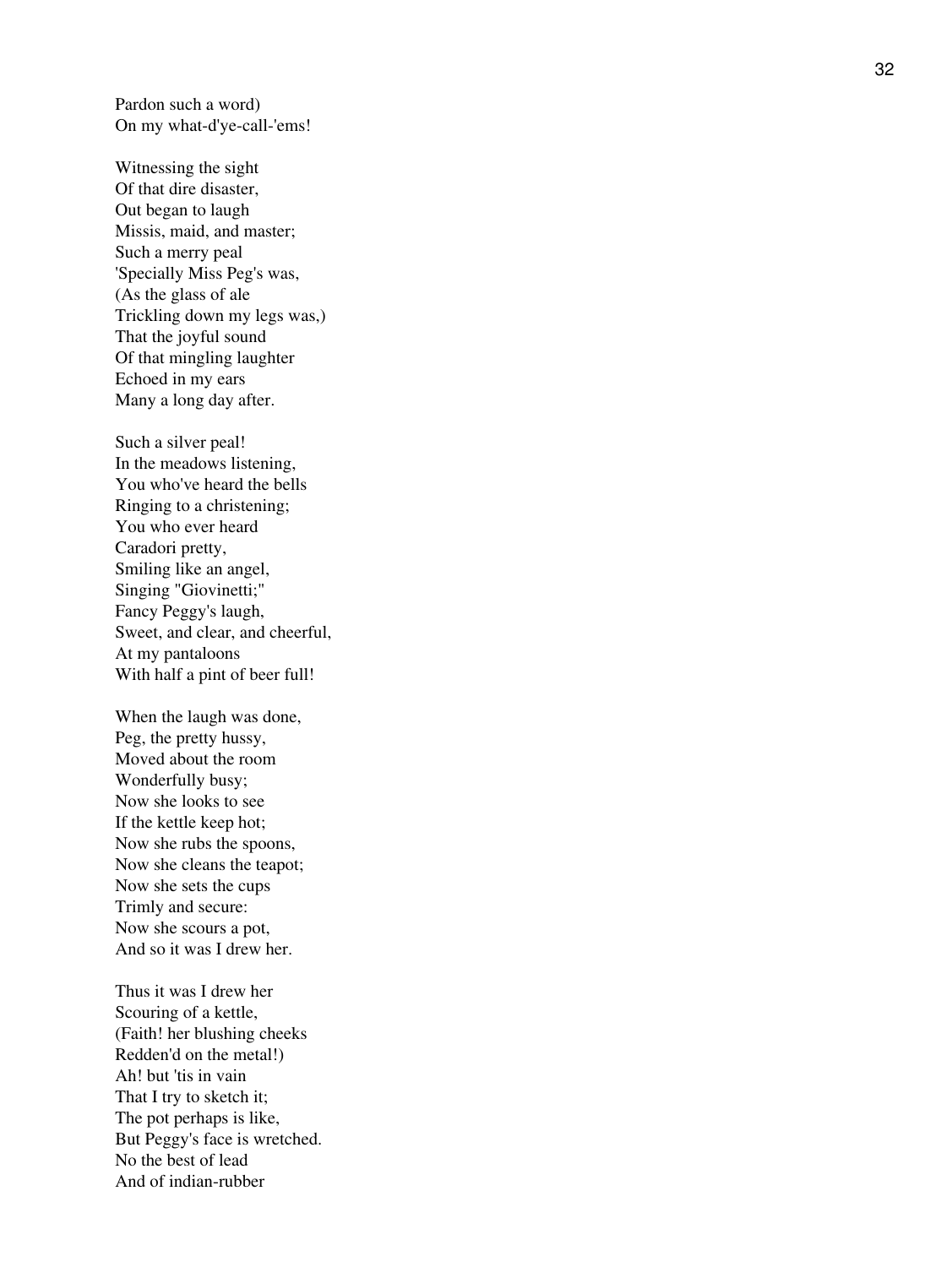Never could depict That sweet kettle-scrubber!

See her as she moves Scarce the ground she touches, Airy as a fay, Graceful as a duchess; Bare her rounded arm, Bare her little leg is, Vestris never show'd Ankles like to Peggy's. Braided is her hair, Soft her look and modest, Slim her little waist Comfortably bodiced.

This I do declare, Happy is the laddy Who the heart can share Of Peg of Limavaddy. Married if she were Blest would be the daddy Of the children fair Of Peg of Limavaddy. Beauty is not rare In the land of Paddy, Fair beyond compare Is Peg of Limavaddy.

Citizen or Squire, Tory, Whig, or Radical would all desire Peg of Limavaddy. Had I Homer's fire, Or that of Serjeant Taddy, Meetly I'd admire Peg of Limavaddy. And till I expire, Or till I grow mad I Will sing unto my lyre Peg of Limavaddy!

#### **MAY-DAY ODE.**

But yesterday a naked sod The dandies sneered from Rotten Row, And cantered o'er it to and fro:

And see 'tis done! As though 'twere by a wizard's rod A blazing arch of lucid glass Leaps like a fountain from the grass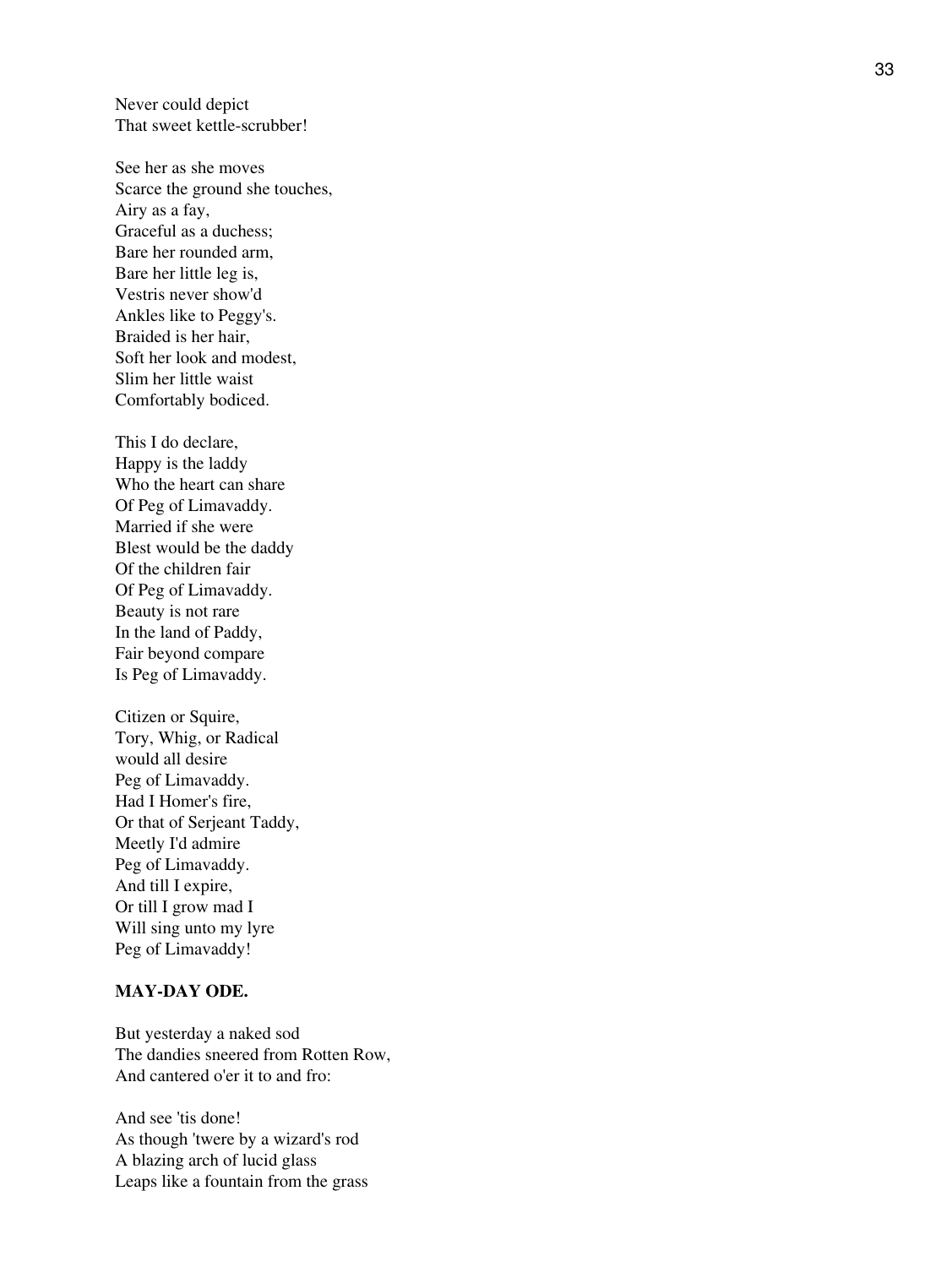To meet the sun!

A quiet green but few days since, With cattle browsing in the shade: And here are lines of bright arcade

In order raised! A palace as for fairy Prince, A rare pavilion, such as man Saw never since mankind began,

And built and glazed!

A peaceful place it was but now, And lo! within its shining streets A multitude of nations meets;

A countless throng I see beneath the crystal bow, And Gaul and German, Russ and Turk, Each with his native handiwork

And busy tongue.

I felt a thrill of love and awe To mark the different garb of each, The changing tongue, the various speech

Together blent: A thrill, methinks, like His who saw "All people dwelling upon earth Praising our God with solemn mirth

And one consent."

High Sovereign, in your Royal state, Captains, and chiefs, and councillors, Before the lofty palace doors

Are open set,-- Hush ere you pass the shining gate: Hush! ere the heaving curtain draws, And let the Royal pageant pause

A moment yet.

People and prince a silence keep! Bow coronet and kingly crown. Helmet and plume, bow lowly down,

The while the priest, Before the splendid portal step,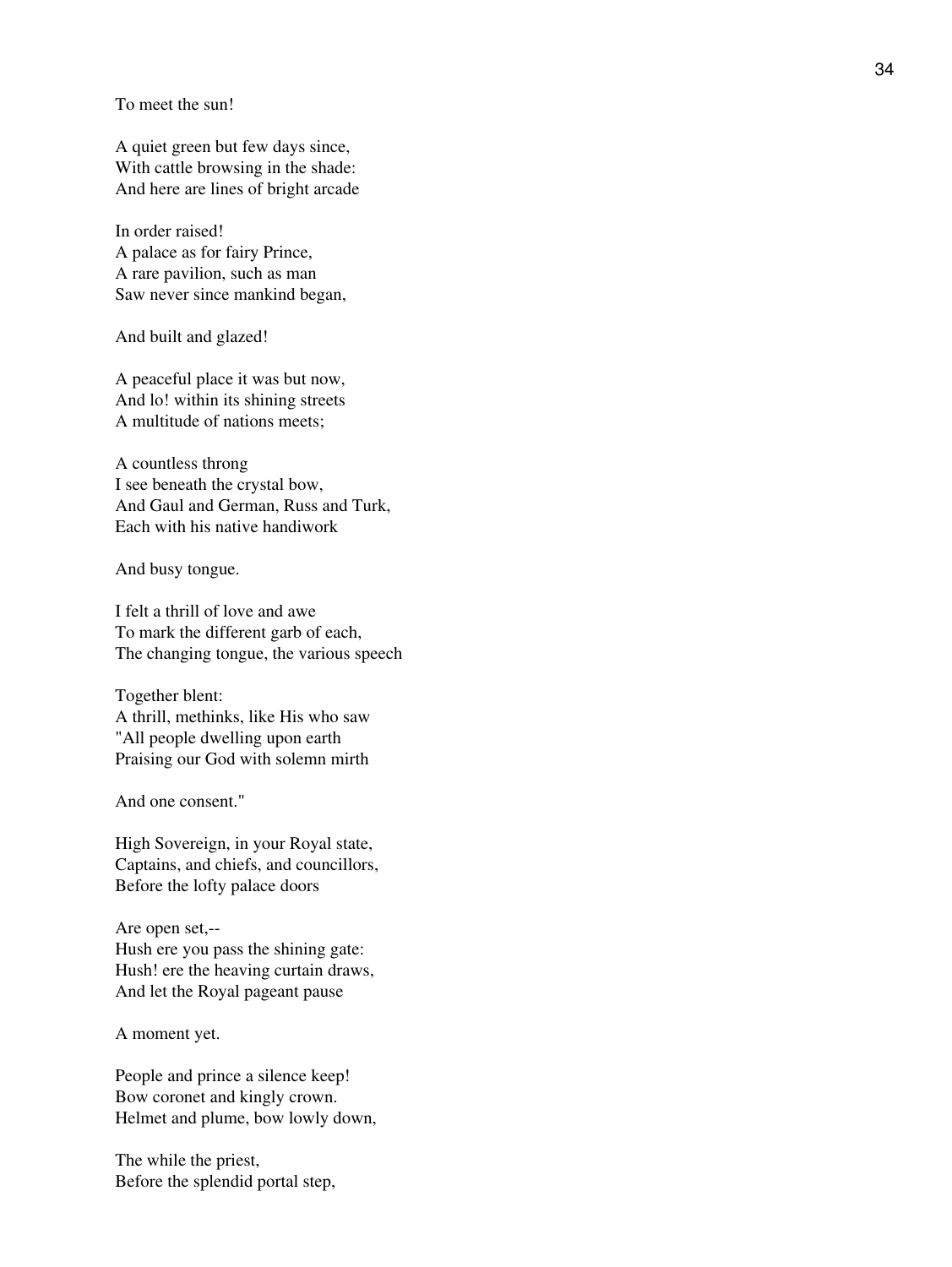(While still the wondrous banquet stays,) From Heaven supreme a blessing prays

Upon the feast.

Then onwards let the triumph march; Then let the loud artillery roll, And trumpets ring, and joy-bells toll,

And pass the gate. Pass underneath the shining arch, 'Neath which the leafy elms are green; Ascend unto your throne, O Queen!

And take your state.

Behold her in her Royal place; A gentle lady; and the hand That sways the sceptre of this land,

How frail and weak! Soft is the voice, and fair the face: She breathes amen to prayer and hymn; No wonder that her eyes are dim,

And pale her cheek.

This moment round her empire's shores The winds of Austral winter sweep, And thousands lie in midnight sleep

At rest to-day. Oh! awful is that crown of yours, Queen of innumerable realms Sitting beneath the budding elms

Of English May!

A wondrous scepter 'tis to bear: Strange mystery of God which set Upon her brow yon coronet,--

The foremost crown Of all the world, on one so fair! That chose her to it from her birth, And bade the sons of all the earth

To her bow down.

The representatives of man Here from the far Antipodes, And from the subject Indian seas,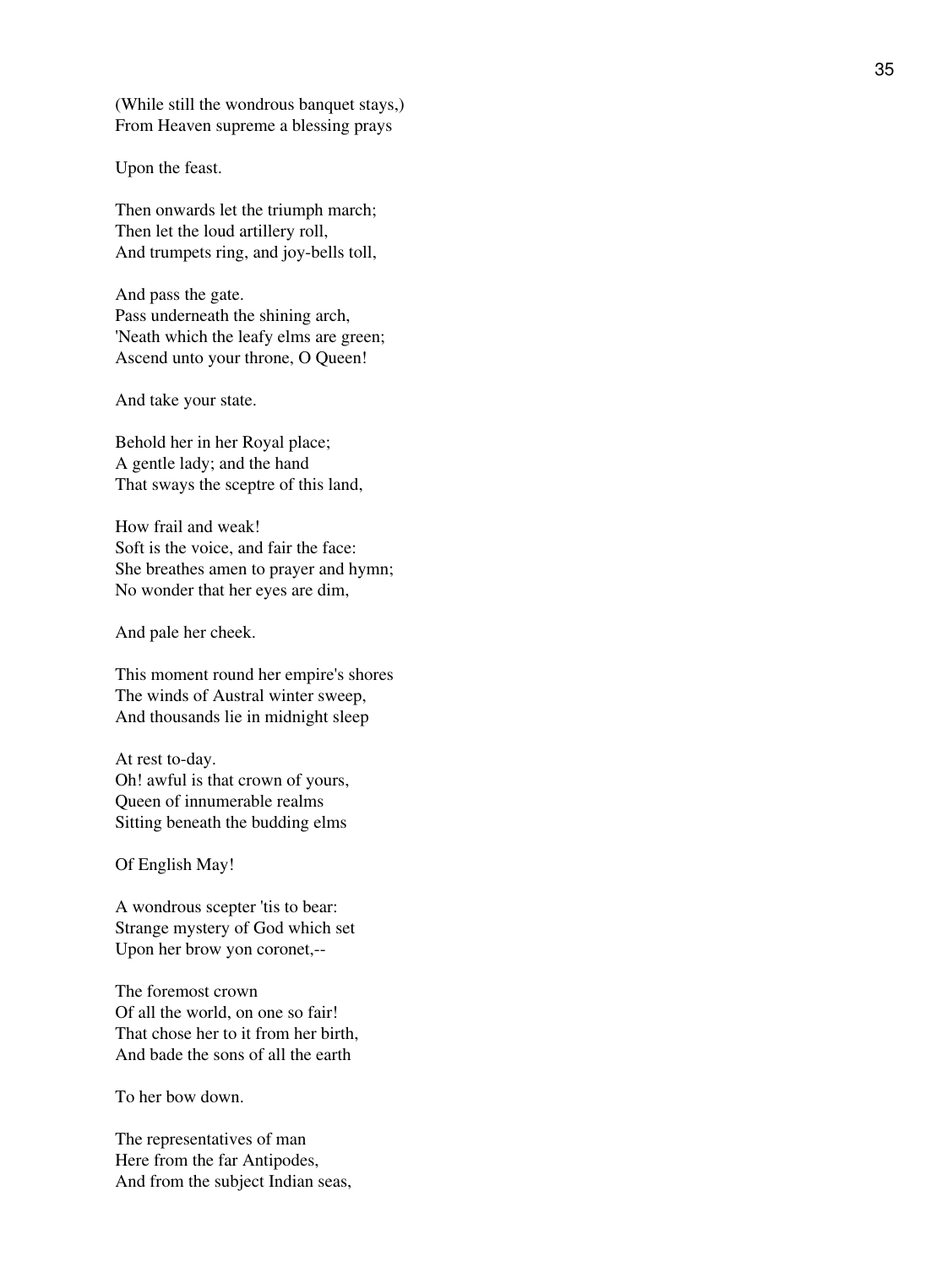In Congress meet; From Afric and from Hindustan, From Western continent and isle, The envoys of her empire pile

Gifts at her feet;

Our brethren cross the Atlantic tides, Loading the gallant decks which once Roared a defiance to our guns,

With peaceful store; Symbol of peace, their vessel rides!\* O'er English waves float Star and Stripe, And firm their friendly anchors gripe

The father shore!

From Rhine and Danube, Rhone and Seine, As rivers from their sources gush, The swelling floods of nations rush,

And seaward pour: From coast to coast in friendly chain, With countless ships we bridge the straits, And angry ocean separates

Europe no more.

From Mississippi and from Nile-- From Baltic, Ganges, Bosphorous, In England's ark assembled thus

Are friend and guest. Look down the mighty sunlit aisle, And see the sumptuous banquet set, The brotherhood of nations met.

Around the feast!

Along the dazzling colonnade, Far as the straining eye can gaze, Gleam cross and fountain, bell and vase,

In vistas bright; And statues fair of nymph and maid, And steeds and pards and Amazons, Writhing and grappling in the bronze,

In endless fight.

To deck the glorious roof and dome,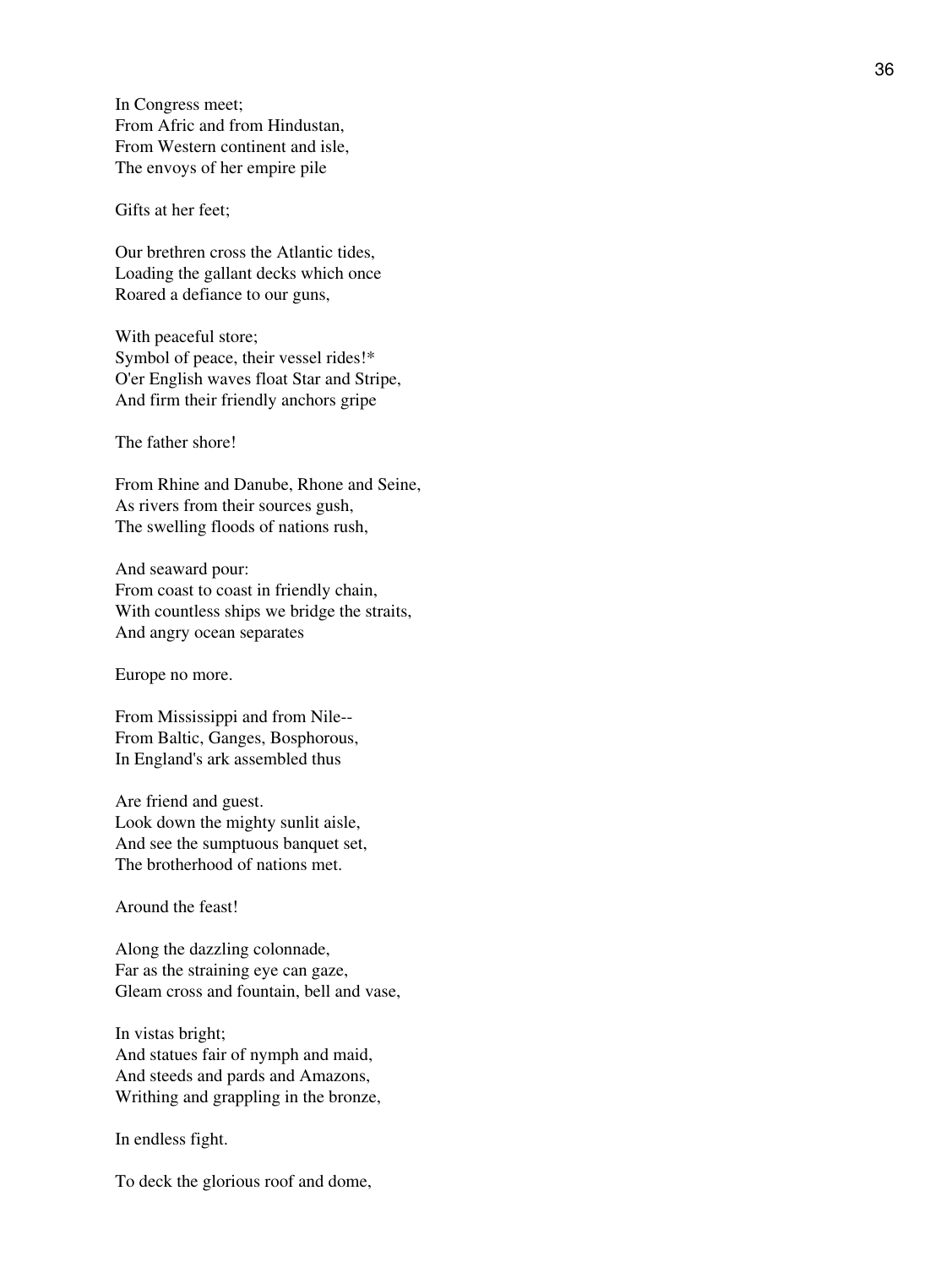To make the Queen a canopy, The peaceful hosts of industry

Their standards bear. Yon are the works of Brahmin loom; On such a web of Persian thread The desert Arab bows his head

And cries his prayer.

Look yonder where the engines toil: These England's arms of conquest are, The trophies of her bloodless war:

Brave weapons these. Victorians over wave and soil, With these she sails, she weaves, she tills, Pierces the everlasting hills

And spans the seas.

The engine roars upon its race, The shuttle whirs the woof, The people hum from floor to roof,

With Babel tongue. The fountain in the basin plays, The chanting organ echoes clear, An awful chorus 'tis to hear,

A wondrous song!

Swell, organ, swell your trumpet blast, March, Queen and Royal pageant, march By splendid aisle and springing arch

Of this fair Hall: And see! above the fabric vast, God's boundless Heaven is bending blue, God's peaceful sunlight's beaming through,

And shines o'er all.

May, 1851.

• The U. S. frigate "St. Lawrence."

## **THE BALLAD OF BOUILLABAISSE.**

A street there is in Paris famous, For which no rhyme our language yields, Rue Neuve des Petits Champs its name is--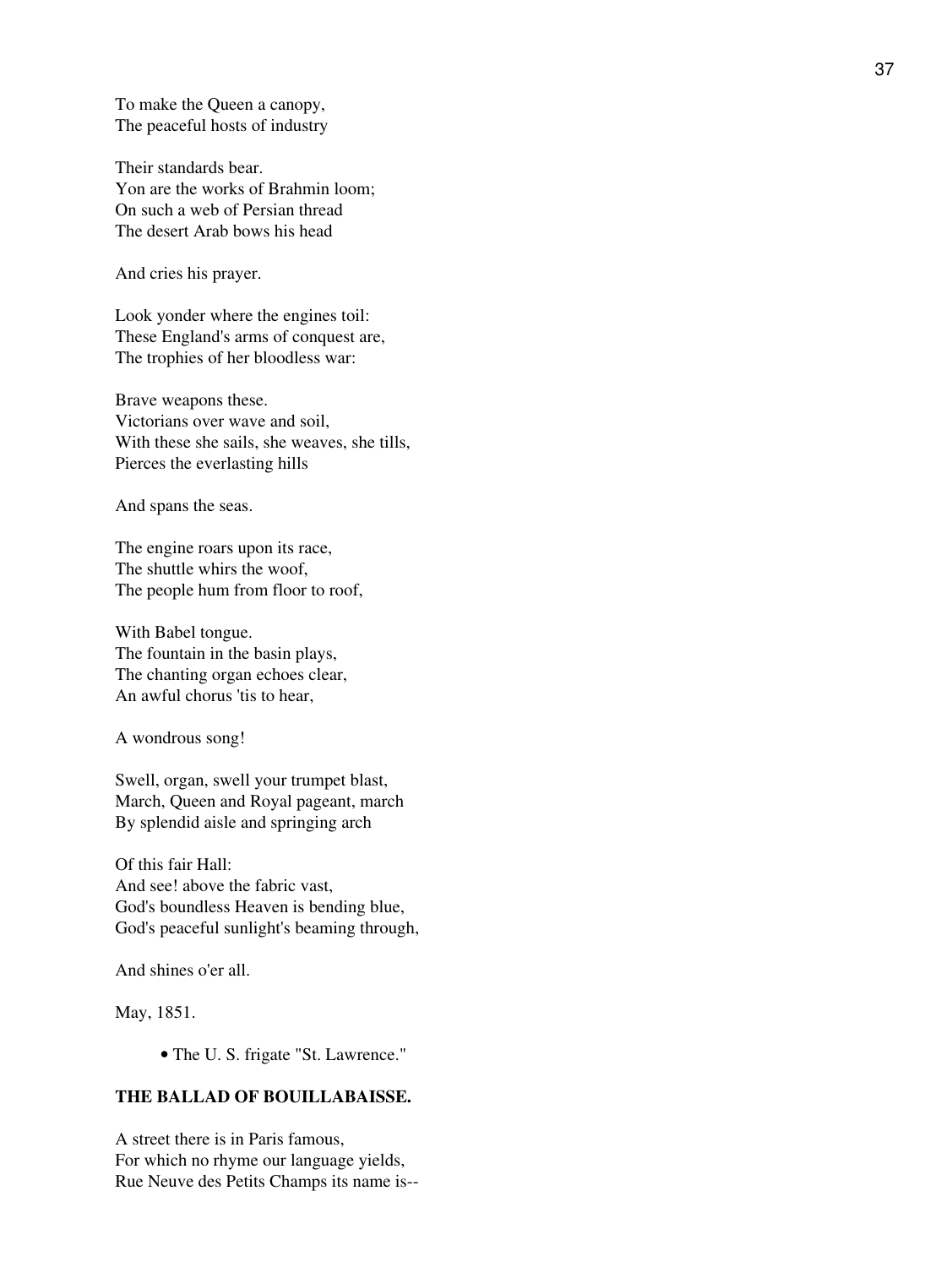The New Street of the Little Fields. And here's an inn, not rich and splendid, But still in comfortable case; The which in youth I oft attended, To eat a bowl of Bouillabaisse.

This Bouillabaisse a noble dish is-- A sort of soup or broth, or brew, Or hotchpotch of all sorts of fishes, That Greenwich never could outdo; Green herbs, red peppers, mussels, saffron, Soles, onions, garlic, roach, and dace: All these you eat at TERRÉ'S tavern, In that one dish of Bouillabaisse.

Indeed, a rich and savory stew 'tis; And true philosophers, methinks, Who love all sorts of natural beauties, Should love good victuals and good drinks. And Cordelier or Benedictine Might gladly, sure, his lot embrace, Nor find a fast-day too afflicting, Which served him up a Bouillabaisse.

I wonder if the house still there is? Yes, here the lamp is, as before; The smiling red-checked écaillère is Still opening oysters at the door. Is TERRÉ still alive and able? I recollect his droll grimace: He'd come and smile before your table, And hope you liked your Bouillabaisse.

We enter--nothing's changed or older. "How's Monsieur TERRÉ, waiter, pray?" The waiter stares and shrugs his shoulder-- "Monsieur is dead this many a day." "It is the lot of saint and sinner, So honest TERRÉ'S run his race." "What will Monsieur require for dinner?" "Say, do you still cook Bouillabaisse?"

"Oh, oui, Monsieur," 's the waiter's answer;

"Quel vin Monsieur desire-t-il?" "Tell me a good one."--"That I can, Sir: The Chambertin with yellow seal." "So TERRÉ'S gone," I say, and sink in My old accustom'd corner-place He's done with feasting and with drinking, With Burgundy and Bouillabaisse."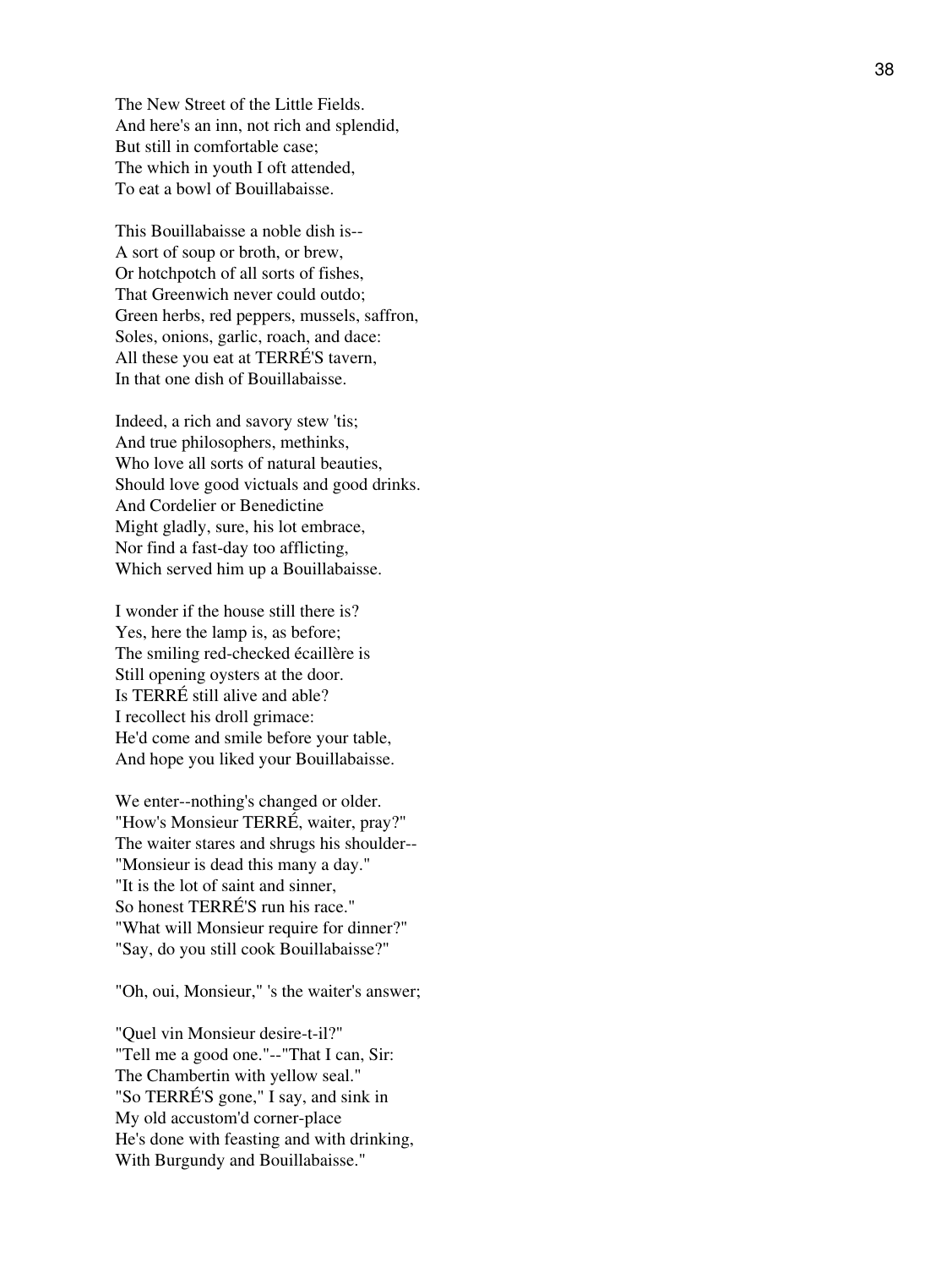My old accustom'd corner here is, The table still is in the nook; Ah! vanish'd many a busy year is This well-known chair since last I took. When first I saw ye, cari luoghi, I'd scarce a beard upon my face, And now a grizzled, grim old fogy, I sit and wait for Bouillabaisse.

Where are you, old companions trusty Of early days here met to dine? Come, waiter! quick, a flagon crusty-- I'll pledge them in the good old wine. The kind old voices and old faces My memory can quick retrace; Around the board they take their places, And share the wine and Bouillabaisse.

There's JACK has made a wondrous marriage; There's laughing TOM is laughing yet; There's brave AUGUSTUS drives his carriage; There's poor old FRED in the Gazette; On JAMES'S head the grass is growing; Good Lord! the world has wagged apace Since here we set the Claret flowing, And drank, and ate the Bouillabaisse.

Ah me! how quick the days are flitting! I mind me of a time that's gone, When here I'd sit, as now I'm sitting, In this same place--but not alone. A fair young form was nestled near me, A dear, dear face looked fondly up, And sweetly spoke and smiled to cheer me --There's no one now to share my cup.

. . . . .

I drink it as the Fates ordain it. Come, fill it, and have done with rhymes: Fill up the lonely glass, and drain it In memory of dear old times. Welcome the wine, whate'er the seal is; And sit you down and say your grace With thankful heart, whate'er the meal is. --Here comes the smoking Bouillabaisse!

#### **THE MAHOGANY TREE.**

Christmas is here: Winds whistle shrill, Icy and chill,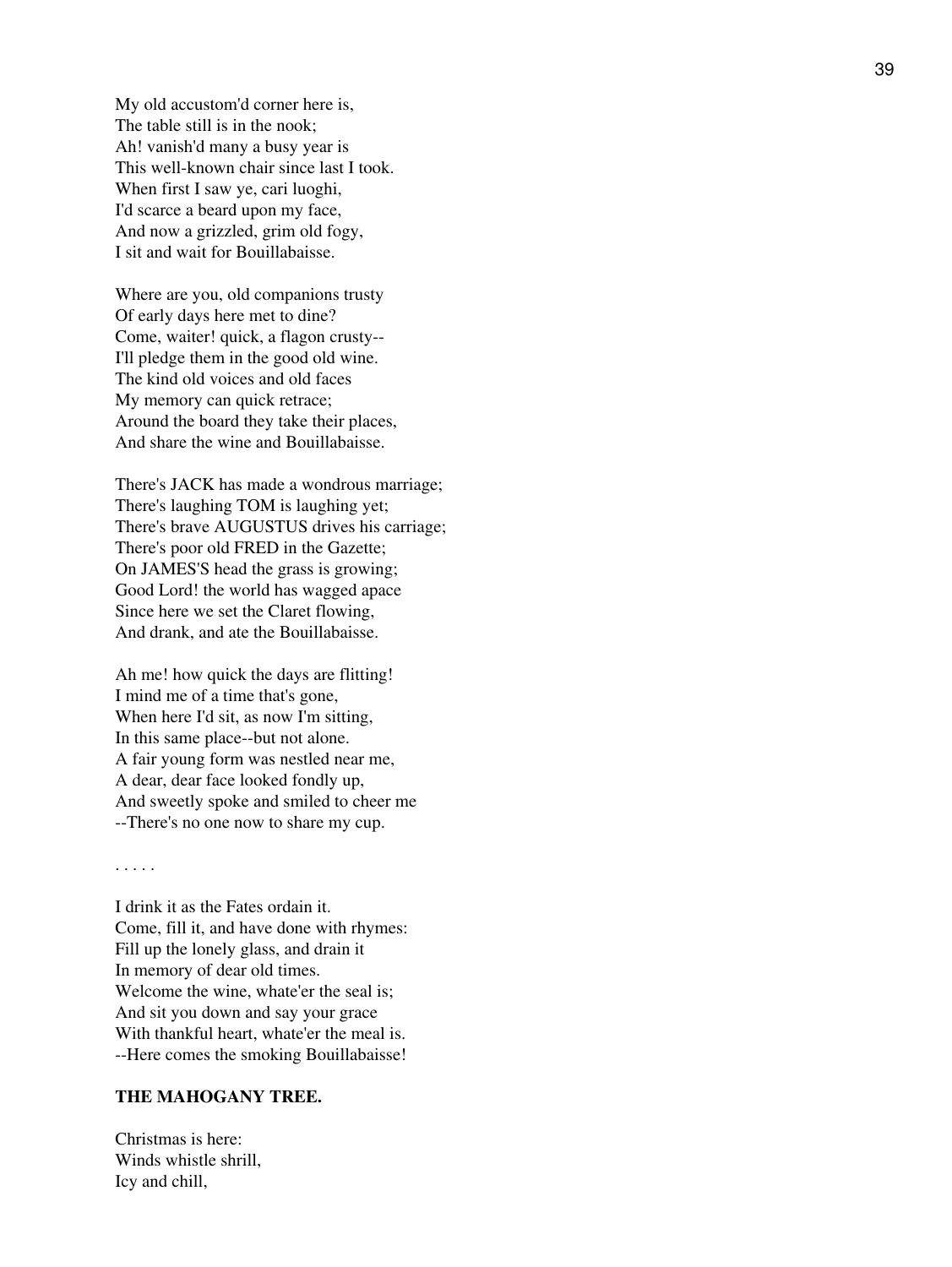Little care we: Little we fear Weather without, Sheltered about The Mahogany Tree.

Once on the boughs Birds of rare plume Sang, in its bloom; Night-birds are we: Here we carouse, Singing like them, Perched round the stem Of the jolly old tree.

Here let us sport, Boys, as we sit; Laughter and wit Flashing so free. Life is but short-- When we are gone, Let them sing on, Round the old tree.

Evenings we knew, Happy as this; Faces we miss, Pleasant to see. Kind hearts and true, Gentle and just, Peace to your dust! We sing round the tree.

Care, like a dun, Lurks at the gate: Let the dog wait; Happy we'll be! Drink, every one; Pile up the coals, Fill the red bowls, Round the old tree!

Drain we the cup.-- Friend, art afraid? Spirits are laid In the Red Sea. Mantle it up; Empty it yet; Let us forget, Round the old tree.

Sorrows, begone!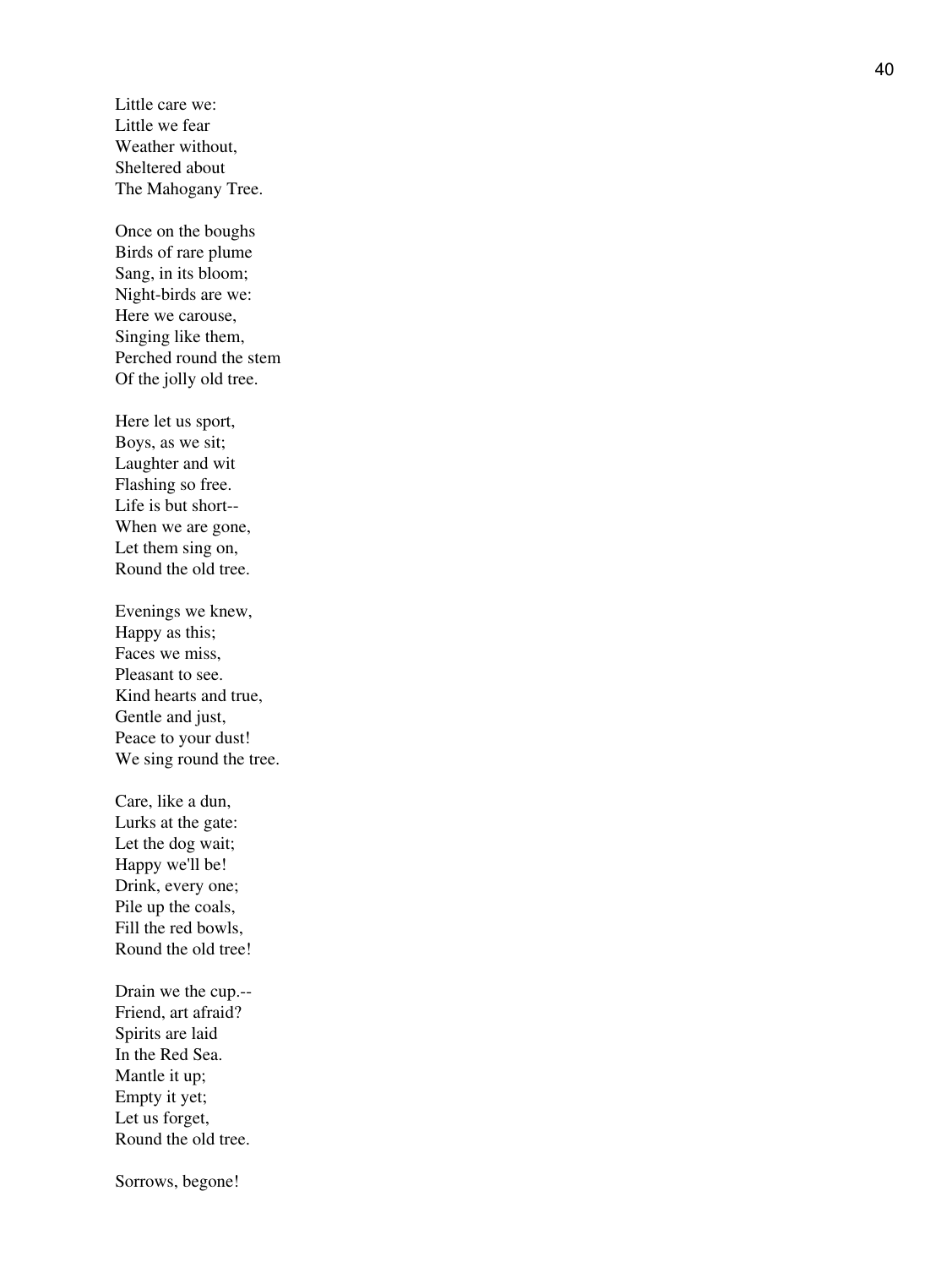Life and its ills, Duns and their bills, Bid we to flee. Come with the dawn, Blue-devil sprite, Leave us to-night, Round the old tree.

## **THE YANKEE VOLUNTEERS.**

"A surgeon of the United States' army says that on inquiring of the Captain of his company, he found that NINE-TENTHS of the men had enlisted on account of some female difficulty."--Morning Paper.

Ye Yankee Volunteers! It makes my bosom bleed When I your story read,

Though oft 'tis told one. So--in both hemispheres The women are untrue, And cruel in the New,

As in the Old one!

What--in this company Of sixty sons of Mars, Who march 'neath Stripes and Stars,

With fife and horn, Nine-tenths of all we see Along the warlike line Had but one cause to join

This Hope Forlorn?

Deserters from the realm Where tyrant Venus reigns, You slipp'd her wicked chains,

Fled and out-ran her. And now, with sword and helm, Together banded are Beneath the Stripe and Star

Embroider'd banner!

And is it so with all The warriors ranged in line, With lace bedizen'd fine

And swords gold-hilted-- Yon lusty corporal,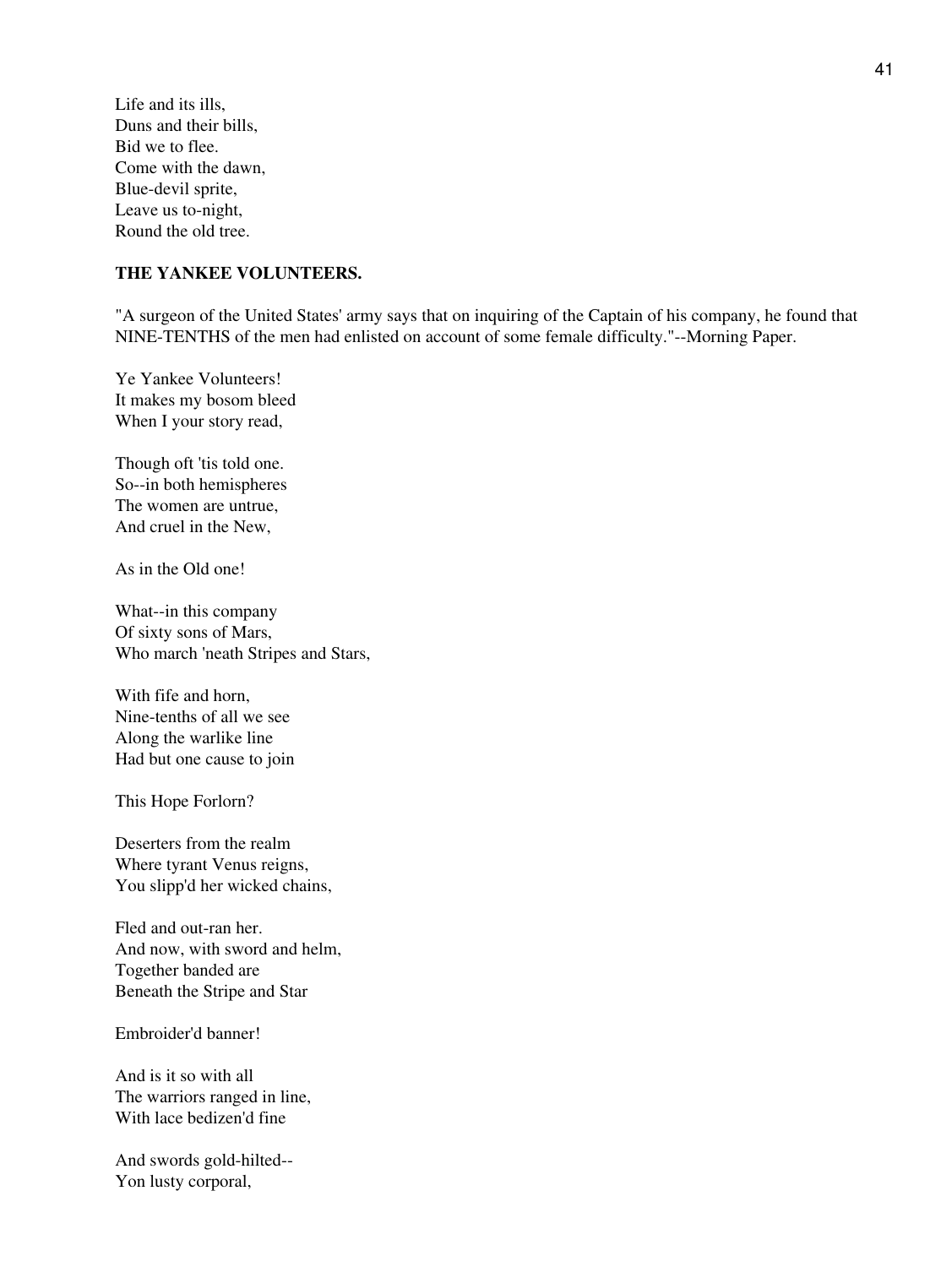Yon color-man who gripes The flag of Stars and Stripes--

Has each been jilted?

Come, each man of this line, The privates strong and tall, "The pioneers and all,"

The fifer nimble-- Lieutenant and Ensign, Captain with epaulets, And Blacky there, who beats

The clanging cymbal--

O cymbal-beating black, Tell us, as thou canst feel, Was it some Lucy Neal

Who caused thy ruin? O nimble fifing Jack, And drummer making din So deftly on the skin,

With thy rat-tattooing--

Confess, ye volunteers, Lieutenant and Ensign, And Captain of the line,

As bold as Roman-- Confess, ye grenadiers, However strong and tall, The Conqueror of you all

Is Woman, Woman!

No corselet is so proof But through it from her bow The shafts that she can throw

Will pierce and rankle. No champion e'er so tough, But's in the struggle thrown, And tripp'd and trodden down

By her slim ankle.

Thus always it was ruled: And when a woman smiled, The strong man was a child,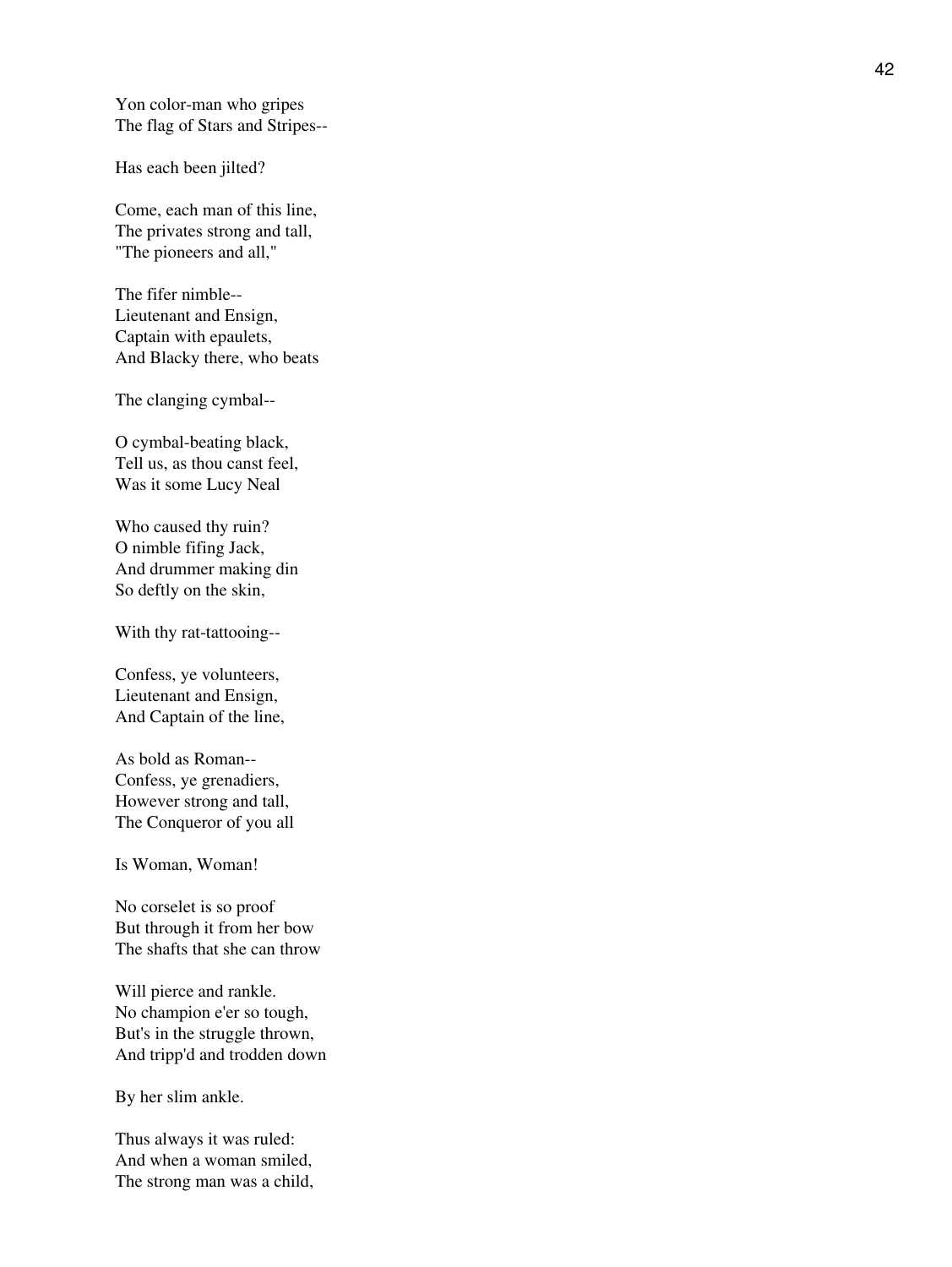The sage a noodle. Alcides was befool'd, And silly Samson shorn, Long, long ere you were horn,

Poor Yankee Doodle!

#### **THE PEN AND THE ALBUM.**

"I am Miss Catherine's book," the album speaks; "I've lain among your tomes these many weeks; I'm tired of their old coats and yellow cheeks.

"Quick, Pen! and write a line with a good grace: Come! draw me off a funny little face; And, prithee, send me back to Chesham Place."

## **PEN.**

"I am my master's faithful old Gold Pen; I've served him three long years, and drawn since then Thousands of funny women and droll men.

"O Album! could I tell you all his ways And thoughts, since I am his, these thousand days, Lord, how your pretty pages I'd amaze!"

#### **ALBUM.**

"His ways? his thoughts? Just whisper me a few; Tell me a curious anecdote or two, And write 'em quickly off, good Mordan, do!"

## **PEN.**

"Since he my faithful service did engage To follow him through his queer pilgrimage, I've drawn and written many a line and page.

"Caricatures I scribbled have, and rhymes, And dinner-cards, and picture pantomimes; And merry little children's books at times.

"I've writ the foolish fancy of his brain; The aimless jest that, striking, hath caused pain; The idle word that he'd wish back again.

. . . . . .

"I've help'd him to pen many a line for bread; To joke with sorrow aching in his head; And make your laughter when his own heart bled.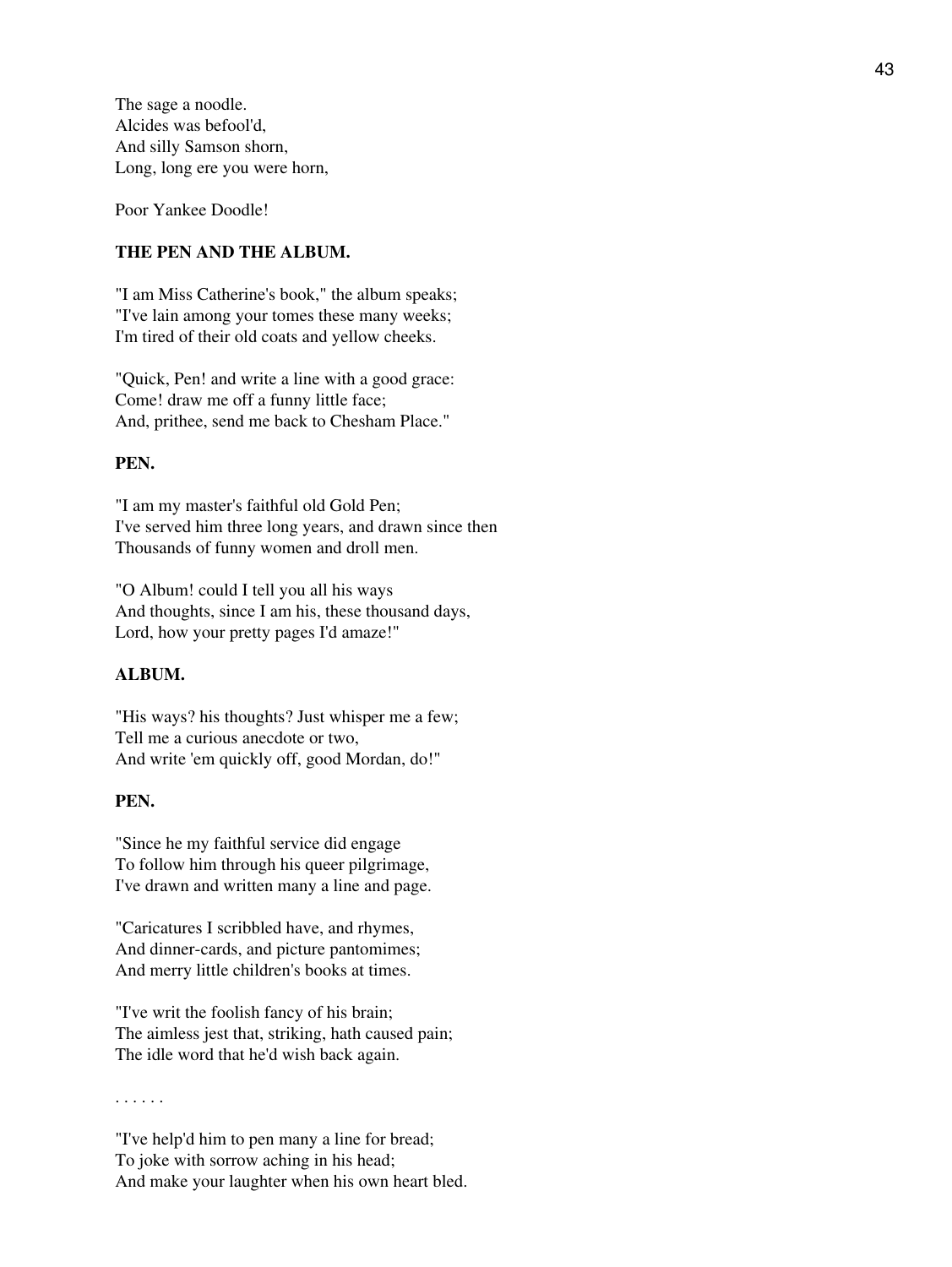"I've spoke with men of all degree and sort-- Peers of the land, and ladies of the Court; Oh, but I've chronicled a deal of sport!

"Feasts that were ate a thousand days ago, Biddings to wine that long hath ceased to flow, Gay meetings with good fellows long laid low;

"Summons to bridal, banquet, burial, ball, Tradesman's polite reminders of his small Account due Christmas last--I've answered all.

"Poor Diddler's tenth petition for a halfGuinea; Miss Bunyan's for an autograph; So I refuse, accept, lament, or laugh,

"Condole, congratulate, invite, praise, scoff. Day after day still dipping in my trough, And scribbling pages after pages off.

"Day after day the labor's to be done, And sure as comes the postman and the sun, The indefatigable ink must run.

. . . . .

"Go back, my pretty little gilded tome, To a fair mistress and a pleasant home, Where soft hearts greet us whensoe'er we come!

"Dear, friendly eyes, with constant kindness lit, However rude my verse, or poor my wit, Or sad or gay my mood, you welcome it.

"Kind lady! till my last of lines is penn'd, My master's love, grief, laughter, at an end, Whene'er I write your name, may I write friend!

"Not all are so that were so in past years; Voices, familiar once, no more he hears; Names, often writ, are blotted out in tears.

"So be it:--joys will end and tears will dry-- Album! my master bids me wish good-by, He'll send you to your mistress presently.

"And thus with thankful heart he closes you; Blessing the happy hour when a friend he knew So gentle, and so generous, and so true.

"Nor pass the words as idle phrases by; Stranger! I never writ a flattery,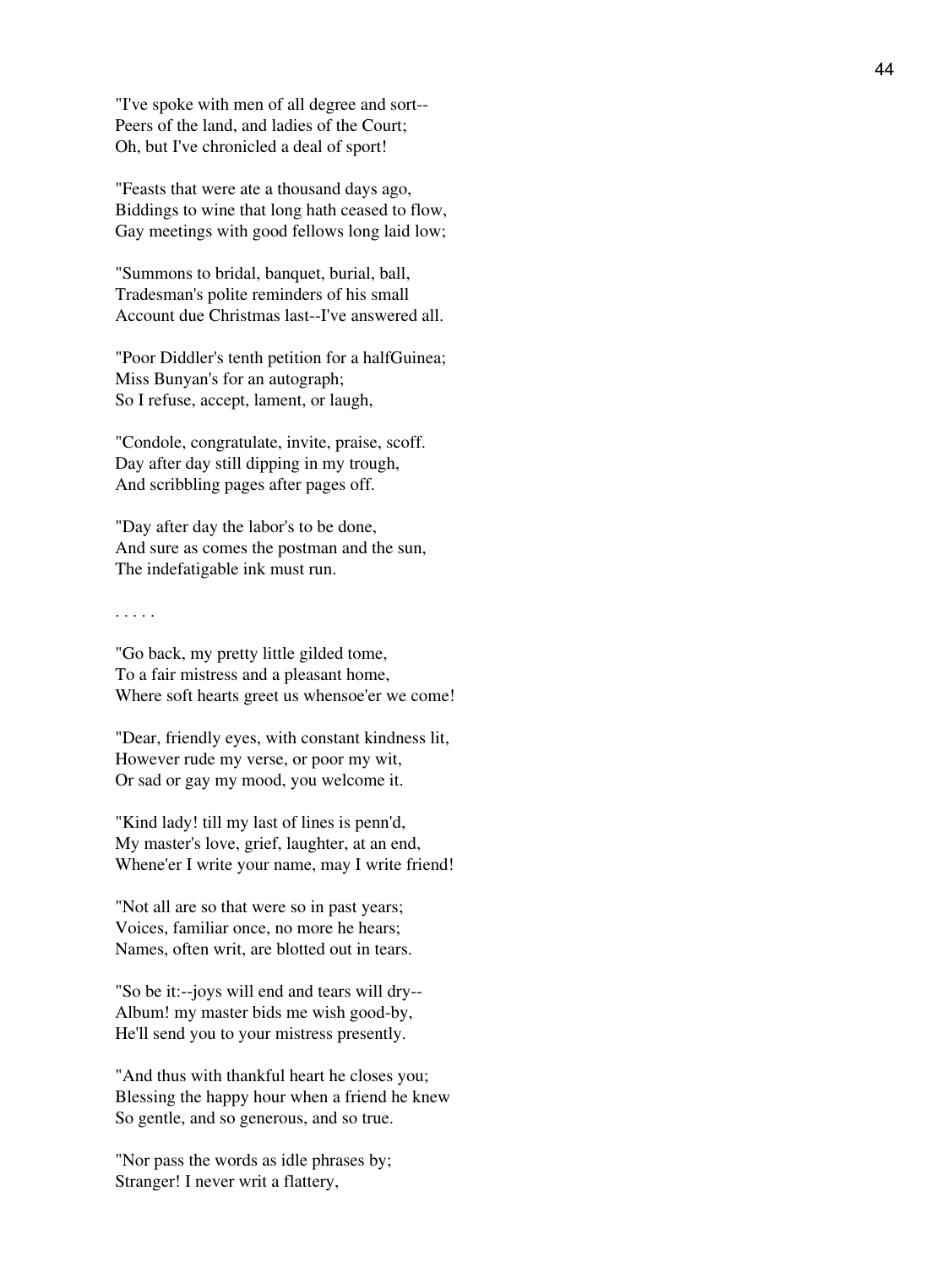Nor sign'd the page that register'd a lie."

## **MRS. KATHERINE'S LANTERN.**

## **WRITTEN IN A LADY'S ALBUM.**

"Coming from a gloomy court, Place of Israelite resort, This old lamp I've brought with me. Madam, on its panes you'll see The initials K and E."

"An old lantern brought to me? Ugly, dingy, battered, black!" (Here a lady I suppose Turning up a pretty nose)-- "Pray, sir, take the old thing back. I've no taste for bricabrac."

"Please to mark the letters twain"-- (I'm supposed to speak again)-- "Graven on the lantern pane. Can you tell me who was she, Mistress of the flowery wreath, And the anagram beneath-- The mysterious K E?

"Full a hundred years are gone Since the little beacon shone From a Venice balcony: There, on summer nights, it hung, And her Lovers came and sung To their beautiful K E.

"Hush! in the canal below Don't you hear the plash of oars Underneath the lantern's glow, And a thrilling voice begins To the sound of mandolins? Begins singing of amore And delire and dolore-- O the ravishing tenore!

"Lady, do you know the tune? Ah, we all of us have hummed it! I've an old guitar has thrummed it, Under many a changing moon. Shall I try it? Do Re MI... What is this? Ma foi, the fact is, That my hand is out of practice, And my poor old fiddle cracked is, And a man--I let the truth out,--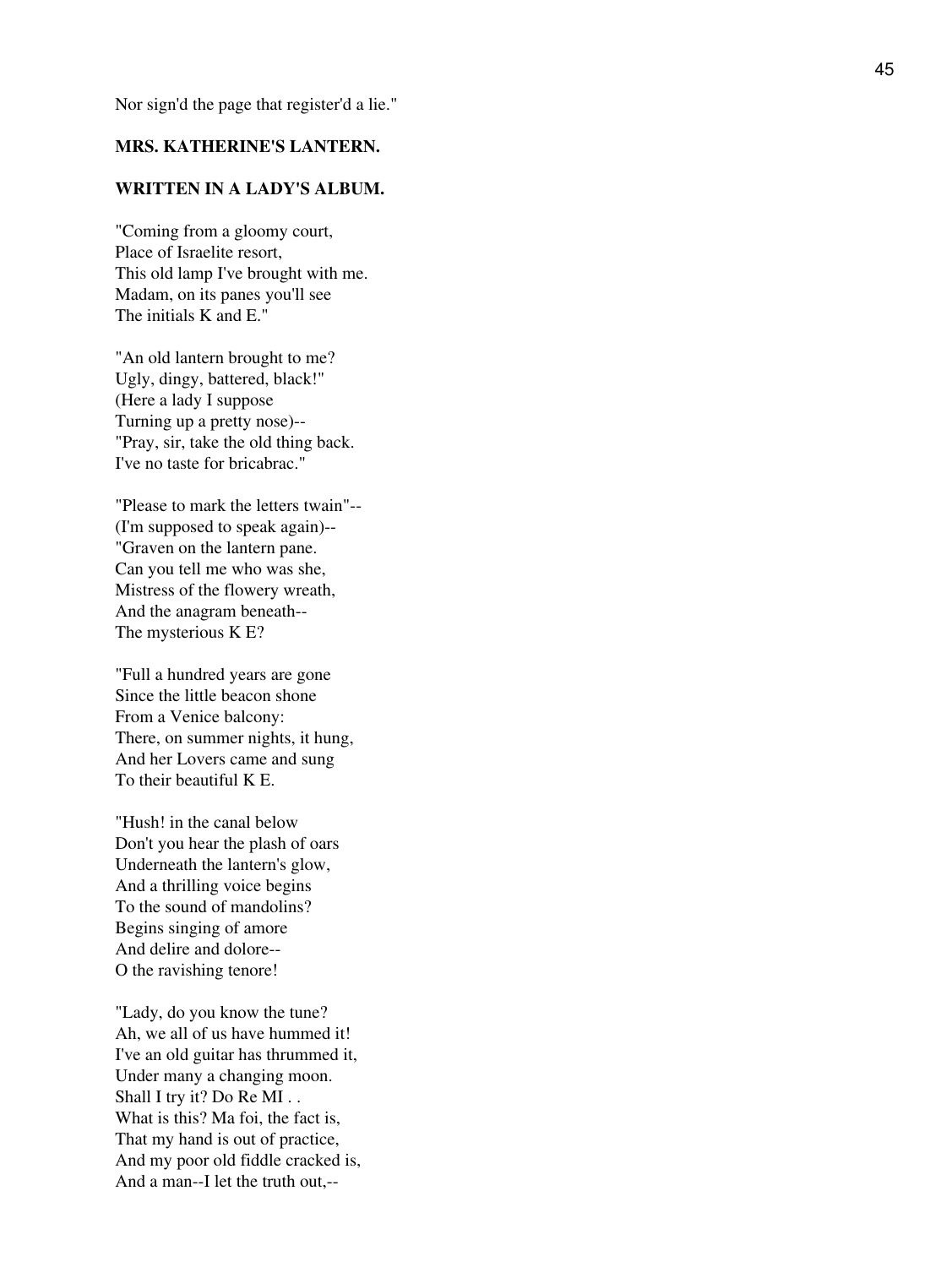Who's had almost every tooth out, Cannot sing as once he sung, When he was young as you are young, When he was young and lutes were strung, And love-lamps in the casement hung."

#### **LUCY'S BIRTHDAY.**

Seventeen rosebuds in a ring, Thick with sister flowers beset, In a fragrant coronet, Lucy's servants this day bring. Be it the birthday wreath she wears Fresh and fair, and symbolling The young number of her years, The sweet blushes of her spring.

Types of youth and love and hope! Friendly hearts your mistress greet, Be you ever fair and sweet, And grow lovelier as you ope! Gentle nursling, fenced about With fond care, and guarded so, Scarce you've heard of storms without, Frosts that bite or winds that blow!

Kindly has your life begun, And we pray that heaven may send To our floweret a warm sun, A calm summer, a sweet end. And where'er shall be her home, May she decorate the place; Still expanding into bloom, And developing in grace.

## **THE CANE-BOTTOM'D CHAIR.**

In tattered old slippers that toast at the bars, And a ragged old jacket perfumed with cigars, Away from the world and its toils and its cares, I've a snug little kingdom up four pair of stairs.

To mount to this realm is a toil, to be sure, But the fire there is bright and the air rather pure; And the view I behold on a sunshiny day Is grand through the chimney-pots over the way.

This snug little chamber is cramm'd in all nooks With worthless old knick-knacks and silly old books, And foolish old odds and foolish old ends, Crack'd bargains from brokers, cheap keepsakes from friends.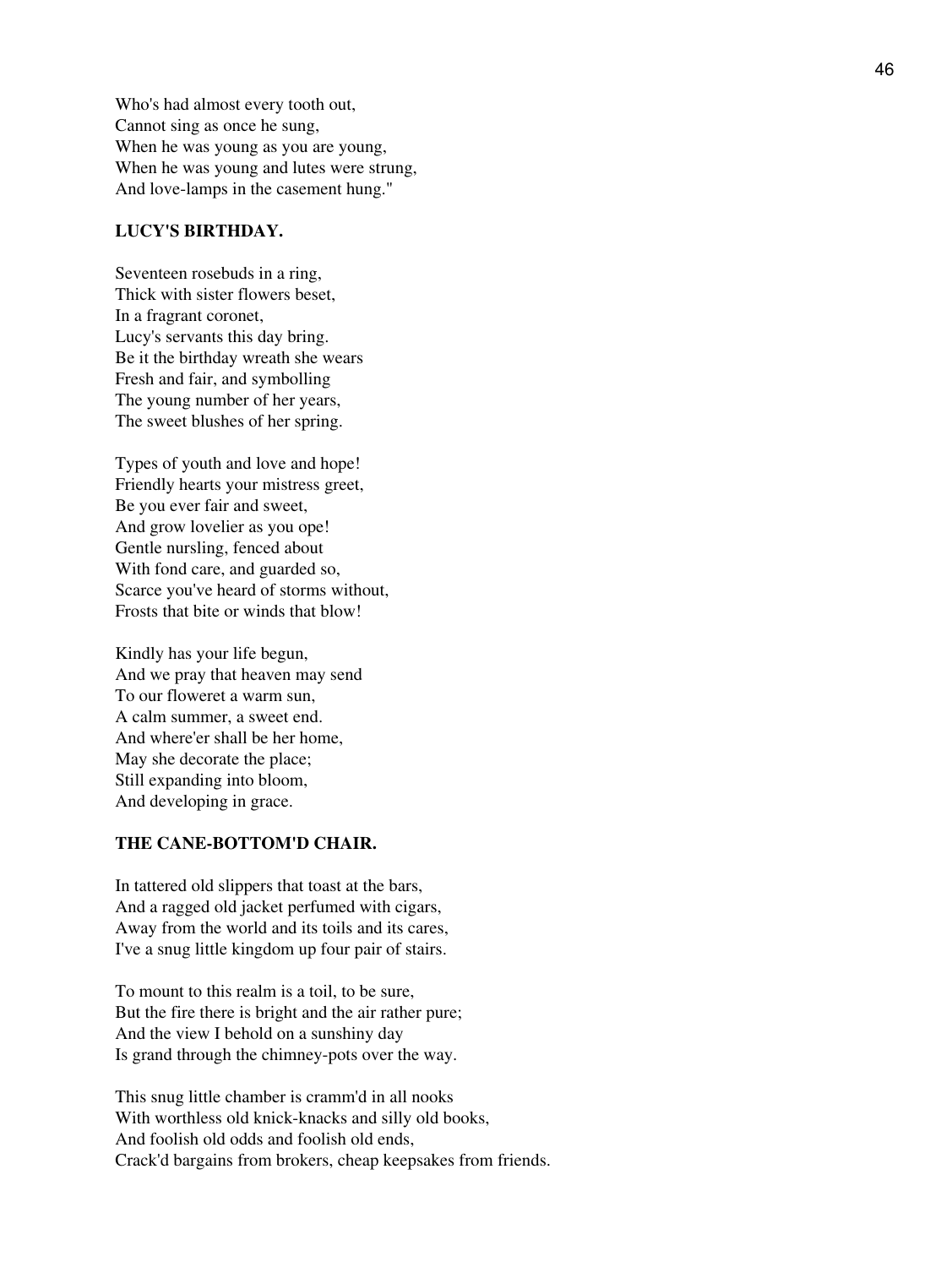Old armor, prints, pictures, pipes, china, (all crack'd,) Old rickety tables, and chairs broken-backed; A twopenny treasury, wondrous to see; What matter? 'tis pleasant to you, friend, and me.

No better divan need the Sultan require, Than the creaking old sofa that basks by the fire; And 'tis wonderful, surely, what music you get From the rickety, ramshackle, wheezy spinet.

That praying-rug came from a Turcoman's camp; By Tiber once twinkled that brazen old lamp; A mameluke fierce yonder dagger has drawn: 'Tis a murderous knife to toast muffins upon.

Long, long through the hours, and the night, and the chimes, Here we talk of old books, and old friends, and old times; As we sit in a fog made of rich Latakie

This chamber is pleasant to you, friend, and me.

But of all the cheap treasures that garnish my nest, There's one that I love and I cherish the best: For the finest of couches that's padded with hair I never would change thee, my cane-bottom'd chair.

'Tis a bandy-legg'd, high-shoulder'd, worm-eaten seat, With a creaking old back, and twisted old feet; But since the fair morning when Fanny sat there, I bless thee and love thee, old cane-bottom'd chair.

If chairs have but feeling, in holding such charms, A thrill must have pass'd through your wither'd old arms! I look'd, and I long'd, and I wish'd in despair; I wish'd myself turn'd to a cane-bottom'd chair.

It was but a moment she sat in this place, She'd a scarf on her neck, and a smile on her face! A smile on her face, and a rose in her hair, And she sat there, and bloom'd in my cane-bottom'd chair.

And so I have valued my chair ever since, Like the shrine of a saint, or the throne of a prince; Saint Fanny, my patroness sweet I declare, The queen of my heart and my cane-bottom'd chair.

When the candles burn low, and the company's gone, In the silence of night as I sit here alone-- I sit here alone, but we yet are a pair-- My Fanny I see in my cane-bottom'd chair.

She comes from the past and revisits my room; She looks as she then did, all beauty and bloom;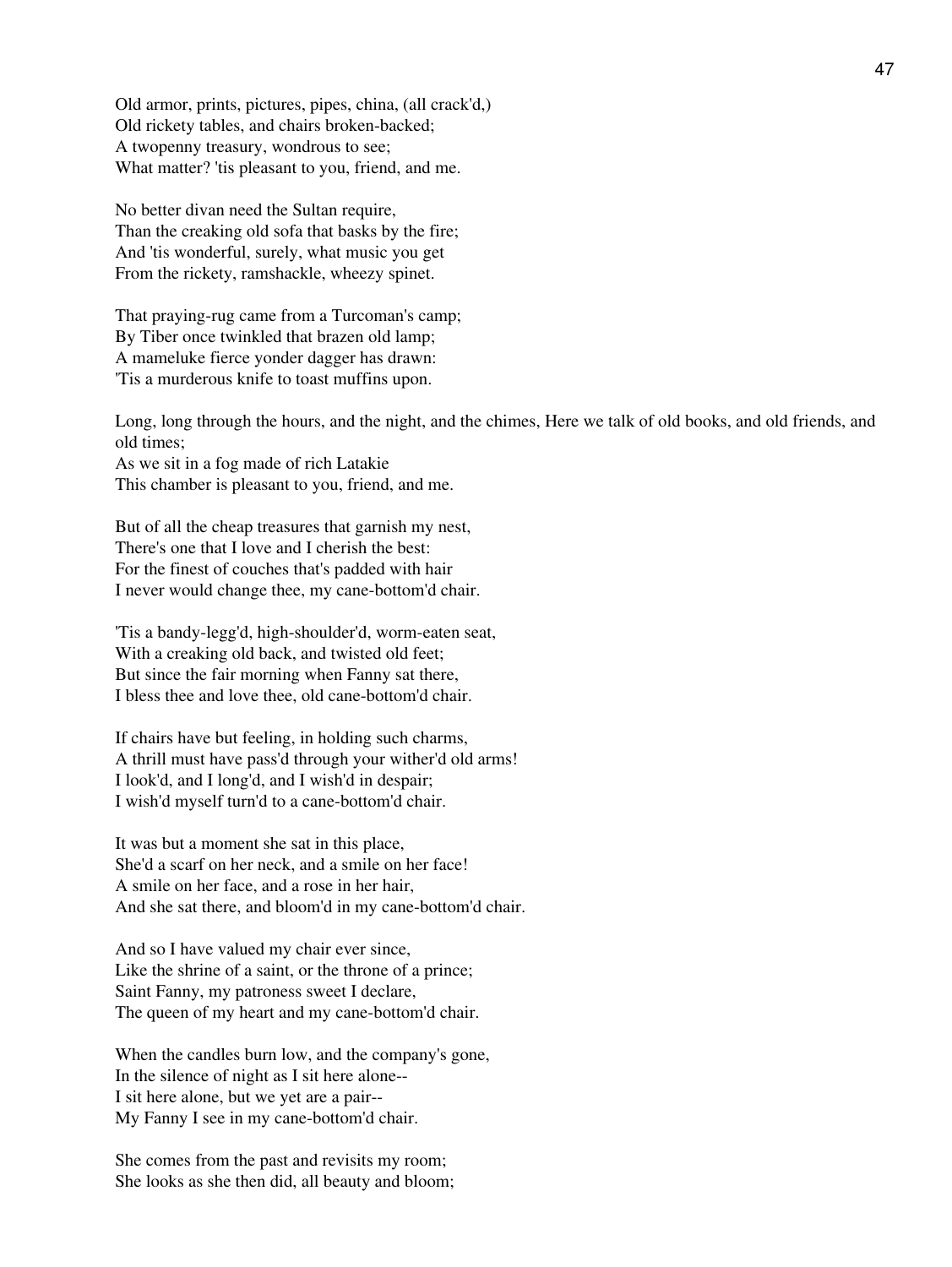So smiling and tender, so fresh and so fair, And yonder she sits in my cane-bottom'd chair.

## **PISCATOR AND PISCATRIX.**

### **LINES WRITTEN TO AN ALBUM PRINT.**

As on this pictured page I look, This pretty tale of line and hook As though it were a novel-book

Amuses and engages: I know them both, the boy and girl; She is the daughter of the Earl, The lad (that has his hair in curl)

My lord the County's page as.

A pleasant place for such a pair! The fields lie basking in the glare; No breath of wind the heavy air

Of lazy summer quickens. Hard by you see the castle tall; The village nestles round the wall, As round about the hen its small

Young progeny of chickens.

It is too hot to pace the keep; To climb the turret is too steep; My lord the earl is dozing deep,

His noonday dinner over: The postern-warder is asleep (Perhaps they've bribed him not to peep): And so from out the gate they creep,

And cross the fields of clover.

Their lines into the brook they launch; He lays his cloak upon a branch, To guarantee his Lady Blanche

's delicate complexion: He takes his rapier, from his haunch, That beardless doughty champion staunch; He'd drill it through the rival's paunch

That question'd his affection!

O heedless pair of sportsmen slack!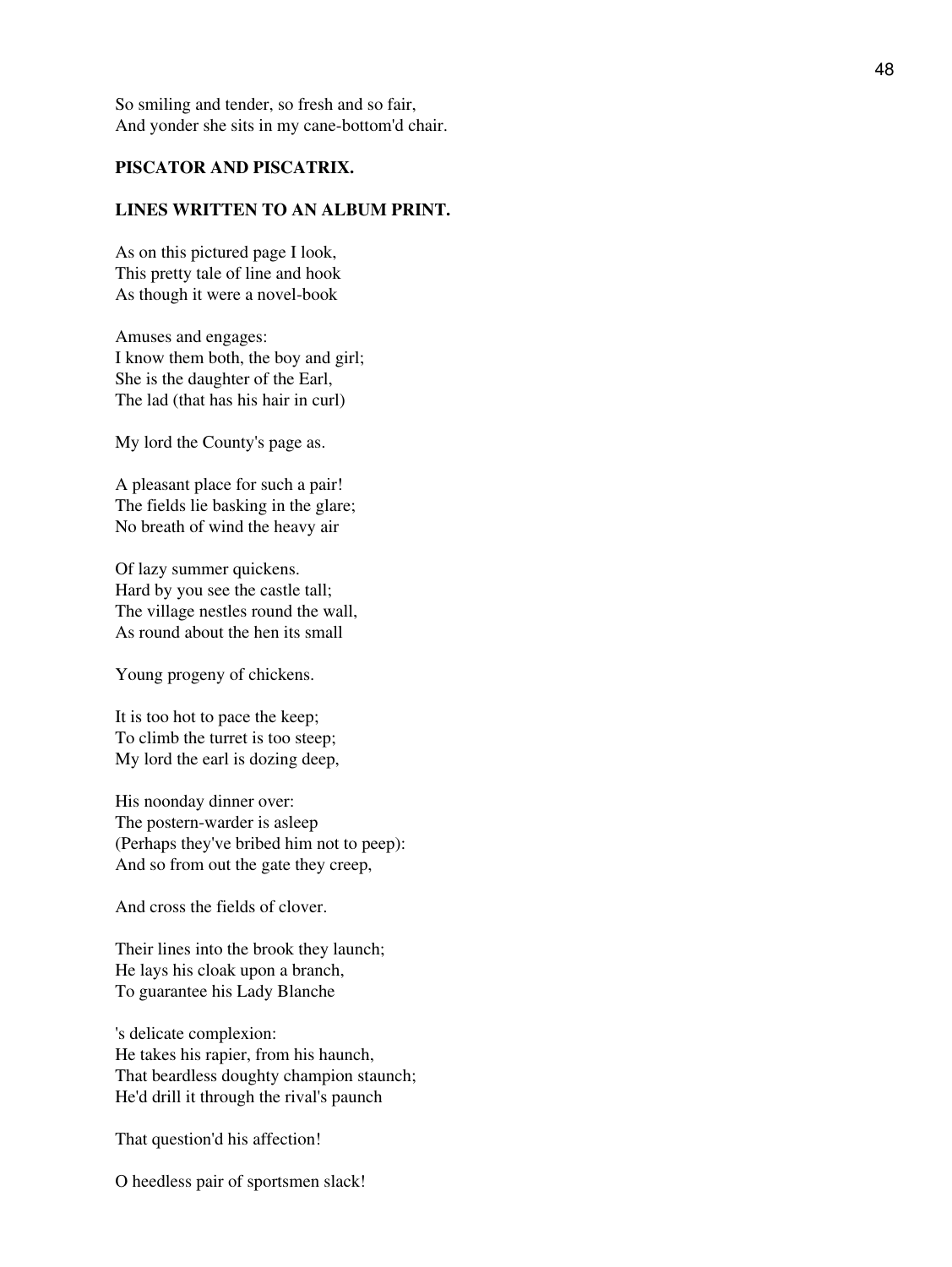You never mark, though trout or jack, Or little foolish stickleback,

Your baited snares may capture. What care has SHE for line and hook? She turns her back upon the brook, Upon her lover's eyes to look

In sentimental rapture.

O loving pair! as thus I gaze Upon the girl who smiles always, The little hand that ever plays

Upon the lover's shoulder; In looking at your pretty shapes, A sort of envious wish escapes (Such as the Fox had for the Grapes)

The Poet your beholder.

To be brave, handsome, twenty-two; With nothing else on earth to do, But all day long to bill and coo:

It were a pleasant calling. And had I such a partner sweet; A tender heart for mine to beat, A gentle hand my clasp to meet;-- I'd let the world flow at my feet,

And never heed its brawling.

## **THE ROSE UPON MY BALCONY.**

The rose upon my balcony the morning air perfuming, Was leafless all the winter time and pining for the spring; You ask me why her breath is sweet, and why her cheek is blooming, It is because the sun is out and birds begin to sing.

The nightingale, whose melody is through the greenwood ringing, Was silent when the boughs were bare and winds were blowing keen: And if, Mamma, you ask of me the reason of his singing, It is because the sun is out and all the leaves are green.

Thus each performs his part, Mamma; the birds have found their voices, The blowing rose a flush, Mamma, her bonny cheek to dye;

And there's sunshine in my heart, Mamma, which wakens and rejoices, And so I sing and blush, Mamma, and that's the reason why.

## **RONSARD TO HIS MISTRESS.**

"Quand vous serez bien vielle, le soir à la chandelle Assise auprès du feu devisant et filant,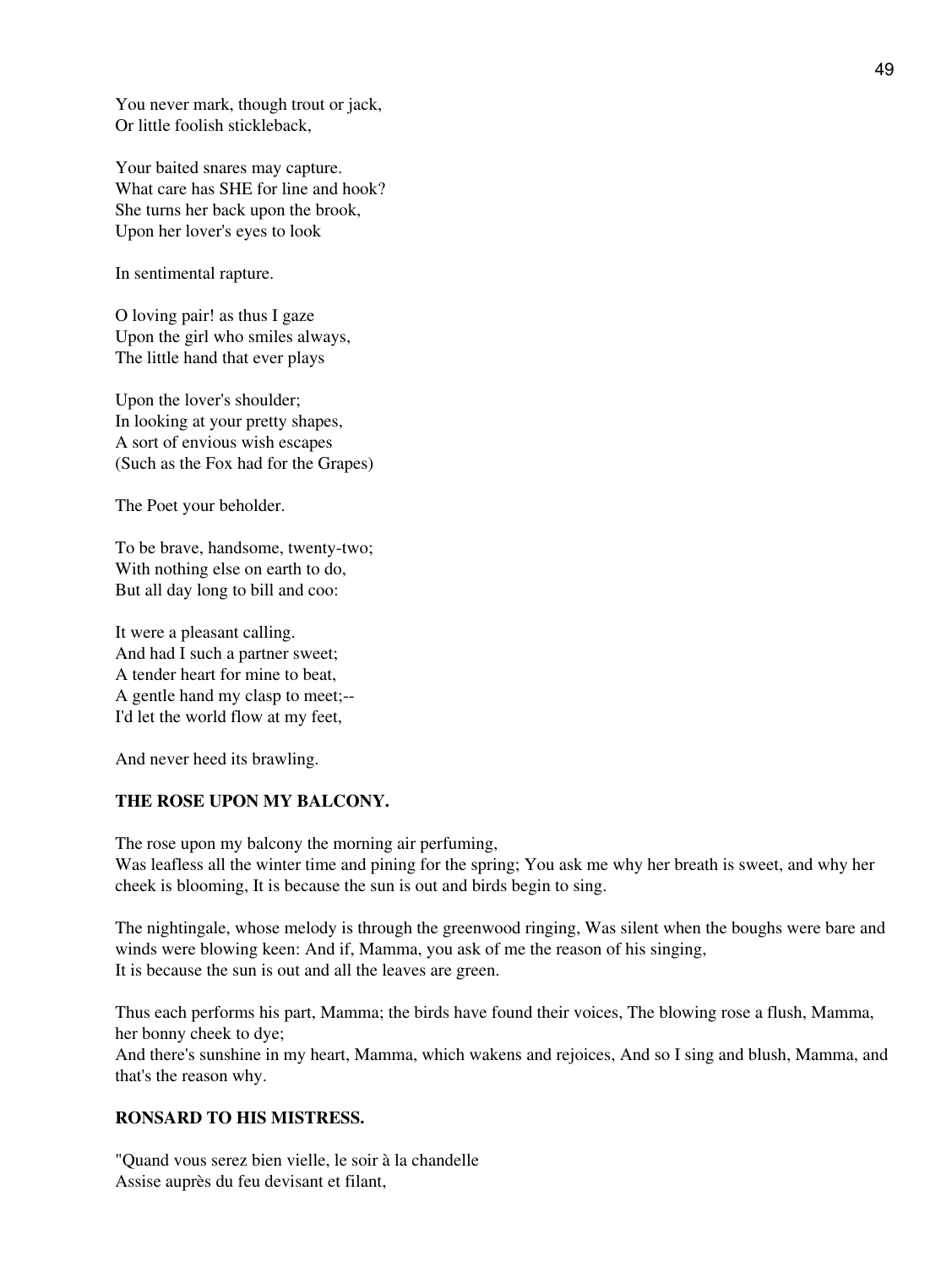Direz, chantant mes vers en vous esmerveillant, Ronsard m'a célébré du temps que j'étois belle."

Some winter night, shut snugly in Beside the fagot in the hall, I think I see you sit and spin, Surrounded by your maidens all. Old tales are told, old songs are sung, Old days come back to memory; You say, "When I was fair and young, A poet sang of me!"

There's not a maiden in your hall, Though tired and sleepy ever so, But wakes, as you my name recall, And longs the history to know. And, as the piteous tale is said, Of lady cold and lover true, Each, musing, carries it to bed, And sighs and envies you!

"Our lady's old and feeble now," They'll say; "she once was fresh and fair, And yet she spurn'd her lover's vow, And heartless left him to despair: The lover lies in silent earth, No kindly mate the lady cheers; She sits beside a lonely hearth, With threescore and ten years!"

Ah! dreary thoughts and dreams are those, But wherefore yield me to despair, While yet the poet's bosom glows, While yet the dame is peerless fair! Sweet lady mine! while yet 'tis time Requite my passion and my truth, And gather in their blushing prime The roses of your youth!

#### **AT THE CHURCH GATE.**

Although I enter not, Yet round about the spot

Ofttimes I hover: And near the sacred gate, With longing eyes I wait,

Expectant of her.

The Minster bell tolls out Above the city's rout,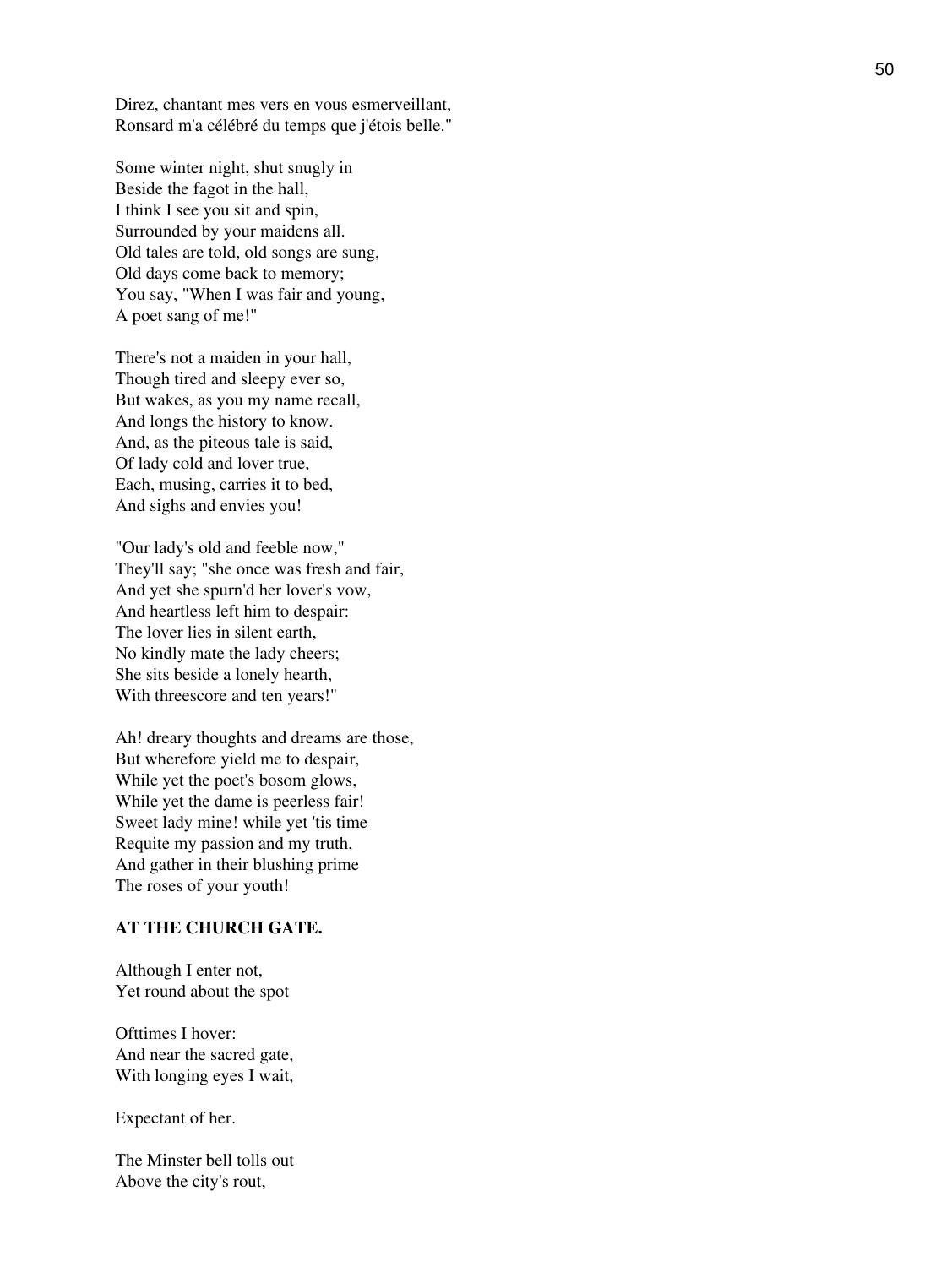And noise and humming: They've hush'd the Minster bell: The organ 'gins to swell:

She's coming, she's coming!

My lady comes at last, Timid, and stepping fast,

And hastening hither, With modest eyes downcast: She comes--she's here--she's past--

May heaven go with her!

Kneel, undisturb'd, fair Saint! Pour out your praise or plaint

Meekly and duly; I will not enter there, To sully your pure prayer

With thoughts unruly.

But suffer me to pace Round the forbidden place,

Lingering a minute Like outcast spirits who wait And see through heaven's gate

Angels within it.

## **THE AGE OF WISDOM.**

Ho, pretty page, with the dimpled chin, That never has known the Barber's shear, All your wish is woman to win, This is the way that boys begin,-- Wait till you come to Forty Year.

Curly gold locks cover foolish brains, Billing and cooing is all your cheer; Sighing and singing of midnight strains, Under Bonnybell's window panes,-- Wait till you come to Forty Year.

Forty times over let Michaelmas pass, Grizzling hair the brain doth clear-- Then you know a boy is an ass, Then you know the worth of a lass, Once you have come to Forty Year.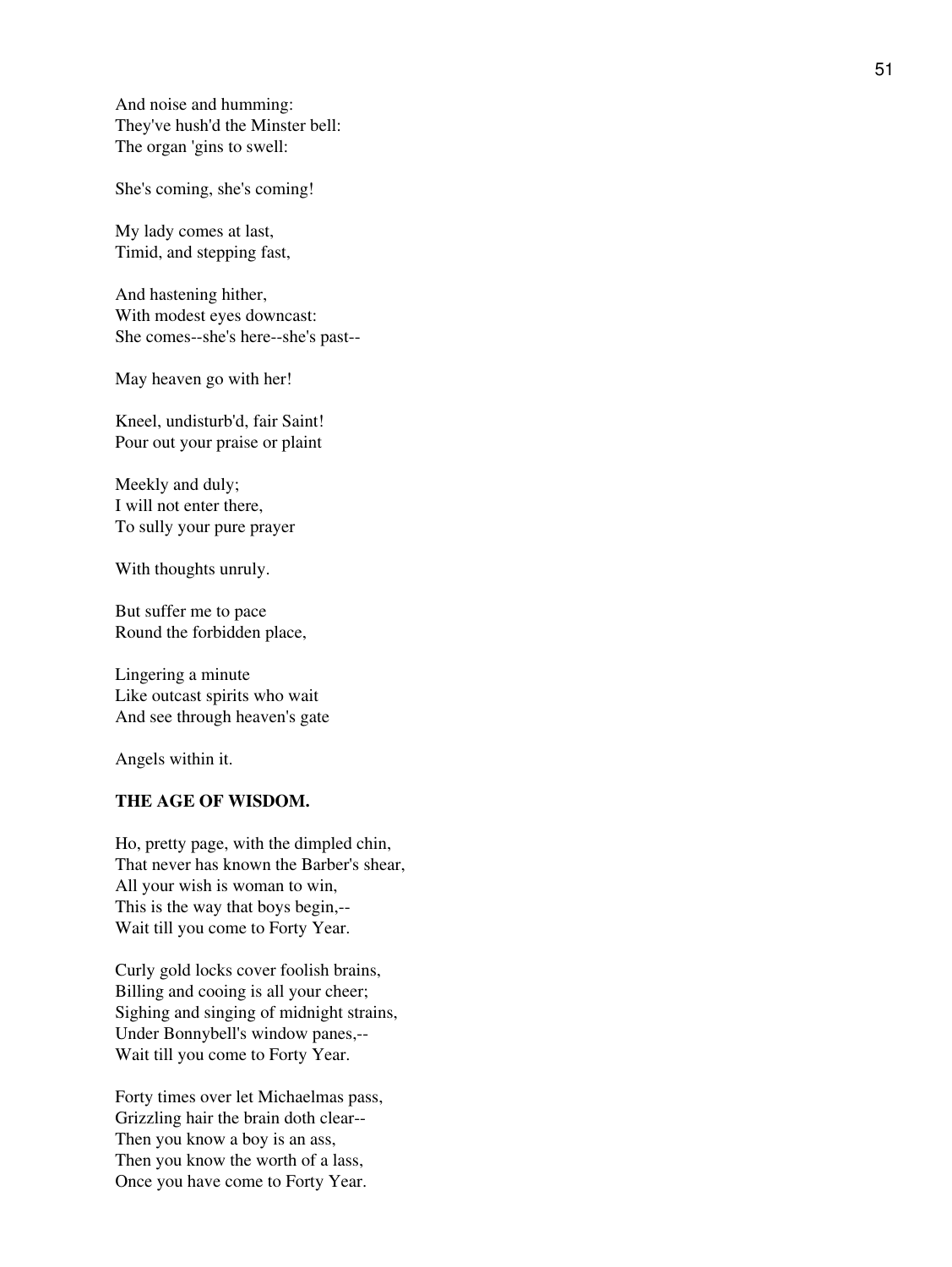Pledge me round, I bid ye declare, All good fellows whose beards are gray, Did not the fairest of the fair Common grow and wearisome ere Ever a month was passed away?

The reddest lips that ever have kissed, The brightest eyes that ever have shone, May pray and whisper, and we not list, Or look away, and never be missed, Ere yet ever a month is gone.

Gillian's dead, God rest her bier, How I loved her twenty years syne! Marian's married, but I sit here Alone and merry at Forty Year, Dipping my nose in the Gascon wine.

## **SORROWS OF WERTHER.**

WERTHER had a love for Charlotte Such as words could never utter; Would you know how first he met her? She was cutting bread and butter.

Charlotte was a married lady, And a moral man was Werther, And, for all the wealth of Indies, Would do nothing for to hurt her.

So he sighed and pined and ogled, And his passion boiled and bubbled, Till he blew his silly brains out, And no more was by it troubled.

Charlotte, having seen his body Borne before her on a shutter, Like a well-conducted person, Went on cutting bread and butter.

## **A DOE IN THE CITY.**

Little KITTY LORIMER, Fair, and young, and witty, What has brought your ladyship Rambling to the City?

All the Stags in Capel Court Saw her lightly trip it; All the lads of Stock Exchange Twigg'd her muff and tippet.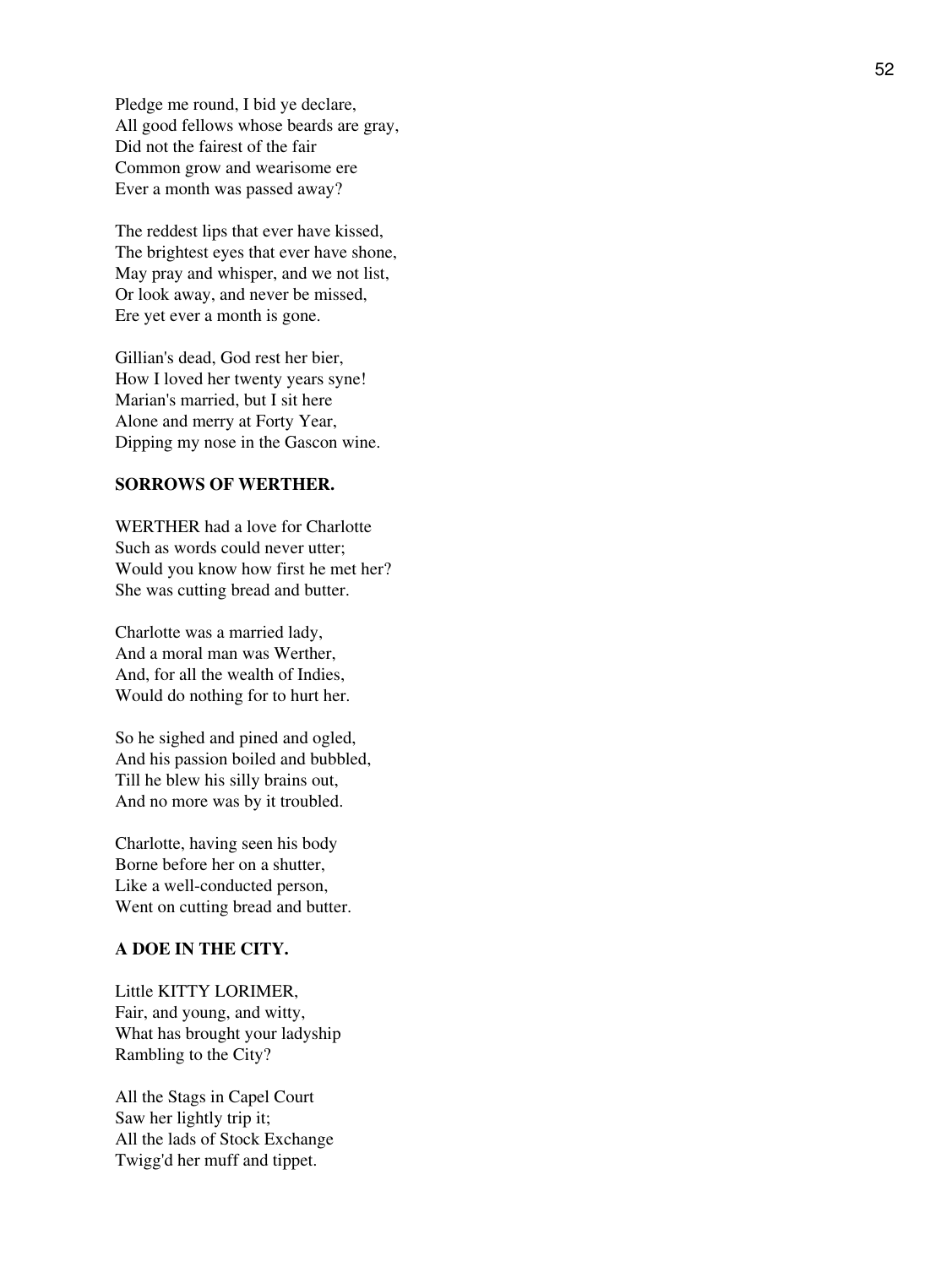With a sweet perplexity, And a mystery pretty, Threading through Threadneedle Street, Trots the little KITTY.

What was my astonishment-- What was my compunction, When she reached the Offices Of the Didland Junction!

Up the Didland stairs she went, To the Didland door, Sir; Porters lost in wonderment, Let her pass before, Sir.

"Madam," says the old chief Clerk, "Sure we can't admit ye." "Where's the Didland Junction deed?" Dauntlessly says KITTY.

"If you doubt my honesty, Look at my receipt, Sir." Up then jumps the old chief Clerk, Smiling as he meets her.

KITTY at the table sits (Whither the old Clerk leads her), "I deliver this," she says, "As my act and deed, Sir."

When I heard these funny words Come from lips so pretty; This, I thought, should surely be Subject for a ditty.

What! are ladies stagging it? Sure, the more's the pity; But I've lost my heart to her,-- Naughty little KITTY.

## **THE LAST OF MAY.**

#### **(IN REPLY TO AN INVITATION DATED ON THE 1ST.)**

By fate's benevolent award, Should I survive the day, I'll drink a bumper with my lord Upon the last of May.

That I may reach that happy time The kindly gods I pray, For are not ducks and pease in prime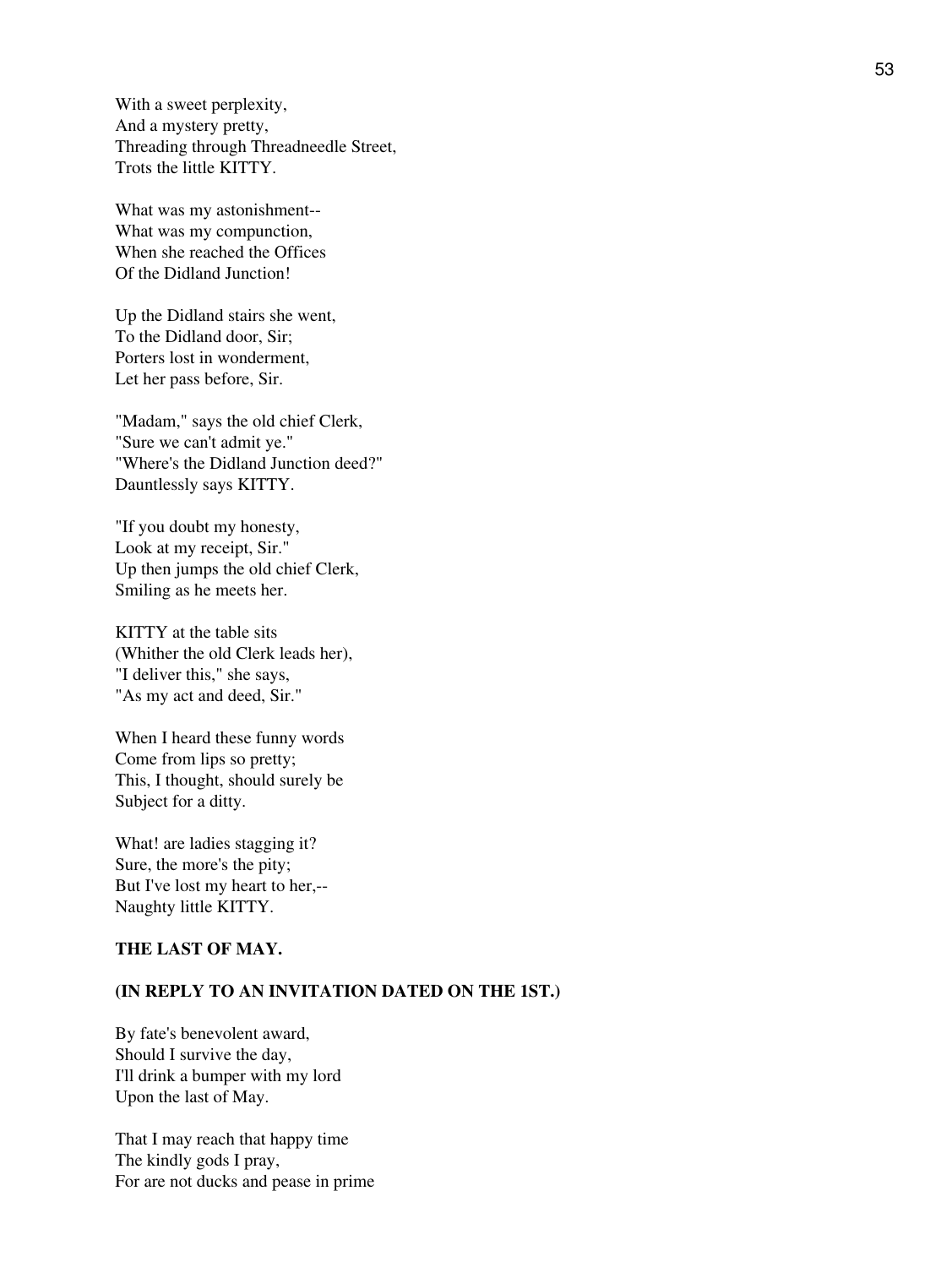Upon the last of May?

At thirty boards, 'twixt now and then, My knife and fork shall play; But better wine and better men I shall not meet in May.

And though, good friend, with whom I dine, Your honest head is gray, And, like this grizzled head of mine, Has seen its last of May;

Yet, with a heart that's ever kind, A gentle spirit gay, You've spring perennial in your mind, And round you make a May!

#### **"AH, BLEAK AND BARREN WAS THE MOOR."**

Ah! bleak and barren was the moor, Ah! loud and piercing was the storm, The cottage roof was shelter'd sure, The cottage hearth was bright and warm-- An orphan-boy the lattice pass'd, And, as he mark'd its cheerful glow, Felt doubly keen the midnight blast, And doubly cold the fallen snow.

They marked him as he onward press'd, With fainting heart and weary limb; Kind voices bade him turn and rest, And gentle faces welcomed him. The dawn is up--the guest is gone, The cottage hearth is blazing still: Heaven pity all poor wanderers lone! Hark to the wind upon the hill!

#### **SONG OF THE VIOLET.**

A humble flower long time I pined Upon the solitary plain, And trembled at the angry wind, And shrunk before the bitter rain. And oh! 'twas in a blessed hour A passing wanderer chanced to see, And, pitying the lonely flower, To stoop and gather me.

I fear no more the tempest rude, On dreary heath no more I pine, But left my cheerless solitude, To deck the breast of Caroline.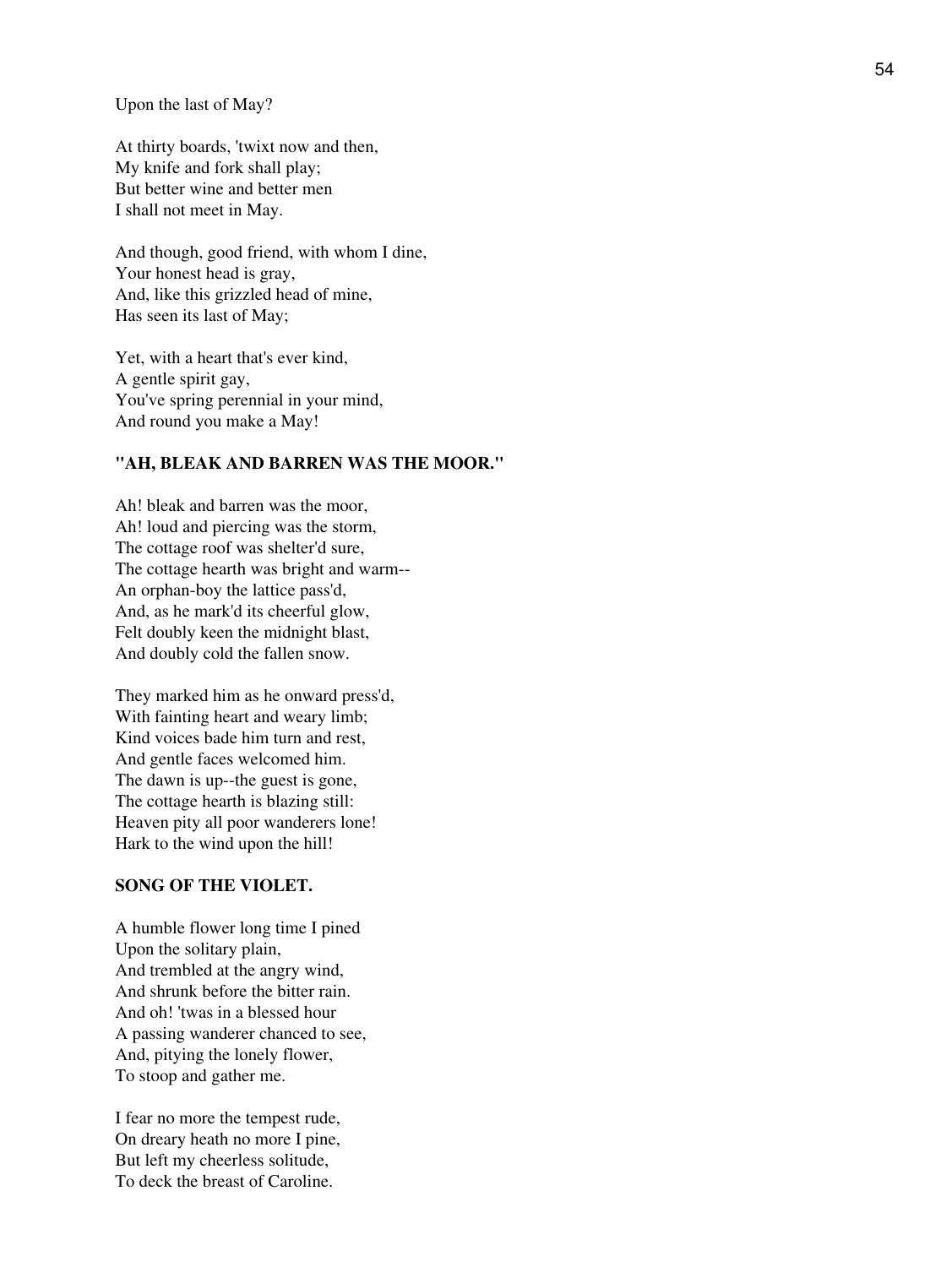Alas our days are brief at best, Nor long I fear will mine endure, Though shelter'd here upon a breast So gentle and so pure.

It draws the fragrance from my leaves, It robs me of my sweetest breath, And every time it falls and heaves, It warns me of my coming death. But one I know would glad forego All joys of life to be as I; An hour to rest on that sweet breast, And then, contented, die!

## **FAIRY DAYS.**

Beside the old hall-fire--upon my nurse's knee, Of happy fairy days--what tales were told to me! I thought the world was once--all peopled with princesses, And my heart would beat to hear--their loves and their distresses: And many a quiet night,--in slumber sweet and deep,

The pretty fairy people--would visit me in sleep.

I saw them in my dreams--come flying east and west, With wondrous fairy gifts--the newborn babe they bless'd; One has brought a jewel--and one a crown of gold, And one has brought a curse--but she is wrinkled and old. The gentle queen turns pale--to hear those words of sin, But the king he only laughs--and bids the dance begin.

The babe has grown to be--the fairest of the land, And rides the forest green--a hawk upon her hand, An ambling palfrey white--a golden robe and crown: I've seen her in my dreams--riding up and down: And heard the ogre laugh--as she fell into his snare, At the little tender creature--who wept and tore her hair!

But ever when it seemed--her need was at the sorest, A prince in shining mail--comes prancing through the forest, A waving ostrich-plume--a buckler burnished bright;

I've seen him in my dreams--good sooth! a gallant knight.

His lips are coral red--beneath a dark moustache;

See how he waves his hand--and how his blue eyes flash!

"Come forth, thou Paynim knight!"--he shouts in accents clear. The giant and the maid--both tremble his voice to hear.

Saint Mary guard him well!--he draws his falchion keen, The giant and the knight--are fighting on the green. I see them in my dreams--his blade gives stroke on stroke, The giant pants and reels--and tumbles like an oak!

With what a blushing grace--he falls upon his knee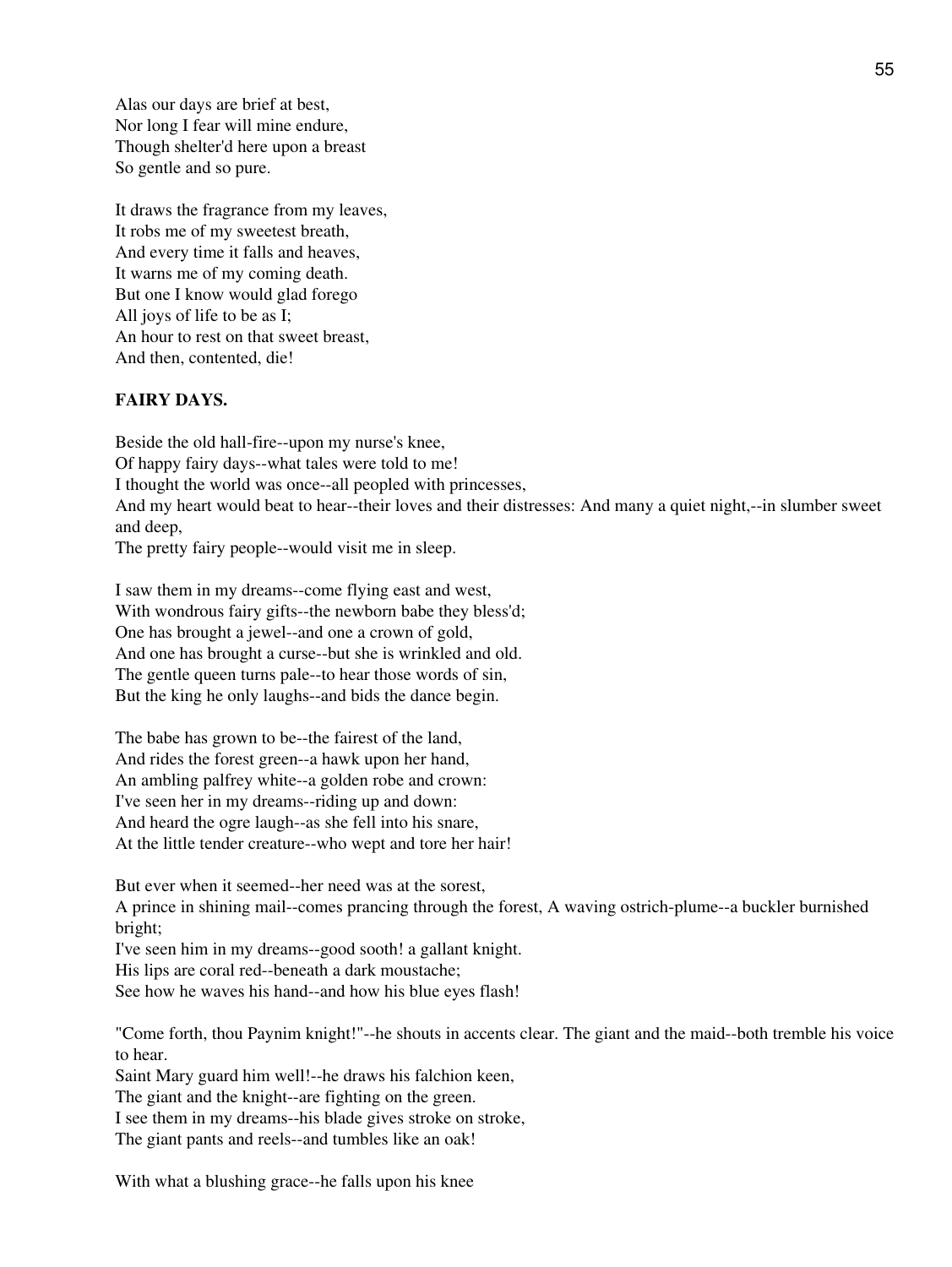And takes the lady's hand--and whispers, "You are free!" Ah! happy childish tales--of knight and faërie! I waken from my dreams--but there's ne'er a knight for me; I waken from my dreams--and wish that I could be A child by the old hall-fire--upon my nurse's knee!

#### **POCAHONTAS.**

Wearied arm and broken sword Wage in vain the desperate fight: Round him press a countless horde, He is but a single knight. Hark! a cry of triumph shrill Through the wilderness resounds, As, with twenty bleeding wounds, Sinks the warrior, fighting still.

Now they heap the fatal pyre, And the torch of death they light: Ah! 'tis hard to die of fire! Who will shield the captive knight? Round the stake with fiendish cry Wheel and dance the savage crowd, Cold the victim's mien, and proud. And his breast is bared to die.

Who will shield the fearless heart? Who avert the murderous blade? From the throng, with sudden start, See there springs an Indian maid. Quick she stands before the knight, "Loose the chain, unbind the ring, I am daughter of the king, And I claim the Indian right!"

Dauntlessly aside she flings Lifted axe and thirsty knife; Fondly to his heart she clings, And her bosom guards his life! In the woods of Powhattan, Still 'tis told by Indian fires, How a daughter of their sires Saved the captive Englishman.

## **FROM POCAHONTAS.**

Returning from the cruel fight How pale and faint appears my knight! He sees me anxious at his side; "Why seek, my love, your wounds to hide? Or deem your English girl afraid To emulate the Indian maid?"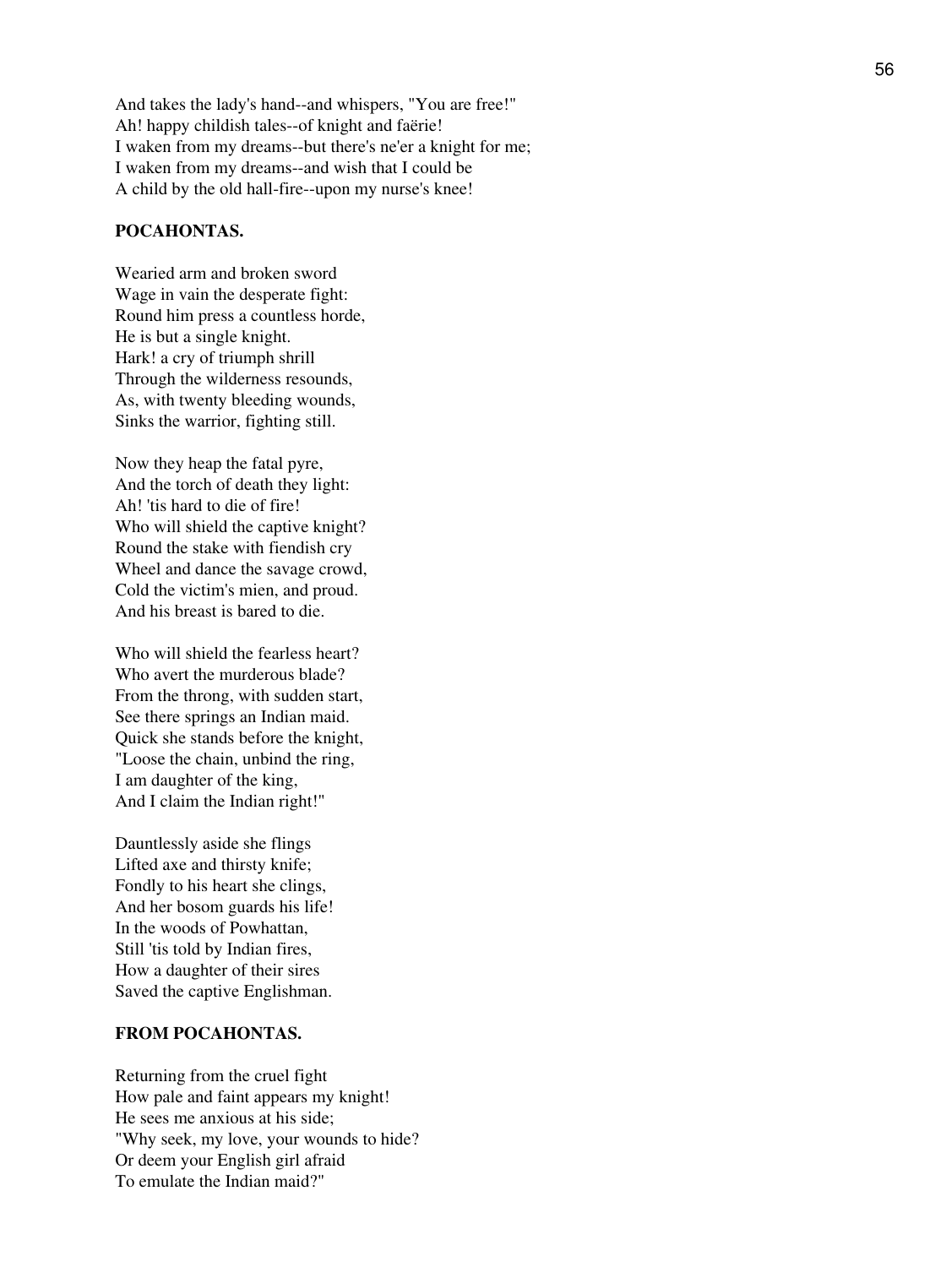Be mine my husband's grief to cheer In peril to be ever near; Whate'er of ill or woe betide, To bear it clinging at his side; The poisoned stroke of fate to ward, His bosom with my own to guard: Ah! could it spare a pang to his, It could not know a purer bliss! 'Twould gladden as it felt the smart, And thank the hand that flung the dart!

## **LOVE-SONGS MADE EASY.**

#### **WHAT MAKES MY HEART TO THRILL AND GLOW?**

## **THE MAYFAIR LOVE-SONG.**

Winter and summer, night and morn, I languish at this table dark; My office window has a corner looks into St. James's Park. I hear the foot-guards' bugle-horn, Their tramp upon parade I mark; I am a gentleman forlorn, I am a Foreign-Office Clerk.

My toils, my pleasures, every one, I find are stale, and dull, and slow; And yesterday, when work was done, I felt myself so sad and low, I could have seized a sentry's gun My wearied brains out out to blow. What is it makes my blood to run? What makes my heart to beat and glow?

My notes of hand are burnt, perhaps? Some one has paid my tailor's bill? No: every morn the tailor raps; My I O U's are extant still. I still am prey of debt and dun; My elder brother's stout and well. What is it makes my blood to run? What makes my heart to glow and swell?

I know my chief's distrust and hate; He says I'm lazy, and I shirk. Ah! had I genius like the late Right Honorable Edmund Burke! My chance of all promotion's gone, I know it is,--he hates me so. What is it makes my blood to run, And all my heart to swell and glow?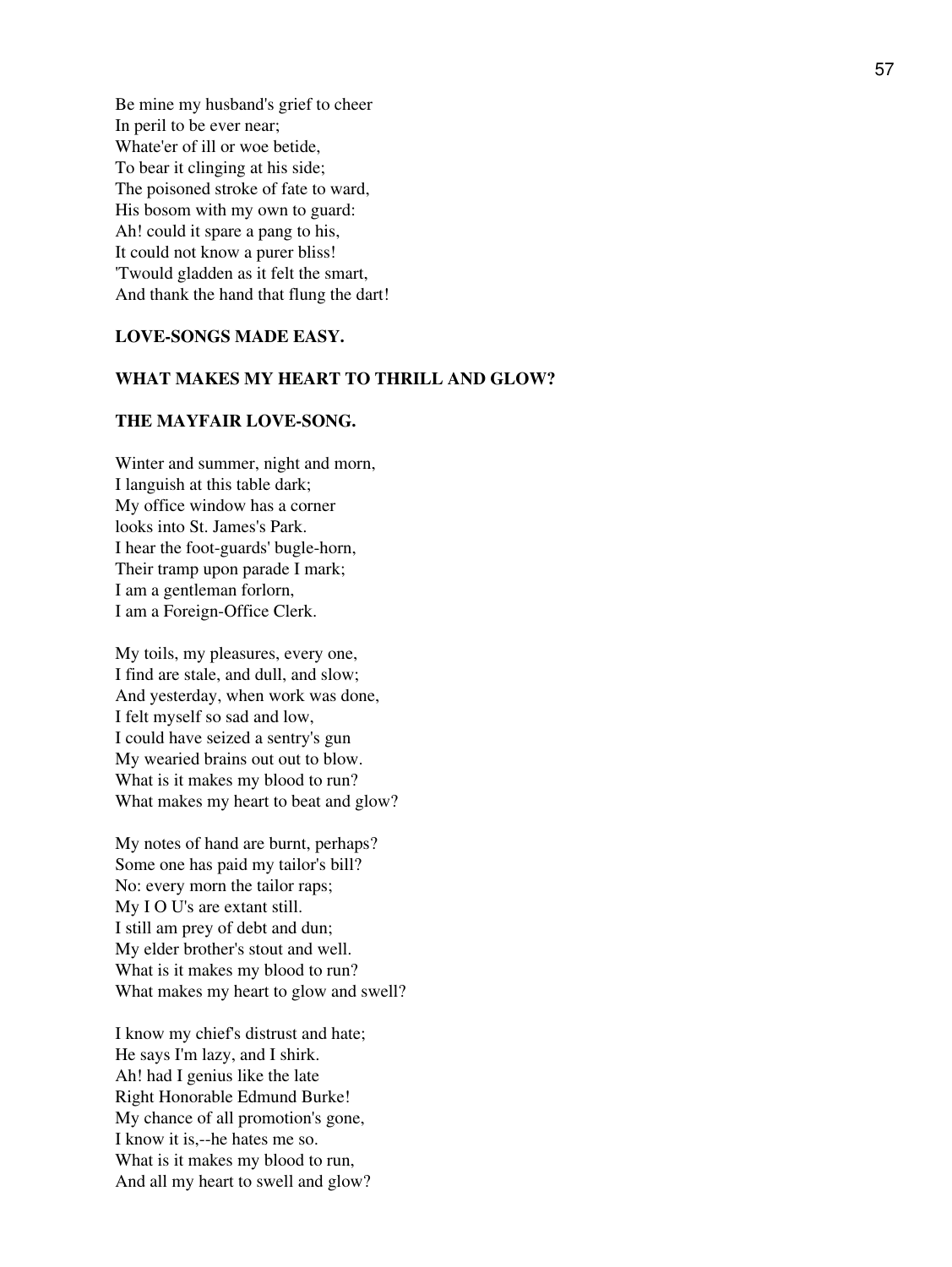Why, why is all so bright and gay? There is no change, there is no cause; My office-time I found to-day Disgusting as it ever was. At three, I went and tried the Clubs, And yawned and saunter'd to and fro; And now my heart jumps up and throbs, And all my soul is in a glow.

At half-past four I had the cab; I drove as hard as I could go. The London sky was dirty drab, And dirty brown the London snow. And as I rattled in a canter down by dear old Bolton Row, A something made my heart to pant, And caused my cheek to flush and glow.

What could it be that made me find Old Jawkins pleasant at the Club? Why was it that I laughed and grinned At whist, although I lost the rub? What was it made me drink like mad Thirteen small glasses of Curaço? That made my inmost heart so glad, And every fibre thrill and glow?

She's home again! she's home, she's home! Away all cares and griefs and pain; I knew she would--she's back from Rome; She's home again! she's home again! "The family's gone abroad," they said, September last they told me so; Since then my lonely heart is dead, My blood I think's forgot to flow.

She's home again! away all care! O fairest form the world can show! O beaming eyes! O golden hair! O tender voice, that breathes so low! O gentlest, softest, purest heart! O joy, O hope!--"My tiger, ho!" Fitz-Clarence said; we saw him start-- He galloped down to Bolton Row.

### **THE GHAZUL, OR ORIENTAL LOVE-SONG.**

#### **THE ROCKS.**

I was a timid little antelope; My home was in the rocks, the lonely rocks.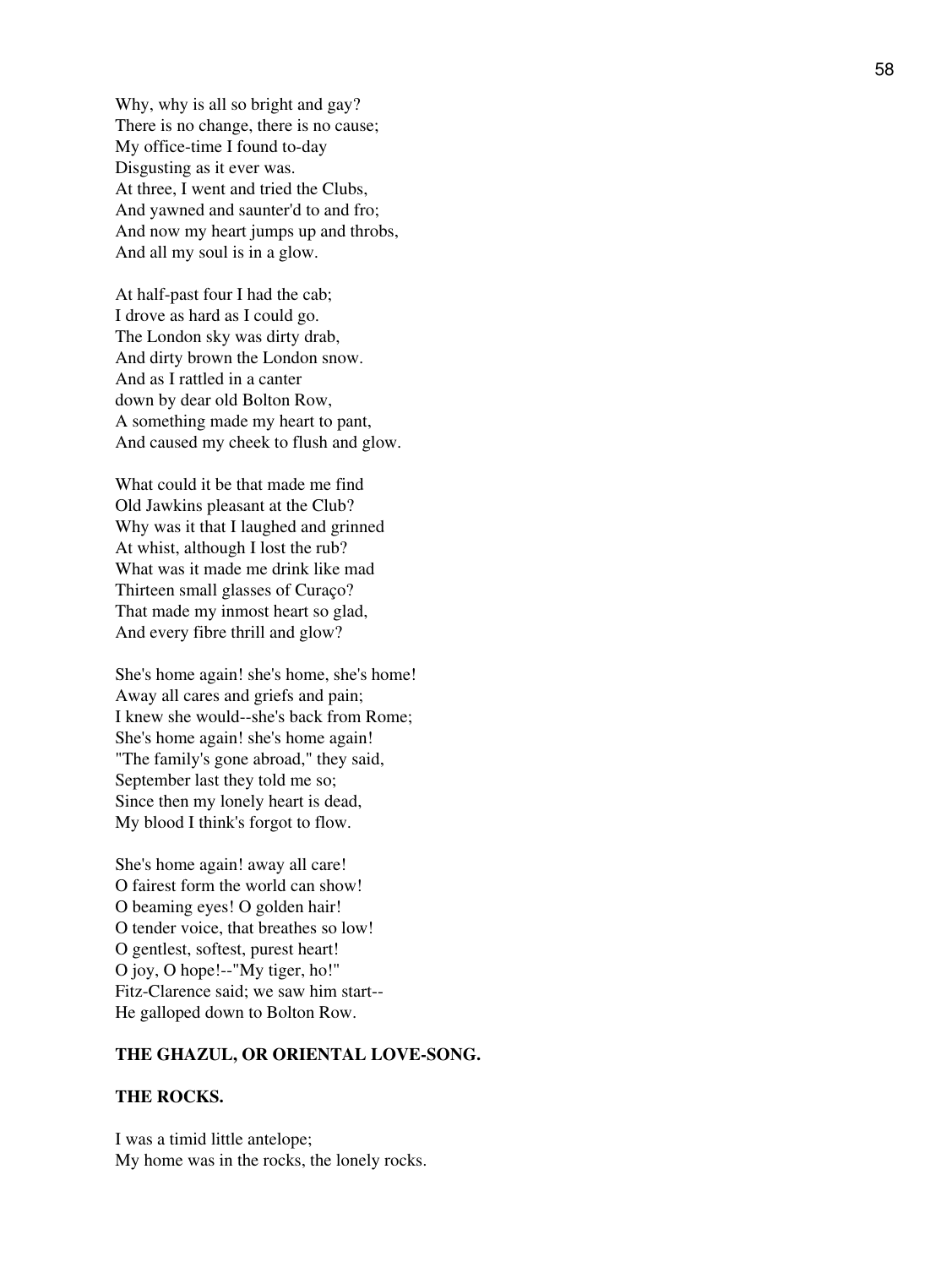I saw the hunters scouring on the plain; I lived among the rocks, the lonely rocks.

I was a-thirsty in the summer-heat; I ventured to the tents beneath the rocks.

Zuleikah brought me water from the well; Since then I have been faithless to the rocks.

I saw her face reflected in the well; Her camels since have marched into the rocks.

I look to see her image in the well; I only see my eyes, my own sad eyes. My mother is alone among the rocks.

#### **THE MERRY BARD.**

ZULEIKAH! The young Agas in the bazaar are slim-wasted and wear yellow slippers. I am old and hideous. One of my eyes is out, and the hairs of my beard are mostly gray. Praise be to Allah! I am a merry bard.

There is a bird upon the terrace of the Emir's chief wife. Praise be to Allah! He has emeralds on his neck, and a ruby tail. I am a merry bard. He deafens me with his diabolical screaming.

There is a little brown bird in the basket-maker's cage. Praise be to Allah! He ravishes my soul in the moonlight. I am a merry bard.

The peacock is an Aga, but the little bird is a Bulbul.

I am a little brown Bulbul. Come and listen in the moonlight. Praise be to Allah! I am a merry bard.

## **THE CAÏQUE.**

Yonder to the kiosk, beside the creek, Paddle the swift caïque. Thou brawny oarsman with the sunburnt cheek, Quick! for it soothes my heart to hear the Bulbul speak.

Ferry me quickly to the Asian shores, Swift bending to your oars. Beneath the melancholy sycamores, Hark! what a ravishing note the lovelorn Bulbul pours.

Behold, the boughs seem quivering with delight, The stars themselves more bright, As mid the waving branches out of sight The Lover of the Rose sits singing through the night.

Under the boughs I sat and listened still, I could not have my fill. "How comes," I said, "such music to his bill? Tell me for whom he sings so beautiful a trill."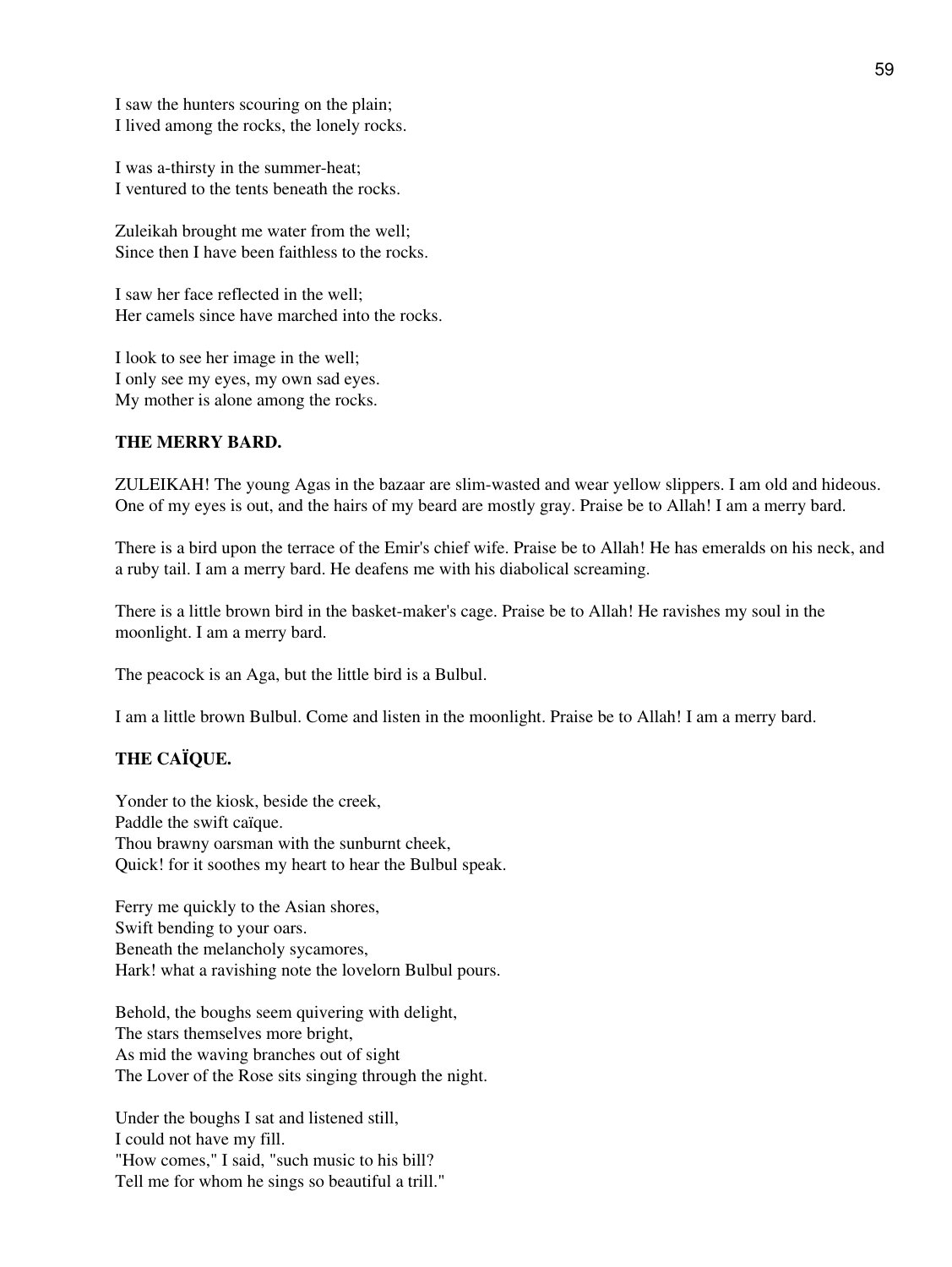"Once I was dumb," then did the Bird disclose, "But looked upon the Rose; And in the garden where the loved one grows, I straightway did begin sweet music to compose."

"O bird of song, there's one in this caïque The Rose would also seek, So he might learn like you to love and speak." Then answered me the bird of dusky beak, "The Rose, the Rose of Love blushes on Leilah's cheek."

#### **MY NORA.**

Beneath the gold acacia buds My gentle Nora sits and broods, Far, far away in Boston woods

My gentle Nora!

I see the tear-drop in her e'e, Her bosom's heaving tenderly; I know--I know she thinks of me,

My Darling Nora!

And where am I? My love, whilst thou Sitt'st sad beneath the acacia bough, Where pearl's on neck, and wreath on brow,

I stand, my Nora!

Mid carcanet and coronet, Where joy-lamps shine and flowers are set-- Where England's chivalry are met,

Behold me, Nora!

In this strange scene of revelry, Amidst this gorgeous chivalry, A form I saw was like to thee,

My love--my Nora!

She paused amidst her converse glad; The lady saw that I was sad, She pitied the poor lonely lad,--

Dost love her, Nora?

In sooth, she is a lovely dame, A lip of red, and eye of flame, And clustering golden locks, the same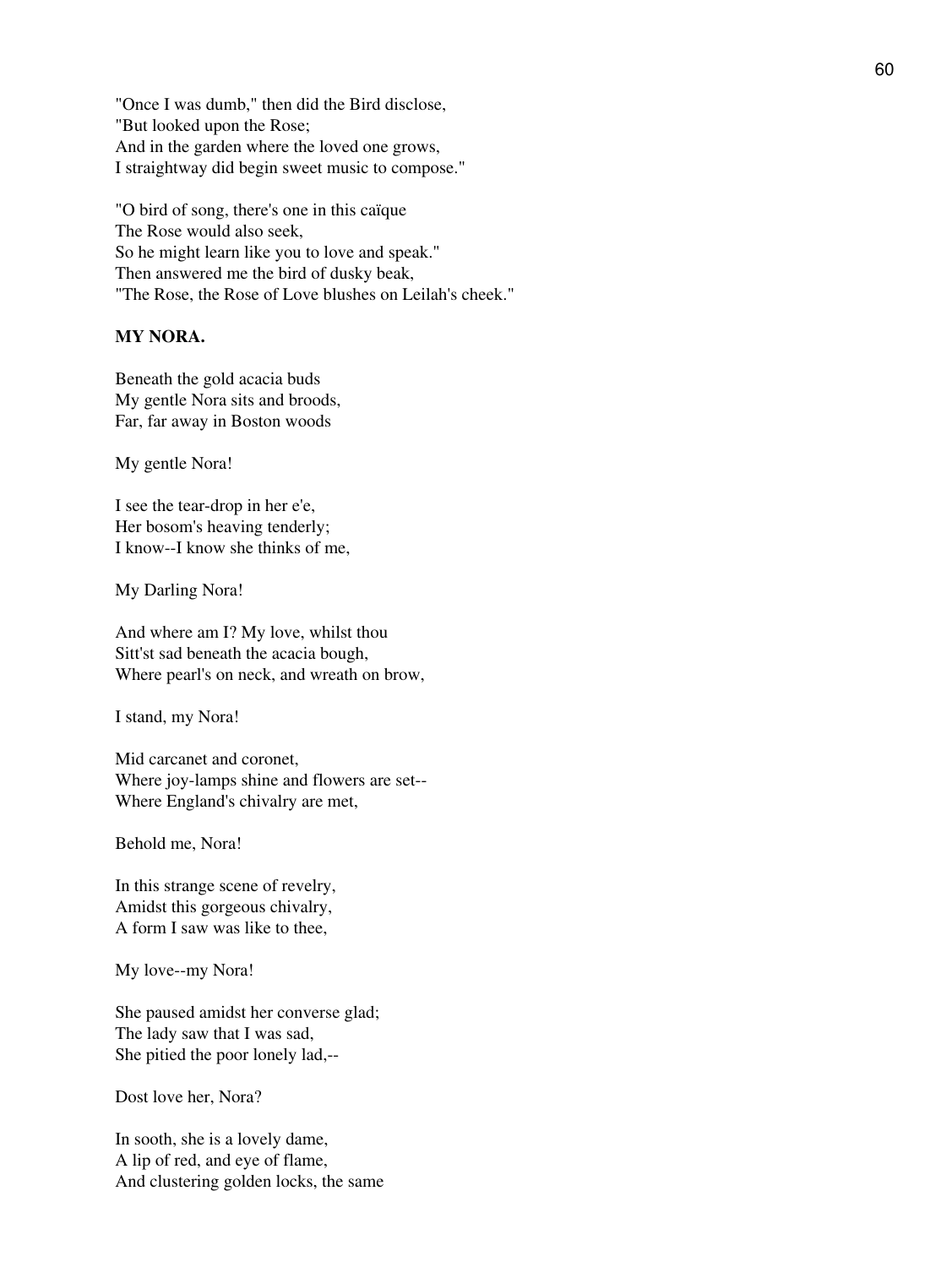As thine, dear Nora?

Her glance is softer than the dawn's, Her foot is lighter than the fawn's, Her breast is whiter than the swan's,

Or thine, my Nora!

Oh, gentle breast to pity me! Oh, lovely Ladye Emily! Till death--till death I'll think of thee--

Of thee and Nora!

## **TO MARY.**

I seem, in the midst of the crowd, The lightest of all; My laughter rings cheery and loud, In banquet and ball. My lip hath its smiles and its sneers, For all men to see; But my soul, and my truth, and my tears, Are for thee, are for thee!

Around me they flatter and fawn-- The young and the old. The fairest are ready to pawn Their hearts for my gold. They sue me--I laugh as I spurn The slaves at my knee; But in faith and in fondness I turn Unto thee, unto thee!

## **SERENADE.**

Now the toils of day are over, And the sun hath sunk to rest, Seeking, like a fiery lover, The bosom of the blushing west--

The faithful night keeps watch and ward, Raising the moon her silver shield, And summoning the stars to guard The slumbers of my fair Mathilde!

The faithful night! Now all things lie Hid by her mantle dark and dim, In pious hope I hither hie, And humbly chant mine ev'ning hymn.

Thou art my prayer, my saint, my shrine!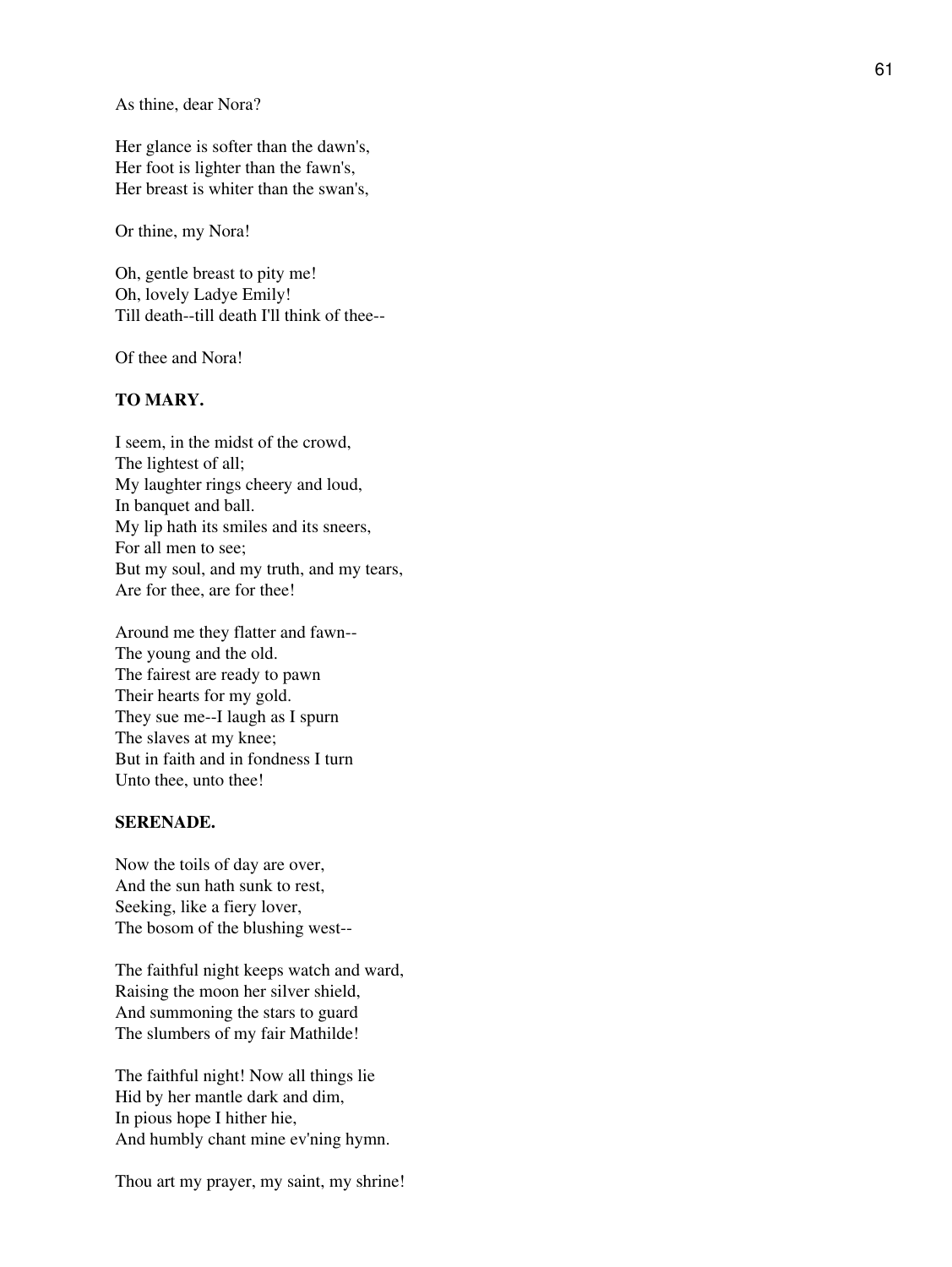(For never holy pilgrim kneel'd, Or wept at feet more pure than thine), My virgin love, my sweet Mathilde!

## **THE MINARET BELLS.**

Tink-a-tink, tink-a-tink, By the light of the star, On the blue river's brink, I heard a guitar.

I heard a guitar, On the blue waters clear, And knew by its music, That Selim was near!

Tink-a-tink, tink-a-tink, How the soft music swells, And I hear the soft clink Of the minaret bells!

## **COME TO THE GREENWOOD TREE.**

Come to the greenwood tree, Come where the dark woods be, Dearest, O come with me! Let us rove--O my love--O my love!

Come--'tis the moonlight hour, Dew is on leaf and flower, Come to the linden bower,-- Let us rove--O my love--O my love!

Dark is the wood, and wide Dangers, they say, betide; But, at my Albert's side, Nought I fear, O my love--O my love!

Welcome the greenwood tree, Welcome the forest free, Dearest, with thee, with thee, Nought I fear, O my love--O my love!

## **FIVE GERMAN DITTIES.**

## **A TRAGIC STORY.**

## **BY ADELBERT VON CHAMISSO.**

"--'s war Einer, dem's zu Herzen gieng."

There lived a sage in days of yore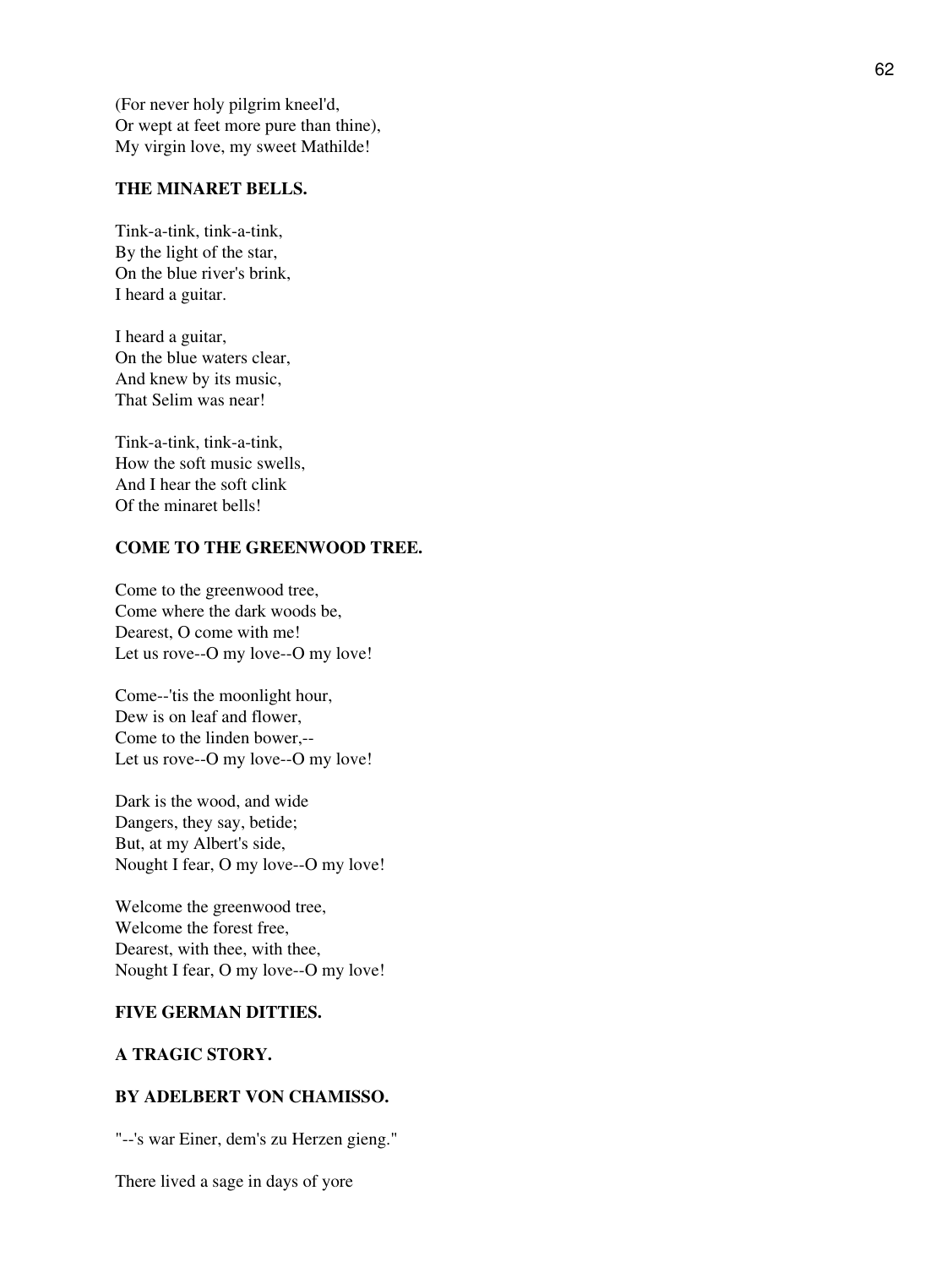And he a handsome pigtail wore; But wondered much and sorrowed more

Because it hung behind him.

He mused upon this curious case, And swore he'd change the pigtail's place, And have it hanging at his face,

Not dangling there behind him.

Says he, "The mystery I've found,-- I'll turn me round,"--he turned him round;

But still it hung behind him.

Then round, and round, and out and in, All day the puzzled sage did spin; In vain--it mattered not a pin,--

The pigtail hung behind him.

And right, and left, and round about, And up, and down, and in, and out, He turned; but still the pigtail stout

Hung steadily behind him.

And though his efforts never slack, And though he twist, and twirl, and tack, Alas! still faithful to his back

The pigtail hangs behind him.

## **THE CHAPLET.**

## **FROM UHLAND.**

"Es pflückte Blümlein mannigfalt."

A little girl through field and wood Went plucking flowerets here and there, When suddenly beside her stood A lady wondrous fair!

The lovely lady smiled, and laid A wreath upon the maiden's brow; "Wear it, 'twill blossom soon," she said, "Although 'tis leafless now."

The little maiden older grew And wandered forth of moonlight eves,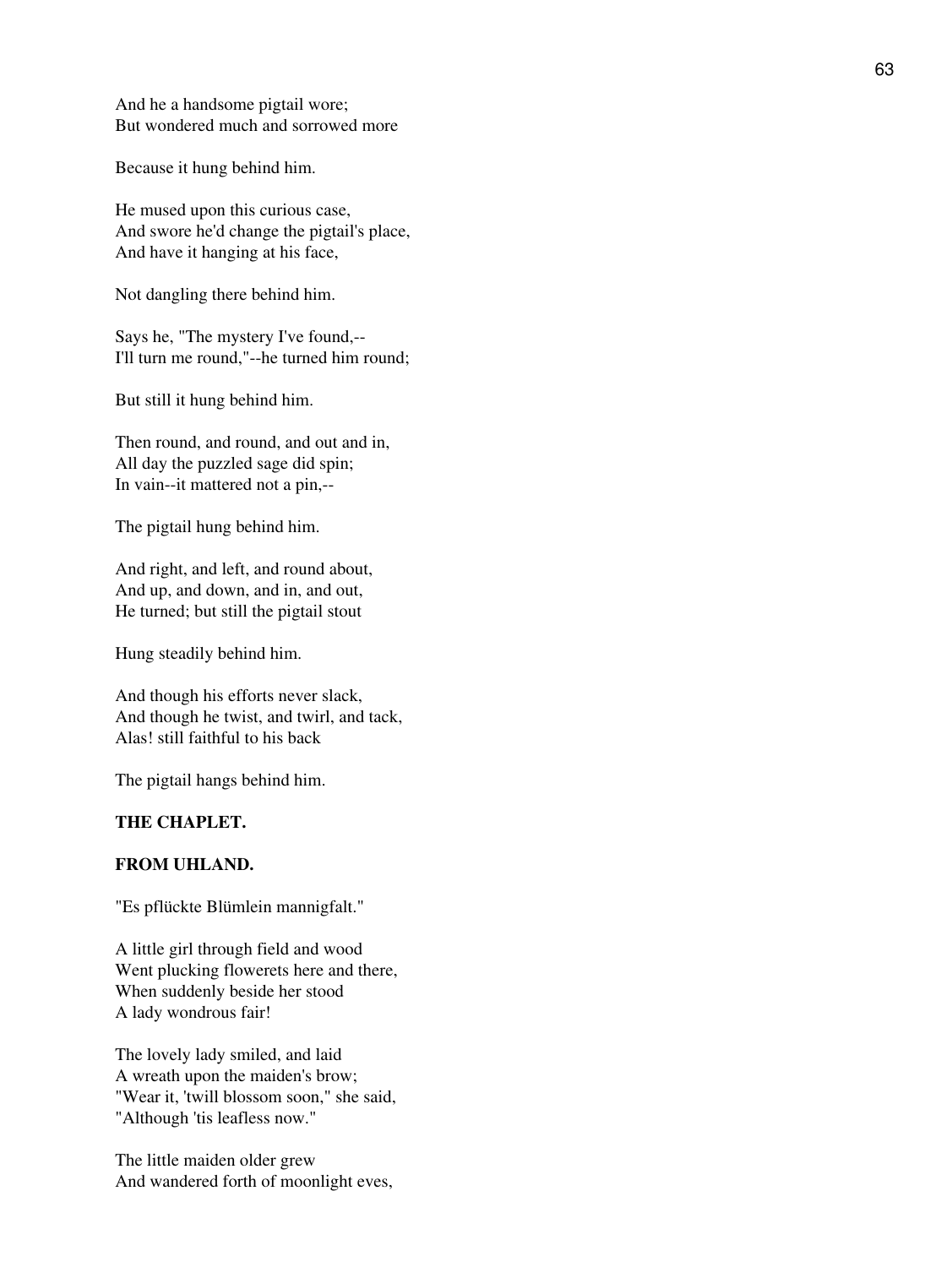And sighed and loved as maids will do; When, lo! her wreath bore leaves.

Then was our maid a wife, and hung Upon a joyful bridegroom's bosom; When from the garland's leaves there sprung Fair store of blossom.

And presently a baby fair Upon her gentle breast she reared; When midst the wreath that bound her hair Rich golden fruit appeared.

But when her love lay cold in death, Sunk in the black and silent tomb, All sere and withered was the wreath That wont so bright to bloom.

Yet still the withered wreath she wore; She wore it at her dying hour; When, to the wondrous garland bore Both leaf, and fruit, and flower!

## **THE KING ON THE TOWER.**

## **FROM UHLAND.**

"Da liegen sie alle, die grauen Höhen."

The cold gray hills they bind me around, The darksome valleys lie sleeping below, But the winds as they pass o'er all this ground, Bring me never a sound of woe!

Oh! for all I have suffered and striven, Care has embittered my cup and my feast; But here is the night and the dark blue heaven, And my soul shall be at rest.

O golden legends writ in the skies! I turn towards you with longing soul, And list to the awful harmonies Of the Spheres as on they roll.

My hair is gray and my sight nigh gone; My sword it rusteth upon the wall; Right have I spoken, and right have I done: When shall I rest me once for all?

O blessed rest! O royal night! Wherefore seemeth the time so long Till I see you stars in their fullest light,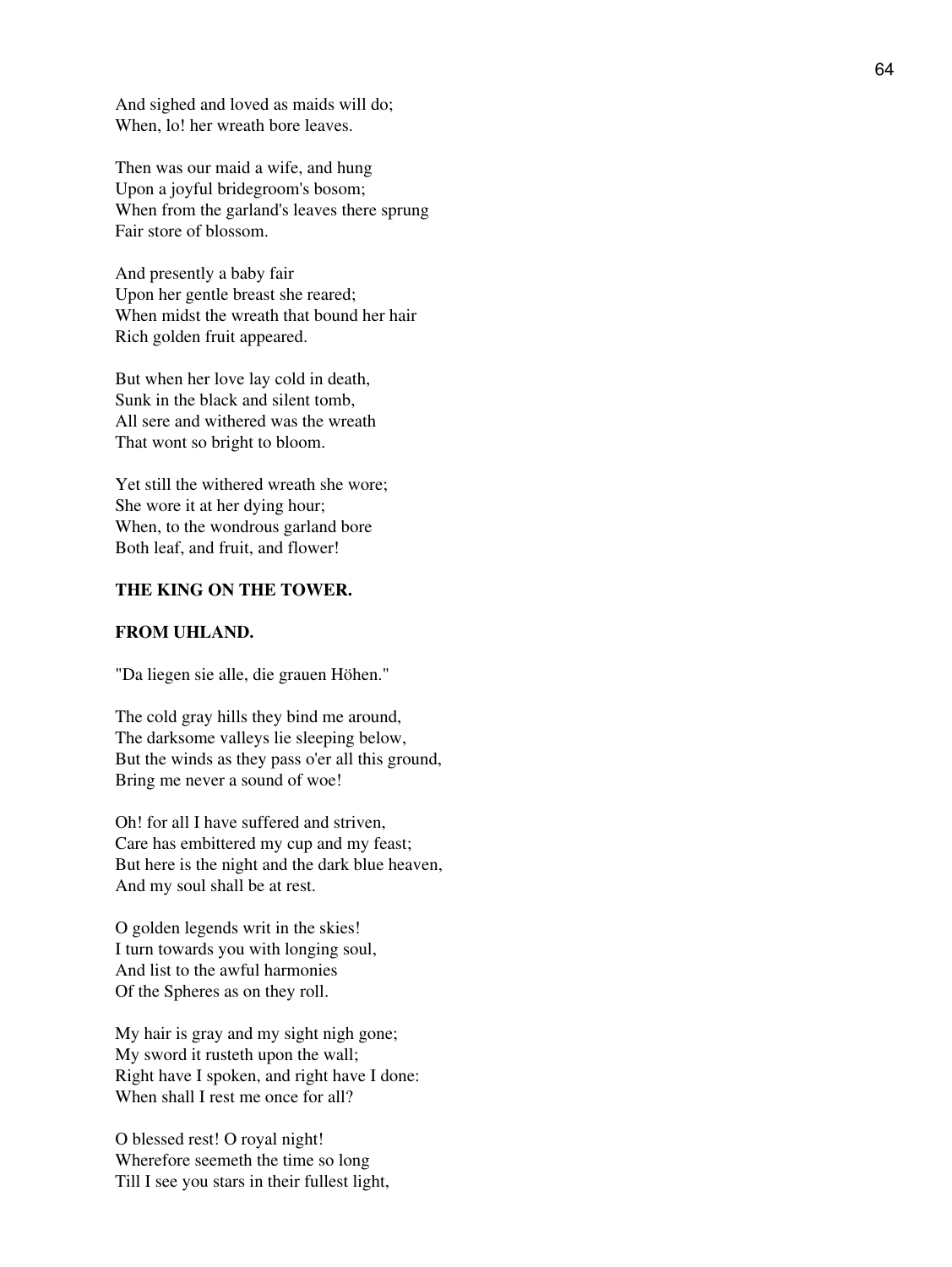And list to their loudest song?

#### **ON A VERY OLD WOMAN.**

## **LA MOTTE FOUQUÉ.**

"Und Du gingst einst, die Myrt' im Haare."

And thou wert once a maiden fair, A blushing virgin warm and young: With myrtles wreathed in golden hair, And glossy brow that knew no care-- Upon a bridegroom's arm you hung.

The golden locks are silvered now, The blushing cheek is pale and wan; The spring may bloom, the autumn glow, All's one--in chimney corner thou Sitt'st shivering on.--

A moment--and thou sink'st to rest! To wake perhaps an angel blest, In the bright presence of thy Lord. Oh, weary is life's path to all! Hard is the strife, and light the fall, But wondrous the reward!

#### **A CREDO.**

## I.

For the sole edification Of this decent congregation, Goodly people, by your grant I will sing a holy chant--

I will sing a holy chant. If the ditty sound but oddly, 'Twas a father, wise and godly,

Sang it so long ago-- Then sing as Martin Luther sang, As Doctor Martin Luther sang: "Who loves not wine, woman and song, He is a fool his whole life long!"

## II.

He, by custom patriarchal, Loved to see the beaker sparkle; And he thought the wine improved, Tasted by the lips he loved--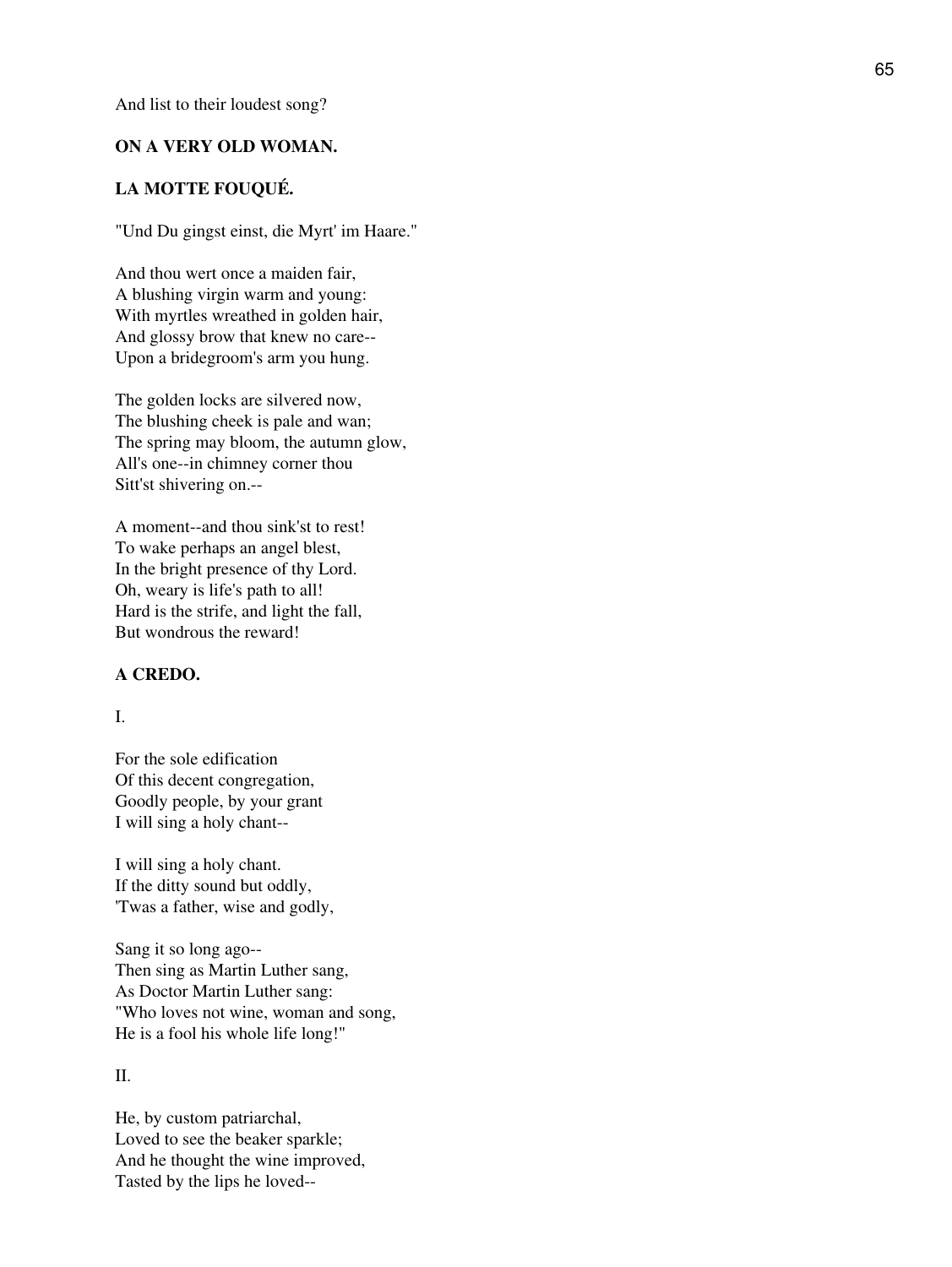By the kindly lips he loved. Friends, I wish this custom pious Duly were observed by us,

To combine love, song, wine, And sing as Martin Luther sang, As Doctor Martin Luther sang: "Who loves not wine, woman and song, He is a fool his whole life long!"

## **III.**

Who refuses this our Credo, And who will not sing as we do, Were he holy as John Knox, I'd pronounce him heterodox!

I'd pronounce him heterodox, And from out this congregation, With a solemn commination,

Banish quick the heretic, Who will not sing as Luther sang, As Doctor Martin Luther sang: "Who loves not wine, woman and song, He is a fool his whole life long!"

## **FOUR IMITATIONS OF BÉRANGER.**

## **LE ROI D'YVETOT.**

Il était un roi d'Yvetot, Peu connu dans l'histoire; Se levant tard, se couchant tôt, Dormant fort bien sans gloire, Et couronné par Jeanneton D'un simple bonnet de coton,

Dit-on. Oh! oh! oh! oh! ah! ah! ah! ah! Quel bon petit roi c'était la!

La, la.

Il fesait ses quatre repas Dans son palais de chaume, Et sur un âne, pas à pas, Parcourait son royaume. Joyeux, simple et croyant le bien, Pour toute garde il n'avait rien

Qu'un chien.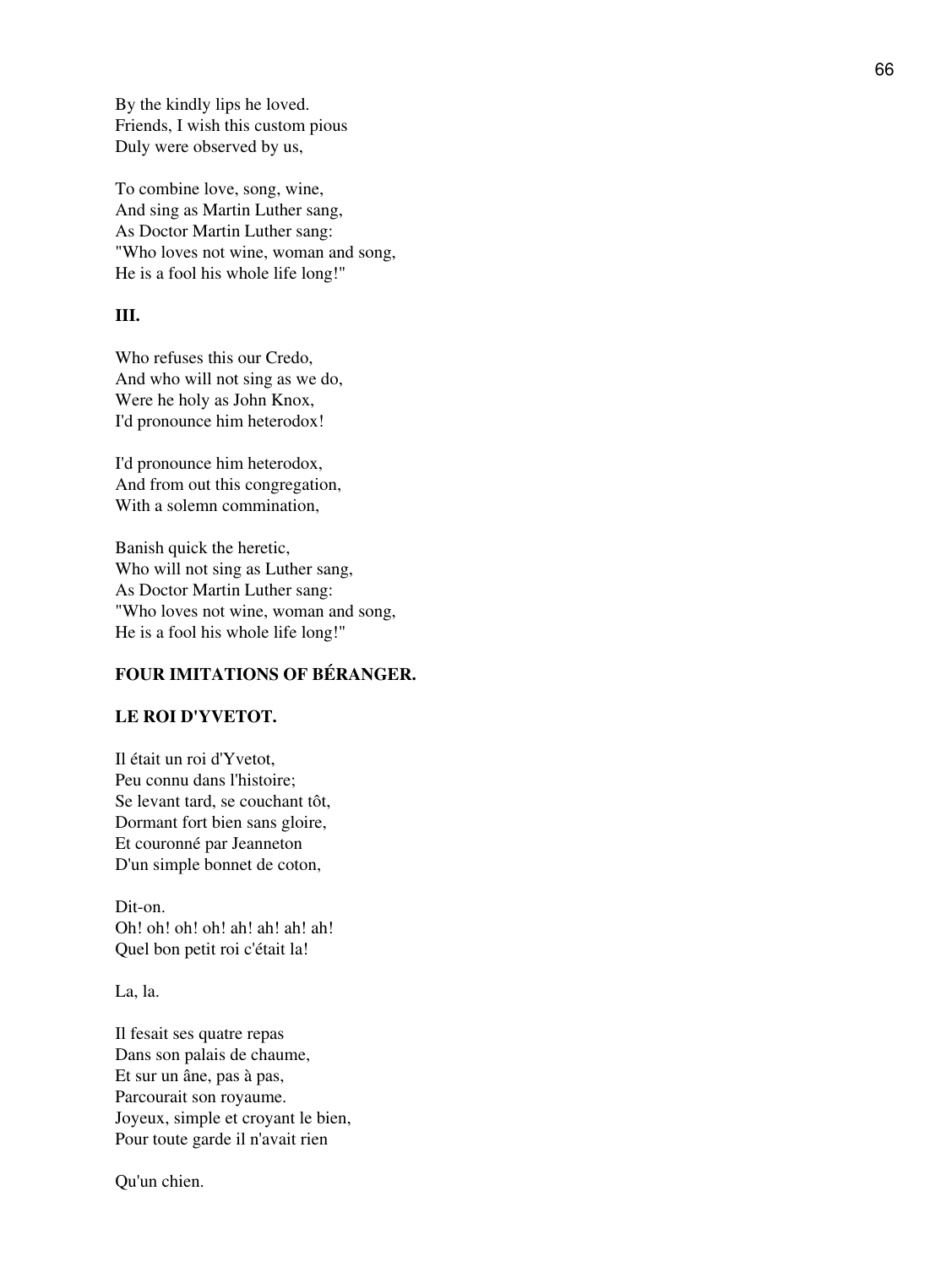Oh! oh! oh ! oh! ah! ah! ah! ah! &c.

Il n'avait de goût onéreux

Qu'une soif un peu vive; Mais, en rendant son peuple heureux,

Il faut bien qu'un roi vive. Lui-même à table, et sans suppôt, Sur chaque muid levait un pot

D'impôt. Oh! oh! oh! oh! ah! ah! ah! ah! &c.

Aux filles de bonnes maisons

Comme il avait su plaire, Ses sujets avaient cent raisons

De le nommer leur père: D'ailleurs il ne levait de ban Que pour tirer quatre fois l'an

Au blanc. Oh! oh! oh! oh! ah! ah! ah! ah! &c.

Il n'agrandit point ses états,

Fut un voisin commode, Et, modèle des potentats,

Prit le plaisir pour code. Ce n'est que loraqu'il expira, Que le peuple qui l'enterra

Pleura. Oh! oh! oh! oh! ah! ah! ah! ah! &c.

On conserve encor le portrait De ce digne et bon prince; C'est l'enseigne d'un cabaret Fameux dans la province. Les jours de fête, bien souvent, La foule s'écrie en buvant

Devant: Oh! oh! oh! oh! ah! ah! ah! ah! &c.

## **THE KING OF YVETOT.**

There was a king of Yvetot, Of whom renown hath little said,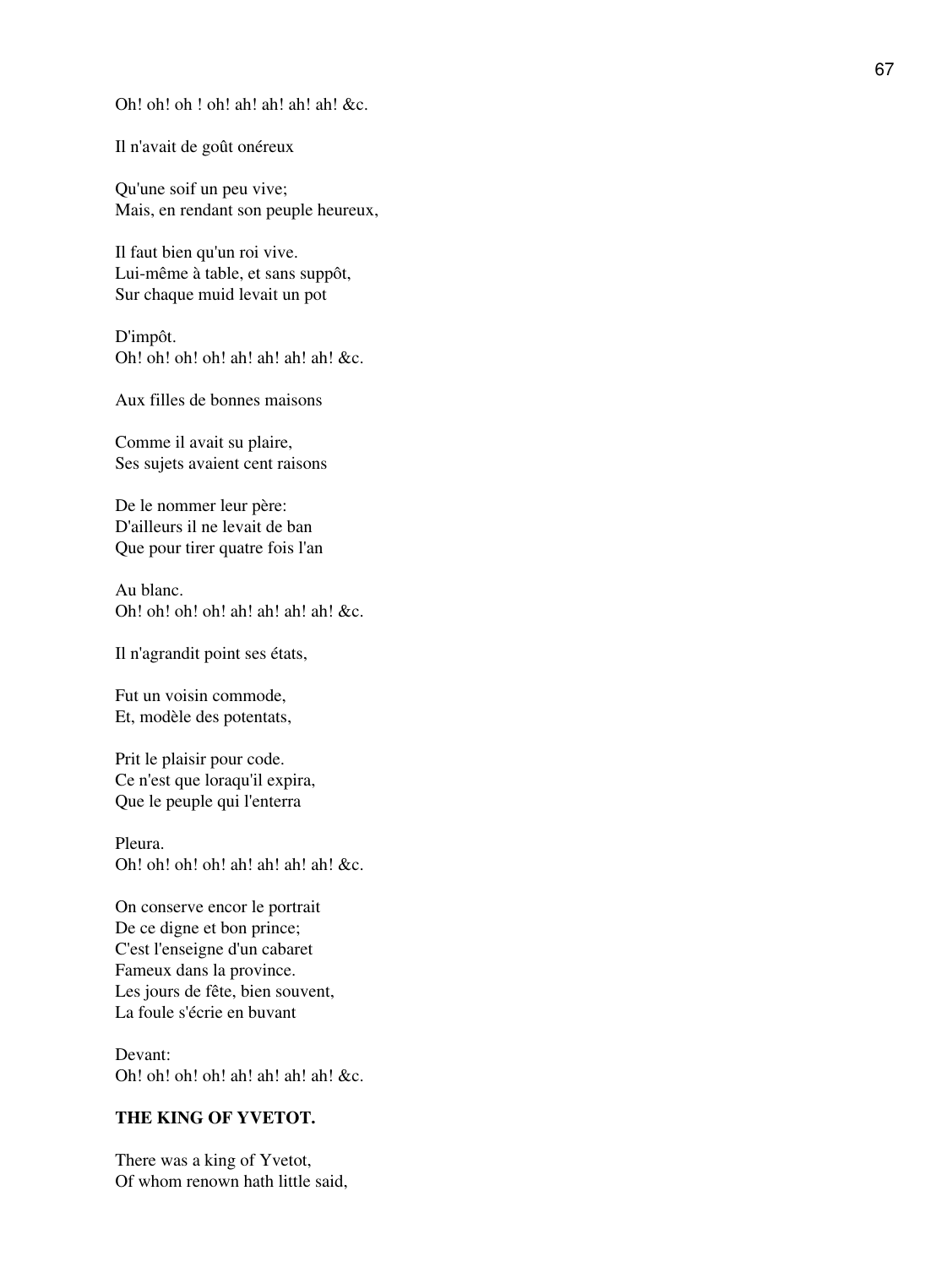Who let all thoughts of glory go, And dawdled half his days a-bed; And every night, as night came round, By Jenny, with a nightcap crowned,

Slept very sound: Sing ho, ho, ho! and he, he, he! That's the kind of king for me.

And every day it came to pass, That four lusty meals made he; And, step by step, upon an ass, Rode abroad, his realms to see; And wherever he did stir, What think you was his escort, sir?

Why, an old cur. Sing ho, ho, ho! &c.

If e'er he went into excess, 'Twas from a somewhat lively thirst; But he who would his subjects bless, Odd's fish!--must wet his whistle first; And so from every cask they got, Our king did to himself allot,

At least a pot. Sing ho, ho! &c.

To all the ladies of the land, A courteous king, and kind, was he; The reason why you'll understand, They named him Pater Patriae. Each year he called his fighting men, And marched a league from home, and then

Marched back again. Sing ho, ho! &c.

Neither by force nor false pretence, He sought to make his kingdom great, And made (O princes, learn from hence),-- "Live and let live," his rule of state. 'Twas only when he came to die, That his people who stood by,

Were known to cry. Sing ho, ho! &c.

The portrait of this best of kings Is extant still, upon a sign That on a village tavern swings,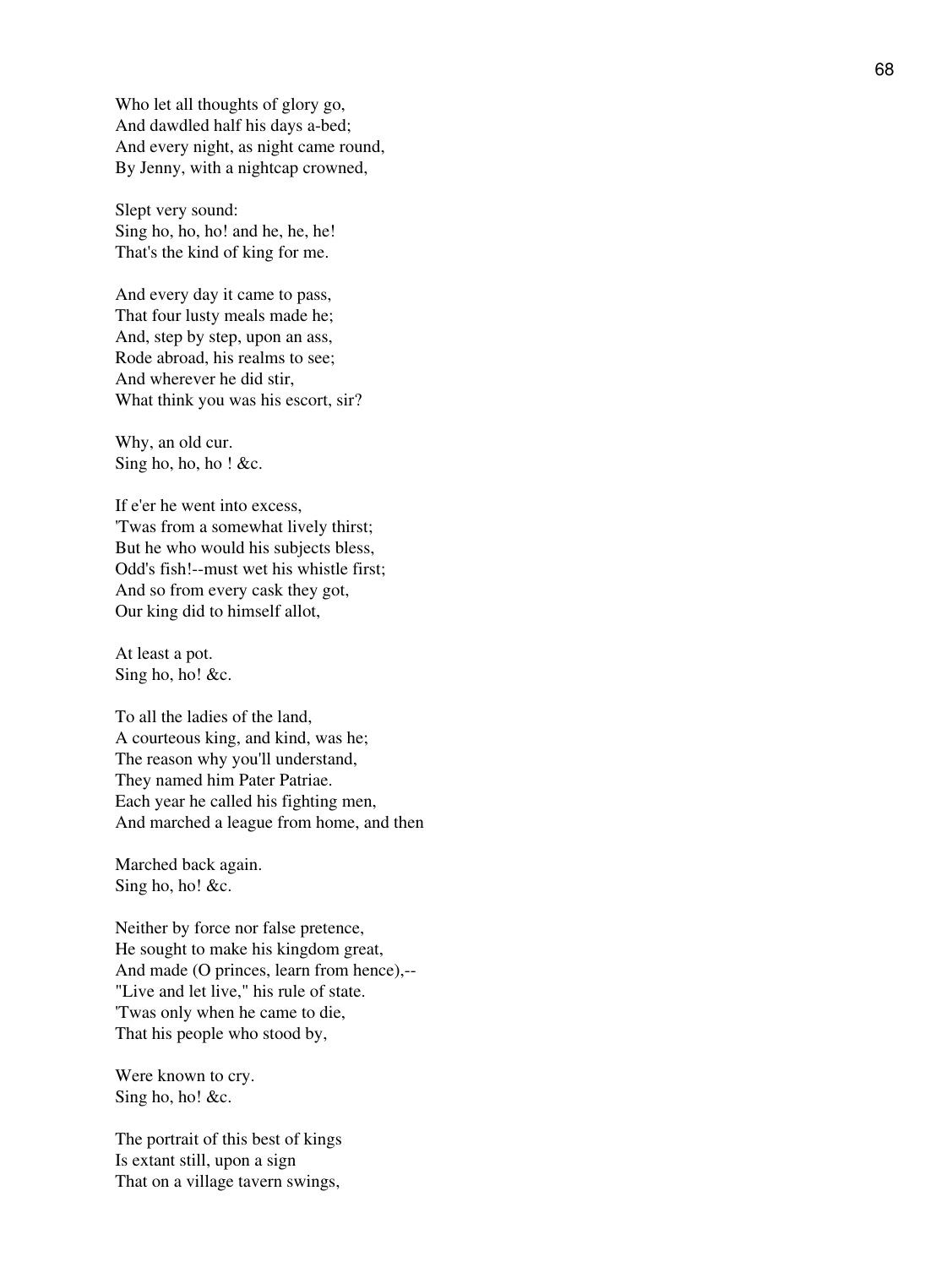Famed in the country for good wine. The people in their Sunday trim, Filling their glasses to the brim,

Look up to him, Singing ha, ha, ha! and he, he, he! That's the sort of king for me.

## **THE KING OF BRENTFORD.**

## **ANOTHER VERSION.**

There was a king in Brentford,--of whom no legends tell,

But who, without his glory,--could eat and sleep right well. His Polly's cotton nightcap,--it was his crown of state,

He slept of evenings early,--and rose of mornings late.

All in a fine mud palace,--each day he took four meals,

And for a guard of honor,--a dog ran at his heels,

Sometimes, to view his kingdoms,--rode forth this monarch good, And then a prancing jackass--he royally bestrode.

There were no costly habits--with which this king was curst, Except (and where's the harm on't?)--a somewhat lively thirst; But people must pay taxes,--and kings must have their sport, So out of every gallon--His Grace he took a quart.

He pleased the ladies round him,--with manners soft and bland; With reason good, they named him,--the father of his land.

Each year his mighty armies--marched forth in gallant show; Their enemies were targets--their bullets they were tow.

He vexed no quiet neighbor,--no useless conquest made,

But by the laws of pleasure,--his peaceful realm he swayed. And in the years he reigned,--through all this country wide, There was no cause for weeping,--save when the good man died.

The faithful men of Brentford,--do still their king deplore, His portrait yet is swinging,-- beside an alehouse door.

And topers, tender-hearted,--regard his honest phiz, And envy times departed--that knew a reign like his.

# **LE GRENIER.**

Je viens revoir l'asile où ma jeunesse De la misère a subi les leçons. J'avais vingt ans, une folle maîtresse, De francs amis et l'amour des chansons. Bravant le monde et les sots et les sages, Sans avenir, riche de mon printemps, Leste et joyeux je montais six étages, Dans un grenier qu'on est bien a vingt ans.

C'est un grenier, point ne veux qu'on l'ignore.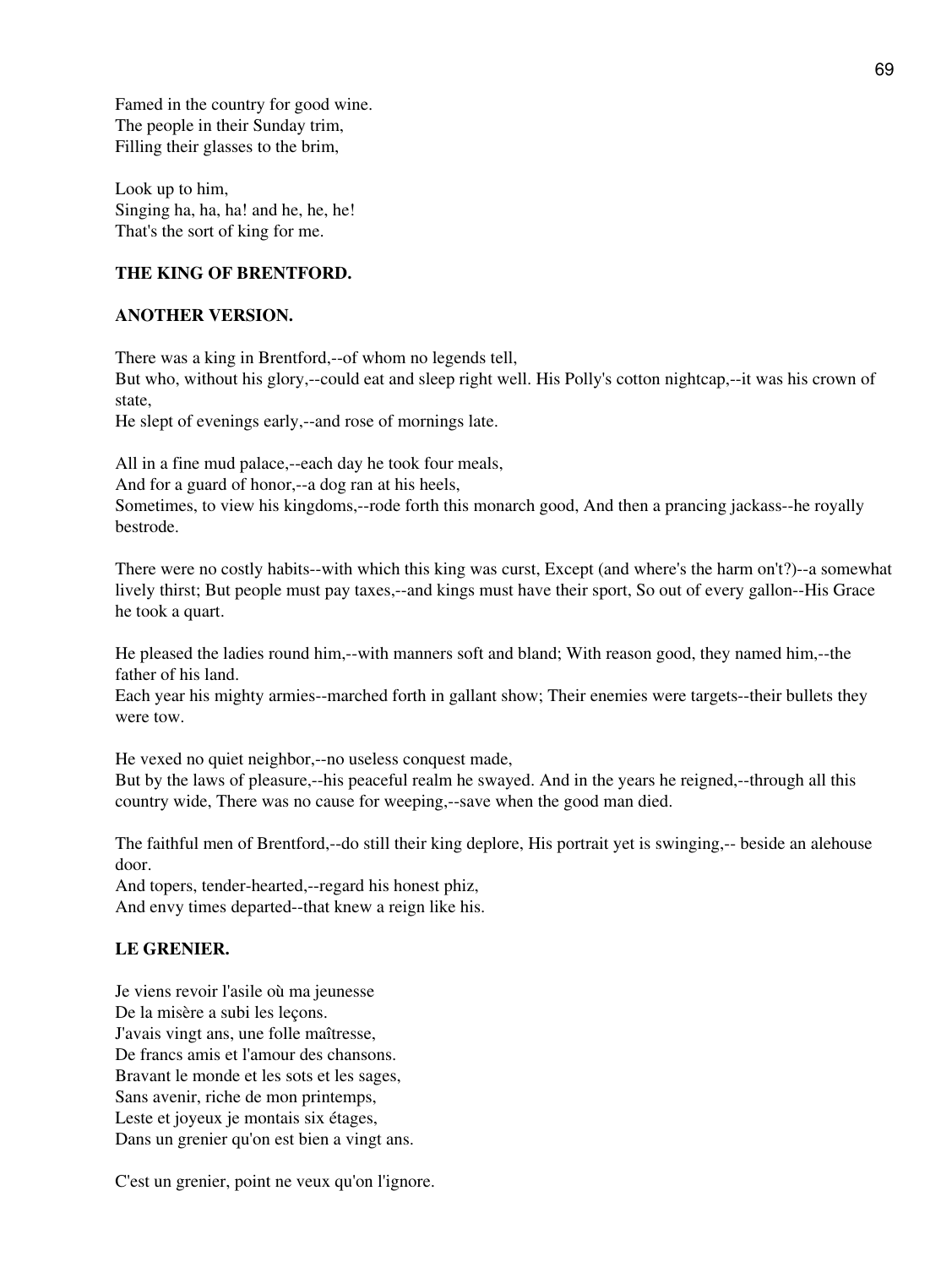Là fut mon lit, bien chétif et bien dur; Là fut ma table; et je retrouve encore Trois pieds d'un vers charbonnés sur le mur. Apparaissez, plaisirs de mon bel âge, Que d'un coup d'aile a fustigés le temps, Vingt fois pour vous j'ai ma montre en gage. Dans un grenier qu'on est bien à vingt ans!

Lisette ici doit surtout apparaître, Vive, jolie, avec un frais chapeau; Déjà sa main à l'étroite fenêtre Suspend son schal, en guise de rideau. Sa robe aussi va parer ma couchette; Respecte, Amour, ses plis longs et flottans. Jai su depuis qui payait sa toilette Dans un grenier qu'on est bien à vingt ans!

A table un jour, jour de grande richesse, De mes amis les voix brillaient en choeur, Quand jusqu'ici monte on cri d'allégresse; A Marengo Bonaparte est vainqueur. Le canon gronde; un autre chant commence; Nous célébrons tant de faits éclatans. Les rois jamais n'envahiront la France. Dans un grenier qu'on est bien à vingt ans!

Quittons ce toit où ma raison s'enivre. Oh! qu'ils sont loin ces jours si regrettés! J'echangerais ce qu'il me reste à vivre Contre un des mois qu'ici Dieu ma comptés. Pour rêver gloire, amour, plaisir, folie, Pour dépenser sa vie en peu d'instans, D'un long espoir pour la voir embellie, Dans un grenier qu'on est bien à vingt ans!

## **THE GARRET.**

With pensive eyes the little room I view, Where, in my youth, I weathered it so long; With a wild mistress, a stanch friend or two, And a light heart still breaking into song: Making a mock of life, and all its cares, Rich in the glory of my rising sun, Lightly I vaulted up four pair of stairs, In the brave days when I was twenty-one.

Yes; 'tis a garret--let him know't who will-- There was my bed--full hard it was and small; My table there--and I decipher still Half a lame couplet charcoaled on the wall. Ye joys, that Time hath swept with him away, Come to mine eyes, ye dreams of love and fun;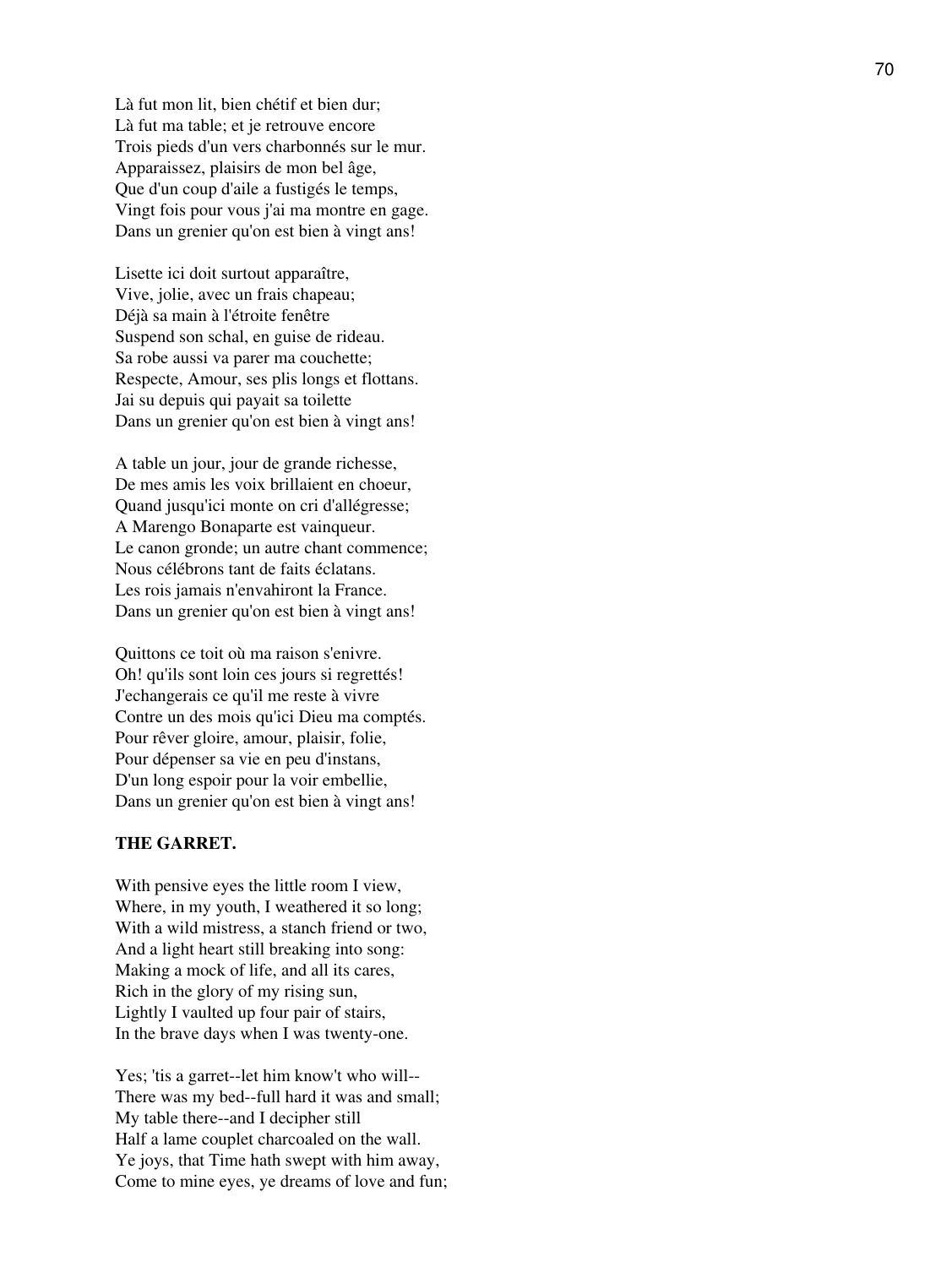For you I pawned my watch how many a day, In the brave days when I was twenty-one.

And see my little Jessy, first of all; She comes with pouting lips and sparkling eyes: Behold, how roguishly she pins her shawl Across the narrow casement, curtain-wise; Now by the bed her petticoat glides down, And when did woman look the worse in none? I have heard since who paid for many a gown, In the brave days when I was twenty-one.

One jolly evening, when my friends and I Made happy music with our songs and cheers, A shout of triumph mounted up thus high, And distant cannon opened on our ears: We rise,--we join in the triumphant strain,--Napoleon conquers--Austerlitz is won-- Tyrants shall never tread us down again, In the brave days when I was twenty-one.

Let us begone--the place is sad and strange-- How far, far off, these happy times appear; All that I have to live I'd gladly change For one such month as I have wasted here-- To draw long dreams of beauty, love, and power, From founts of hope that never will outrun, And drink all life's quintessence in an hour, Give me the days when I was twenty-one!

## **ROGER-BONTEMPS.**

Aux gens atrabilaires Pour exemple donné, En un temps de misères Roger-Bontemps est né. Vivre obscur à sa guise, Narguer les mécontens; Eh gai! c'est la devise Du gros Roger-Bontemps.

Du chapeau de son père Coîffé dans les grands jours, De roses ou de lierre Le rajeunir toujours; Mettre un manteau de bure, Vieil ami de vingt ans; Eh gai! c'est la parure Du gros Roger-Bontemps.

Posséder dans en hutte Une table, un vieux lit,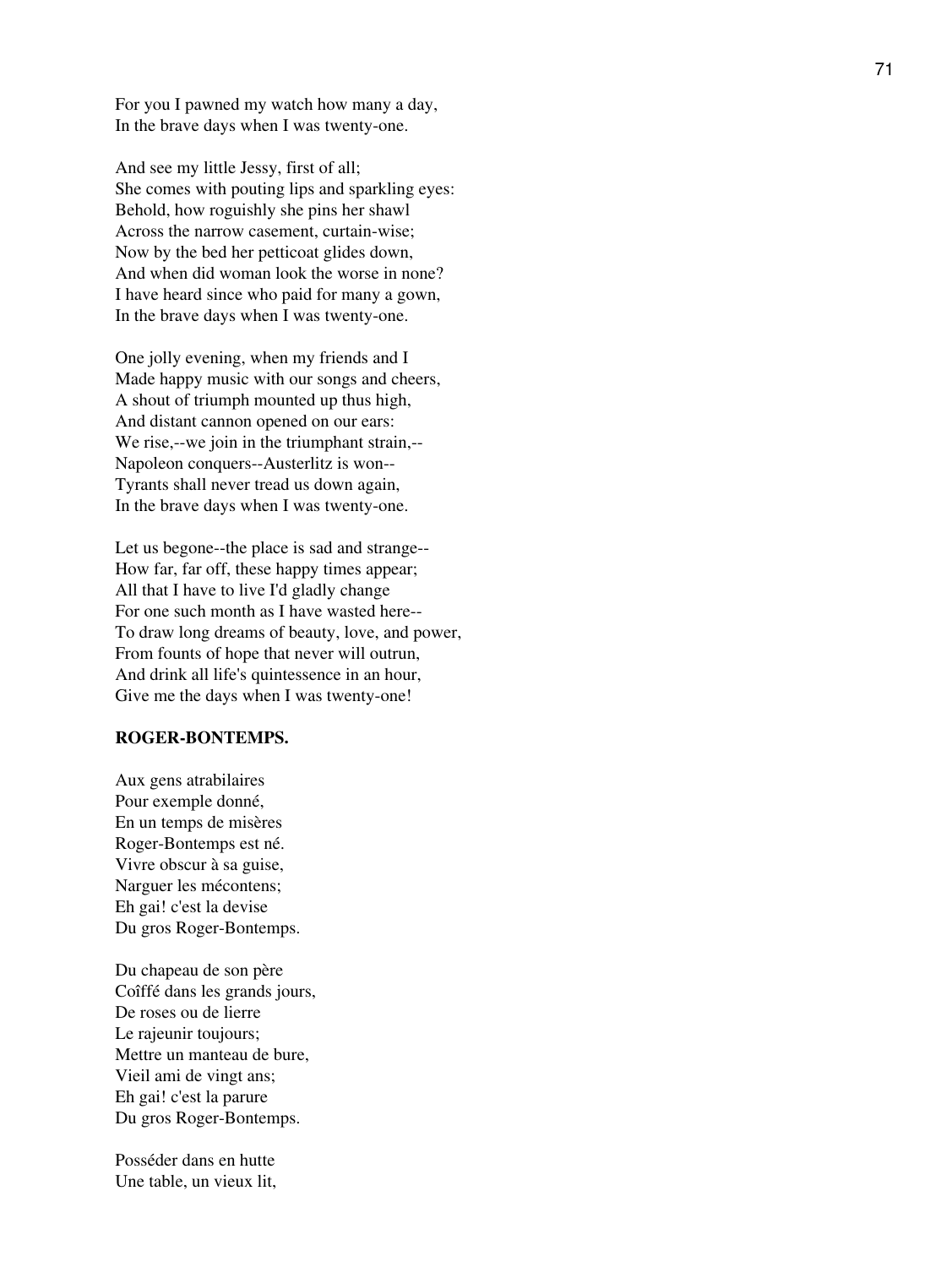Des cartes, une flûte, Un broc que Dieu remplit; Un portrait de maîtresse, Un coffre et rien dedans; Eh gai! c'est la richesse Du gros Roger-Bontemps.

Aux enfans de la ville Montrer de petite jeux; Etre fesseur habile De contes graveleux; Ne parler que de danse Et d'almanachs chantans: Eh gai! c'est la science Du gros Roger-bontemps.

Faute de vins d'élite, Sabler ceux du canton: Préférer Marguerite Aux dames du grand ton: De joie et de tendresse Remplir tous ses instans: Eh gai! c'est la sagesse Du gros Roger-Bontemps.

Dire au ciel: Je me fie, Mon père, à ta bonté; De ma philosophie Pardonne le gaîté; Que ma saison dernière Soit encore un printemps; Eh gai! c'est la prière Du gros Roger-Bontemps.

Vous pauvres pleins d'envie, Vous riches désireux, Vous, dont le char dévie Après un cours heureux; Vous qui perdrez peut-être Des titres éclatans, Eh gai! prenez pour maître Le gros Roger-Bontemps.

## **JOLLY JACK.**

When fierce political debate Throughout the isle was storming, And Rads attacked the throne and state, And Tories the reforming, To calm the furious rage of each, And right the land demented, Heaven sent us Jolly Jack, to teach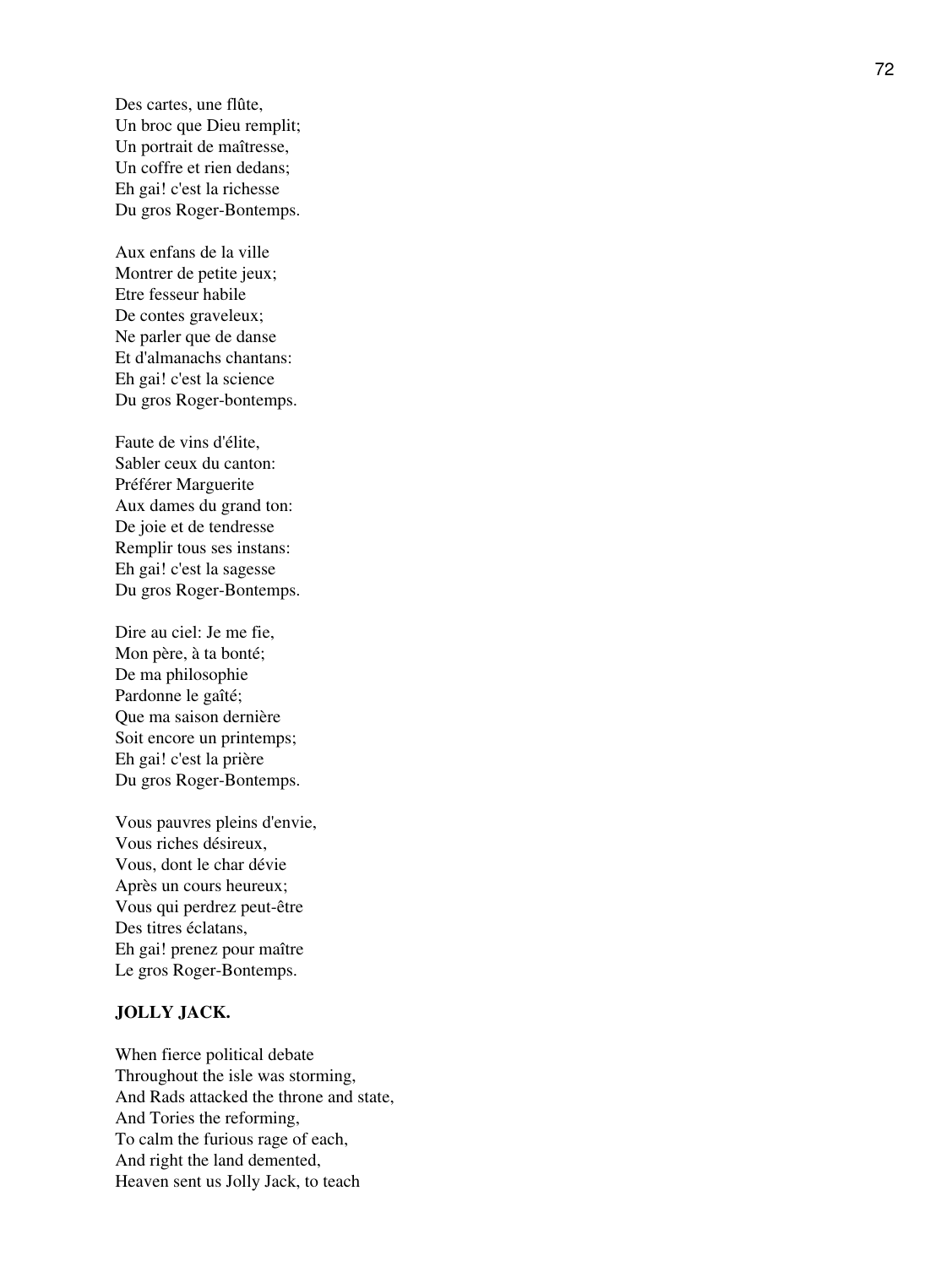The way to be contented.

Jack's bed was straw, 'twas warm and soft, His chair, a three-legged stool; His broken jug was emptied oft, Yet, somehow, always full. His mistress' portrait decked the wall, His mirror had a crack; Yet, gay and glad, though this was all His wealth, lived Jolly Jack.

To give advice to avarice, Teach pride its mean condition, And preach good sense to dull pretence, Was honest Jack's high mission. Our simple statesman found his rule Of moral in the flagon, And held his philosophic school Beneath the "George and Dragon."

When village Solons cursed the Lords, And called the malt-tax sinful, Jack heeded not their angry words, But smiled and drank his skinful. And when men wasted health and life, In search of rank and riches, Jack marked aloof the paltry strife, And wore his threadbare breeches.

"I enter not the church," he said, But I'll not seek to rob it;" So worthy Jack Joe Miller read, While others studied Cobbett. His talk it was of feast and fun; His guide the Almanack; From youth to age thus gayly run The life of Jolly Jack.

And when Jack prayed, as oft he would, He humbly thanked his Maker; "I am," said he, "O Father good! Nor Catholic nor Quaker: Give each his creed, let each proclaim His catalogue of curses; I trust in Thee, and not in them, In Thee, and in Thy mercies!

"Forgive me if, midst all Thy works, No hint I see of damning; And think there's faith among the Turks, And hope for e'en the Brahmin. Harmless my mind is, and my mirth,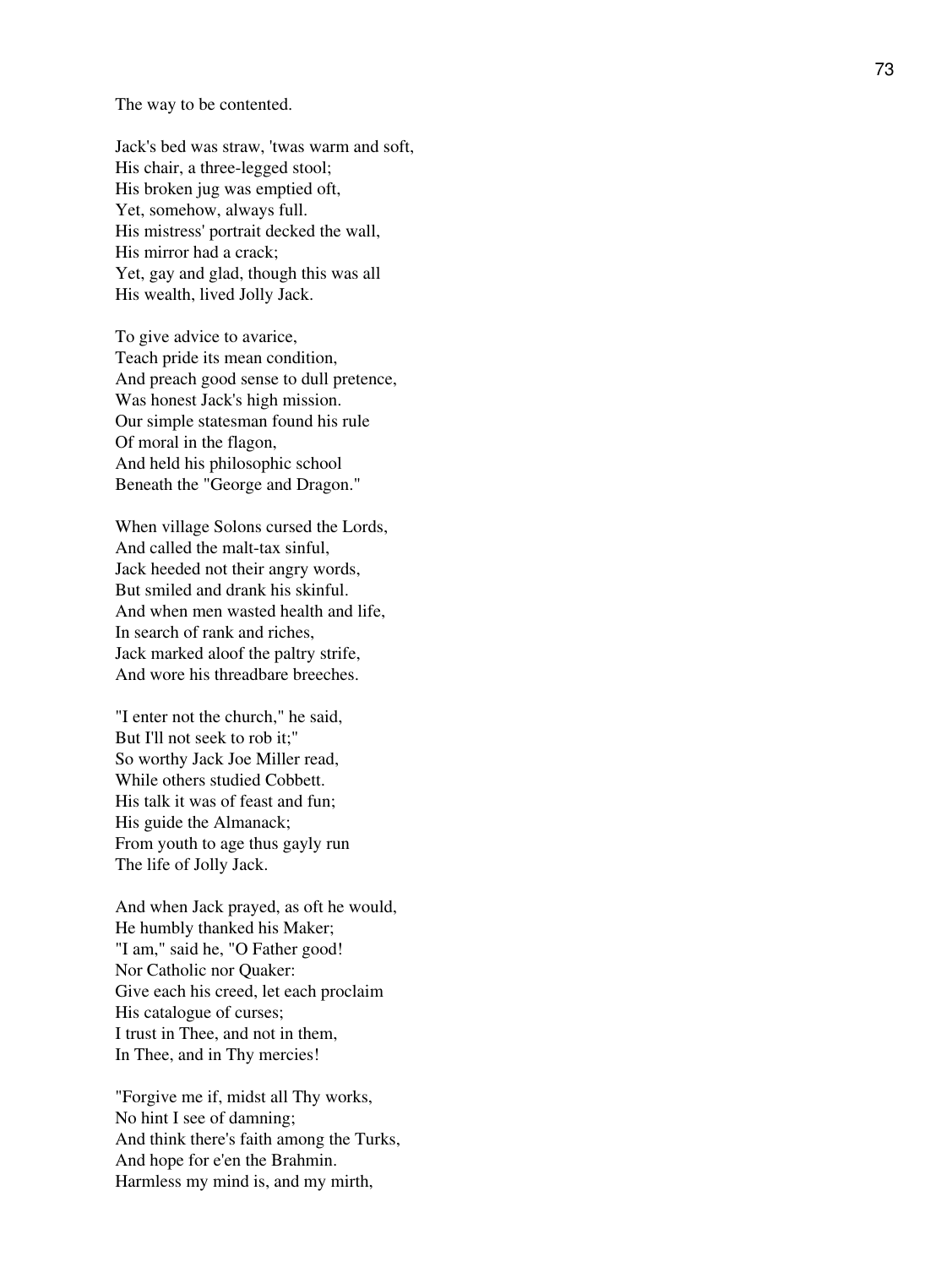And kindly is my laughter: I cannot see the smiling earth, And think there's hell hereafter."

Jack died; he left no legacy, Save that his story teaches:-- Content to peevish poverty; Humility to riches. Ye scornful great, ye envious small, Come follow in his track; We all were happier, if we all Would copy JOLLY JACK.

# **IMITATION OF HORACE.**

### **TO HIS SERVING BOY.**

Persicos odi Puer, apparatus; Displicent nexae Philyrâ coronae: Mitte sectari, Rosa qua locorum Sera moretur.

Simplici myrto Nihil allabores Sedulus, curo: Neque te ministrum Dedecet myrtus, Neque me sub arctâ Vite bibentem.

# **AD MINISTRAM.**

Dear LUCY, you know what my wish is,-- I hate all your Frenchified fuss: Your silly entrées and made dishes Were never intended for us. No footman in lace and in ruffles Need dangle behind my arm-chair; And never mind seeking for truffles, Although they be ever so rare.

But a plain leg of mutton, my Lucy, I prithee get ready at three: Have it smoking, and tender and juicy, And what better meat can there be? And when it has feasted the master, 'Twill amply suffice for the maid; Meanwhile I will smoke my canaster, And tipple my ale in the shade.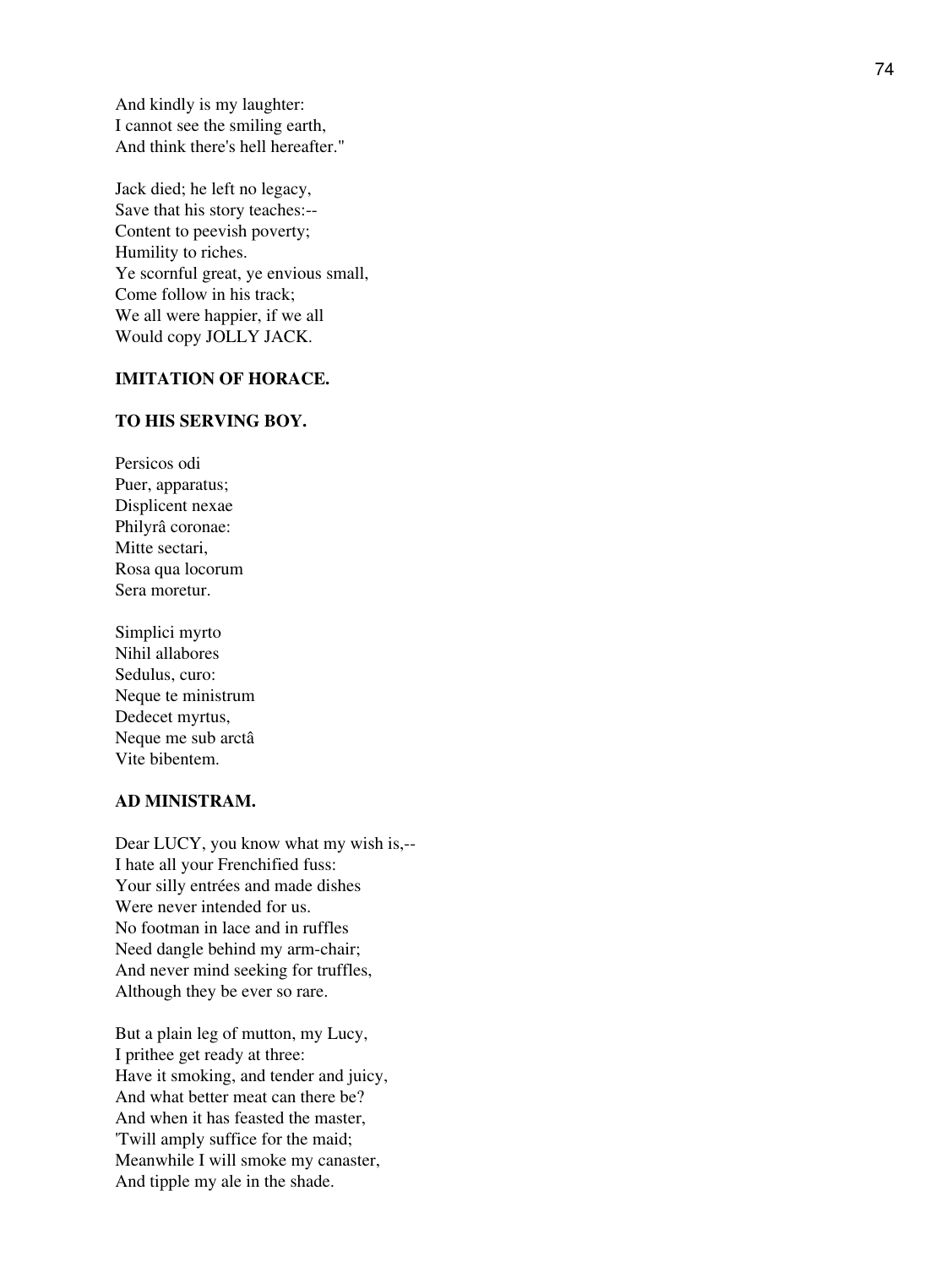#### **OLD FRIENDS WITH NEW FACES.**

#### **THE KNIGHTLY GUERDON.\***

Untrue to my Ulric I never could be, I vow by the saints and the blessed Marie, Since the desolate hour when we stood by the shore, And your dark galley waited to carry you o'er: My faith then I plighted, my love I confess'd, As I gave you the BATTLE-AXE marked with your crest!

When the bold barons met in my father's old hall, Was not Edith the flower of the banquet and ball? In the festival hour, on the lips of your bride, Was there ever a smile save with THEE at my side? Alone in my turret I loved to sit best, To blazon your BANNER and broider your crest.

The knights were assembled, the tourney was gay! Sir Ulric rode first in the warrior-mêlée. In the dire battle-hour, when the tourney was done, And you gave to another the wreath you had won! Though I never reproached thee, cold, cold was my breast, As I thought of that BATTLE-AXE, ah! and that crest!

But away with remembrance, no more will I pine That others usurped for a time what was mine! There's a FESTIVAL HOUR for my Ulric and me: Once more, as of old, shall he bend at my knee; Once more by the side of the knight I love best Shall I blazon his BANNER and broider his crest.

#### • "WAPPING OLD STAIRS.

"Your Molly has never been false, she declares, Since the last time we parted at Wapping Old Stairs; When I said that I would continue the same, And I gave you the 'bacco-box marked with my name. When I passed a whole fortnight between decks with you, Did I e'er give a kiss, Tom, to one of your crew? To be useful and kind to my Thomas I stay'd, For his trousers I washed, and his grog too I made.

Though you promised last Sunday to walk in the Mall With Susan from Deptford and likewise with Sall, In silence I stood your unkindness to hear And only upbraided my Tom with a tear. Why should Sall, or should Susan, than me be more prized? For the heart that is true, Tom, should ne'er be despised; Then be constant and kind, nor your Molly forsake, Still your trousers I'll wash and your grog too I'll make."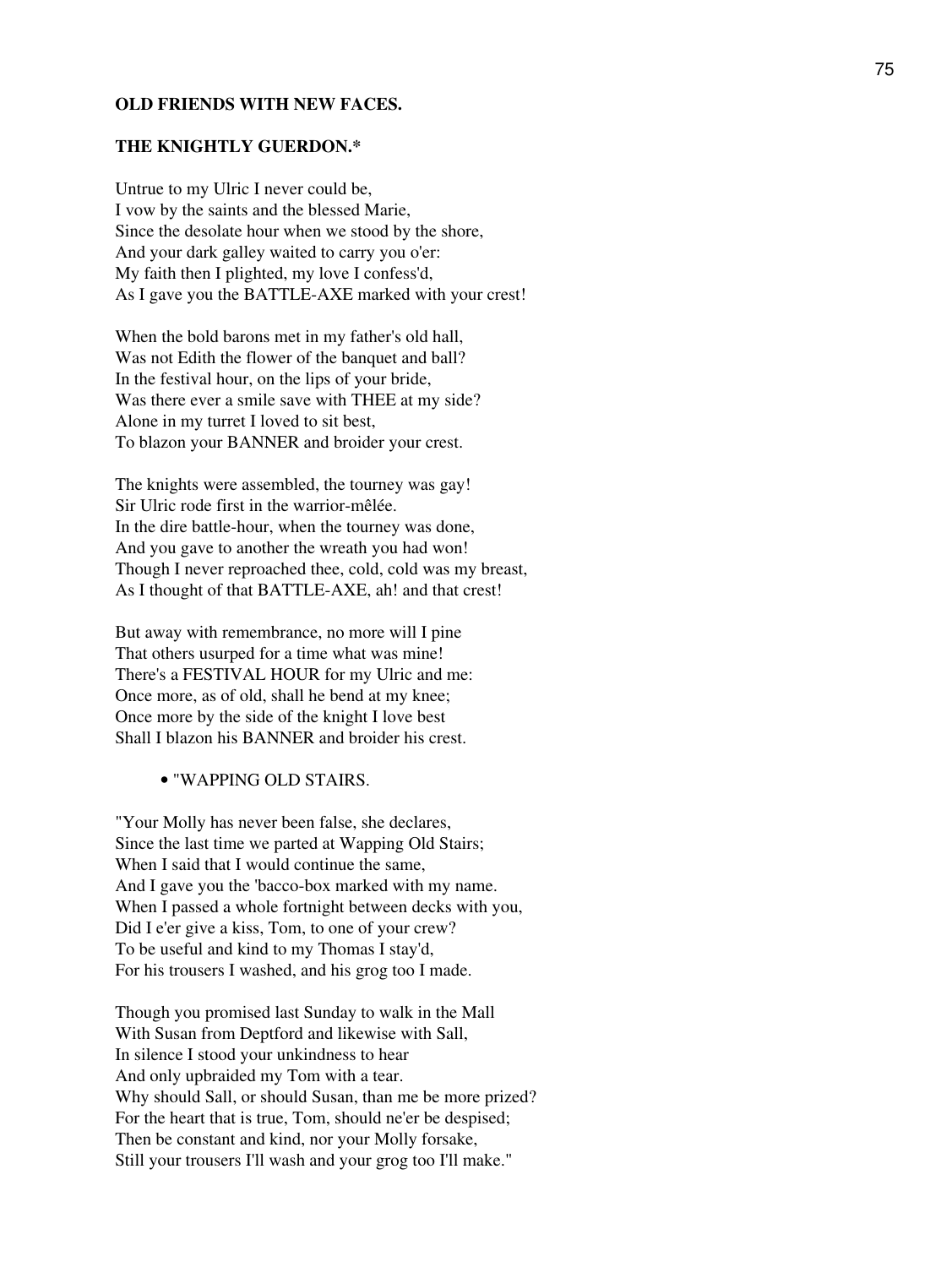### **THE ALMACK'S ADIEU.**

Your Fanny was never false-hearted, And this she protests and she vows, From the triste moment when we parted On the staircase of Devonshire House! I blushed when you asked me to marry, I vowed I would never forget; And at parting I gave my dear Harry A beautiful vinegarette!

We spent en province all December, And I ne'er condescended to look At Sir Charles, or the rich county member, Or even at that darling old Duke. You were busy with dogs and with horses, Alone in my chamber I sat, And made you the nicest of purses, And the smartest black satin cravat!

At night with that vile Lady Frances (Je faisois moi tapisserie) You danced every one of the dances, And never once thought of poor me! Mon pauvre petit coeur! what a shiver I felt as she danced the last set; And you gave, O mon Dieu! to revive her My beautiful vinegarette!

Return, love! away with coquetting; This flirting disgraces a man! And ah! all the while you're forgetting The heart of your poor little Fan! Reviens! break away from those Circes, Reviens, for a nice little chat; And I've made you the sweetest of purses, And a lovely black satin cravat!

### **WHEN THE GLOOM IS ON THE GLEN.**

When the moonlight's on the mountain And the gloom is on the glen, At the cross beside the fountain There is one will meet thee then. At the cross beside the fountain; Yes, the cross beside the fountain, There is one will meet thee then!

I have braved, since first we met, love, Many a danger in my course; But I never can forget, love, That dear fountain, that old cross,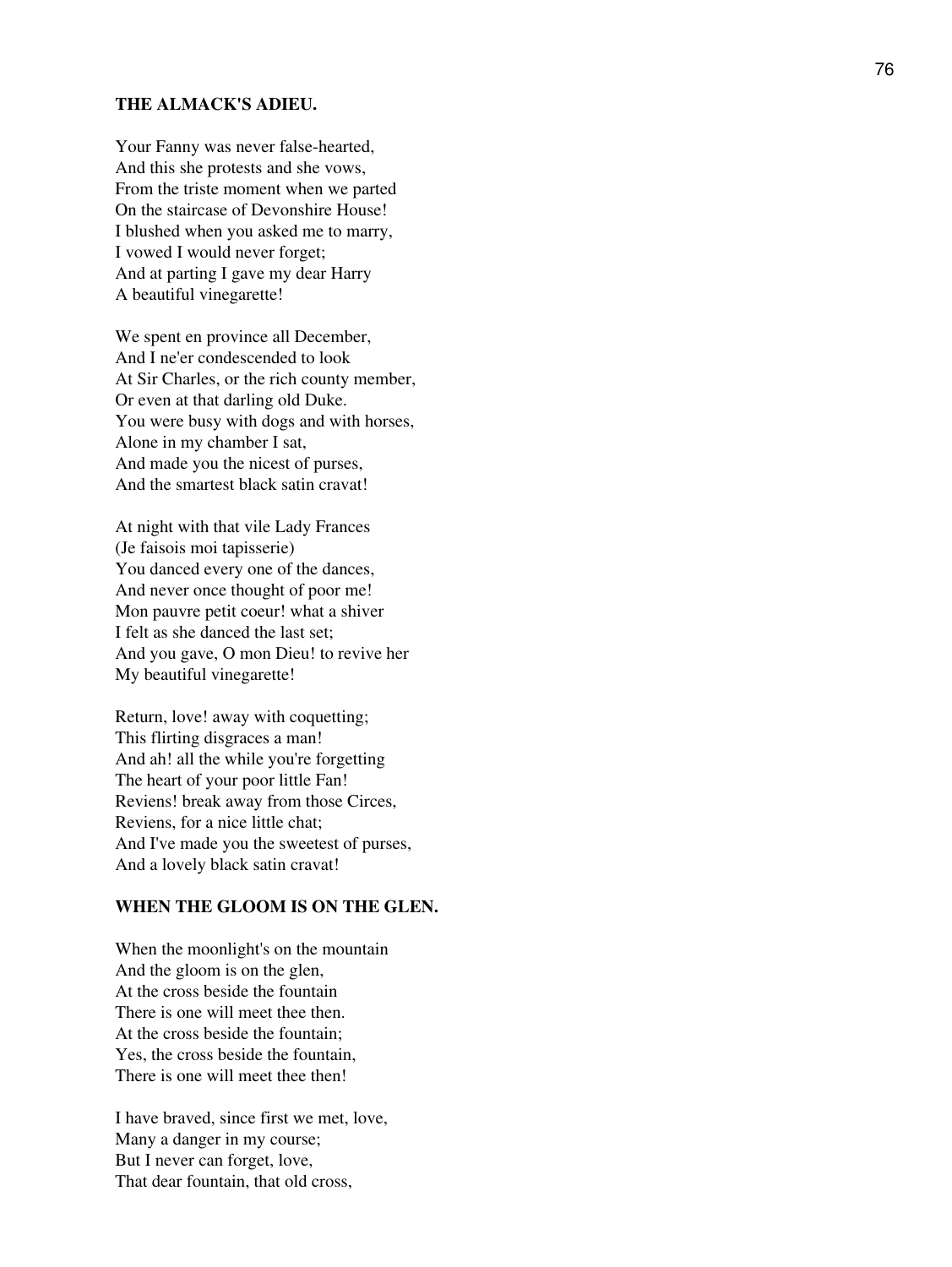Where, her mantle shrouded o'er her-- For the winds were chilly then-- First I met my Leonora, When the gloom was on the glen.

Many a clime I've ranged since then, love, Many a land I've wandered o'er; But a valley like that glen, love, Half so dear I never sor! Ne'er saw maiden fairer, coyer, Than wert thou, my true love, when In the gloaming first I saw yer, In the gloaming of the glen!

### **THE RED FLAG.**

Where the quivering lightning flings His arrows from out the clouds, And the howling tempest sings And whistles among the shrouds, 'Tis pleasant, 'tis pleasant to ride Along the foaming brine-- Wilt be the Rover's bride? Wilt follow him, lady mine?

Hurrah! For the bonny, bonny brine.

Amidst the storm and rack, You shall see our galley pass, As a serpent, lithe and black, Glides through the waving grass. As the vulture swift and dark, Down on the ring-dove flies, You shall see the Rovers bark Swoop down upon his prize.

Hurrah! For the bonny, bonny prize.

Over her sides we dash, We gallop across her deck-- Ha! there's a ghastly gash On the merchant-captain's neck-- Well shot, well shot, old Ned! Well struck, well struck, black James! Our arms are red, and our foes are dead, And we leave a ship in flames!

Hurrah! For the bonny, bonny flames!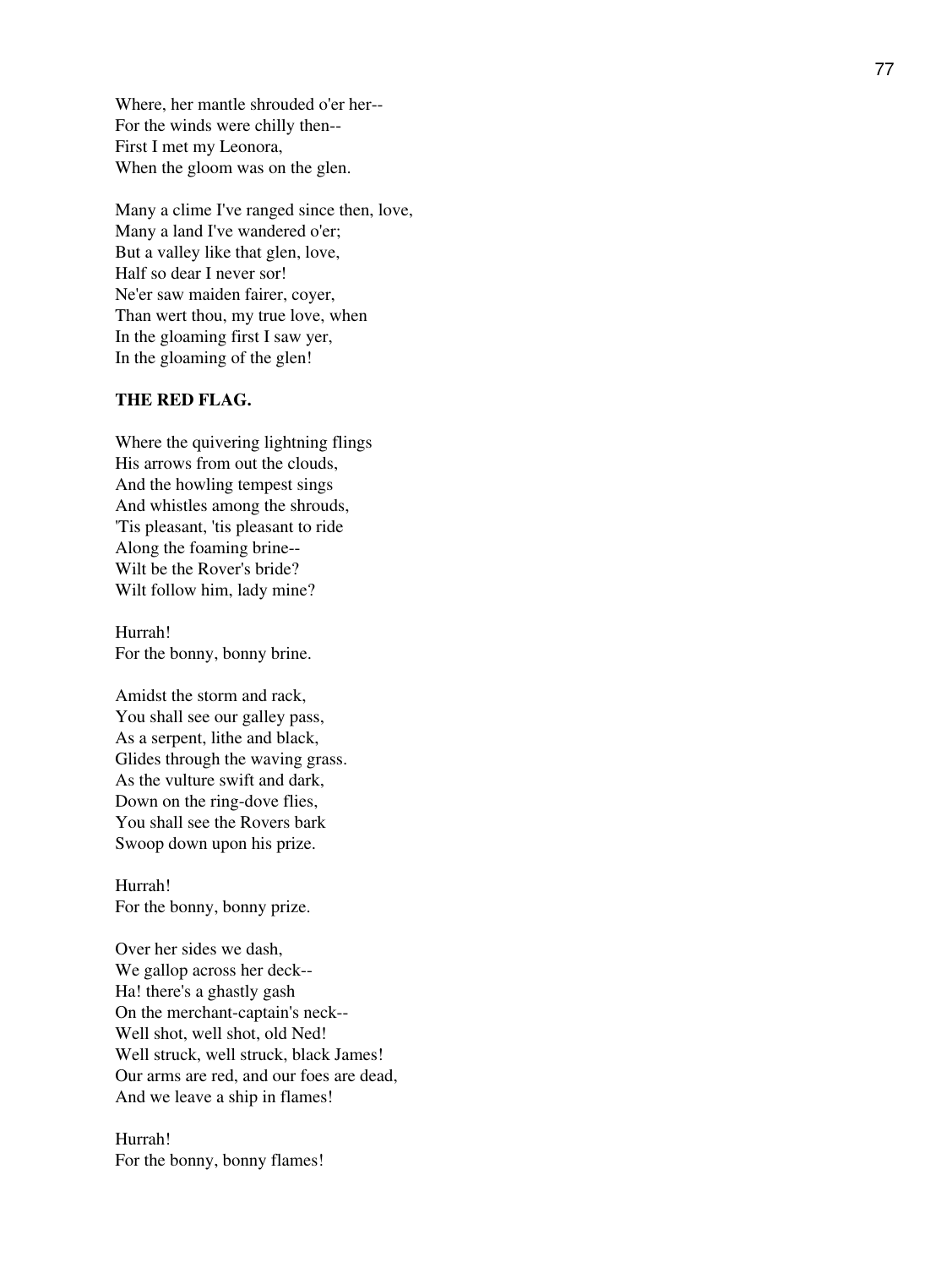### **DEAR JACK.**

Dear Jack, this white mug that with Guinness I fill, And drink to the health of sweet Nan of the Hill, Was once Tommy Tosspot's, as jovial a sot As e'er drew a spigot, or drain'd a full pot-- In drinking all round 'twas his joy to surpass, And with all merry tipplers he swigg'd off his glass.

One morning in summer, while seated so snug, In the porch of his garden, discussing his jug, Stern Death, on a sudden, to Tom did appear, And said, "Honest Thomas, come take your last bier." We kneaded his clay in the shape of this can, From which let us drink to the health of my Nan.

### **COMMANDERS OF THE FAITHFUL.**

The Pope he is a happy man, His Palace is the Vatican, And there he sits and drains his can: The Pope he is a happy man. I often say when I'm at home, I'd like to be the Pope of Rome.

And then there's Sultan Saladin, That Turkish Soldan full of sin; He has a hundred wives at least, By which his pleasure is increased: I've often wished, I hope no sin, That I were Sultan Saladin.

But no, the Pope no wife may choose, And so I would not wear his shoes; No wine may drink the proud Paynim, And so I'd rather not be him: My wife, my wine, I love, I hope, And would be neither Turk nor Pope.

## **WHEN MOONLIKE ORE THE HAZURE SEAS.**

When moonlike ore the hazure seas In soft effulgence swells, When silver jews and balmy breaze Bend down the Lily's bells; When calm and deap, the rosy sleep Has lapt your soal in dreems, R Hangeline! R lady mine! Dost thou remember Jeames?

I mark thee in the Marble All, Where England's loveliest shine--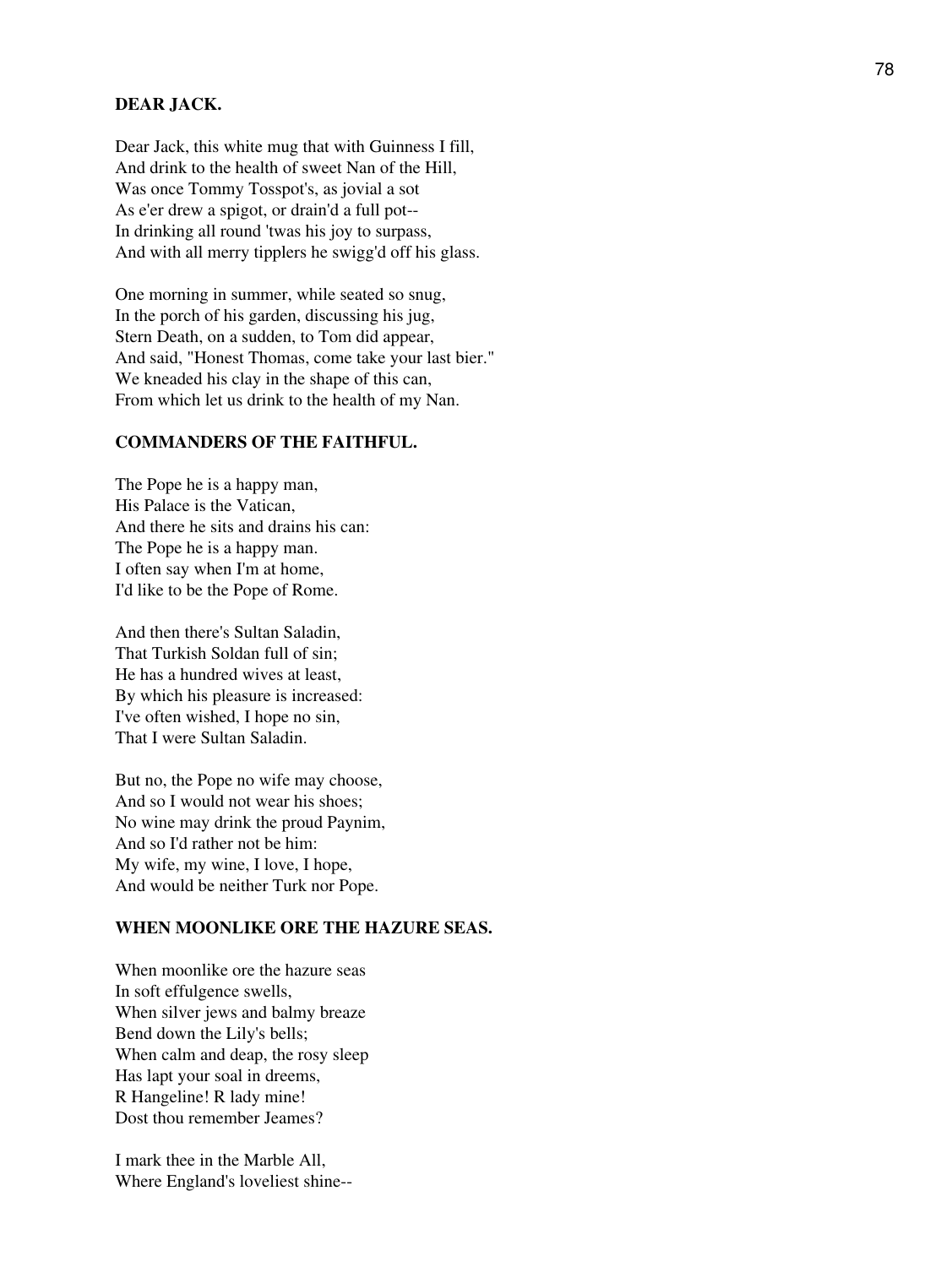I say the fairest of them hall Is Lady Hangeline. My soul, in desolate eclipse, With recollection teems-- And then I hask, with weeping lips, Dost thou remember Jeames?

Away! I may not tell thee hall This soughring heart endures-- There is a lonely sperrit-call That Sorrow never cures; There is a little, little Star, That still above me beams; It is the Star of Hope--but ar! Dost thou remember Jeames?

### **KING CANUTE.**

KING CANUTE was weary hearted; he had reigned for years a score, Battling, struggling, pushing, fighting, killing much and robbing more; And he thought upon his actions, walking by the wild sea-shore.

'Twixt the Chancellor and Bishop walked the King with steps sedate, Chamberlains and grooms came after, silversticks and goldsticks great, Chaplains, aides-de-camp, and pages,--all the officers of state.

Sliding after like his shadow, pausing when he chose to pause, If a frown his face contracted, straight the courtiers dropped their jaws;

If to laugh the king was minded, out they burst in loud hee-haws.

But that day a something vexed him, that was clear to old and young: Thrice his Grace had yawned at table, when his favorite gleemen sung, Once the Queen would have consoled him, but he bade her hold her tongue.

"Something ails my gracious master," cried the Keeper of the Seal. "Sure, my lord, it is the lampreys served to dinner, or the veal?" "Psha!" exclaimed the angry monarch, "Keeper, 'tis not that I feel.

"'Tis the HEART, and not the dinner, fool, that doth my rest impair: Can a king be great as I am, prithee, and yet know no care? Oh, I'm sick, and tired, and weary."--Some one cried, "The King's armchair !"

Then towards the lackeys turning, quick my Lord the Keeper nodded, Straight the King's great chair was brought him, by two footmen ablebodied;

Languidly he sank into it: it was comfortably wadded.

"Leading on my fierce companions," cried he, "over storm and brine, I have fought and I have conquered! Where was glory like to mine?" Loudly all the courtiers echoed: "Where is glory like to thine?"

"What avail me all my kingdoms? Weary am I now and old;

Those fair sons I have begotten, long to see me dead and cold; Would I were, and quiet buried, underneath the silent mould!

"Oh, remorse, the writhing serpent! at my bosom tears and bites; Horrid, horrid things I look on, though I put out all the lights; Ghosts of ghastly recollections troop about my bed at nights.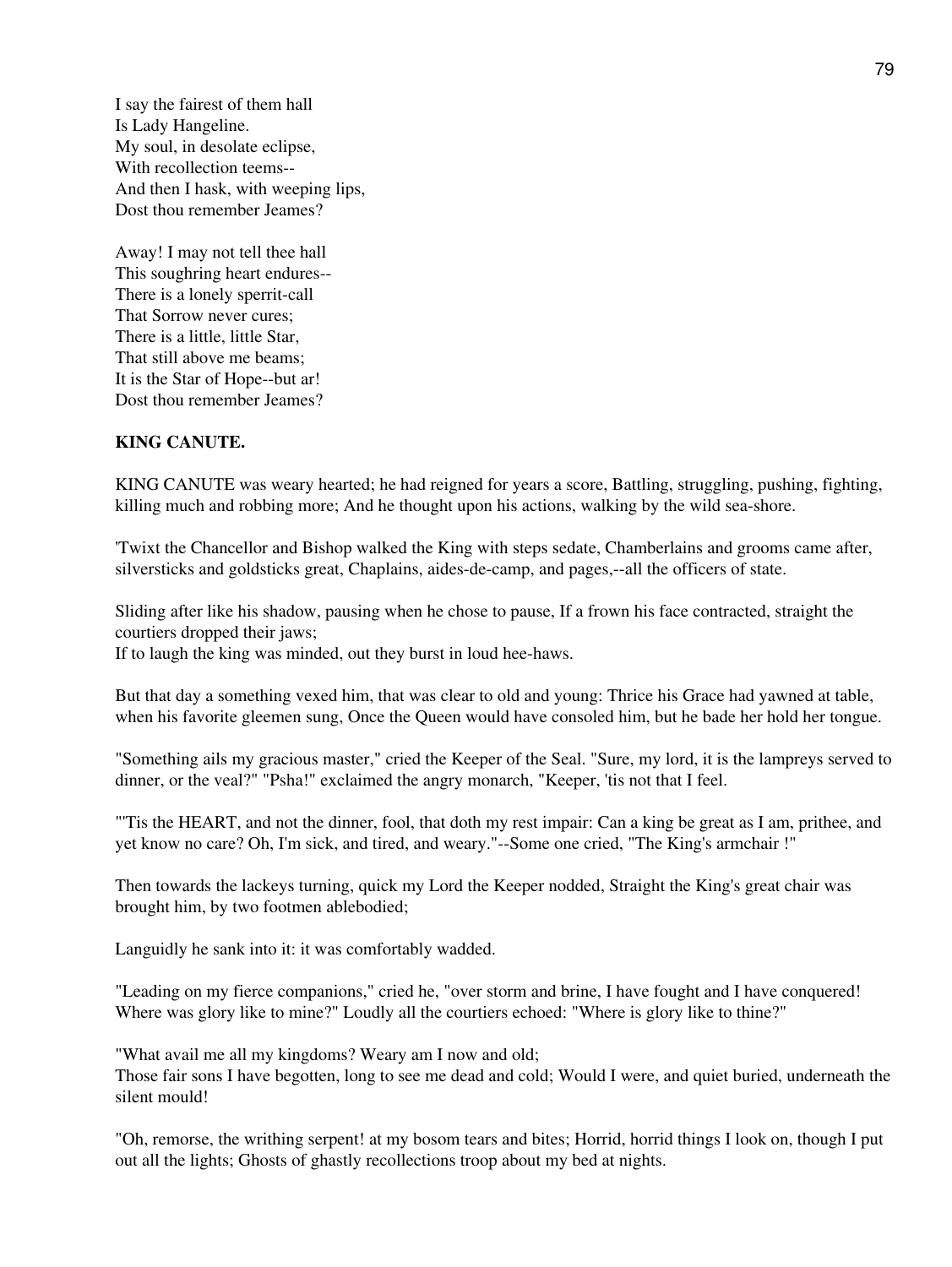"Cities burning, convents blazing, red with sacrilegious fires; Mothers weeping, virgins screaming vainly for their slaughtered sires.--"

Such a tender conscience," cries the Bishop, "every one admires.

"But for such unpleasant bygones, cease, my gracious lord, to search, They're forgotten and forgiven by our Holy Mother Church;

Never, never does she leave her benefactors in the lurch.

"Look! the land is crowned with minsters, which your Grace's bounty raised; Abbeys filled with holy men, where you and Heaven are daily praised: YOU, my lord, to think of dying? on my conscience I'm amazed!"

"Nay, I feel," replied King Canute, "that my end is drawing near." "Don't say so," exclaimed the courtiers (striving each to squeeze a tear).

"Sure your Grace is strong and lusty, and may live this fifty year."

"Live these fifty years!" the Bishop roared, with actions made to suit. "Are you mad, my good Lord Keeper, thus to speak of King Canute! Men have lived a thousand years, and sure his Majesty will do't.

"Adam, Enoch, Lamech, Cainan, Mahaleel, Methusela, Lived nine hundred years apiece, and mayn't the King as well as they?" "Fervently," exclaimed the Keeper, "fervently I trust he may."

"HE to die?" resumed the Bishop. He a mortal like to US? Death was not for him intended, though communis omnibus: Keeper, you are irreligious, for to talk and cavil thus.

"With his wondrous skill in healing ne'er a doctor can compete, Loathsome lepers, if he touch them, start up clean upon their feet; Surely he could raise the dead up, did his Highness think it meet.

"Did not once the Jewish captain stay the sun upon the hill, And, the while he slew the foemen, bid the silver moon stand still? So, no doubt, could gracious Canute, if it were his sacred will."

"Might I stay the sun above us, good sir Bishop?" Canute cried; "Could I bid the silver moon to pause upon her heavenly ride? If the moon obeys my orders, sure I can command the tide.

"Will the advancing waves obey me, Bishop, if I make the sign?" Said the Bishop, bowing lowly, "Land and sea, my lord, are thine." Canute turned towards the ocean--"Back!" he said, "thou foaming brine.

"From the sacred shore I stand on, I command thee to retreat; Venture not, thou stormy rebel, to approach thy master's seat: Ocean, be thou still! I bid thee come not nearer to my feet!"

But the sullen ocean answered with a louder, deeper roar,

And the rapid waves drew nearer, falling sounding on the shore; Back the Keeper and the Bishop, back the king and courtiers bore.

And he sternly bade them never more to kneel to human clay, But alone to praise and worship That which earth and seas obey: And his golden crown of empire never wore he from that day. King Canute is dead and gone: Parasites exist alway.

### **FRIAR'S SONG.**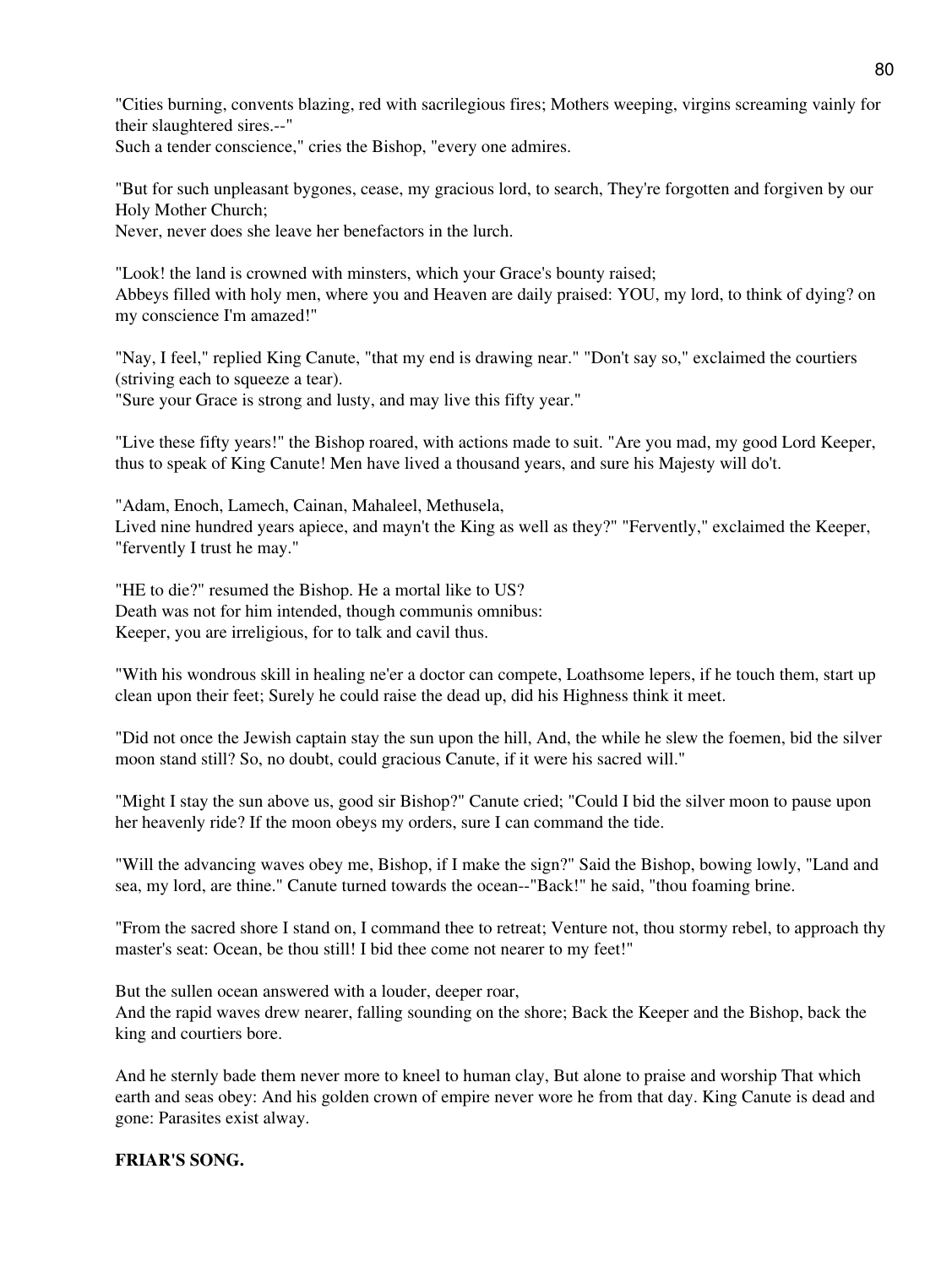Some love the matin-chimes, which tell The hour of prayer to sinner: But better far's the mid-day bell, Which speaks the hour of dinner; For when I see a smoking fish, Or capon drown'd in gravy, Or noble haunch on silver dish, Full glad I sing my ave.

My pulpit is an alehouse bench, Whereon I sit so jolly; A smiling rosy country wench My saint and patron holy. I kiss her cheek so red and sleek, I press her ringlets wavy, And in her willing ear I speak A most religious ave.

And if I'm blind, yet heaven is kind, And holy saints forgiving; For sure he leads a right good life Who thus admires good living. Above, they say, our flesh is air, Our blood celestial ichor: Oh, grant! mid all the changes there, They may not change our liquor!

### **ATRA CURA.**

Before I lost my five poor wits, I mind me of a Romish clerk, Who sang how Care, the phantom dark, Beside the belted horseman sits. Methought I saw the grisly sprite Jump up but now behind my Knight.

And though he gallop as he may, I mark that cursed monster black Still sits behind his honor's back, Tight squeezing of his heart alway. Like two black Templars sit they there, Beside one crupper, Knight and Care.

No knight am I with pennoned spear, To prance upon a bold destrere: I will not have black Care prevail Upon my long-eared charger's tail, For lo, I am a witless fool, And laugh at Grief and ride a mule.

#### **REQUIESCAT.**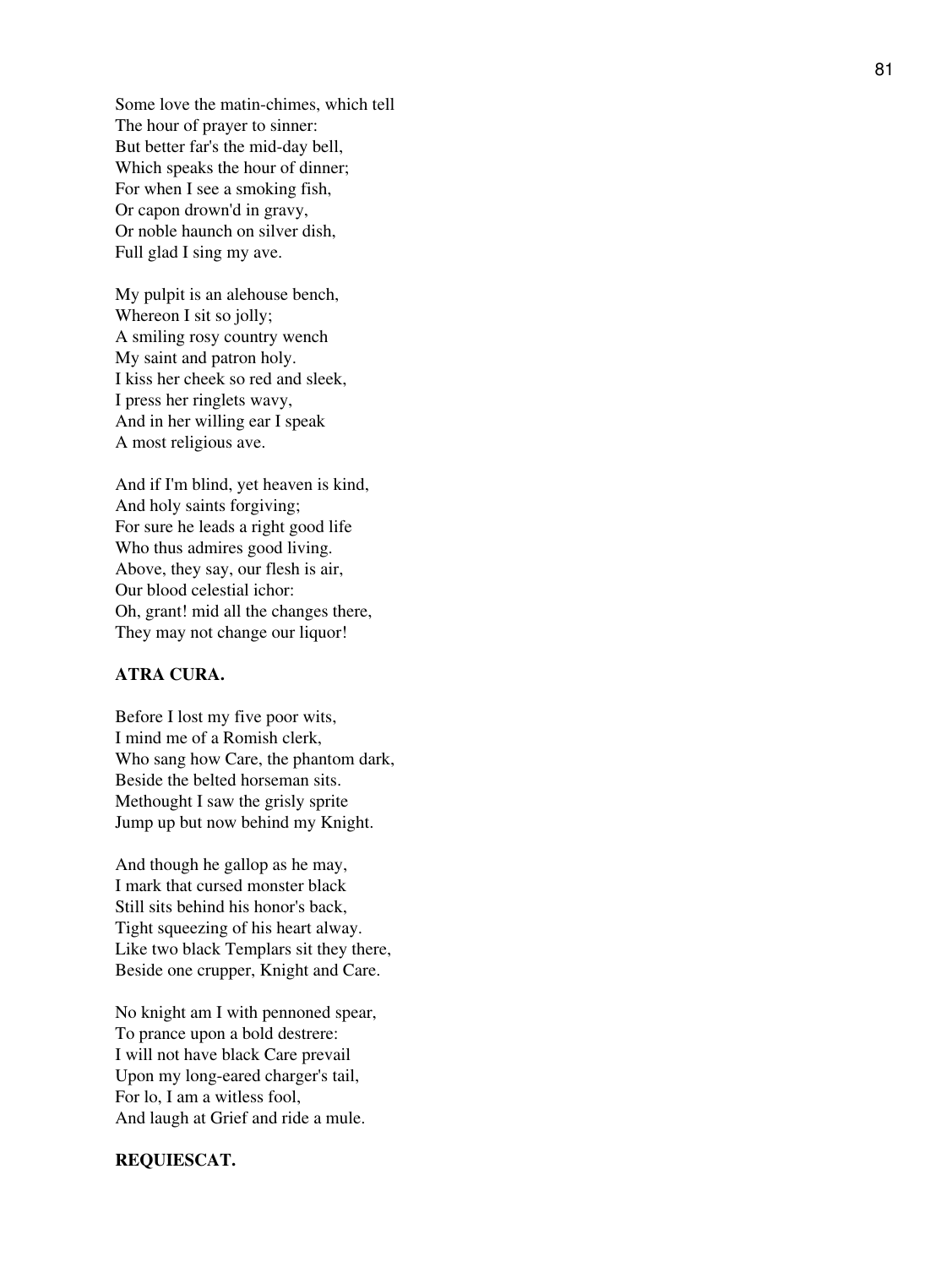Under the stone you behold, Buried, and coffined, and cold, Lieth Sir Wilfrid the Bold.

Always he marched in advance, Warring in Flanders and France, Doughty with sword and with lance.

Famous in Saracen fight, Rode in his youth the good knight, Scattering Paynims in flight.

Brian the Templar untrue, Fairly in tourney he slew, Saw Hierusalem too.

Now he is buried and gone, Lying beneath the gray stone: Where shall you find such a one?

Long time his widow deplored, Weeping the fate of her lord, Sadly cut off by the sword.

When she was eased of her pain, Came the good Lord Athelstane, When her ladyship married again.

## **LINES UPON MY SISTER'S PORTRAIT.**

## **BY THE LORD SOUTHDOWN.**

The castle towers of Bareacres are fair upon the lea,

Where the cliffs of bonny Diddlesex rise up from out the sea: I stood upon the donjon keep and view'd the country o'er,

I saw the lands of Bareacres for fifty miles or more.

I stood upon the donjon keep--it is a sacred place,--

Where floated for eight hundred years the banner of my race; Argent, a dexter sinople, and gules an azure field:

There ne'er was nobler cognizance on knightly warrior's shield.

The first time England saw the shield 'twas round a Norman neck, On board a ship from Valery, King William was on deck.

A Norman lance the colors wore, in Hastings' fatal fray--

St. Willibald for Bareacres! 'twas double gules that day!

O Heaven and sweet St. Willibald! in many a battle since

A loyal-hearted Bareacres has ridden by his Prince!

At Acre with Plantagenet, with Edward at Poictiers,

The pennon of the Bareacres was foremost on the spears!

'Twas pleasant in the battle-shock to hear our war-cry ringing: Oh grant me, sweet St. Willibald, to listen to such singing! Three hundred steel-clad gentlemen, we drove the foe before us, And thirty score of British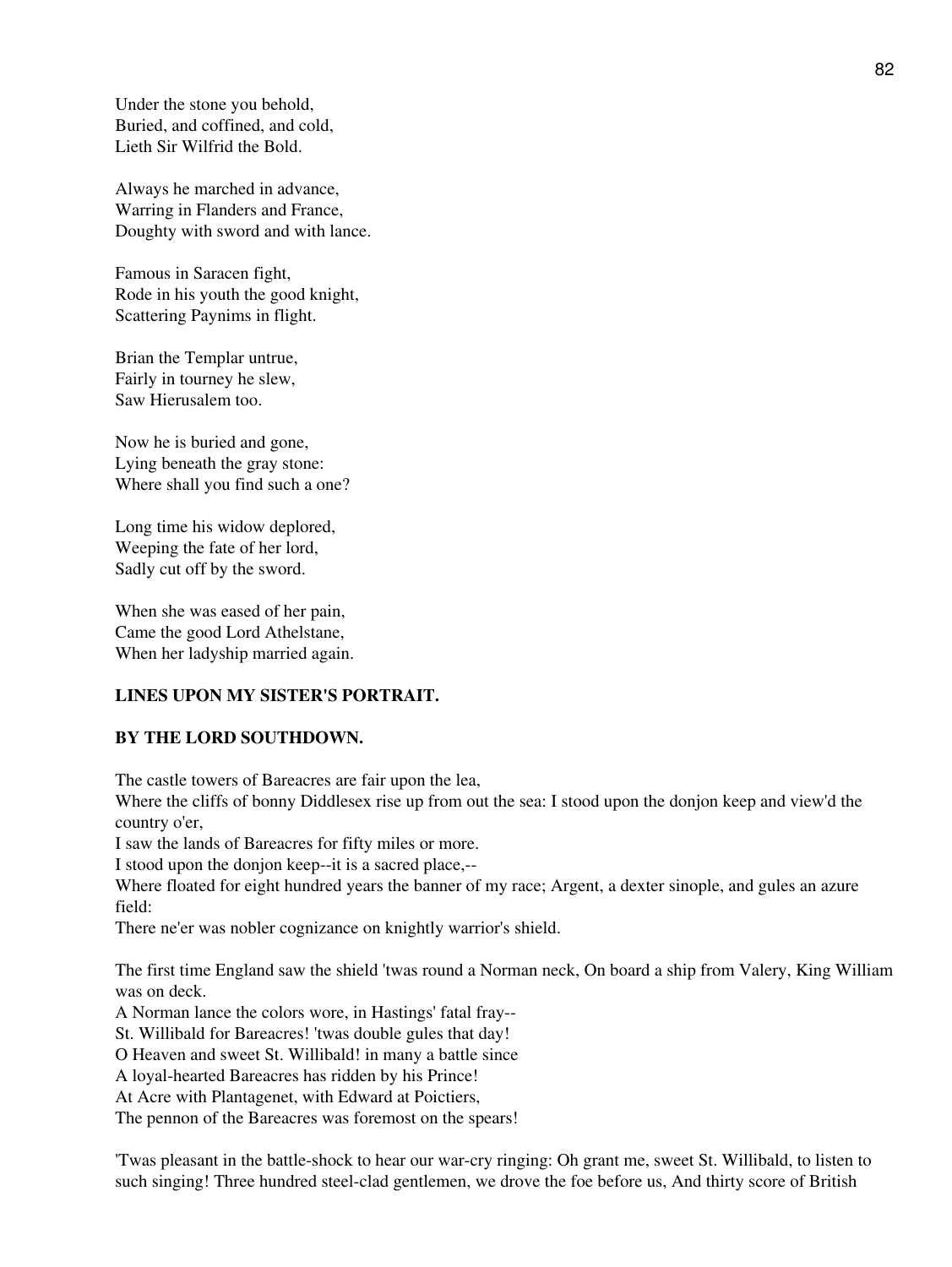bows kept twanging to the chorus! O knights, my noble ancestors! and shall I never hear

St. Willibald for Bareacres through battle ringing clear?

I'd cut me off this strong right hand a single hour to ride, And strike a blow for Bareacres, my fathers, at your side!

Dash down, dash down, yon Mandolin, beloved sister mine! Those blushing lips may never sing the glories of our line: Our ancient castles echo to the clumsy feet of churls, The spinning-jenny houses in the mansion of our Earls. Sing not, sing not, my Angeline! in days so base and vile, 'Twere sinful to be happy, 'twere sacrilege to smile. I'll hie me to my lonely hall, and by its cheerless hob

I'll muse on other days, and wish--and wish I were--A SNOB.

# **THE LEGEND OF ST. SOPHIA OF KIOFF.**

# **AN EPIC POEM, IN TWENTY BOOKS.**

I.

[The Poet describes the city and spelling of Kiow, Kioff, or Kiova.]

A thousand years ago, or more, A city filled with burghers stout, And girt with ramparts round about, Stood on the rocky Dnieper shore. In armor bright, by day and night, The sentries they paced to and fro. Well guarded and walled was this town, and called By different names, I'd have you to know; For if you looks in the g'ography books, In those dictionaries the name it varies, And they write it off Kieff or Kioff, Kiova or Kiow.

II.

[Its buildings, public works, and ordinances, religious and civil.]

Thus guarded without by wall and redoubt, Kiova within was a place of renown, With more advantages than in those dark ages Were commonly known to belong to a town. There were places and squares, and each year four fairs, And regular aldermen and regular lord-mayors; And streets, and alleys, and a bishop's palace; And a church with clocks for the orthodox-- With clocks and with spires, as religion desires; And beadles to whip the bad little boys Over their poor little corduroys, In service-time, when they DIDN'T make a noise; And a chapter and dean, and a cathedral-green With ancient trees, underneath whose shades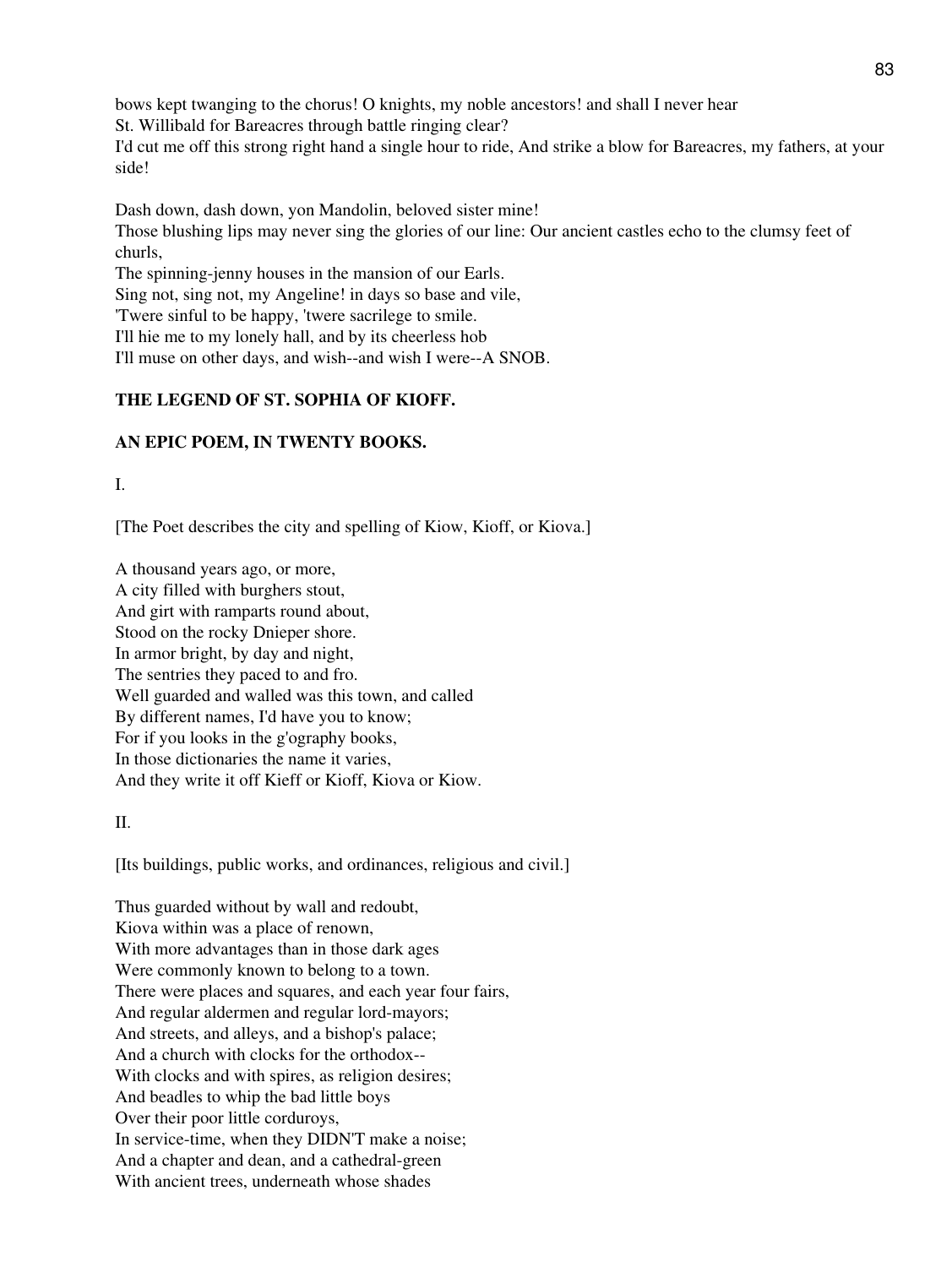Wandered nice young nursery-maids.

[The poet shows how a certain priest dwelt at Kioff, a godly clergyman, and one that preached rare good sermons.]

Ding-dong, ding-dong, ding-ding-a-ring-ding, The bells they made a merry merry ring, From the tall tall steeple; and all the people (Except the Jews) came and filled the pews-- Poles, Russians and Germans, To hear the sermons Which HYACINTH preached godly to those Germans and Poles, For the safety of their souls.

# **III.**

[How this priest was short and fat of body;]

A worthy priest he was and a stout-- You've seldom looked on such a one; For, though he fasted thrice in a week, Yet nevertheless his skin was sleek; His waist it spanned two yards about And he weighed a score of stone.

# IV.

[And like unto the author of "Plymley's Letters."]

A worthy priest for fasting and prayer And mortification most deserving; And as for preaching beyond compare, He'd exert his powers for three or four hours, With greater pith than Sydney Smith Or the Reverend Edward Irving.

### V.

[Of what convent he was prior, and when the convent was built.]

He was the prior of Saint Sophia (A Cockney rhyme, but no better I know)-- Of St. Sophia, that Church in Kiow, Built by missionaries I can't tell when; Who by their discussions converted the Russians, And made them Christian men.

# VI.

[Of Saint Sophia of Kioff; and how her statue miraculously travelled thither.]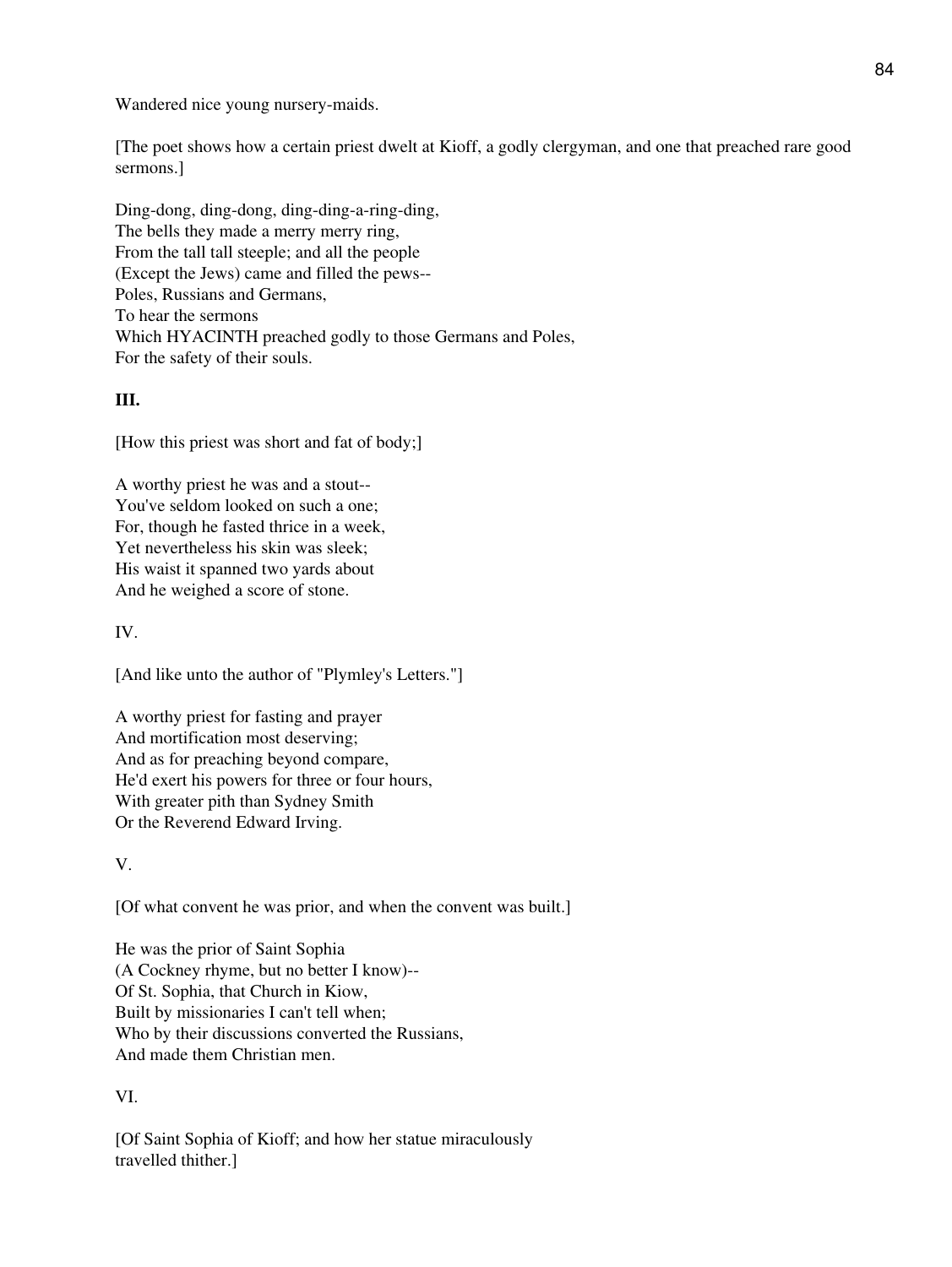Sainted Sophia (so the legend vows) With special favor did regard this house; And to uphold her converts' new devotion Her statue (needing but her legs for HER ship) Walks of itself across the German Ocean; And of a sudden perches In this the best of churches, Whither all Kiovites come and pay it grateful worship.

### **VII.**

[And how Kioff should have been a happy city; but that]

Thus with her patron-saints and pious preachers Recorded here in catalogue precise, A goodly city, worthy magistrates, You would have thought in all the Russian states The citizens the happiest of all creatures,-- The town itself a perfect Paradise.

### **VIII.**

[Certain wicked Cossacks did besiege it,]

No, alas! this well-built city Was in a perpetual fidget; For the Tartars, without pity, Did remorselessly besiege it.

Tartars fierce, with sword and sabres, Huns and Turks, and such as these, Envied much their peaceful neighbors By the blue Borysthenes.

[Murdering the citizens,]

Down they came, these ruthless Russians, From their steppes, and woods, and fens, For to levy contributions On the peaceful citizens.

Winter, Summer, Spring, and Autumn, Down they came to peaceful Kioff, Killed the burghers when they caught 'em, If their lives they would not buy off.

[Until they agreed to pay a tribute yearly.]

Till the city, quite confounded By the ravages they made, Humbly with their chief compounded, And a yearly tribute paid.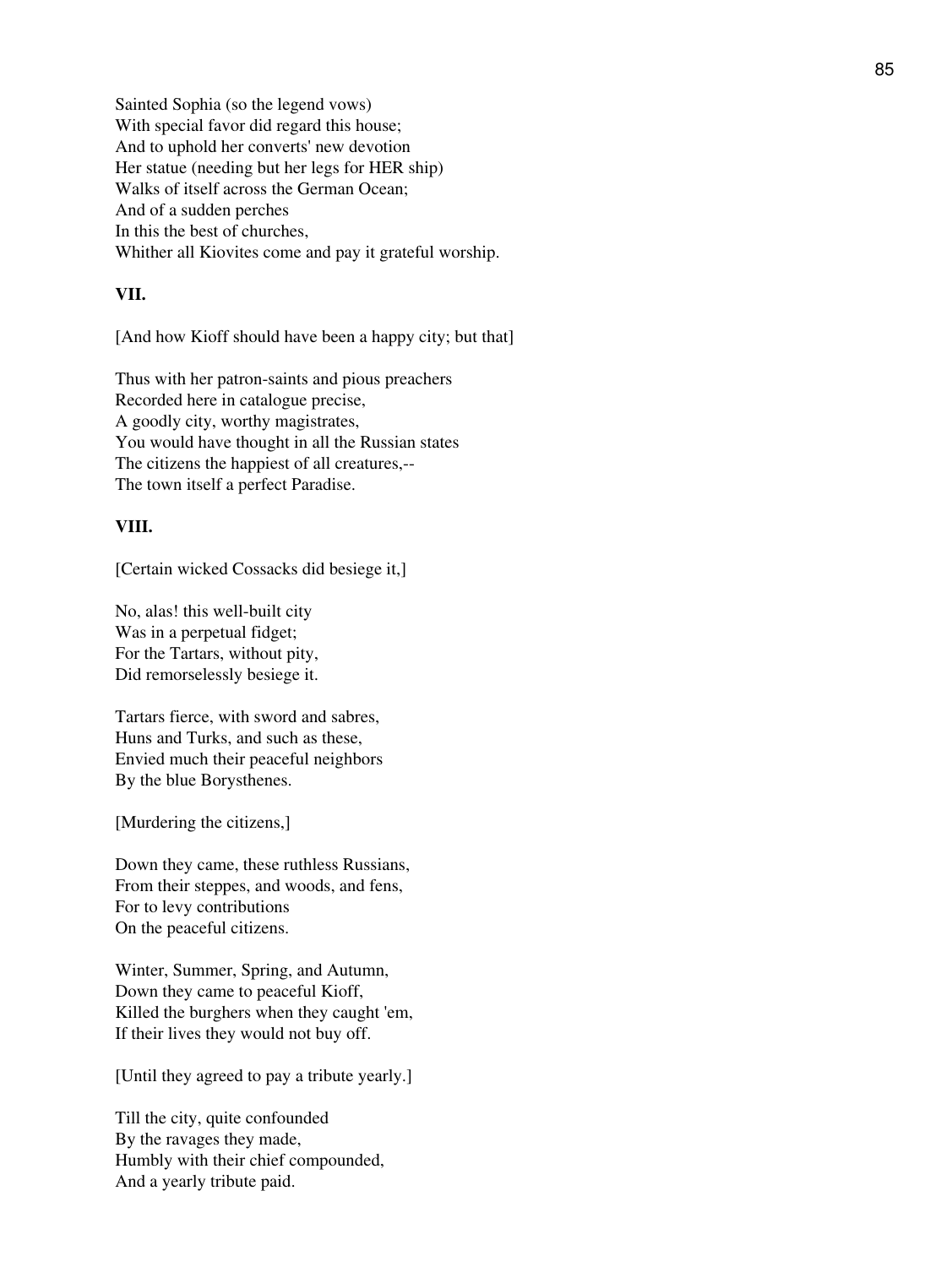[How they paid the tribute, and suddenly refused it,]

Which (because their courage lax was) They discharged while they were able: Tolerated thus the tax was, Till it grew intolerable,

[To the wonder of the Cossack envoy.]

And the Calmuc envoy sent, As before to take their dues all, Got, to his astonishment, A unanimous refusal!

[Of a mighty gallant speech]

"Men of Kioff!" thus courageous Did the stout lord-mayor harangue them, "Wherefore pay these sneaking wages To the hectoring Russians? hang them!

[That the lord-mayor made,]

"Hark! I hear the awful cry of Our forefathers in their graves; "'Fight, ye citizens of Kioff! Kioff was not made for slaves.'

[Exhorting the burghers to pay no longer.]

"All too long have ye betrayed her; Rouse, ye men and aldermen, Send the insolent invader-- Send him starving back again."

IX.

[Of their thanks and heroic resolves.]

He spoke and he sat down; the people of the town, Who were fired with a brave emulation, Now rose with one accord, and voted thanks unto the lordMayor for his oration:

[They dismiss the envoy, and set about drilling.]

The envoy they dismissed, never placing in his fist So much as a single shilling; And all with courage fired, as his lordship he desired, At once set about their drilling.

[Of the City guard: viz. Militia, dragoons, and bombardiers, and their commanders.]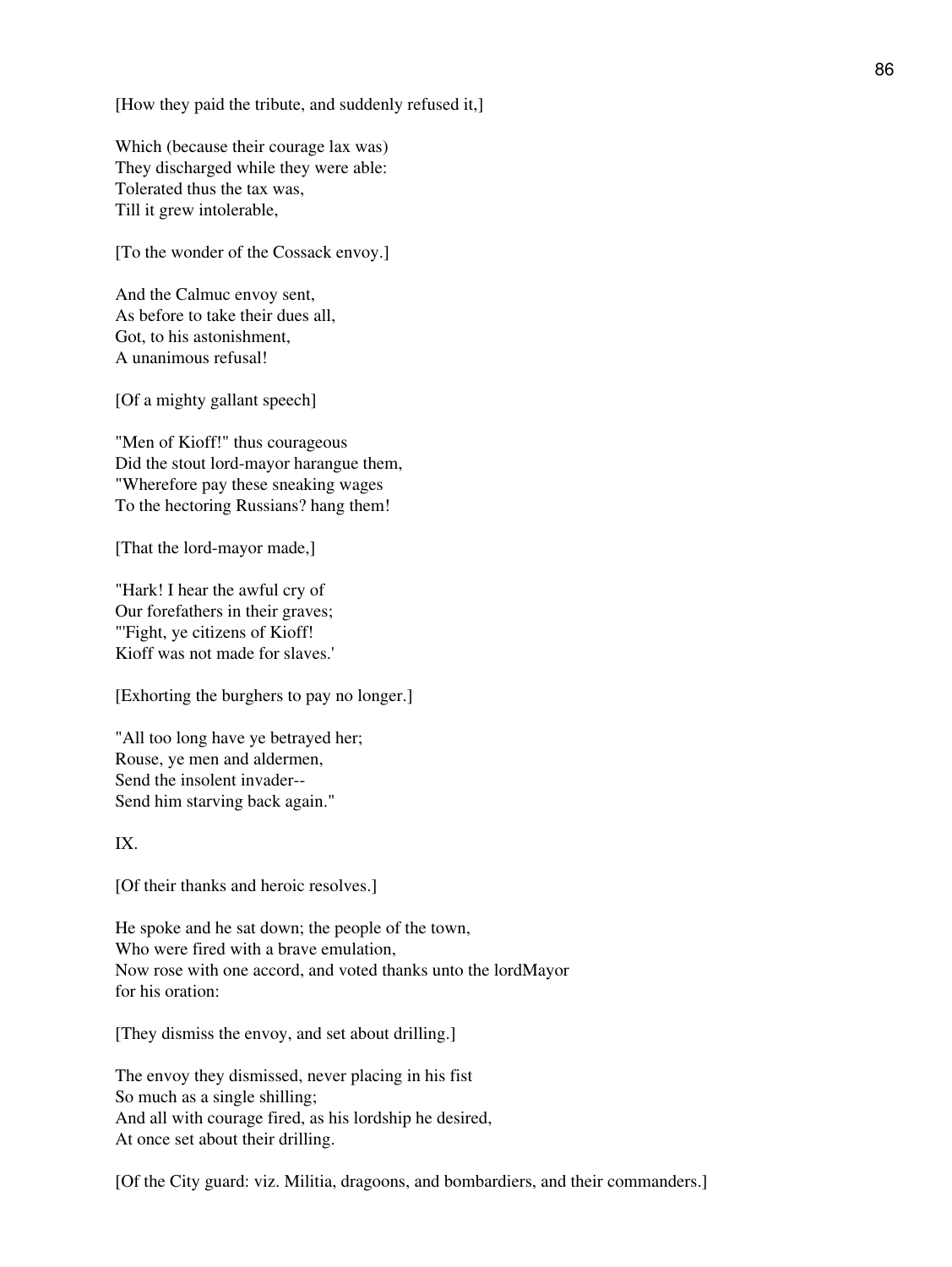Then every city ward established a guard, Diurnal and nocturnal: Militia volunteers, light dragoons, and bombardiers, With an alderman for colonel.

[Of the majors and captains.]

There was muster and roll-calls, and repairing city walls, And filling up of fosses: And the captains and the majors, gallant and courageous, A-riding about on their hosses.

[The fortifications and artillery.]

To be guarded at all hours they built themselves watch-towers, With every tower a man on; And surely and secure, each from out his embrasure, Looked down the iron cannon!

[Of the conduct of the actors and the clergy.]

A battle-song was writ for the theatre, where it Was sung with vast enérgy And rapturous applause; and besides, the public cause, Was supported by the clergy.

The pretty ladies'-maids were pinning of cockades, And tying on of sashes; And dropping gentle tears, while their lovers bluster'd fierce, About gunshot and gashes;

[Of the ladies;]

The ladies took the hint, and all day were scraping lint, As became their softer genders; And got bandages and beds for the limbs and for the heads Of the city's brave defenders.

[And, finally, of the taylors.]

The men, both young and old, felt resolute and bold, And panted hot for glory; Even the tailors 'gan to brag, and embroidered on their flag, **"AUT WINCERE AUT MORI."**

### X.

[Of the Cossack chief,--his stratagem;]

Seeing the city's resolute condition, The Cossack chief, too cunning to despise it, Said to himself, "Not having ammunition Wherewith to batter the place in proper form, Some of these nights I'll carry it by storm, And sudden escalade it or surprise it.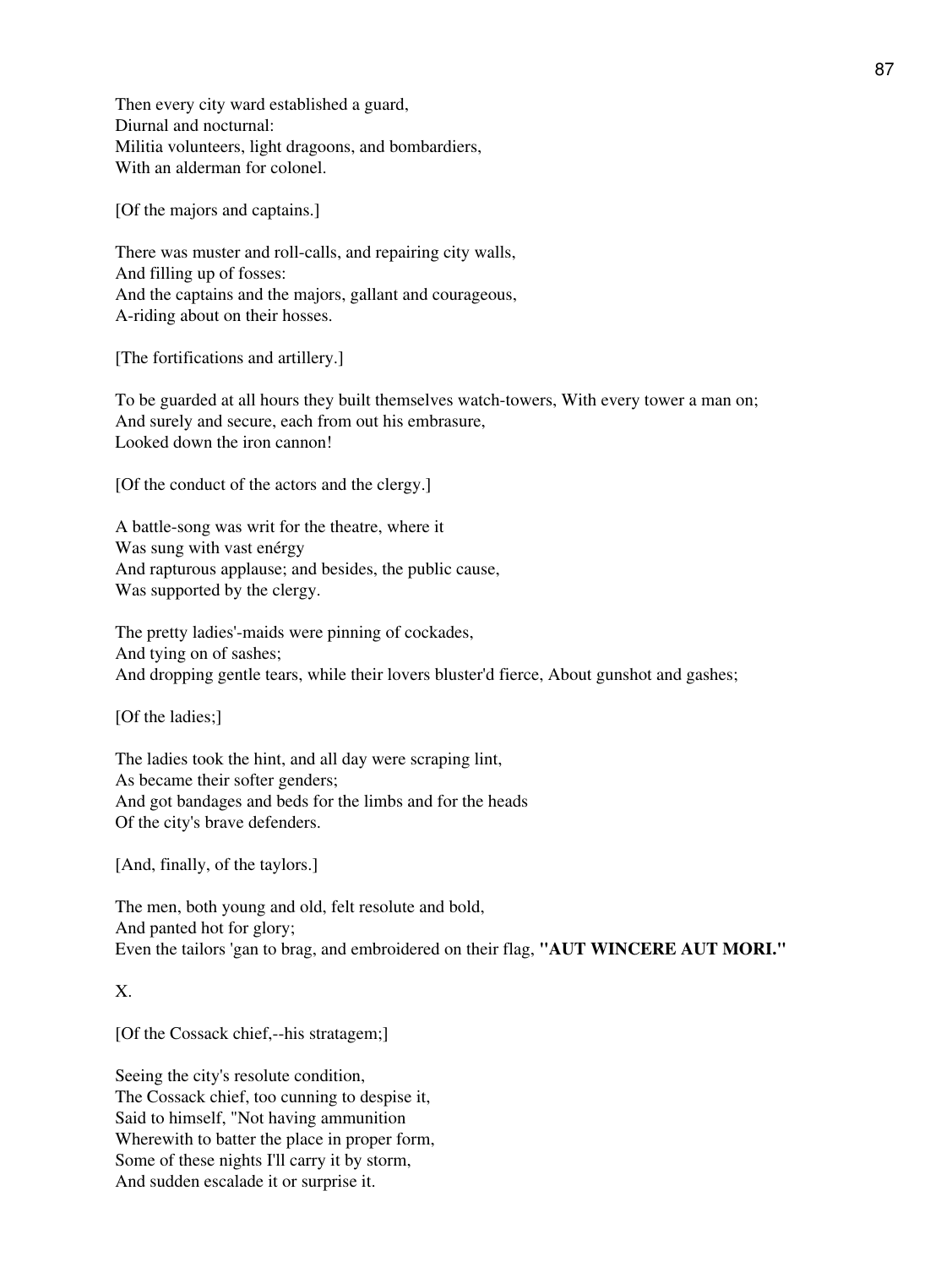[And the burghers' sillie victorie.]

"Let's see, however, if the cits stand firmish." He rode up to the city gates; for answers, Out rushed an eager troop of the town élite, And straightway did begin a gallant skirmish: The Cossack hereupon did sound retreat, Leaving the victory with the city lancers.

[What prisoners they took,]

They took two prisoners and as many horses, And the whole town grew quickly so elate With this small victory of their virgin forces, That they did deem their privates and commanders So many Caesars, Pompeys, Alexanders, Napoleons, or Fredericks the Great.

[And how conceited they were.]

And puffing with inordinate conceit They utterly despised these Cossack thieves; And thought the ruffians easier to beat Than porters carpets think, or ushers boys. Meanwhile, a sly spectator of their joys, The Cossack captain giggled in his sleeves.

[Of the Cossack chief,--his orders;]

"Whene'er you meet yon stupid city hogs." (He bade his troops precise this order keep), "Don't stand a moment--run away, you dogs!" 'Twas done; and when they met the town battalions, The Cossacks, as if frightened at their valiance, Turned tail, and bolted like so many sheep.

[And how he feigned a retreat.]

They fled, obedient to their captain's order: And now this bloodless siege a month had lasted, When, viewing the country round, the city warder (Who, like a faithful weathercock, did perch Upon the steeple of St. Sophy's church), Sudden his trumpet took, and a mighty blast he blasted.

[The warder proclayms the Cossacks' retreat, and the citie greatly rejoyces.]

His voice it might be heard through all the streets (He was a warder wondrous strong in lung), Victory, victory! the foe retreats!" "The foe retreats!" each cries to each he meets; "The foe retreats!" each in his turn repeats.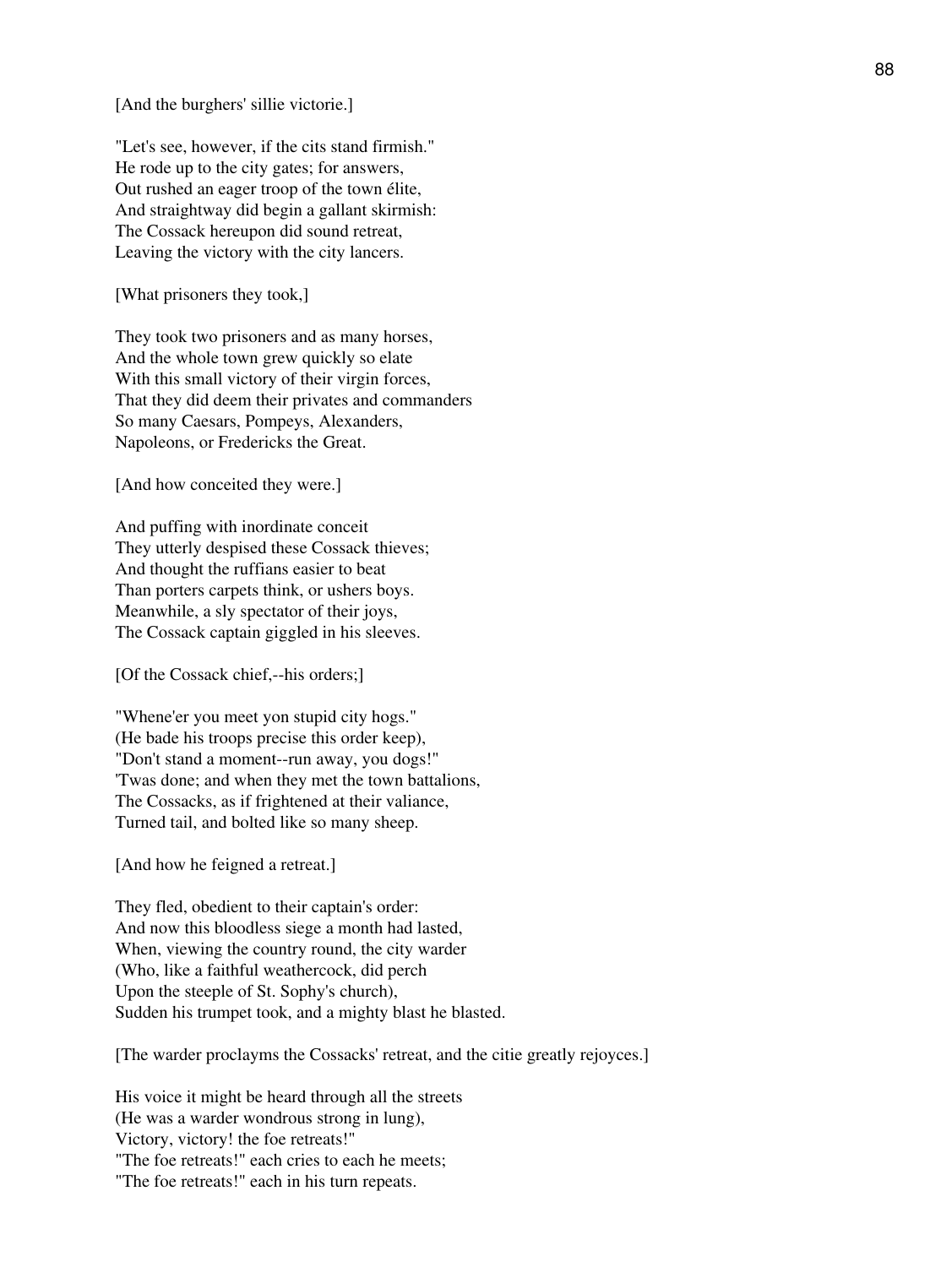Gods! how the guns did roar, and how the joy-bells rung!

Arming in haste his gallant city lancers, The mayor, to learn if true the news might be, A league or two out issued with his prancers. The Cossacks (something had given their courage a damper) Hastened their flight, and 'gan like mad to scamper: Blessed be all the saints, Kiova town was free!

XI.

Now, puffed with pride, the mayor grew vain, Fought all his battles o'er again; And thrice he routed all his foes, and thrice he slew the slain. 'Tis true he might amuse himself thus, And not be very murderous; For as of those who to death were done The number was exactly NONE, His lordship, in his soul's elation, Did take a bloodless recreation--

[The manner of the citie's rejoycings,]

Going home again, he did ordain A very splendid cold collation For the magistrates and the corporation; Likewise a grand illumination, For the amusement of the nation. That night the theatres were free, The conduits they ran Malvolsie; Each house that night did beam with light And sound with mirth and jollity;

[And its impiety.]

But shame, O shame! not a soul in the town, Now the city was safe and the Cossacks flown, Ever thought of the bountiful saint by whose care The town had been rid of these terrible Turks-- Said even a prayer to that patroness fair, For these her wondrous works!

[How the priest, Hyacinth, waited at church, and nobody came thither.]

Lord Hyacinth waited, the meekest of priors-- He waited at church with the rest of his friars; He went there at noon and he waited till ten, Expecting in vain the lord-mayor and his men. He waited and waited from mid-day to dark; But in vain--you might search through the whole of the church, Not a layman, alas! to the city's disgrace, From mid-day to dark showed his nose in the place. The pew-woman, organist, beadle, and clerk, Kept away from their work, and were dancing like mad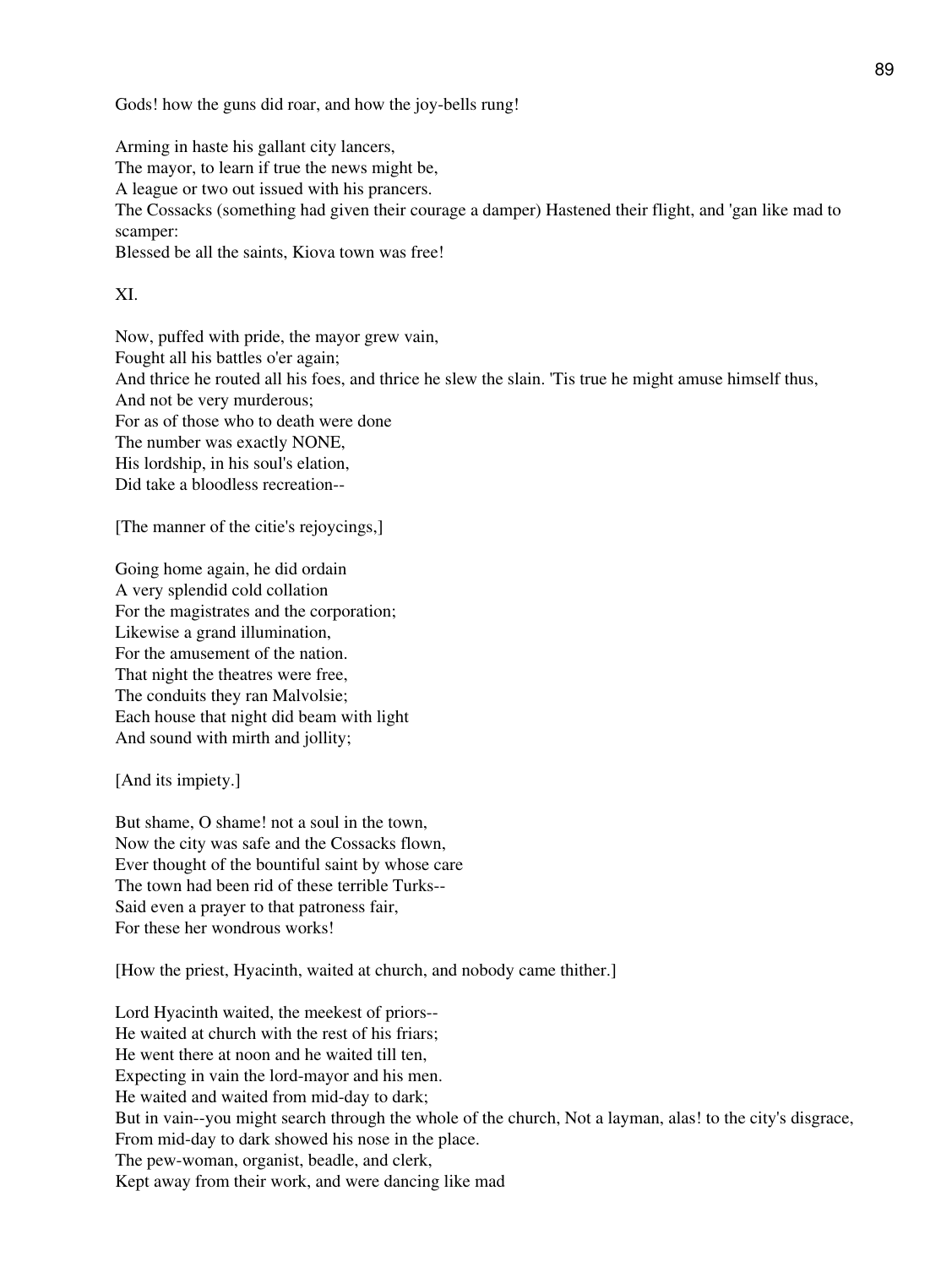Away in the streets with the other mad people, Not thinking to pray, but to guzzle and tipple Wherever the drink might be had.

## **XII.**

[How he went forth to bid them to prayer.]

Amidst this din and revelry throughout the city roaring,

The silver moon rose silently, and high in heaven soaring;

Prior Hyacinth was fervently upon his knees adoring:

"Towards my precious patroness this conduct sure unfair is; I cannot think, I must confess, what keeps the dignitaries

And our good mayor away, unless some business them contraries." He puts his long white mantle on and forth the prior sallies-- (His pious thoughts were bent upon good deeds and not on malice): Heavens! how the banquet lights they shone about the mayor's palace!

[How the grooms and lackeys jeered him.]

About the hall the scullions ran with meats both and fresh and potted;

The pages came with cup and can, all for the guests allotted; Ah, how they jeered that good fat man as up the stairs he trotted!

He entered in the ante-rooms where sat the mayor's court in; He found a pack of drunken grooms a-dicing and a-sporting;

The horrid wine and 'bacco fumes, they set the prior a-snorting! The prior thought he'd speak about their sins before he went hence, And lustily began to shout of sin and of repentance; The rogues, they kicked the prior out before he'd done a sentence!

And having got no portion small of buffeting and tussling, At last he reached the banquet-hall, where sat the mayor aguzzling,

And by his side his lady tall dressed out in white sprig muslin.

[And the mayor, mayoress, and aldermen, being tipsie refused to go church.]

Around the table in a ring the guests were drinking heavy; They'd drunk the church, and drunk the king, and the army and the navy; In fact they'd toasted everything. The prior said, "God save ye!"

The mayor cried, "Bring a silver cup--there's one upon the beaufét; And, Prior, have the venison up--it's capital rechauffé.

And so, Sir Priest, you've come to sup? And pray you, how's Saint Sophy?"

The prior's face quite red was grown, with horror and with anger; He flung the proffered goblet down--it made a hideous clangor; And 'gan a-preaching with a frown--he was a fierce haranguer.

He tried the mayor and aldermen--they all set up a-jeering: He tried the common-councilmen--they too began a-sneering;

He turned towards the may'ress then, and hoped to get a hearing. He knelt and seized her dinner-dress, made of the muslin snowy, "To church, to church, my sweet mistress!" he cried; "the way I'll show ye." Alas, the lady-mayoress fell back as drunk as Chloe!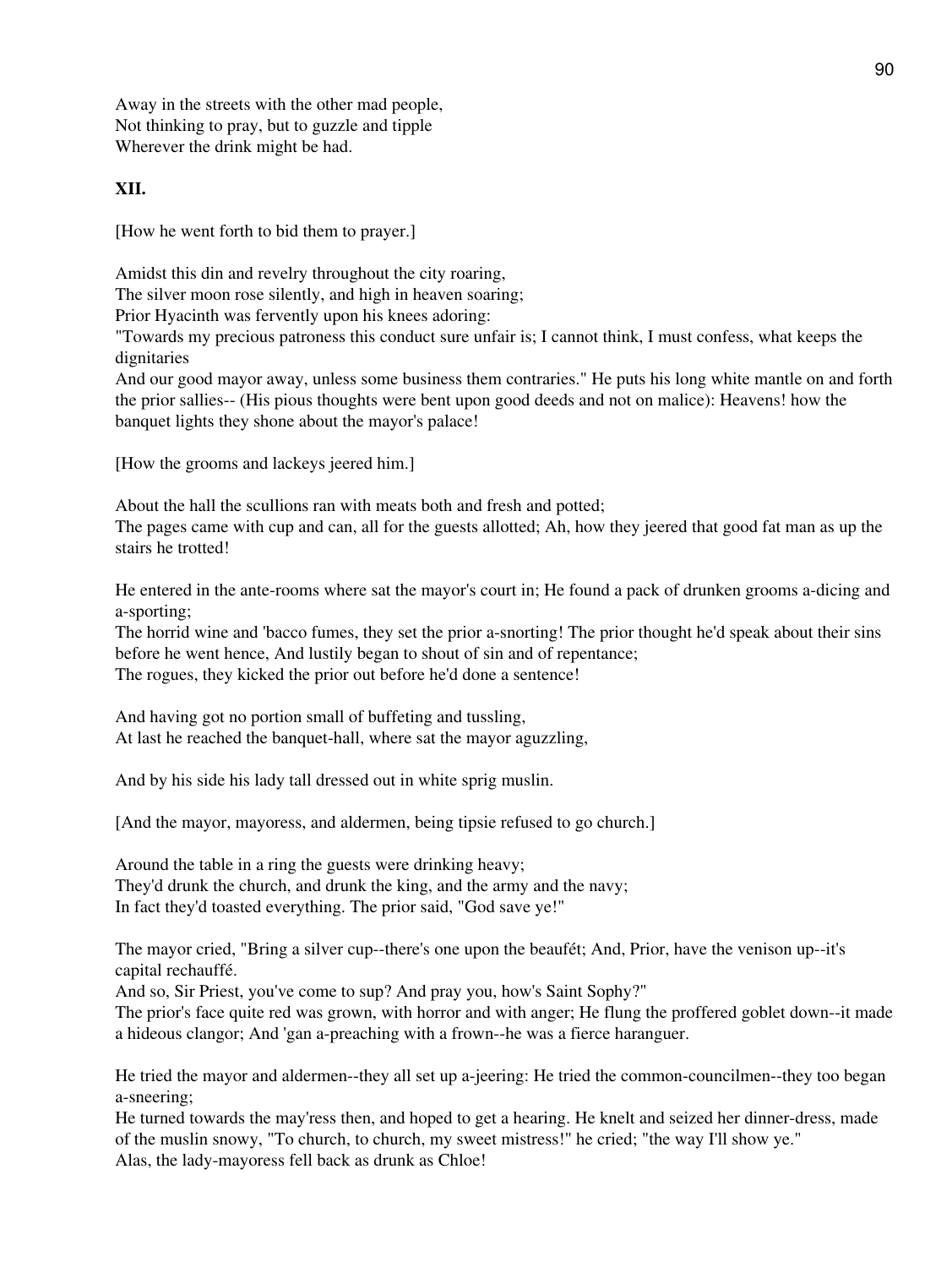## **XIII.**

[How the prior went back alone.]

Out from this dissolute and drunken court Went the good prior, his eyes with weeping dim: He tried the people of a meaner sort-- They too, alas, were bent upon their sport, And not a single soul would follow him! But all were swigging schnaps and guzzling beer.

He found the cits, their daughters, sons, and spouses, Spending the live-long night in fierce carouses: Alas, unthinking of the danger near! One or two sentinels the ramparts guarded, The rest were sharing in the general feast: "God wot, our tipsy town is poorly warded; Sweet Saint Sophia help us!" cried the priest.

Alone he entered the cathedral gate, Careful he locked the mighty oaken door; Within his company of monks did wait, A dozen poor old pious men--no more. Oh, but it grieved the gentle prior sore, To think of those lost souls, given up to drink and fate!

[And shut himself into Saint Sophia's chapel with his brethren.]

The mighty outer gate well barred and fast, The poor old friars stirred their poor old bones, And pattering swiftly on the damp cold stones, They through the solitary chancel passed. The chancel walls looked black and dim and vast, And rendered, ghost-like, melancholy tones.

Onward the fathers sped, till coming nigh a Small iron gate, the which they entered quick at, They locked and double-locked the inner wicket And stood within the chapel of Sophia. Vain were it to describe this sainted place, Vain to describe that celebrated trophy, The venerable statue of Saint Sophy, Which formed its chiefest ornament and grace.

Here the good prior, his personal griefs and sorrows In his extreme devotion quickly merging, At once began to pray with voice sonorous; The other friars joined in pious chorus, And passed the night in singing, praying, scourging, In honor of Sophia, that sweet virgin.

**XIV.**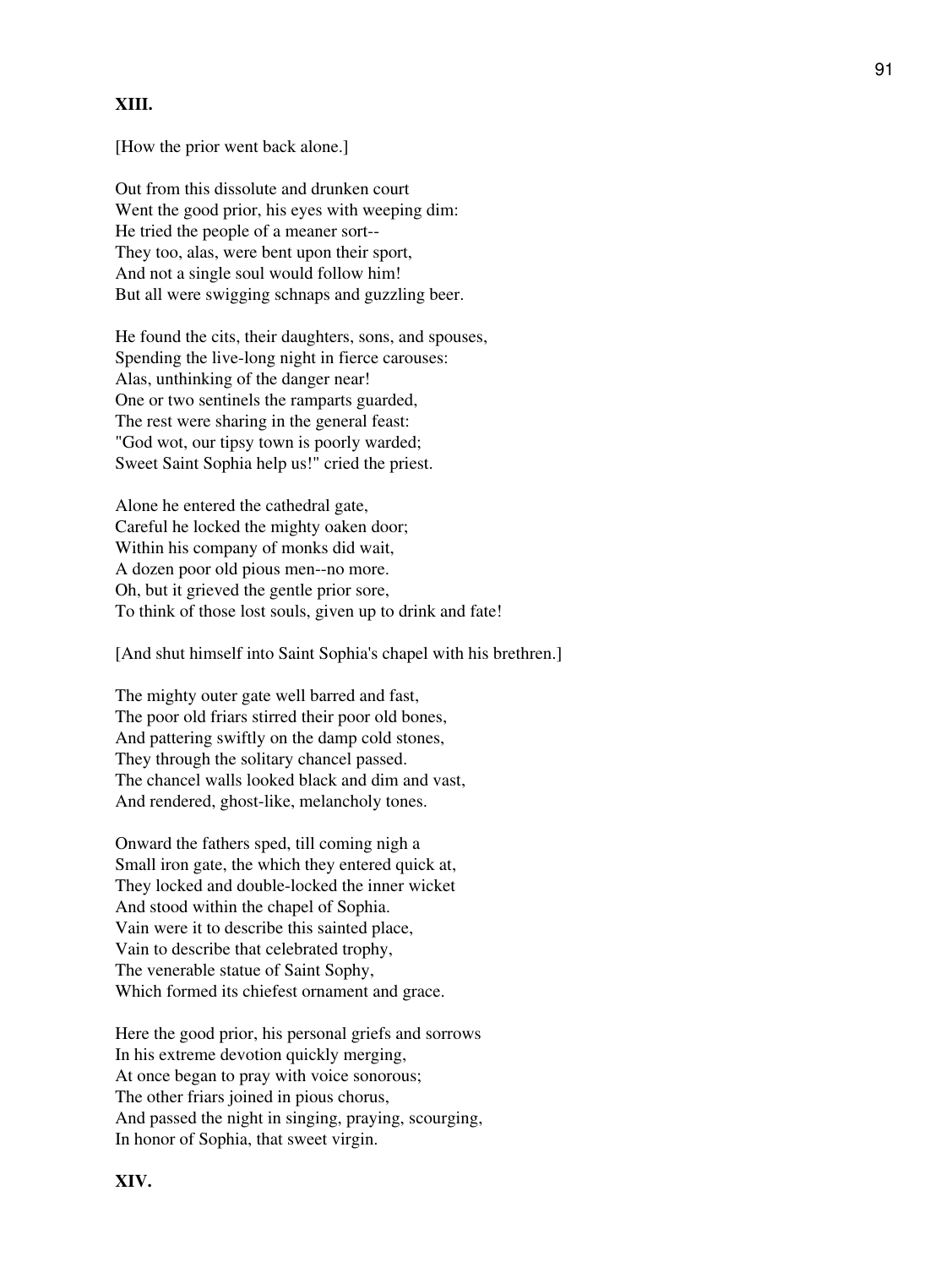[The episode of Sneezoff and Katinka.]

Leaving thus the pious priest in Humble penitence and prayer, And the greedy cits a-feasting, Let us to the walls repair.

Walking by the sentry-boxes, Underneath the silver moon, Lo! the sentry boldly cocks his-- Boldly cocks his musketoon.

Sneezoff was his designation, Fair-haired boy, for ever pitied; For to take his cruel station, He but now Katinka quitted.

Poor in purse were both, but rich in Tender love's delicious plenties; She a damsel of the kitchen, He a haberdasher's 'prentice.

'Tinka, maiden tender-hearted, Was dissolved in tearful fits, On that fatal night she parted From her darling, fair-haired Fritz.

Warm her soldier lad she wrapt in Comforter and muffettee; Called him "general" and "captain," Though a simple private he.

"On your bosom wear this plaster, 'Twill defend you from the cold; In your pipe smoke this canaster, Smuggled 'tis, my love, and old.

"All the night, my love, I'll miss you." Thus she spoke; and from the door Fair-haired Sneezoff made his issue, To return, alas, no more.

He it is who calmly walks his Walk beneath the silver moon; He it is who boldly cocks his Detonating musketoon.

He the bland canaster puffing, As upon his round he paces, Sudden sees a ragamuffin Clambering swiftly up the glacis.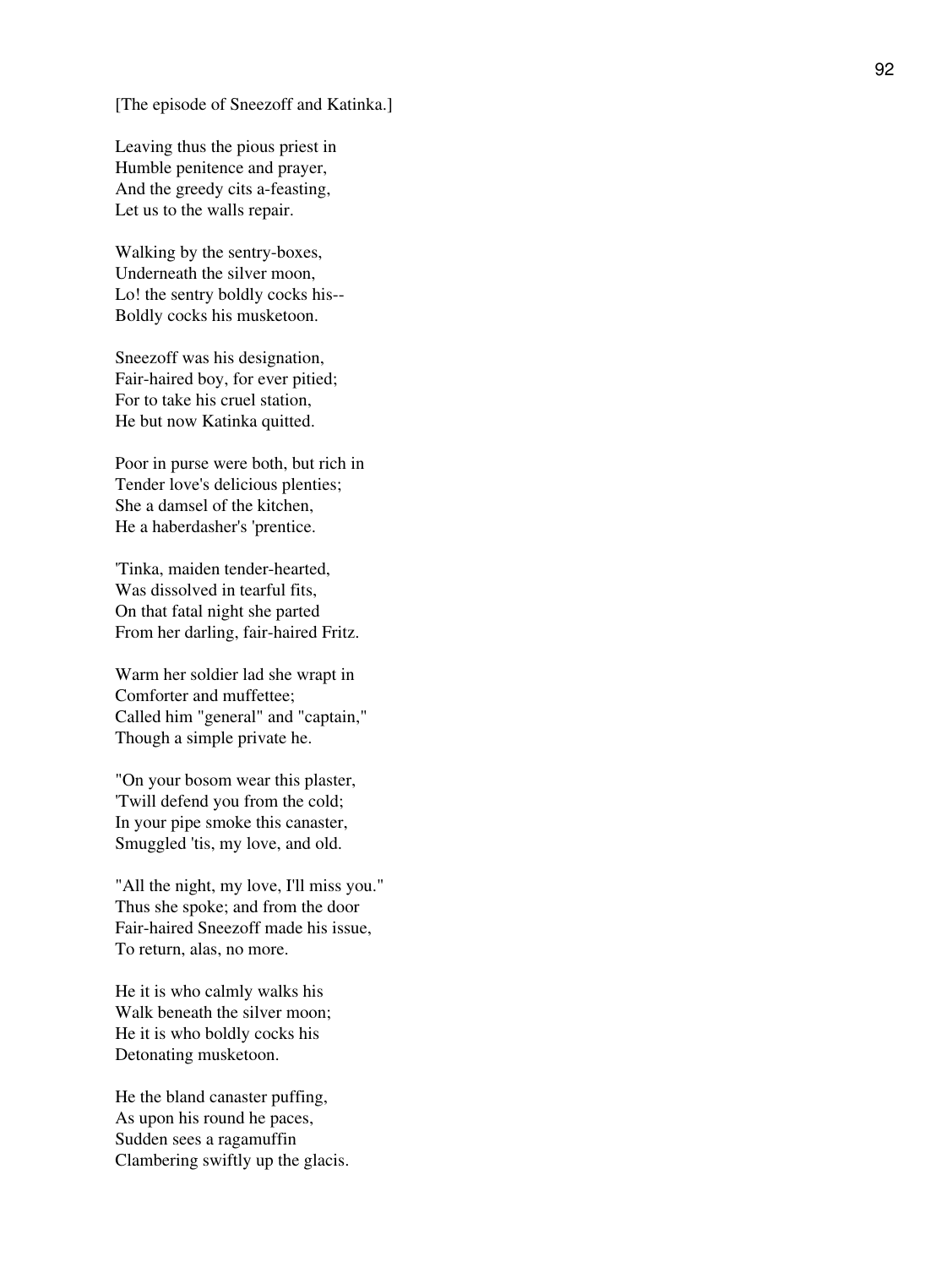"Who goes there?" exclaims the sentry; "When the sun has once gone down No one ever makes an entry Into this here fortified town!"

[How the sentrie Sneezoff was surprised and slayn.]

Shouted thus the watchful Sneezoff; But, ere any one replied, Wretched youth! he fired his piece off Started, staggered, groaned, and died!

XV.

[How the Cossacks rushed in suddenly and took the citie.]

Ah, full well might the sentinel cry, "Who goes there!" But echo was frightened too much to declare. Who goes there? who goes there? Can any one swear To the number of sands sur les bords de la mer, Or the whiskers of D'Orsay Count down to a hair? As well might you tell of the sands the amount, Or number each hair in each curl of the Count, As ever proclaim the number and name Of the hundreds and thousands that up the wall came!

[Of the Cossack troops,]

Down, down the knaves poured with fire and with sword: There were thieves from the Danube and rogues from the Don; There were Turks and Wallacks, and shouting Cossacks; Of all nations and regions, and tongues and religions-- Jew, Christian, Idolater, Frank, Mussulman:

Ah, horrible sight was Kioff that night!

[And of their manner of burning, murdering, and ravishing.]

The gates were all taken--no chance e'en of flight; And with torch and with axe the bloody Cossacks Went hither and thither a-hunting in packs: They slashed and they slew both Christian and Jew-- Women and children, they slaughtered them too. Some, saving their throats, plunged into the moats, Or the river--but oh, they had burned all the boats!

. . . . .

[How they burned the whole citie down, save the church,]

But here let us pause--for I can't pursue further This scene of rack, ravishment, ruin, and murther. Too well did the cunning old Cossack succeed!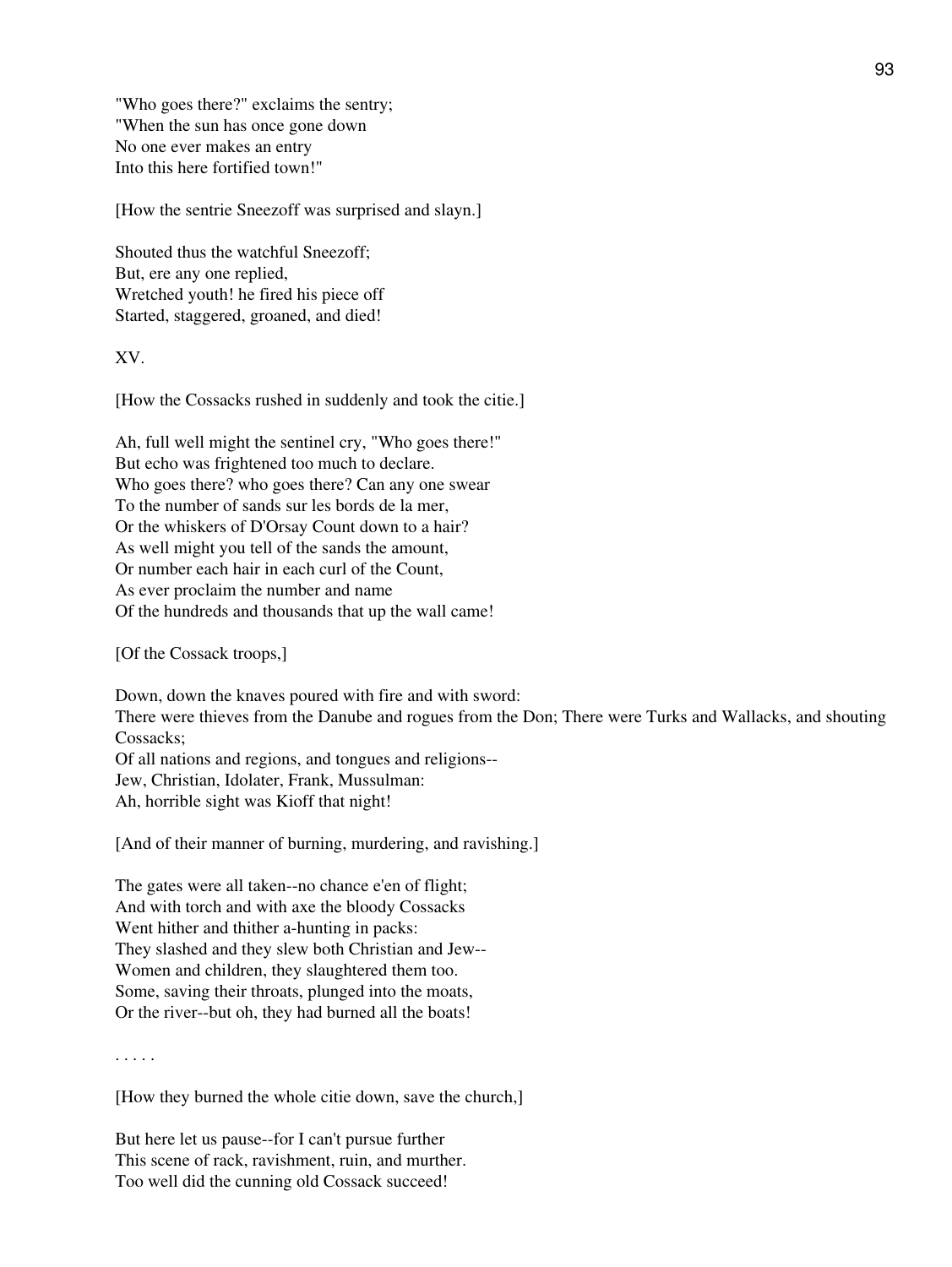His plan of attack was successful indeed! The night was his own--the town it was gone; 'Twas a heap still a-burning of timber and stone.

[Whereof the bells began to ring.]

One building alone had escaped from the fires, Saint Sophy's fair church, with its steeples and spires, Calm, stately, and white, It stood in the light; And as if 'twould defy all the conqueror's power,-- As if nought had occurred, Might clearly be heard The chimes ringing soberly every half-hour!

### **XVI.**

The city was defunct--silence succeeded Unto its last fierce agonizing yell; And then it was the conqueror first heeded The sound of these calm bells.

[How the Cossack chief bade them burn the church too.]

Furious towards his aides-de-camp he turns, And (speaking as if Byron's works he knew) "Villains!" he fiercely cries, "the city burns, Why not the temple too? Burn me yon church, and murder all within!"

[How they stormed it, and of Hyacinth, his anger thereat.]

The Cossacks thundered at the outer door; And Father Hyacinth, who, heard the din, (And thought himself and brethren in distress, Deserted by their lady patroness) Did to her statue turn, and thus his woes outpour.

# **XVII.**

[His prayer to the Saint Sophia.]

"And is it thus, O falsest of the saints,

Thou hearest our complaints? Tell me, did ever my attachment falter

To serve thy altar? Was not thy name, ere ever I did sleep,

The last upon my lip? Was not thy name the very first that broke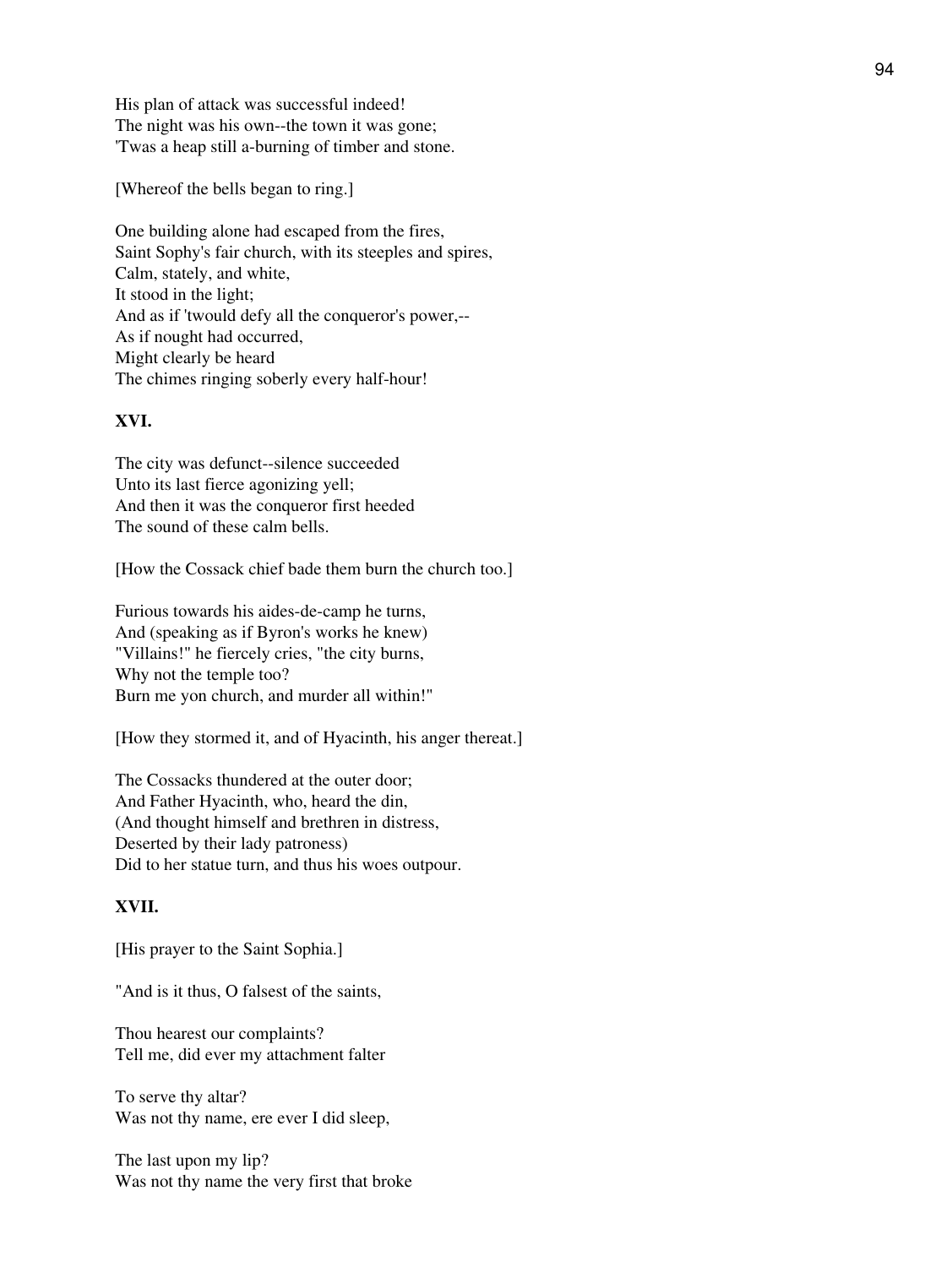From me when I awoke? Have I not tried with fasting, flogging, penance,

And mortified counténance For to find favor, Sophy, in thy sight?

And lo! this night, Forgetful of my prayers, and thine own promise,

Thou turnest from us; Lettest the heathen enter in our city,

And, without pity, Murder out burghers, seize upon their spouses,

Burn down their houses! Is such a breach of faith to be endured?

See what a lurid Light from the insolent invader's torches

Shines on your porches! E'en now, with thundering battering-ram and hammer

And hideous clamor; With axemen, swordsmen, pikemen, billmen, bowmen,

The conquering foemen, O Sophy! beat your gate about your ears,

Alas! and here's A humble company of pious men,

Like muttons in a pen, Whose souls shall quickly from their bodies be thrusted,

Because in you they trusted. Do you not know the Calmuc chiefs desires--

# **KILL ALL THE FRIARS!**

And you, of all the saints most false and fickle,

Leave us in this abominable pickle."

[The statue suddenlie speaks;]

#### **"RASH HYACINTHUS!"**

(Here, to the astonishment of all her backers, Saint Sophy, opening wide her wooden jaws, Like to a pair of German walnut-crackers, Began), "I did not think you had been thus,-- O monk of little faith! Is it because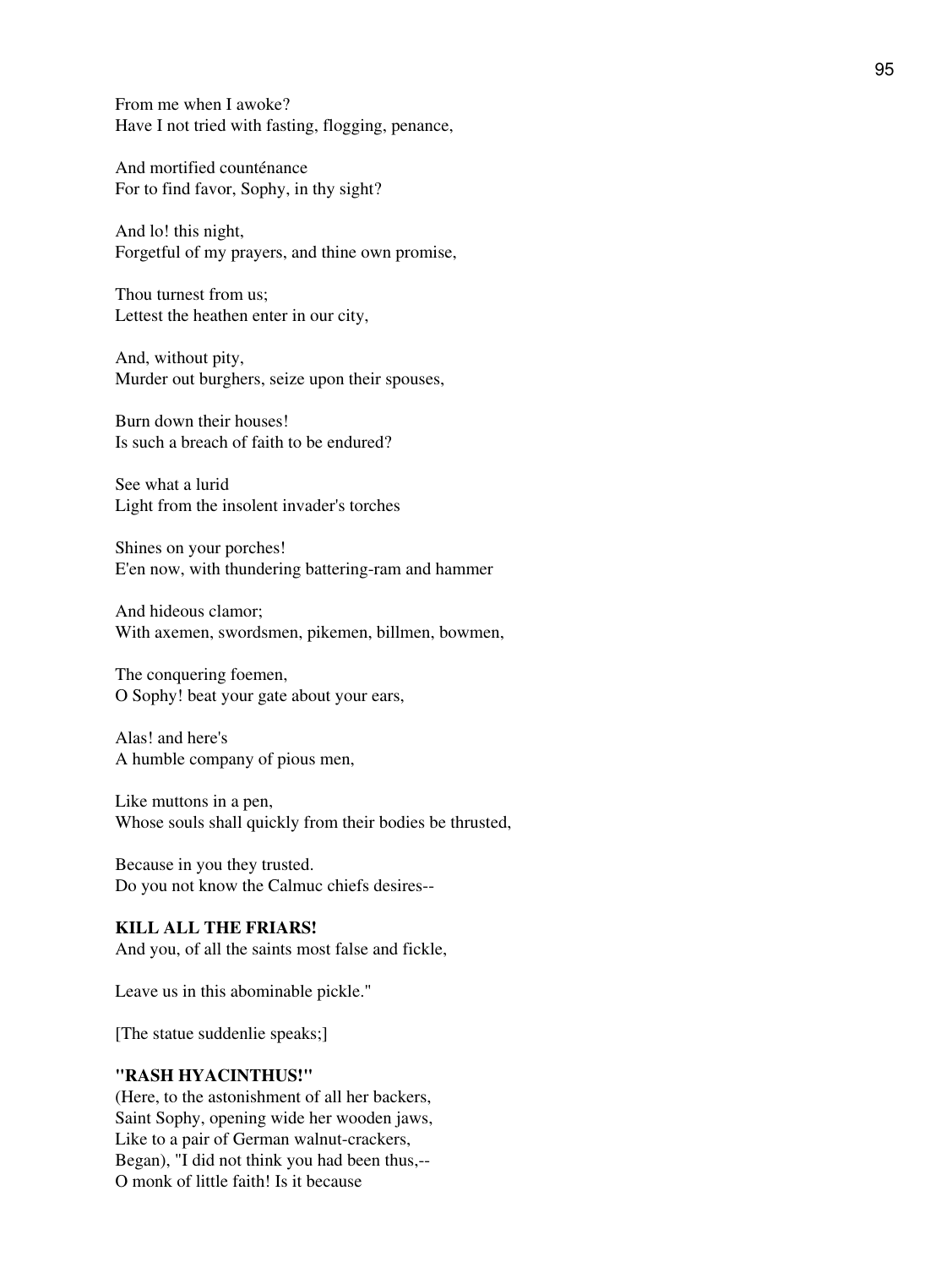A rascal scum of filthy Cossack heathen Besiege our town, that you distrust in ME, then? Think'st thou that I, who in a former day Did walk across the Sea of Marmora (Not mentioning, for shortness, other seas),-- That I, who skimmed the broad Borysthenes, Without so much as wetting of my toes, Am frightened at a set of men like THOSE? I have a mind to leave you to your fate: Such cowardice as this my scorn inspires."

[But is interrupted by the breaking in of the Cossacks.]

Saint Sophy was here Cut short in her words,-- For at this very moment in tumbled the gate, And with a wild cheer, And a clashing of swords, Swift through the church porches, With a waving of torches, And a shriek and a yell Like the devils of hell, With pike and with axe In rushed the Cossacks,-- In rushed the Cossacks, crying, **"MURDER THE FRIARS!"**

[Of Hyacinth, his outrageous address;]

Ah! what a thrill felt Hyacinth, When he heard that villanous shout Calmuc! Now, thought he, my trial beginneth; Saints, O give me courage and pluck! "Courage, boys, 'tis useless to funk!" Thus unto the friars he began: "Never let it be said that a monk Is not likewise a gentleman. Though the patron saint of the church, Spite of all that we've done and we've pray'd, Leaves us wickedly here in the lurch, Hang it, gentlemen, who's afraid!"

[And preparation for dying.]

As thus the gallant Hyacinthus spoke, He, with an air as easy and as free as If the quick-coming murder were a joke, Folded his robes around his sides, and took Place under sainted Sophy's legs of oak, Like Caesar at the statue of Pompeius. The monks no leisure had about to look (Each being absorbed in his particular case),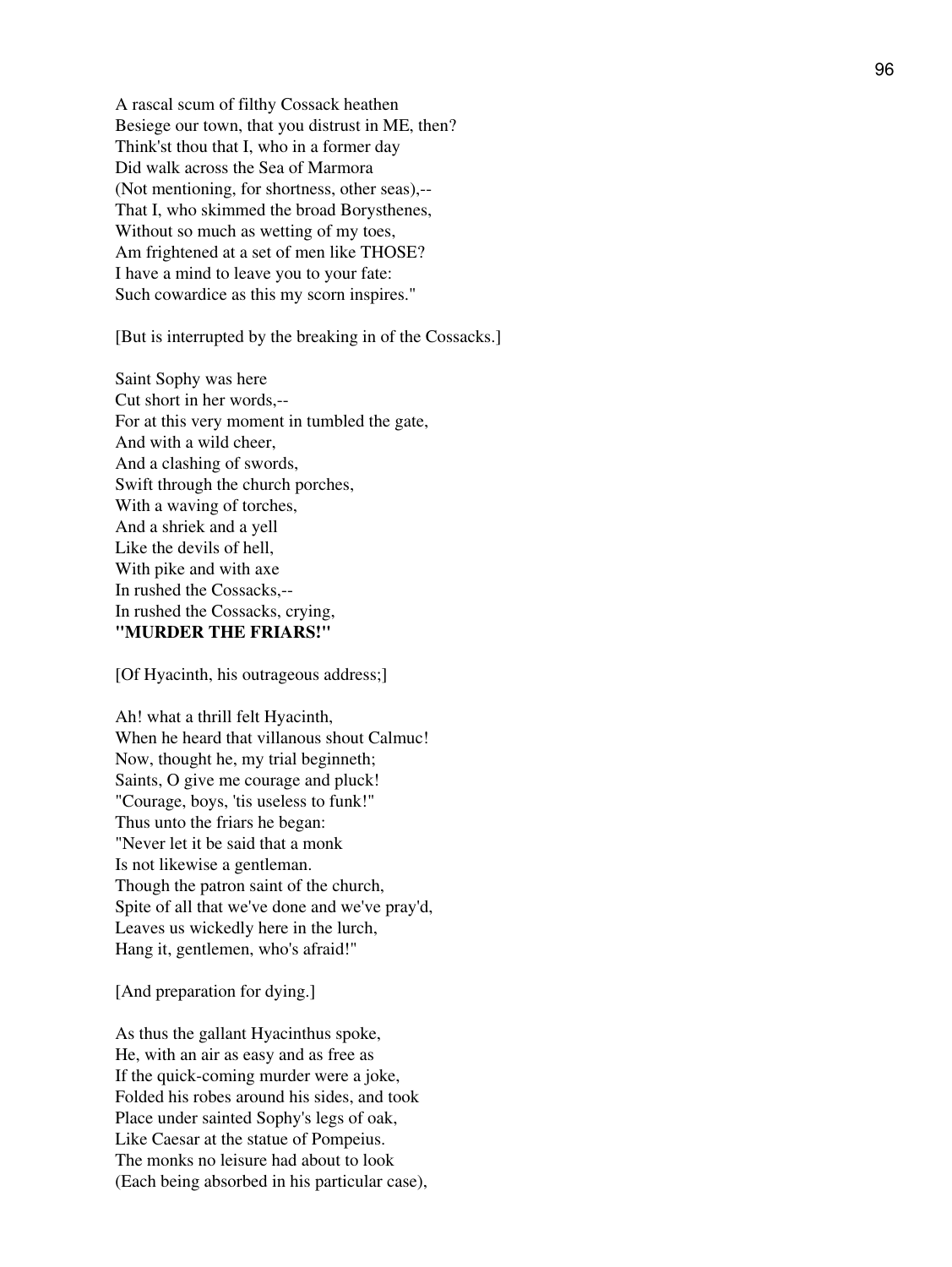Else had they seen with what celestial race A wooden smile stole o'er the saint's mahogany face.

[Saint Sophia, her speech.]

"Well done, well done, Hyacinthus, my son!" Thus spoke the sainted statue. "Though you doubted me in the hour of need, And spoke of me very rude indeed, You deserve good luck for showing such pluck, And I won't be angry at you."

[She gets on the prior's shoulder straddle-back,]

The monks by-standing, one and all, Of this wondrous scene beholders, To this kind promise listened content, And couldn't contain their astonishment, When Saint Sophia moved and went Down from her wooden pedestal, And twisted her legs, sure as eggs is eggs, Round Hyacinthus's shoulders!

[And bids him run.]

"Ho! forwards," cried Sophy, "there's no time for waiting, The Cossacks are breaking the very last gate in: See the glare of their torches shines red through the grating; We've still the back door, and two minutes or more. Now boys, now or never, we must make for the river, For we only are safe on the opposite shore. Run swiftly to-day, lads, if ever you ran,-- Put out your best leg, Hyacinthus, my man; And I'll lay five to two that you carry us through, Only scamper as fast as you can."

### **XVIII.**

[He runneth,]

Away went the priest through the little back door, And light on his shoulders the image he bore: The honest old priest was not punished the least, Though the image was eight feet, and he measured four. Away went the prior, and the monks at his tail Went snorting, and puffing, and panting full sail; And just as the last at the back door had passed, In furious hunt behold at the front The Tartars so fierce, with their terrible cheers; With axes, and halberts, and muskets, and spears, With torches a-flaming the chapel now came in. They tore up the mass-book, they stamped on the psalter,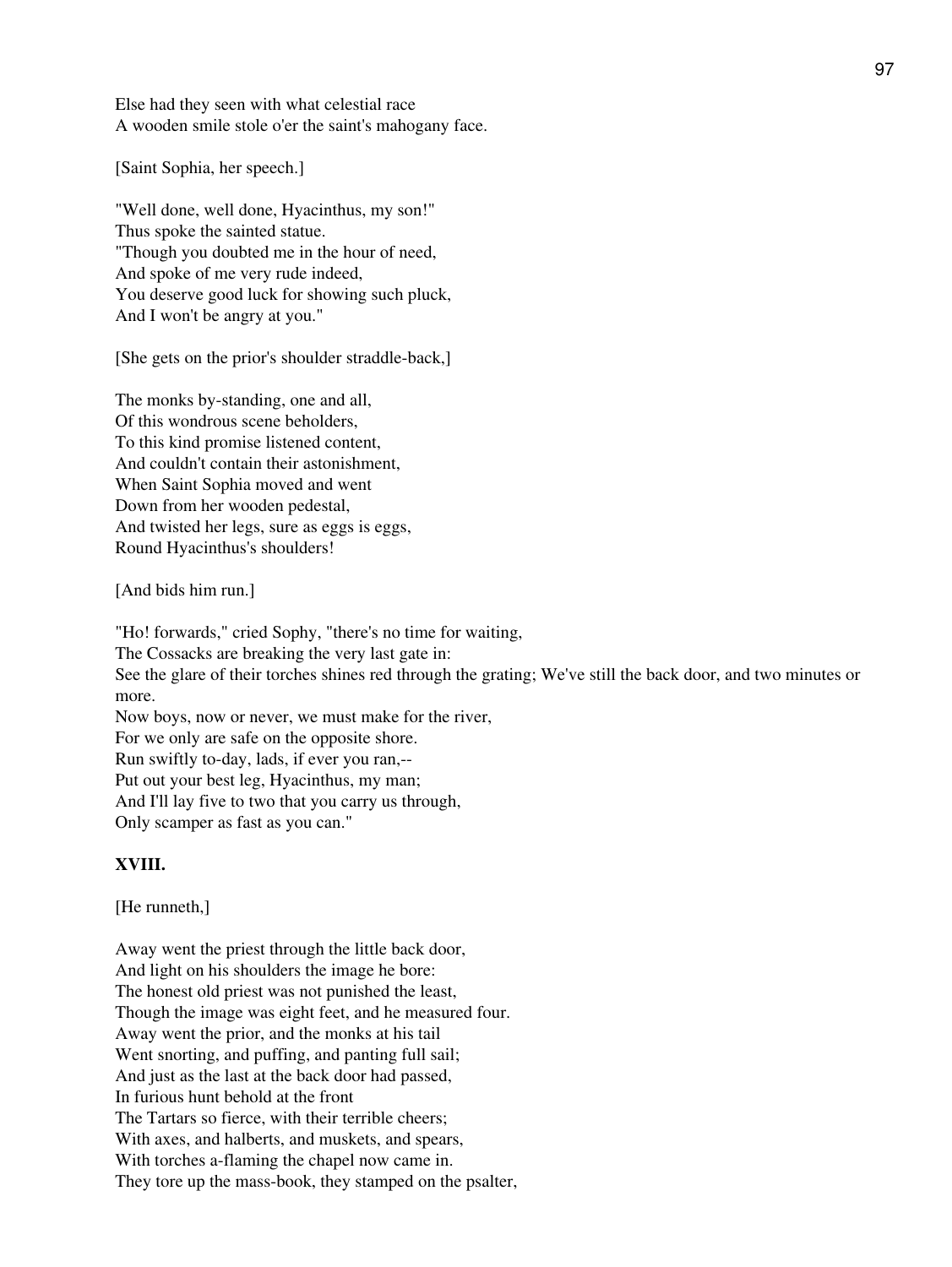They pulled the gold crucifix down from the altar; The vestments they burned with their blasphemous fires, And many cried, "Curse on them! where are the friars?" When loaded with plunder, yet seeking for more, One chanced to fling open the little back door, Spied out the friars' white robes and long shadows In the moon, scampering over the meadows, And stopped the Cossacks in the midst of their arsons, By crying out lustily, "THERE GO THE PARSONS!"

[And the Tartars after him.]

With a whoop and a yell, and a scream and a shout, At once the whole murderous body turned out; And swift as the hawk pounces down on the pigeon, Pursued the poor short-winded men of religion.

[How the friars sweated.]

When the sound of that cheering came to the monks' hearing, O heaven! how the poor fellows panted and blew!

At fighting not cunning, unaccustomed to running, When the Tartars came up, what the deuce should they do? "They'll make us all martyrs, those bloodthirsty Tartars!" Quoth fat Father Peter to fat Father Hugh. The shouts they came clearer, the foe they drew nearer; Oh, how the bolts whistled, and how the lights shone! "I cannot get further, this running is murther; Come carry me, some one!" cried big Father John. And even the statue grew frightened, "Od rat you!" It cried, "Mr. Prior, I wish you'd get on!" On tugged the good friar, but nigher and nigher Appeared the fierce Russians, with sword and with fire. On tugged the good prior at Saint Sophy's desire,-- A scramble through bramble, through mud, and through mire, The swift arrows' whizziness causing a dizziness, Nigh done his business, fit to expire.

[And the pursuers fixed arrows into their tayles.]

Father Hyacinth tugged, and the monks they tugged after: The foemen pursued with a horrible laughter, And hurl'd their long spears round the poor brethren's ears, So true, that next day in the coats of each priest, Though never a wound was given, there were found A dozen arrows at least.

[How at the last gasp,]

Now the chase seemed at its worst, Prior and monks were fit to burst; Scarce you knew the which was first, Or pursuers or pursued;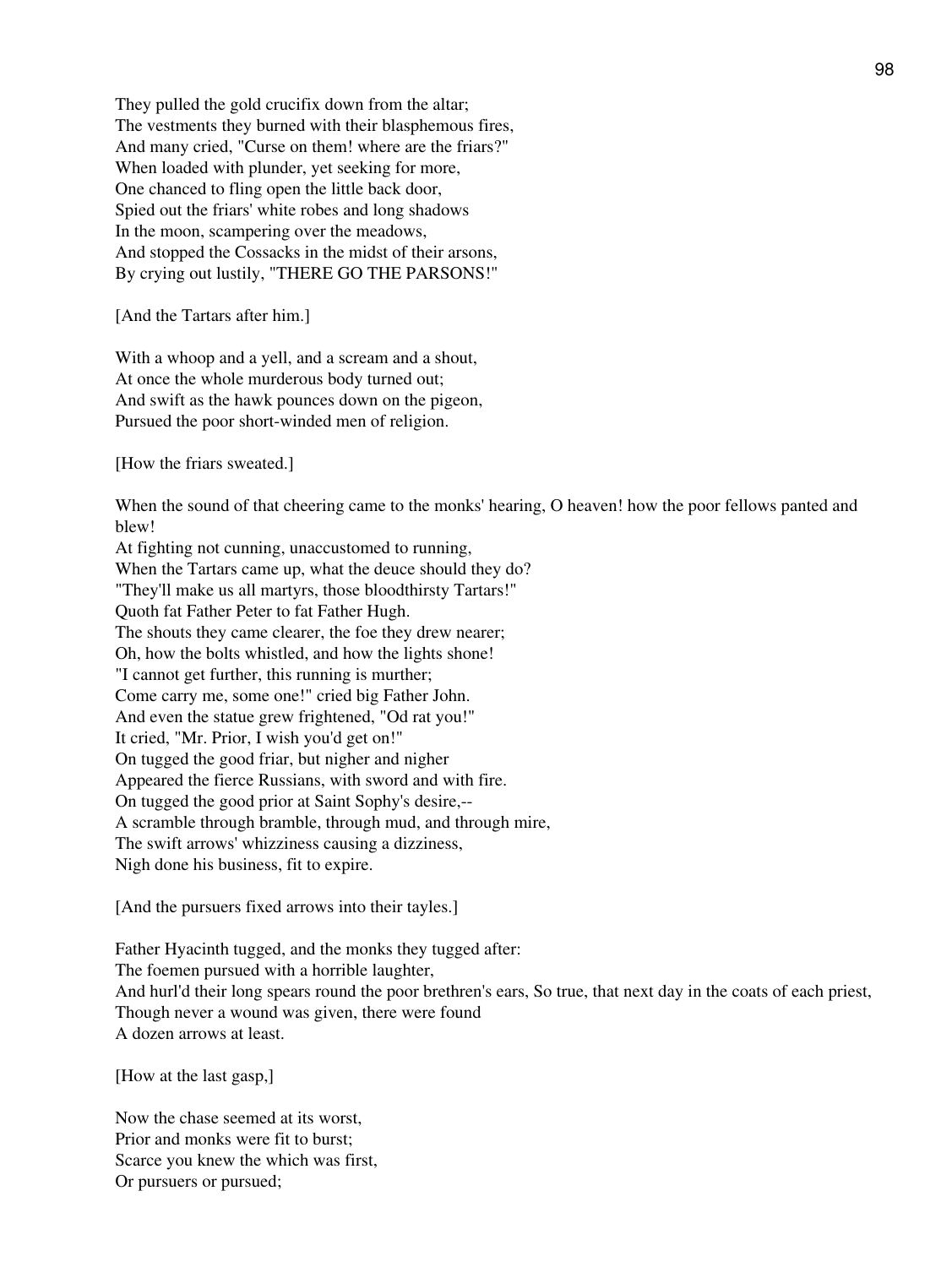When the statue, by heaven's grace, Suddenly did change the face Of this interesting race, As a saint, sure, only could.

For as the jockey who at Epsom rides, When that his steed is spent and punished sore, Diggeth his heels into the courser's sides, And thereby makes him run one or two furlongs more; Even thus, betwixt the eighth rib and the ninth, The saint rebuked the prior, that weary creeper; Fresh strength into his limbs her kicks imparted, One bound he made, as gay as when he started.

[The friars won, and jumped into Borysthenes fluvius.]

Yes, with his brethren clinging at his cloak, The statue on his shoulders--fit to choke-- One most tremendous bound made Hyacinth, And soused friars, statue, and all, slap-dash into the Dnieper!

#### **XIX.**

[And how the Russians saw]

And when the Russians, in a fiery rank, Panting and fierce, drew up along the shore; (For here the vain pursuing they forbore, Nor cared they to surpass the river's bank,) Then, looking from the rocks and rushes dank, A sight they witnessed never seen before, And which, with its accompaniments glorious, Is writ i' the golden book, or liber aureus.

[The statue get off Hyacinth his back, and sit down with the friars on Hyacinth his cloak.]

Plump in the Dnieper flounced the friar and friends-- They dangling round his neck, he fit to choke. When suddenly his most miraculous cloak Over the billowy waves itself extends, Down from his shoulders quietly descends The venerable Sophy's statue of oak; Which, sitting down upon the cloak so ample, Bids all the brethren follow its example!

[How in this manner of boat they sayled away.]

Each at her bidding sat, and sat at ease; The statue 'gan a gracious conversation, And (waving to the foe a salutation) Sail'd with her wondering happy protégés Gayly adown the wide Borysthenes,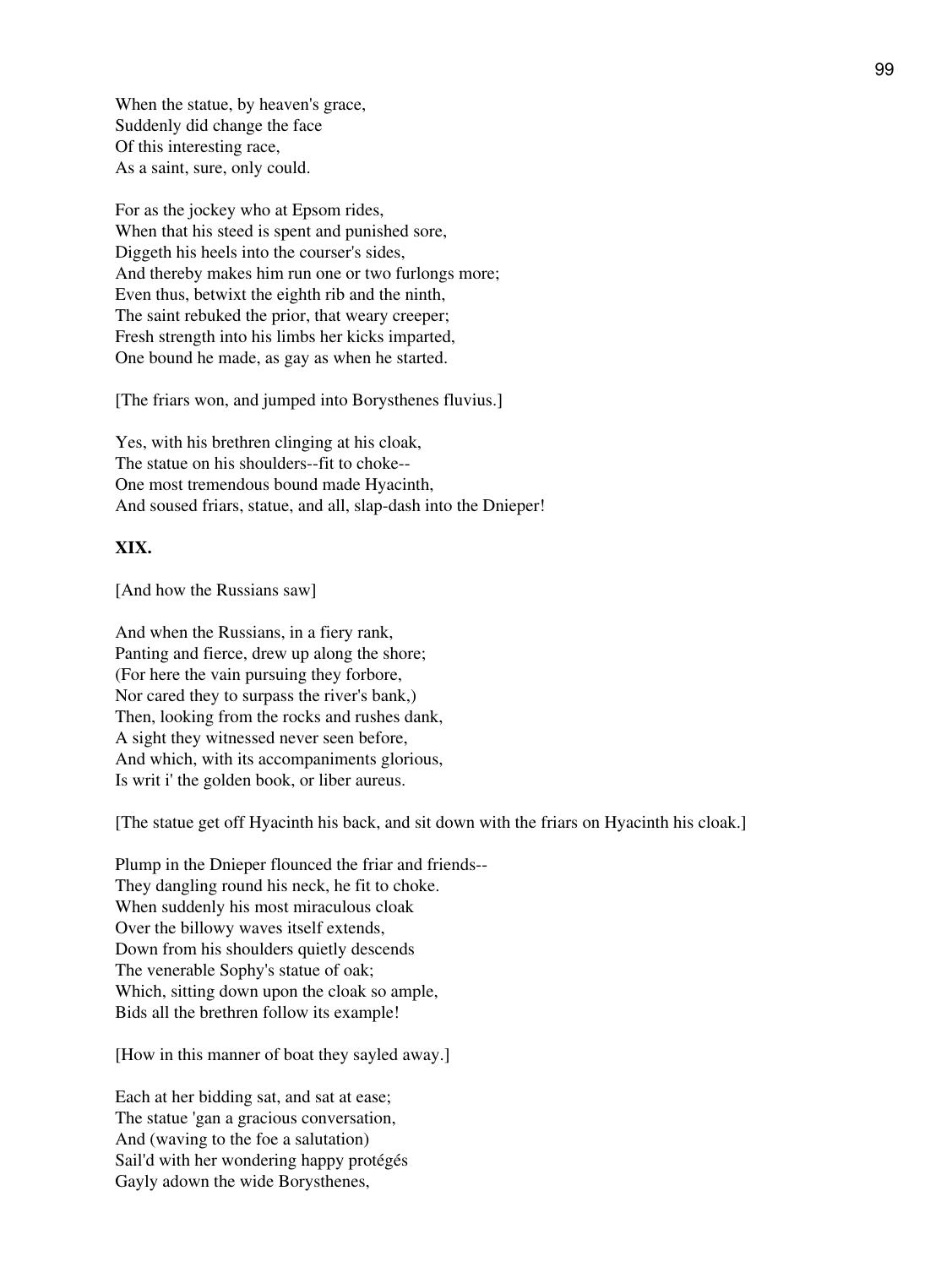Until they came unto some friendly nation. And when the heathen had at length grown shy of Their conquest, she one day came back again to Kioff.

XX.

[Finis, or the end.]

# **THINK NOT, O READER, THAT WE'RE LAUGHING AT YOU; YOU MAY GO TO KIOFF NOW, AND SEE THE STATUTE!**

### **TITMARSH'S CARMEN LILLIENSE.**

LILLE, Sept. 2, 1843.

My heart is weary, my peace is gone, How shall I e'er my woes reveal? I have no money, I lie in pawn, A stranger in the town of Lille.

I.

With twenty pounds but three weeks since From Paris forth did Titmarsh wheel, I thought myself as rich a prince As beggar poor I'm now at Lille.

Confiding in my ample means-- In troth, I was a happy chiel! I passed the gates of Valenciennes, I never thought to come by Lille.

I never thought my twenty pounds Some rascal knave would dare to steal; I gayly passed the Belgic bounds At Quiévrain, twenty miles from Lille.

To Antwerp town I hasten'd post, And as I took my evening meal I felt my pouch,--my purse was lost, O Heaven! Why came I not by Lille?

I straightway called for ink and pen, To grandmamma I made appeal; Meanwhile a loan of guineas ten I borrowed from a friend so leal.

I got the cash from grandmamma (Her gentle heart my woes could feel,) But where I went, and what I saw, What matters? Here I am at Lille.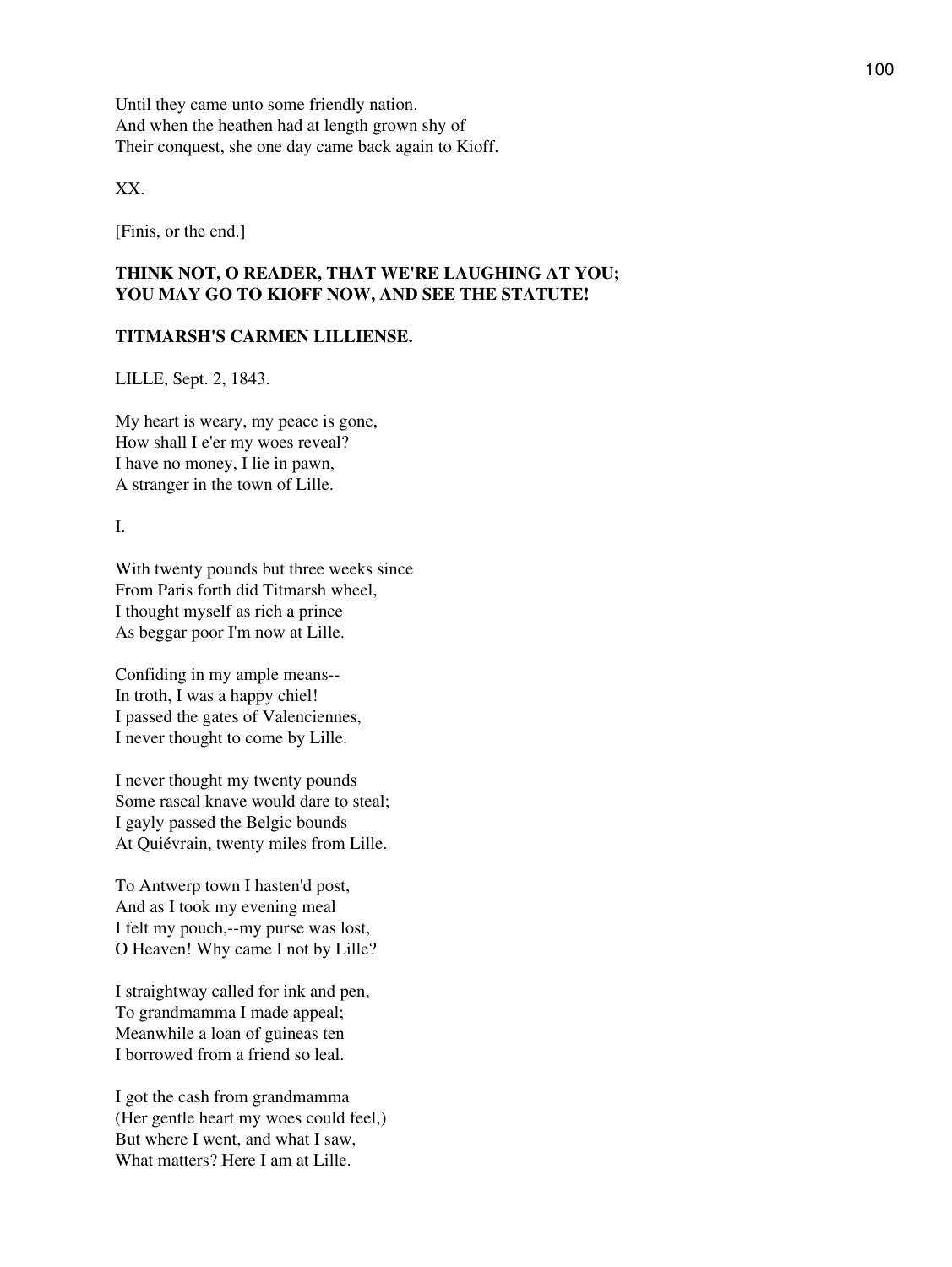My heart is weary, my peace is gone, How shall I e'er my woes reveal? I have no cash, I lie in pawn, A stranger in the town of Lille.

### II.

To stealing I can never come, To pawn my watch I'm too genteel, Besides, I left my watch at home, How could I pawn it then at Lille?

"La note," at times the guests will say. I turn as white as cold boil'd veal; I turn and look another way, I dare not ask the bill at Lille.

I dare not to the landlord say, "Good sir, I cannot pay your bill;" He thinks I am a Lord Anglais, And is quite proud I stay at Lille.

He thinks I am a Lord Anglais, Like Rothschild or Sir Robert Peel, And so he serves me every day The best of meat and drink in Lille.

Yet when he looks me in the face I blush as red as cochineal; And think did he but know my case, How changed he'd be, my host of Lille.

My heart is weary, my peace is gone, How shall I e'er my woes reveal? I have no money, I lie in pawn, A stranger in the town of Lille.

### **III.**

The sun bursts out in furious blaze, I perspirate from head to heel; I'd like to hire a one-horse chaise, How can I, without cash at Lille?

I pass in sunshine burning hot By cafés where in beer they deal; I think how pleasant were a pot, A frothing pot of beer of Lille!

What is yon house with walls so thick, All girt around with guard and grille? O gracious gods! it makes me sick,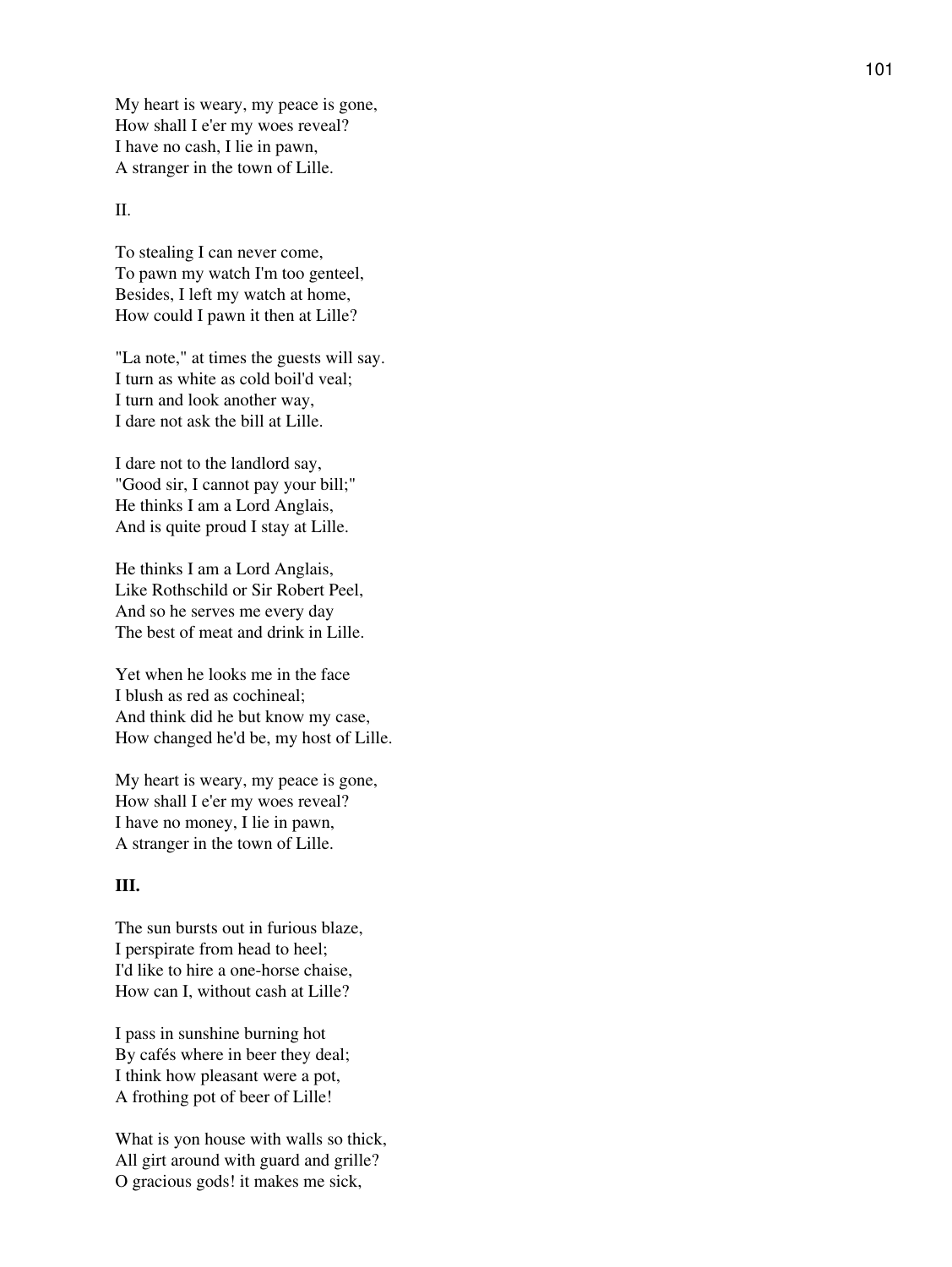#### It is the PRISON-HOUSE of Lille!

O cursed prison strong and barred, It does my very blood congeal! I tremble as I pass the guard, And quit that ugly part of Lille.

The church-door beggar whines and prays, I turn away at his appeal Ah, church-door beggar! go thy ways! You're not the poorest man in Lille.

My heart is weary, my peace is gone, How shall I e'er any woes reveal? I have no money, I lie in pawn, A stranger in the town of Lille.

### IV.

Say, shall I to you Flemish church, And at a Popish altar kneel? Oh, do not leave me in the lurch,-- I'll cry, ye patron-saints of Lille!

Ye virgins dressed in satin hoops, Ye martyrs slain for mortal weal, Look kindly down! before you stoops The miserablest man in Lille.

And lo! as I beheld with awe A pictured saint (I swear 'tis real), It smiled, and turned to grandmamma!-- It did! and I had hope in Lille!

'Twas five o'clock, and I could eat, Although I could not pay my meal: I hasten back into the street Where lies my inn, the best Lille.

What see I on my table stand,-- A letter with a well-known seal? 'Tis grandmamma's! I know her hand,-- "To Mr. M. A. Titmarsh, Lille."

I feel a choking in my throat, I pant and stagger, faint and reel! It is--it is--a ten-pound note, And I'm no more in pawn at Lille!

[He goes off by the diligence that evening, and is restored to the bosom of his happy family.]

#### **THE WILLOW-TREE.**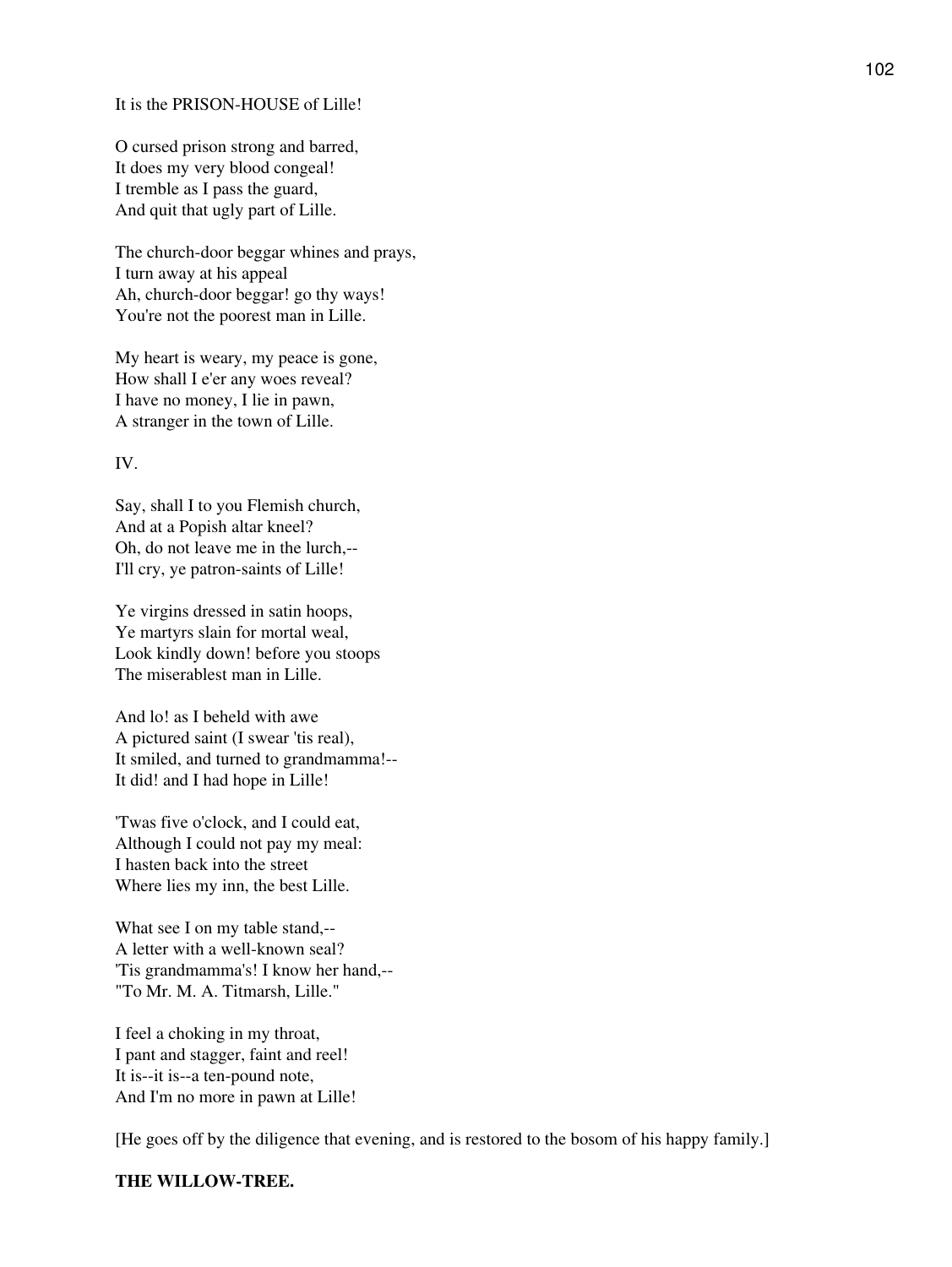Know ye the willow-tree Whose gray leaves quiver, Whispering gloomily To yon pale river; Lady, at even-tide Wander not near it, They say its branches hide A sad, lost spirit?

Once to the willow-tree A maid came fearful, Pale seemed her cheek to be, Her blue eye tearful; Soon as she saw the tree, Her step moved fleeter, No one was there--ah me! No one to meet her!

Quick beat her heart to hear The far bell's chime Toll from the chapel-tower The trysting time: But the red sun went down In golden flame, And though she looked round, Yet no one came!

Presently came the night, Sadly to greet her,-- Moon in her silver light, Stars in their glitter; Then sank the moon away Under the billow, Still wept the maid alone-- There by the willow!

Through the long darkness, By the stream rolling, Hour after hour went on Tolling and tolling. Long was the darkness, Lonely and stilly; Shrill came the night-wind, Piercing and chilly.

Shrill blew the morning breeze, Biting and cold, Bleak peers the gray dawn Over the wold. Bleak over moor and stream Looks the grey dawn, Gray, with dishevelled hair,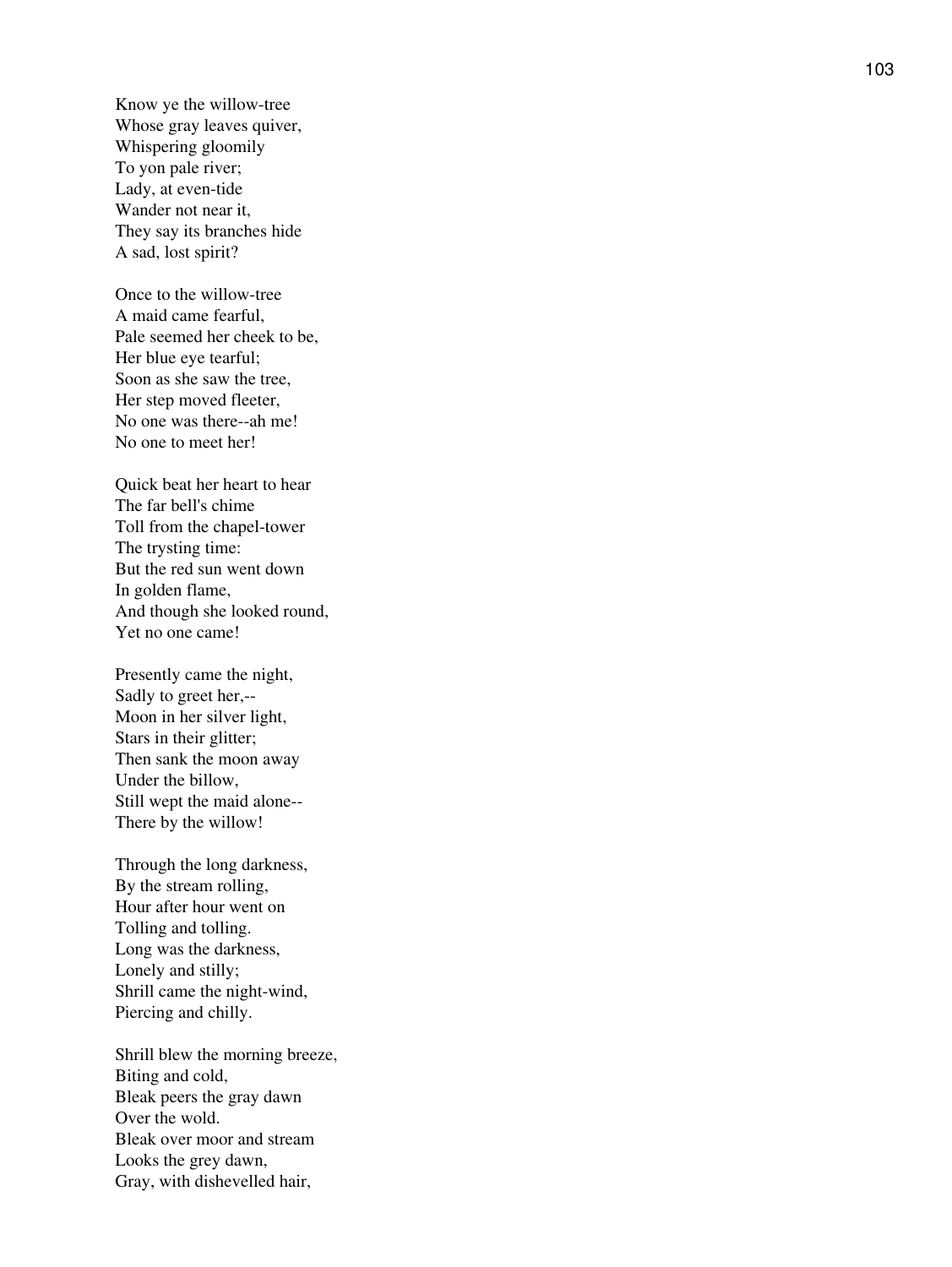### Still stands the willow there-- **THE MAID IS GONE!**

Domine, Domine! Sing we a litany,-- Sing for poor maiden-hearts broken and weary; Domine, Domine! Sing we a litany, Wail we and weep we a wild Miserere!

# **THE WILLOW-TREE.**

# **(ANOTHER VERSION).**

I.

Long by the willow-trees Vainly they sought her, Wild rang the mother's screams O'er the gray water: "Where is my lovely one? Where is my daughter?

II.

"Rouse thee, sir constable-- Rouse thee and look; Fisherman, bring your net, Boatman your hook. Beat in the lily-beds, Dive in the brook!"

# **III.**

Vainly the constable Shouted and called her; Vainly the fisherman Beat the green alder, Vainly he flung the net, Never it hauled her!

# IV.

Mother beside the fire Sat, her nightcap in; Father, in easy chair, Gloomily napping, When at the window-sill Came a light tapping!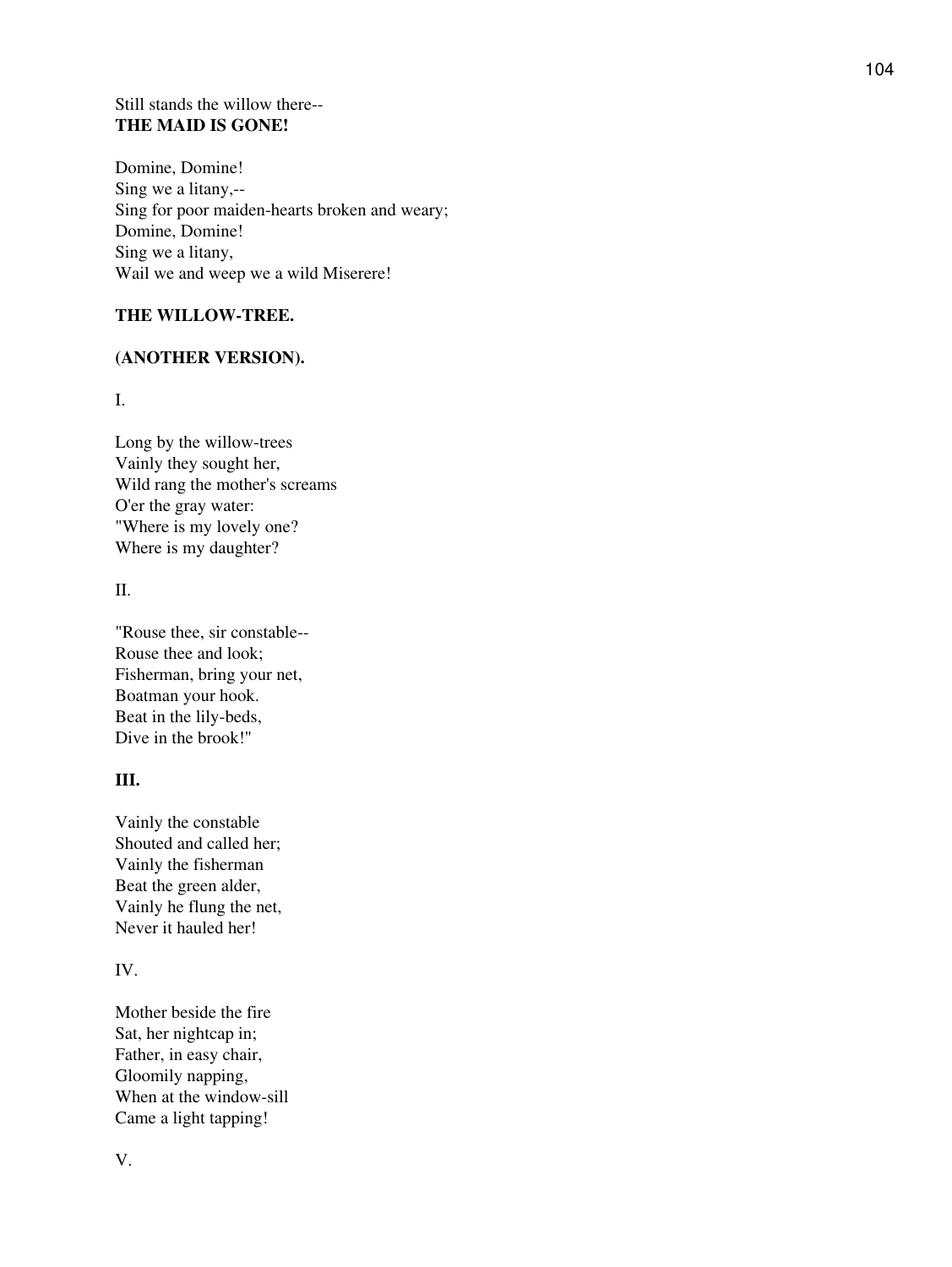And a pale countenance Looked through the casement. Loud beat the mother's heart, Sick with amazement, And at the vision which Came to surprise her, Shrieked in an agony-- "Lor! it's Elizar!"

#### VI

Yes, 'twas Elizabeth-- Yes, 'twas their girl; Pale was her cheek, and her Hair out of curl. "Mother!" the loving one, Blushing, exclaimed, "Let not your innocent Lizzy be blamed.

## **VII.**

"Yesterday, going to aunt Jones's to tea, Mother, dear mother, I **FORGOT THE DOOR-KEY!** And as the night was cold, And the way steep, Mrs. Jones kept me to Breakfast and sleep."

### **VIII.**

Whether her Pa and Ma Fully believed her, That we shall never know, Stern they received her; And for the work of that Cruel, though short, night, Sent her to bed without Tea for a fortnight.

### IX.

## **MORAL**

Hey diddle diddlety, Cat and the Fiddlety, Maidens of England take caution by she! Let love and suicide Never tempt you aside, And always remember to take the door-key.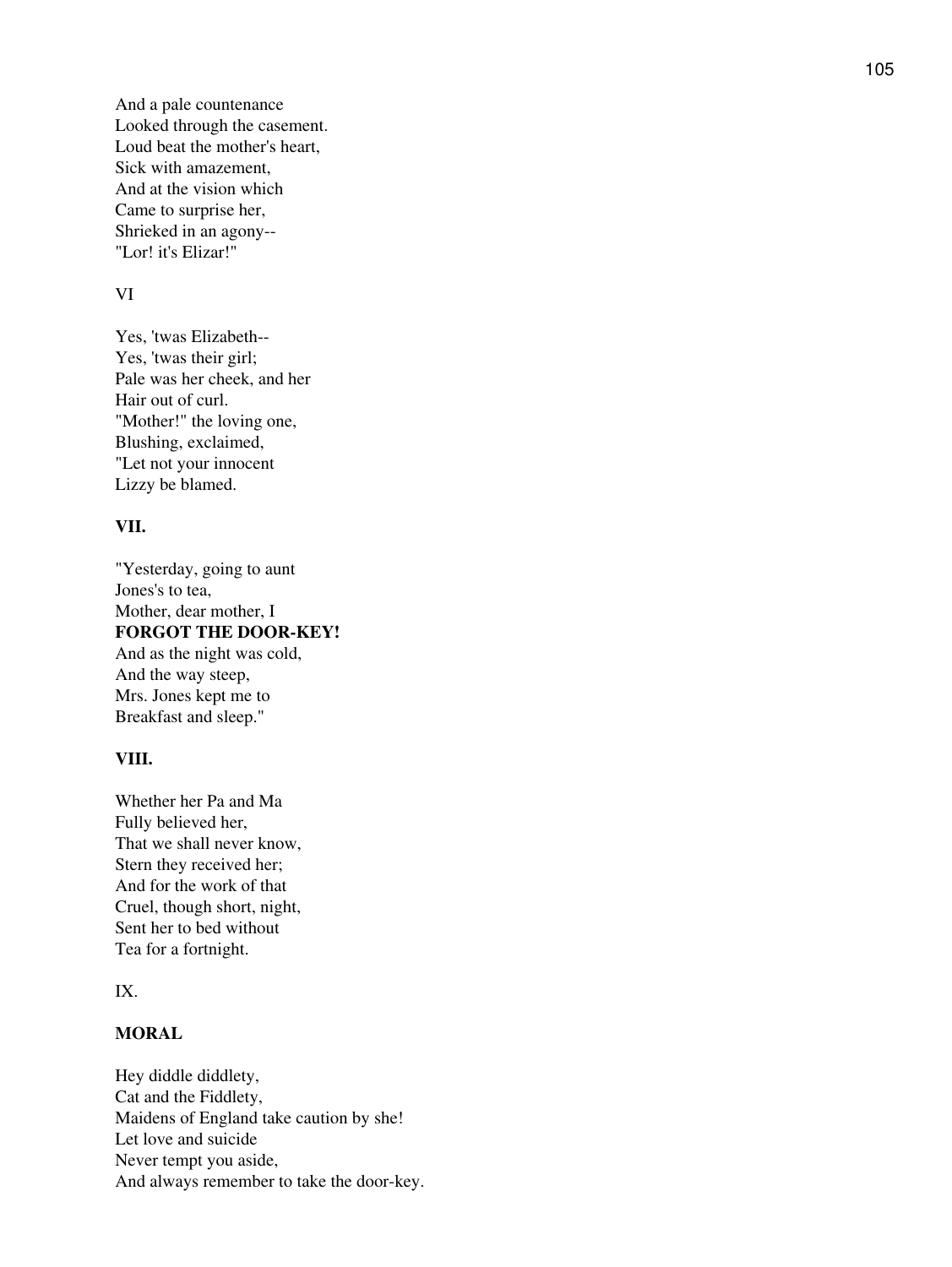### **LYRA HIBERNICA**

#### **THE POEMS OF THE MOLONY OF KILBALLYMOLONY.**

### **THE PIMLICO PAVILION.**

Ye pathrons of janius, Minerva and Vanius, Who sit on Parnassus, that mountain of snow, Descind from your station and make observation Of the Prince's pavilion in sweet Pimlico.

This garden, by jakurs, is forty poor acres, (The garner he tould me, and sure ought to know;) And yet greatly bigger, in size and in figure, Than the Phanix itself, seems the Park Pimlico.

O 'tis there that the spoort is, when the Queen and the Court is Walking magnanimous all of a row, Forgetful what state is among the pataties And the pine-apple gardens of sweet Pimlico.

There in blossoms odorous the birds sing a chorus, Of "God save the Queen" as they hop to and fro; And you sit on the binches and hark to the finches, Singing melodious in sweet Pimlico.

There shuiting their phanthasies, they pluck polyanthuses That round in the gardens resplindently grow, Wid roses and jessimins, and other sweet specimins, Would charm bould Linnayus in sweet Pimlico.

You see when you inther, and stand in the cinther, Where the roses, and necturns, and collyflowers blow, A hill so tremindous, it tops the top-windows Of the elegant houses of famed Pimlico.

And when you've ascinded that precipice splindid You see on its summit a wondtherful show-- A lovely Swish building, all painting and gilding, The famous Pavilion of sweet Pimlico.

Prince Albert, of Flandthers, that Prince of Commandthers, (On whom my best blessings hereby I bestow,) With goold and vermilion has decked that Pavilion, Where the Queen may take tay in her sweet Pimlico.

There's lines from John Milton the chamber all gilt on, And pictures beneath them that's shaped like a bow; I was greatly astounded to think that that Roundhead Should find an admission to famed Pimlico.

O lovely's each fresco, and most picturesque O; And while round the chamber astonished I go,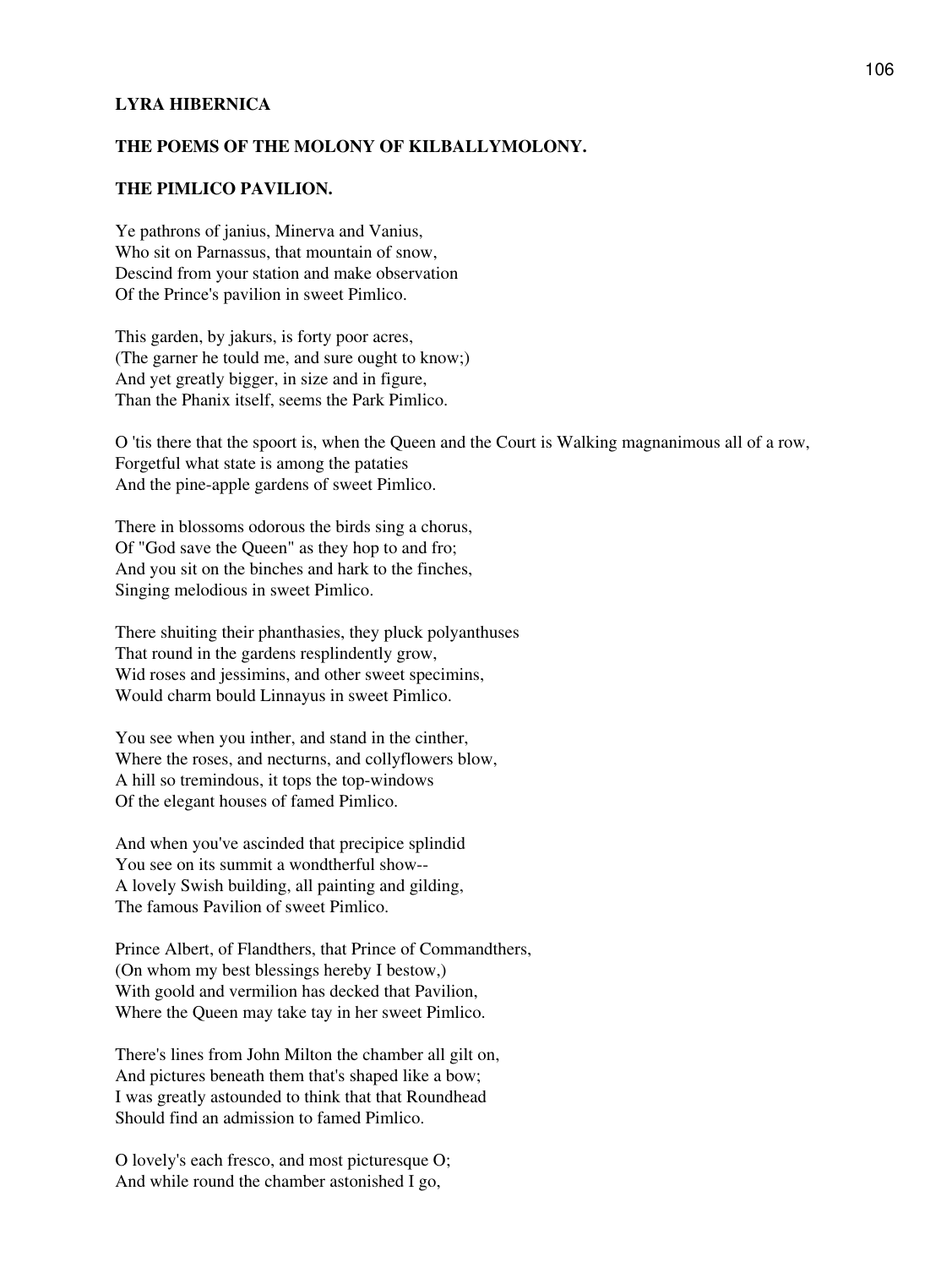I think Dan Maclise's it baits all the pieces Surrounding the cottage of famed Pimlico.

Eastlake has the chimney, (a good one to limn he,) And a vargin he paints with a sarpent below; While bulls, pigs, and panthers, and other enchanthers, Are painted by Landseer in sweet Pimlico.

And nature smiles opposite, Stanfield he copies it; O'er Claude or Poussang sure 'tis he that may crow: But Sir Ross's best faiture is small mini-áture-- He shouldn't paint frescoes in famed Pimlico.

There's Leslie and Uwins has rather small doings; There's Dyce, as brave masther as England can show; And the flowers and the sthrawherries, sure he no dauber is, That painted the panels of famed Pimlico.

In the pictures from Walther Scott, never a fault there's got, Sure the marble's as natural as thrue Scaglio; And the Chamber Pompayen is sweet to take tay in, And ait butther'd muffins in sweet Pimlico.

There's landscapes by Gruner, both solar and lunar, Them two little Doyles too, deserve a bravo; Wid de piece by young Townsend, (for janins abounds in't;) And that's why he's shuited to paint Pimlico.

That picture of Severn's is worthy of rever'nce, But some I won't mintion is rather so so; For sweet philoso'phy, or crumpets and coffee, O where's a Pavilion like sweet Pimlico?

O to praise this Pavilion would puzzle Quintilian, Daymosthenes, Brougham, or young Cicero; So heavenly Goddess, d'ye pardon my modesty, And silence, my lyre! about sweet Pimlico.

#### **THE CRYSTAL PALACE.**

With ganial foire Thransfuse me loyre, Ye sacred nympths of Pindus, The whoile I sing That wondthrous thing, The Palace made o' windows!

Say, Paxton, truth, Thou wondthrous youth, What sthroke of art celistial, What power was lint You to invint This combineetion cristial.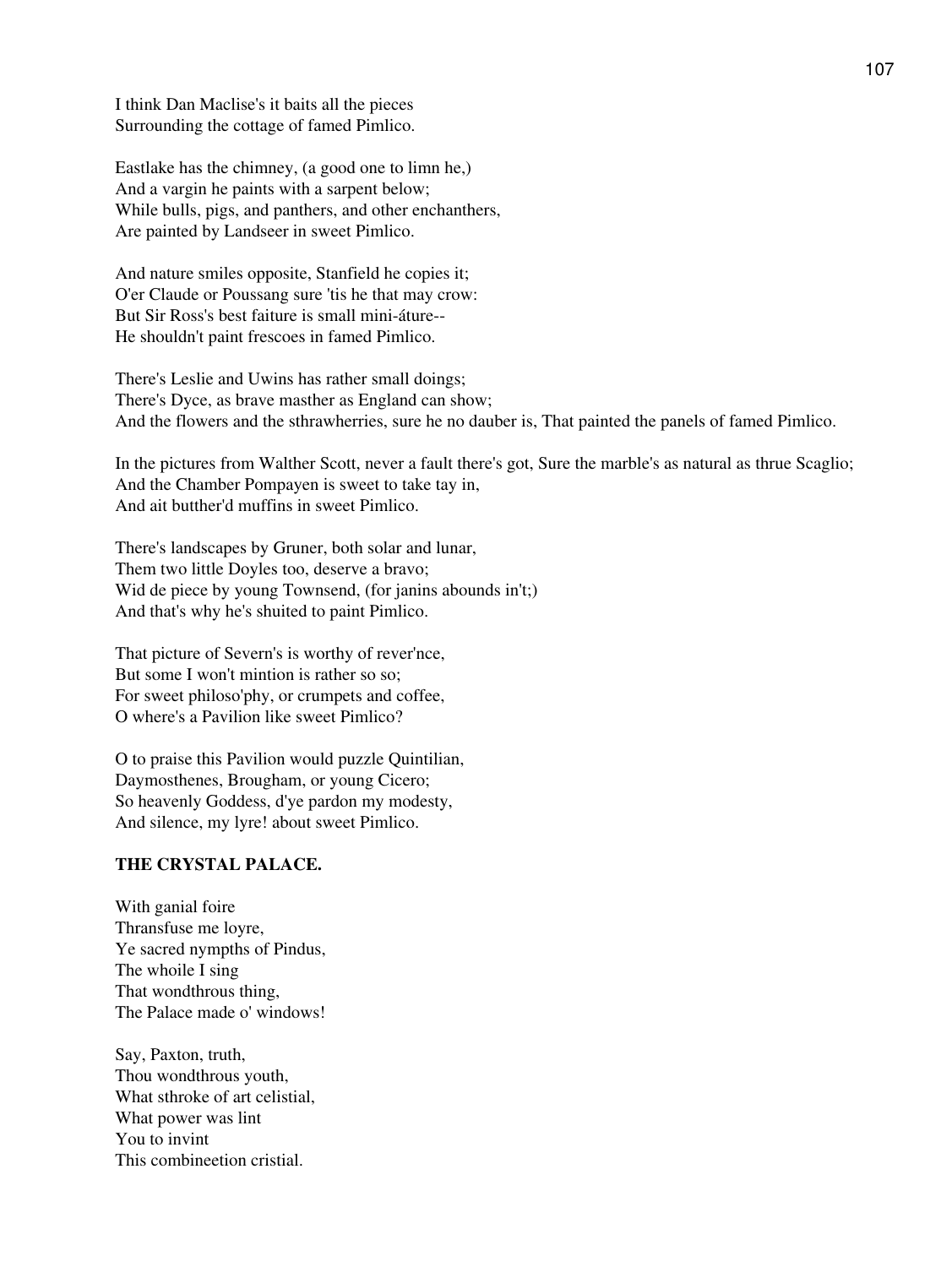O would before That Thomas Moore, Likewoise the late Lord Boyron, Thim aigles sthrong Of godlike song, Cast oi on that cast oiron!

And saw thim walls, And glittering halls, Thim rising slendther columns, Which I poor pote, Could not denote, No, not in twinty vollums.

My Muse's words Is like the bird's That roosts beneath the panes there; Her wing she spoils 'Gainst them bright toiles, And cracks her silly brains there.

This Palace tall, This Cristial Hall, Which Imperors might covet, Stands in High Park Like Noah's Ark, A rainbow bint above it.

The towers and fanes, In other scaynes, The fame of this will undo, Saint Paul's big doom, Saint Payther's Room, And Dublin's proud Rotundo.

'Tis here that roams, As well becomes Her dignitee and stations, Victoria Great, And houlds in state The Congress of the Nations.

Her subjects pours From distant shores, Her Injians and Canajians; And also we, Her kingdoms three, Attind with our allagiance.

Here come likewise Her bould allies, Both Asian and Europian;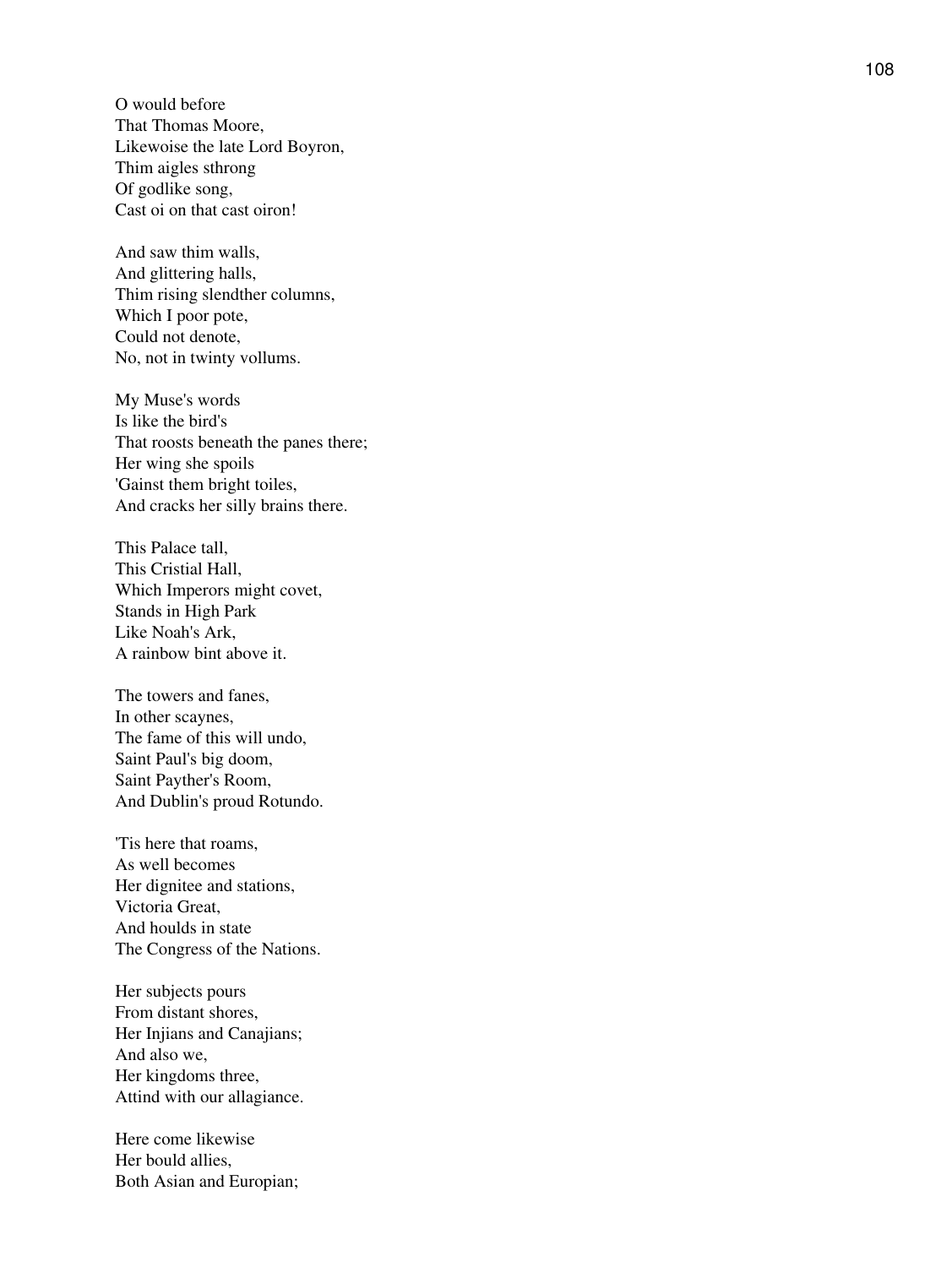From East and West They send their best To fill her Coornucopean.

I seen (thank Grace!) This wonthrous place (His Noble Honor Misther H. Cole it was That gave the pass, And let me see what is there).

With conscious proide I stud insoide And look'd the World's Great Fair in, Until me sight Was dazzled quite, And couldn't see for staring.

There's holy saints And window paints, By Maydiayval Pugin; Alhamborough Jones Did paint the tones Of yellow and gambouge in.

There's fountains there And crosses fair; There's water-gods with urrns: There's organs three, To play, d'ye see? "God save the Queen," by turrns.

There's Statues bright Of marble white, Of silver, and of copper; And some in zinc, And some, I think, That isn't over proper.

There's staym Ingynes, That stands in lines, Enormous and amazing, That squeal and snort Like whales in sport, Or elephants a-grazing.

There's carts and gigs, And pins for pigs, There's dibblers and there's harrows. And ploughs like toys For little boys, And ilegant wheelbarrows.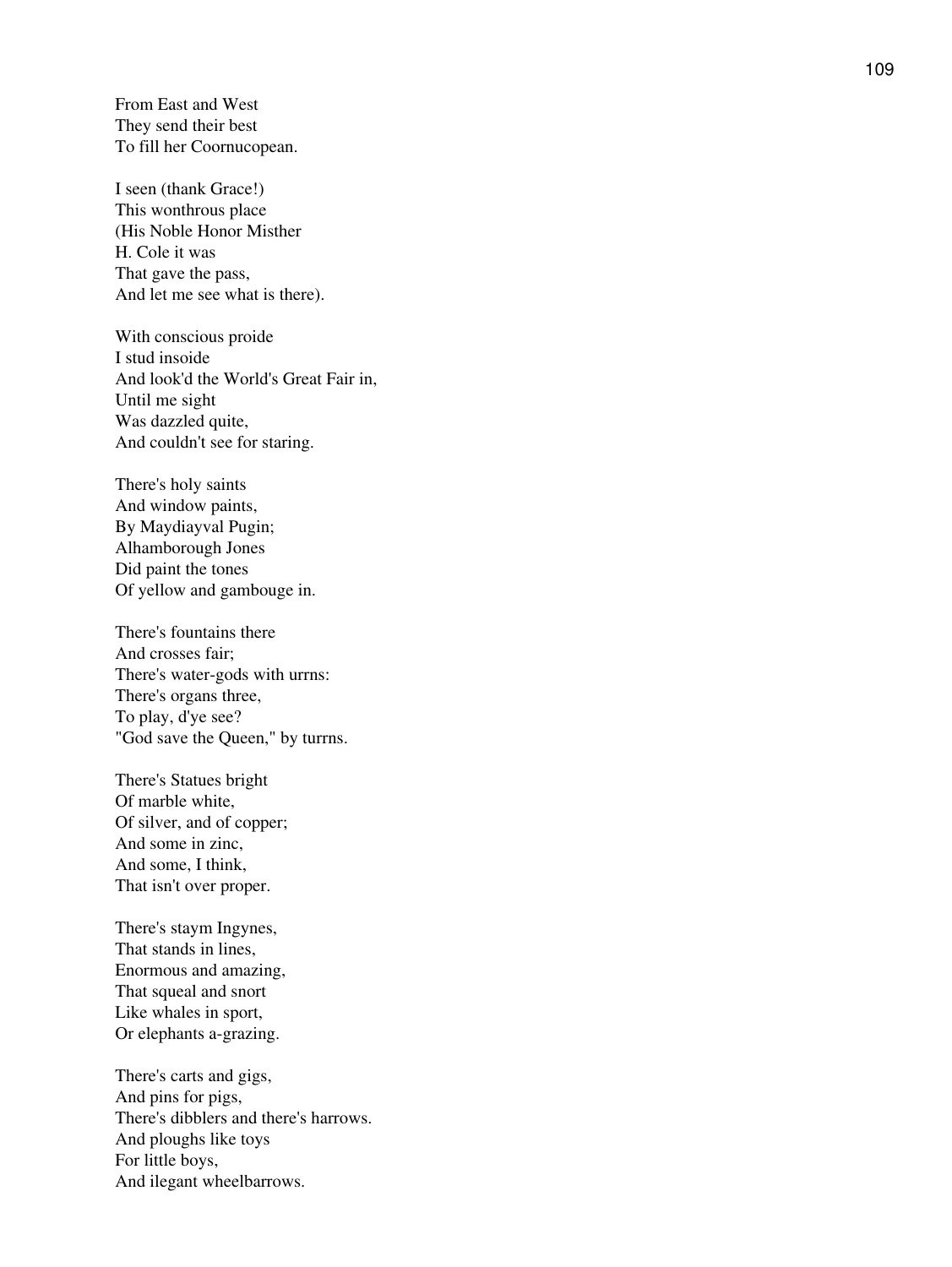For thim genteels Who ride on wheels, There's plenty to indulge 'em: There's Droskys snug From Paytersbug, And vayhycles from Bulgium.

There's Cabs on Stands And Shandthry danns; There's Waggons from New York here; There's Lapland Sleighs Have cross'd the seas, And Jaunting Cyars from Cork here.

Amazed I pass From glass to glass, Deloighted I survey 'em; Fresh wondthers grows Before me nose In this sublime Musayum!

Look, here's a fan From far Japan, A sabre from Damasco: There's shawls ye get From far Thibet, And cotton prints from Glasgow.

There's German flutes, Marocky boots, And Naples Macaronies; Bohaymia Has sent Bohay; Polonia her polonies.

There's granite flints That's quite imminse, There's sacks of coals and fuels, There's swords and guns, And soap in tuns, And Gingerbread and Jewels.

There's taypots there, And cannons rare; There's coffins fill'd with roses; There's canvas tints, Teeth insthrumints, And shuits of clothes by MOSES.

There's lashins more Of things in store, But thim I don't remimber;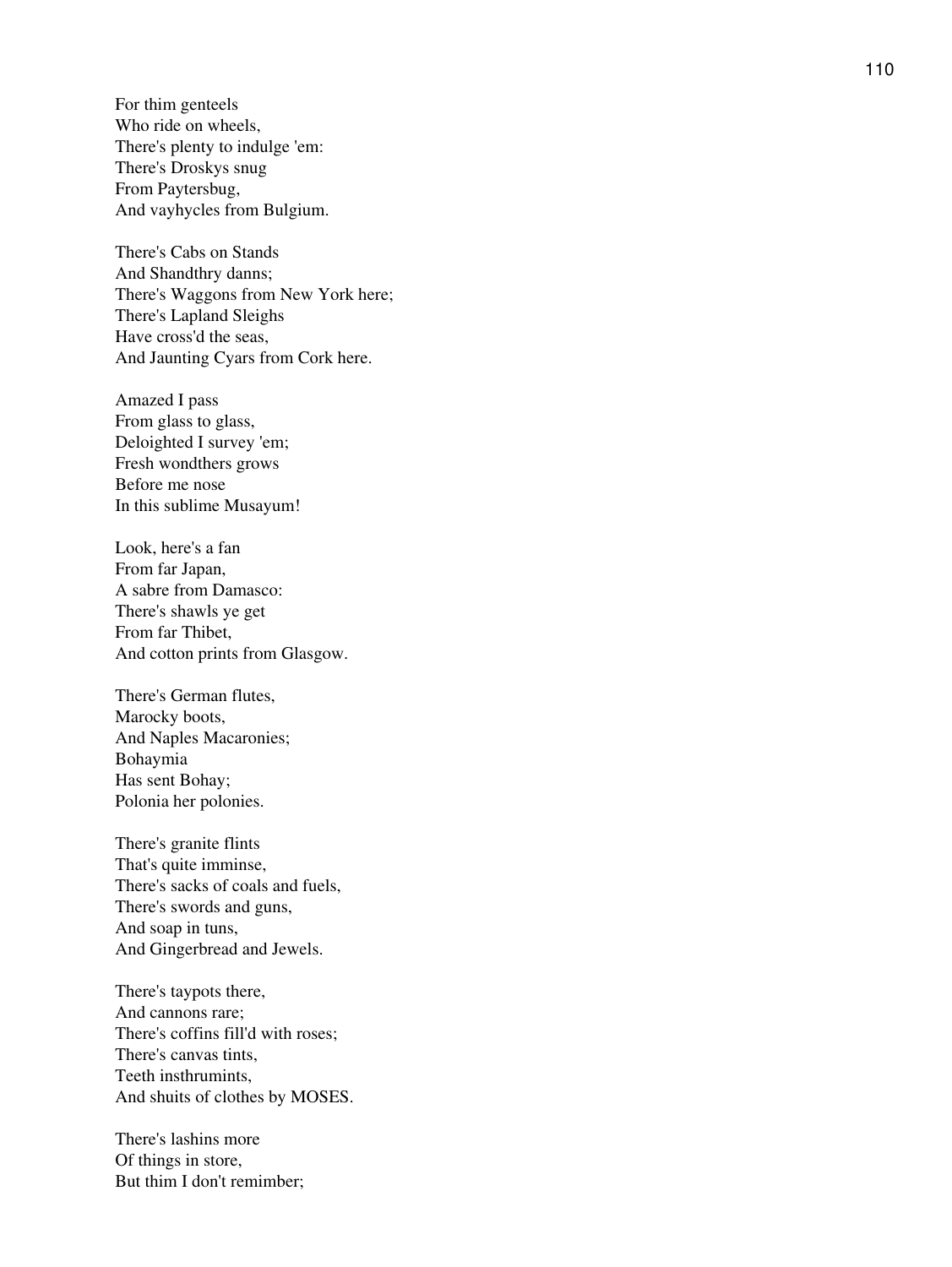Nor could disclose Did I compose From May time to Novimber!

Ah, JUDY thru! With eyes so blue, That you were here to view it! And could I screw But tu pound tu, 'Tis I would thrait you to it!

So let us raise Victoria's praise, And Albert's proud condition, That takes his ayse As he surveys This Cristial Exhibition.

1851.

## **MOLONY'S LAMENT.**

O TIM, did you hear of thim Saxons, And read what the peepers report? They're goan to recal the Liftinant, And shut up the Castle and Coort!

Our desolate counthry of Oireland, They're bint, the blagyards, to desthroy, And now having murdthered our counthry, They're goin to kill the Viceroy, Dear boy; 'Twas he was our proide and our joy!

And will we no longer behould him, Surrounding his carriage in throngs, As he weaves his cocked-hat from the windies, And smiles to his bould aid-de-congs? I liked for to see the young haroes, All shoining with sthripes and with stars, A horsing about in the Phaynix, And winking the girls in the cyars,

Like Mars, A smokin' their poipes and cigyars.

Dear Mitchell exoiled to Bermudies, Your beautiful oilids you'll ope, And there'll be an abondance of croyin' From O'Brine at the Keep of Good Hope, When they read of this news in the peepers, Acrass the Atlantical wave, That the last of the Oirish Liftinints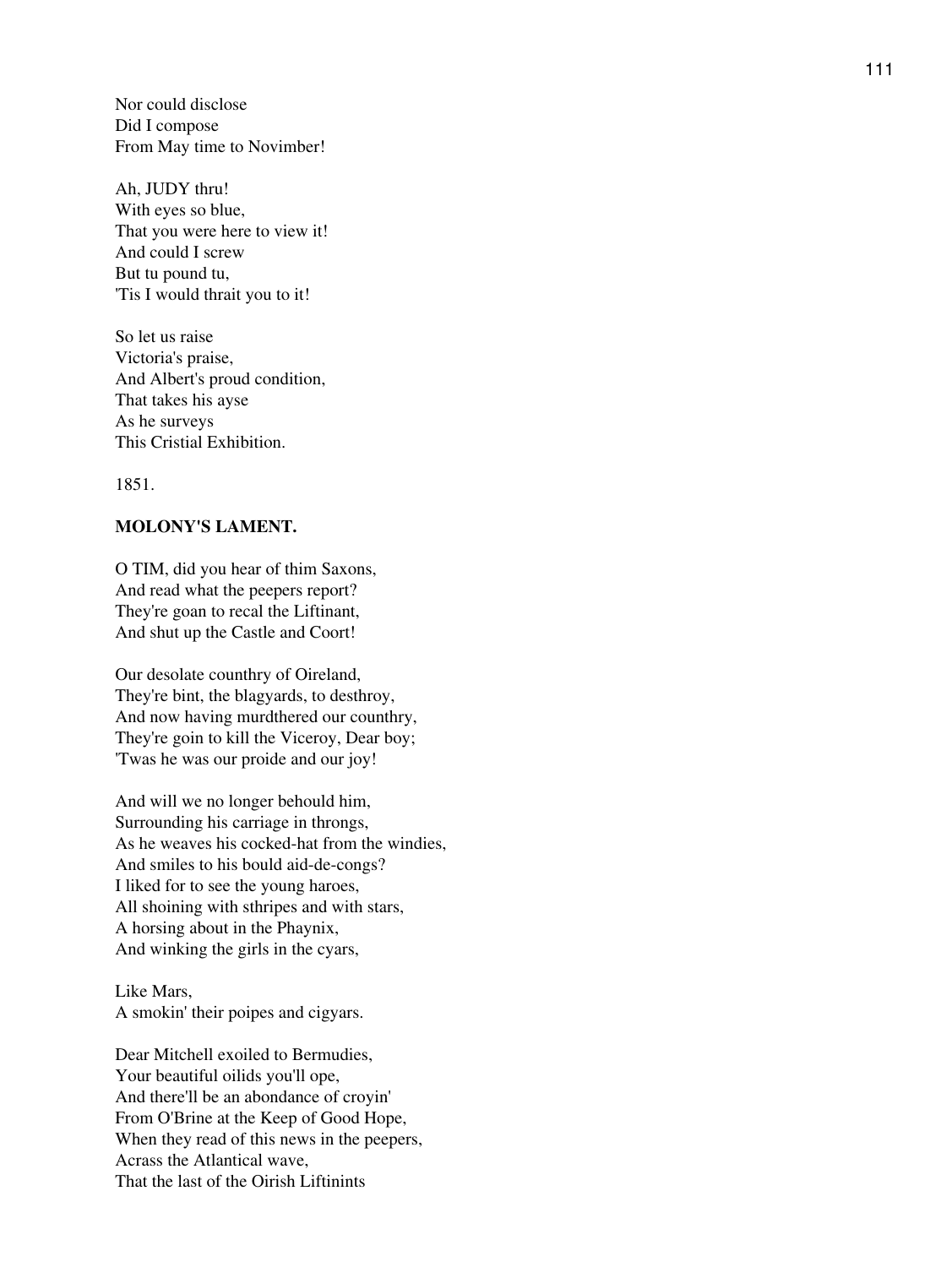Of the oisland of Seents has tuck lave. God save The Queen--she should betther behave.

And what's to become of poor Dame Sthreet, And who'll ait the puffs and the tarts, Whin the Coort of imparial splindor From Doblin's sad city departs? And who'll have the fiddlers and pipers, When the deuce of a Coort there remains? And where'll be the bucks and the ladies, To hire the Coort-shuits and the thrains?

In sthrains, It's thus that ould Erin complains!

There's Counsellor Flanagan's leedy

'Twas she in the Coort didn't fail, And she wanted a plinty of popplin, For her dthress, and her flounce, and her tail; She bought it of Misthress O'Grady, Eight shillings a yard tabinet, But now that the Coort is concluded, The divvle a yard will she get; I bet, Bedad, that she wears the old set.

There's Surgeon O'Toole and Miss Leary, They'd daylings at Madam O'Riggs'; Each year at the dthrawing-room sayson, They mounted the neatest of wigs. When Spring, with its buds and its dasies, Comes out in her beauty and bloom, Thim tu'll never think of new jasies, Becase there is no dthrawing-room,

For whom They'd choose the expense to ashume.

There's Alderman Toad and his lady, 'Twas they gave the Clart and the Poort, And the poine-apples, turbots, and lobsters, To feast the Lord Liftinint's Coort. But now that the quality's goin, I warnt that the aiting will stop, And you'll get at the Alderman's teeble The devil a bite or a dthrop,

Or chop; And the butcher may shut up his shop.

Yes, the grooms and the ushers are goin, And his Lordship, the dear honest man,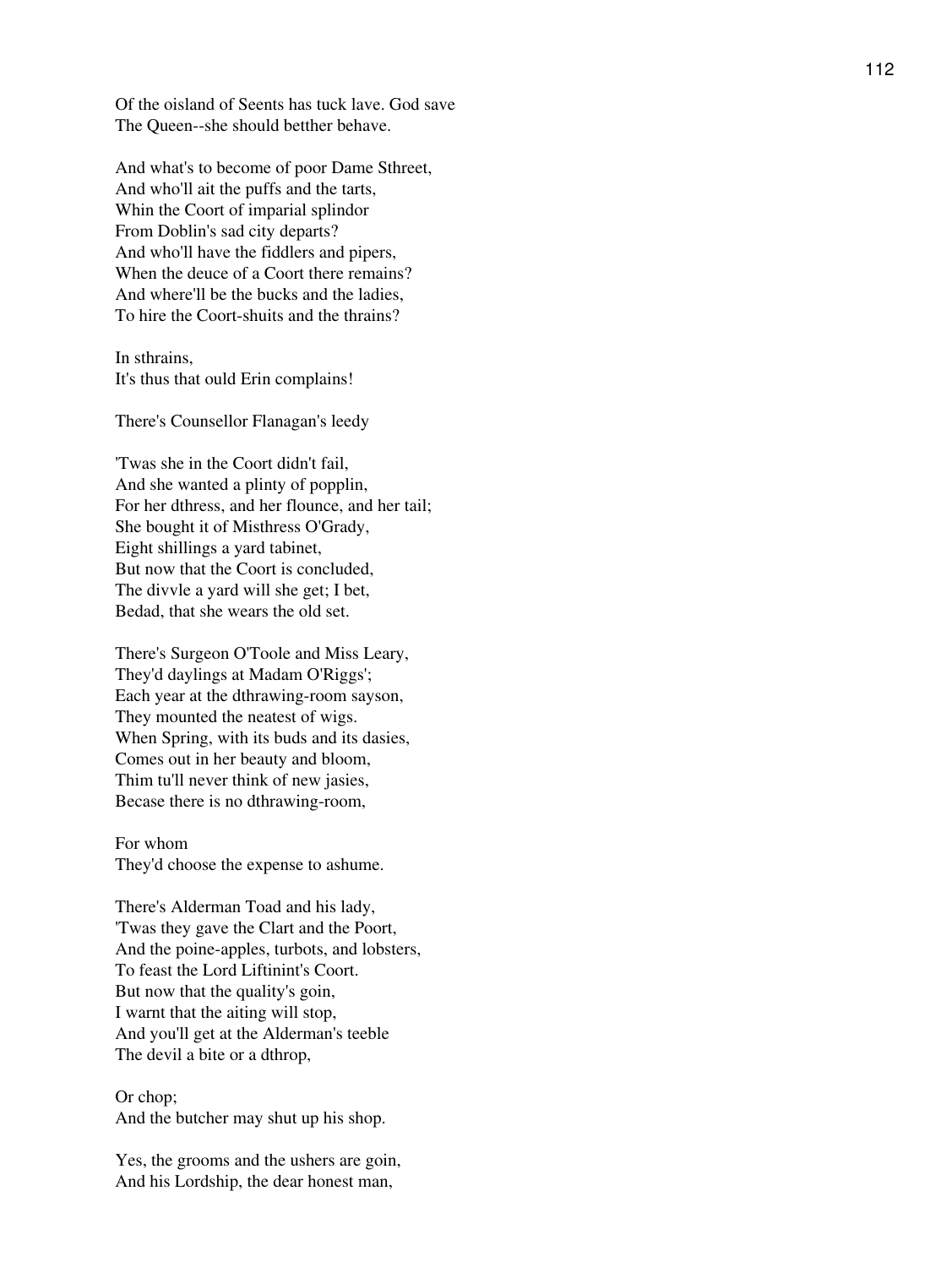And the Duchess, his eemiable leedy, And Corry, the bould Connellan, And little Lord Hyde and the childthren, And the Chewter and Governess tu; And the servants are packing their boxes,-- Oh, murther, but what shall I due

Without you? O Meery, with ois of the blue!

## **MR. MOLONY'S ACCOUNT OF THE BALL.**

# **GIVEN TO THE NEPAULESE AMBASSADOR BY THE PENINSULAR AND ORIENTAL COMPANY.**

O will ye choose to hear the news, Bedad I cannot pass it o'er: I'll tell you all about the Ball To the Naypaulase Ambassador. Begor! this fête all balls does bate At which I've worn a pump, and I Must here relate the splendthor great Of th' Oriental Company.

These men of sinse dispoised expinse, To fête these black Achilleses. "We'll show the blacks," says they, "Almack's, And take the rooms at Willis's." With flags and shawls, for these Nepauls, They hung the rooms of Willis up, And decked the walls, and stairs, and halls, With roses and with lilies up.

And Jullien's band it tuck its stand, So sweetly in the middle there, And soft bassoons played heavenly chunes, And violins did fiddle there. And when the Coort was tired of spoort, I'd lave you, boys, to think there was A nate buffet before them set, Where lashins of good dhrink there was.

At ten before the ball-room door, His moighty Excellincy was, He smoiled and bowed to all the crowd, So gorgeous and immense he was. His dusky shuit, sublime and mute, Into the door-way followed him; And O the noise of the blackguard boys, As they hurrood and hollowed him!

The noble Chair\* stud at the stair,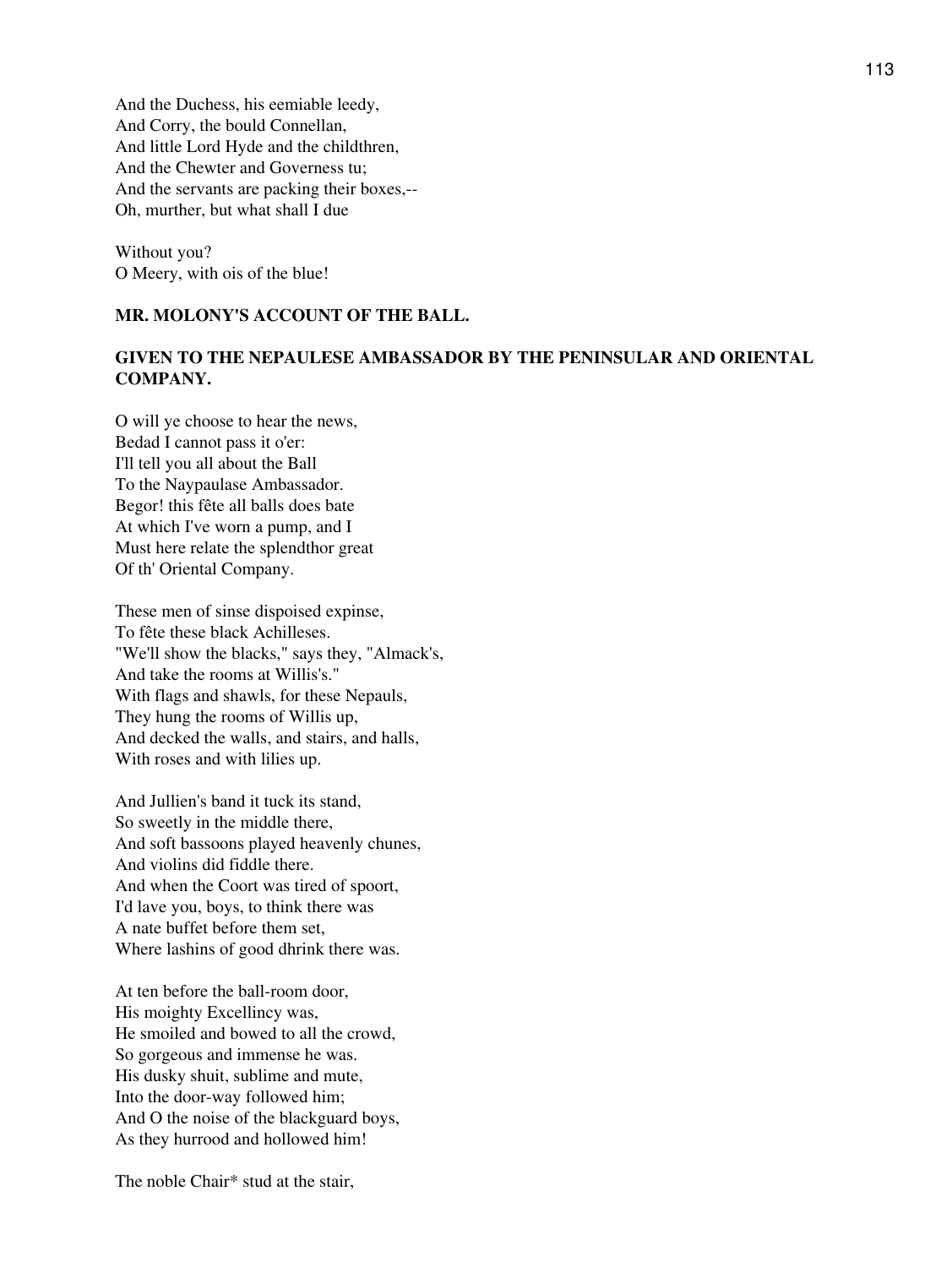And bade the dthrums to thump; and he Did thus evince, to that Black Prince, The welcome of his Company. O fair the girls, and rich the curls, And bright the oys you saw there, was; And fixed each oye, ye there could spoi, On Gineral Jung Bahawther, was!

This Gineral great then tuck his sate, With all the other ginerals, (Bedad his troat, his belt, his coat, All bleezed with precious minerals;) And as he there, with princely air, Recloinin on his cushion was, All round about his royal chair The squeezin and the pushin was.

O Pat, such girls, such Jukes, and Earls, Such fashion and nobilitee! Just think of Tim, and fancy him Amidst the hoigh gentilitee! There was Lord De L'Huys, and the Portygeese Ministher and his lady there, And I reckonized, with much surprise, Our messmate, Bob O'Grady, there;

There was Baroness Brunow, that looked like Juno, And Baroness Rehausen there, And Countess Roullier, that looked peculiar Well, in her robes of gauze in there. There was Lord Crowhurst (I knew him first, When only Mr. Pips he was), And Mick O'Toole, the great big fool, That after supper tipsy was.

There was Lord Fingall, and his ladies all, And Lords Killeen and Dufferin, And Paddy Fife, with his fat wife: I wondther how he could stuff her in. There was Lord Belfast, that by me past, And seemed to ask how should I go there? And the Widow Macrae, and Lord A Hay, And the Marchioness of Sligo there.

Yes, Jukes, and Earls, and diamonds, and pearls, And pretty girls, was sporting there; And some beside (the rogues!) I spied, Behind the windies, coorting there. O there's one I know, bedad would show As beautiful as any there, And I'd like to hear the pipers blow, And shake a fut with Fanny there!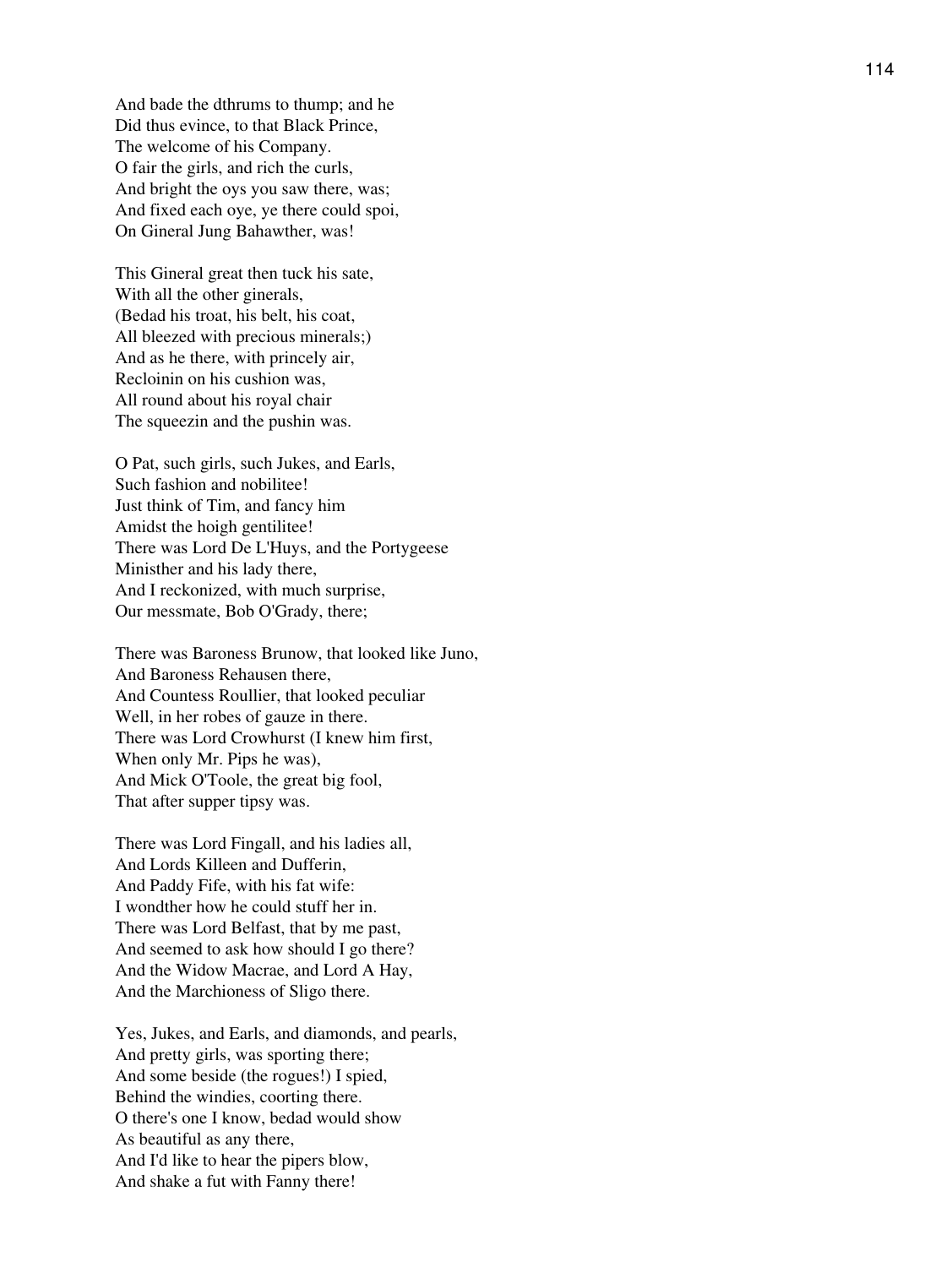James Matheson, Esq., to whom, and the Board of Directors of the Peninsular and Oriental Company, • I, Timotheus Molony, late stoker on board the "Iberia," the "Lady Mary Wood," the "Tagus," and the Oriental steamships, humbly dedicate this production of my grateful muse.

## **THE BATTLE OF LIMERICK.**

Ye Genii of the nation, Who look with veneration. And Ireland's desolation onsaysingly deplore; Ye sons of General Jackson, Who thrample on the Saxon, Attend to the thransaction upon Shannon shore,

When William, Duke of Schumbug, A tyrant and a humbug, With cannon and with thunder on our city bore, Our fortitude and valiance Insthructed his battalions To respict the galliant Irish upon Shannon shore.

Since that capitulation, No city in this nation So grand a reputation could boast before, As Limerick prodigious, That stands with quays and bridges, And the ships up to the windies of the Shannon shore.

A chief of ancient line, 'Tis William Smith O'Brine Reprisints this darling Limerick, this ten years or more: O the Saxons can't endure To see him on the flure, And thrimble at the Cicero from Shannon shore!

This valliant son of Mars Had been to visit Par's, That land of Revolution, that grows the tricolor; And to welcome his returrn From pilgrimages furren, We invited him to tay on the Shannon shore.

Then we summoned to our board Young Meagher of the sword: 'Tis he will sheathe that battle-axe in Saxon gore; And Mitchil of Belfast We bade to our repast, To dthrink a dish of coffee on the Shannon shore.

Convaniently to hould These patriots so bould, We tuck the opportunity of Tim Doolan's store; And with ornamints and banners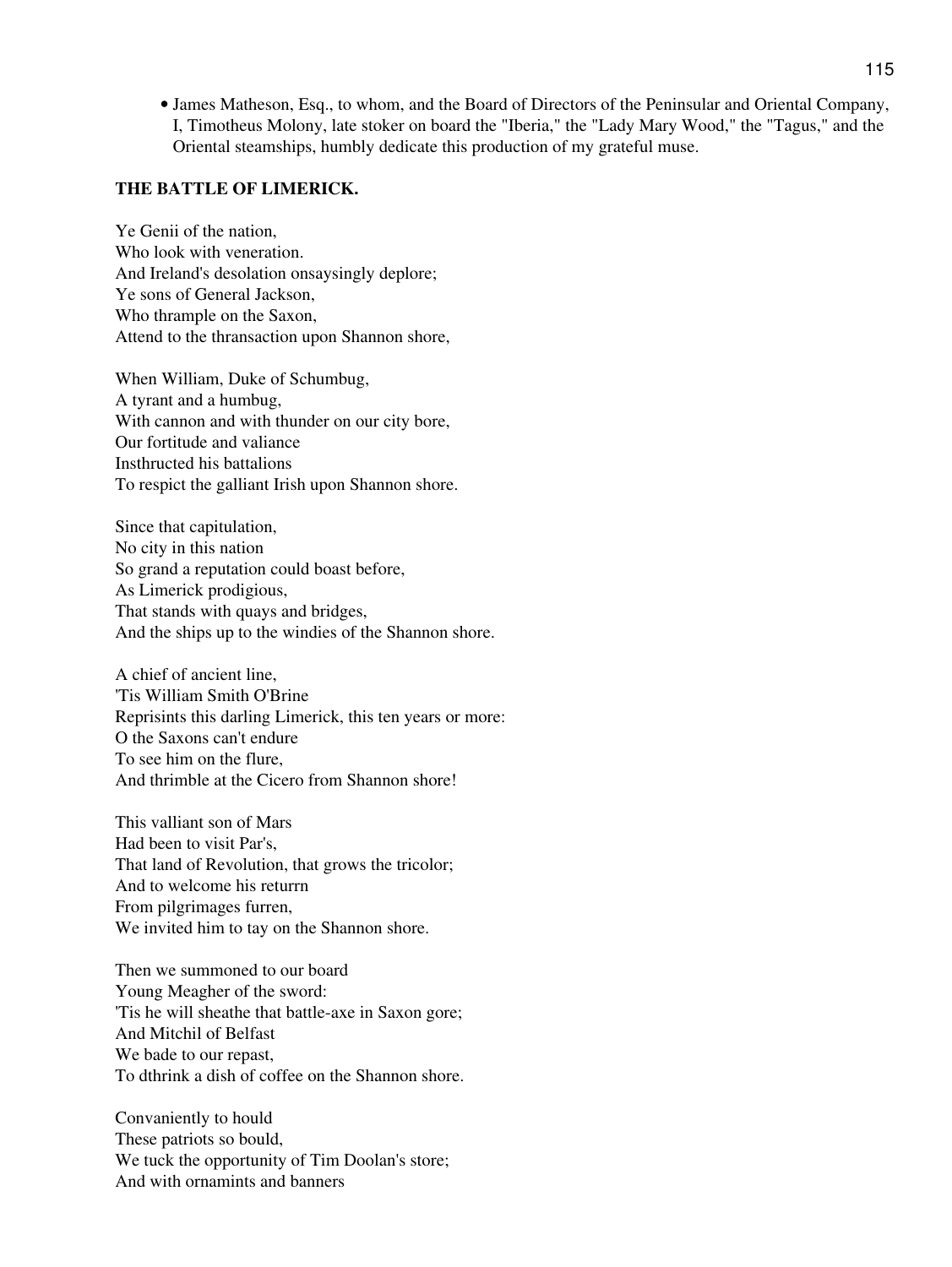(As becomes gintale good manners) We made the loveliest tay-room upon Shannon shore.

'Twould binifit your sowls, To see the butthered rowls, The sugar-tongs and sangwidges and craim galyore, And the muffins and the crumpets, And the band of hearts and thrumpets, To celebrate the sworry upon Shannon shore.

Sure the Imperor of Bohay Would be proud to dthrink the tay That Misthress Biddy Rooney for O'Brine did pour; And, since the days of Strongbow, There never was such Congo-- Mitchil dthrank six quarts of it--by Shannon shore.

But Clarndon and Corry Connellan beheld this sworry With rage and imulation in their black hearts' core; And they hired a gang of ruffins To interrupt the muffins, And the fragrance of the Congo on the Shannon shore.

When full of tay and cake, O'Brine began to spake; But juice a one could hear him, for a sudden roar Of a ragamuffin rout Began to yell and shout, And frighten the propriety of Shannon shore.

As Smith O'Brine harangued, They batthered and they banged: Tim Doolan's doors and windies down they tore; They smashed the lovely windies (Hung with muslin from the Indies), Purshuing of their shindies upon Shannon shore.

With throwing of brickbats, Drowned puppies and dead rats, These ruffin democrats themselves did lower; Tin kettles, rotten eggs, Cabbage-stalks, and wooden legs, They flung among the patriots of Shannon shore.

O the girls began to scrame And upset the milk and crame; And the honorable gintlemin, they cursed and swore: And Mitchil of Belfast, 'Twas he that looked aghast, When they roasted him in effigy by Shannon shore.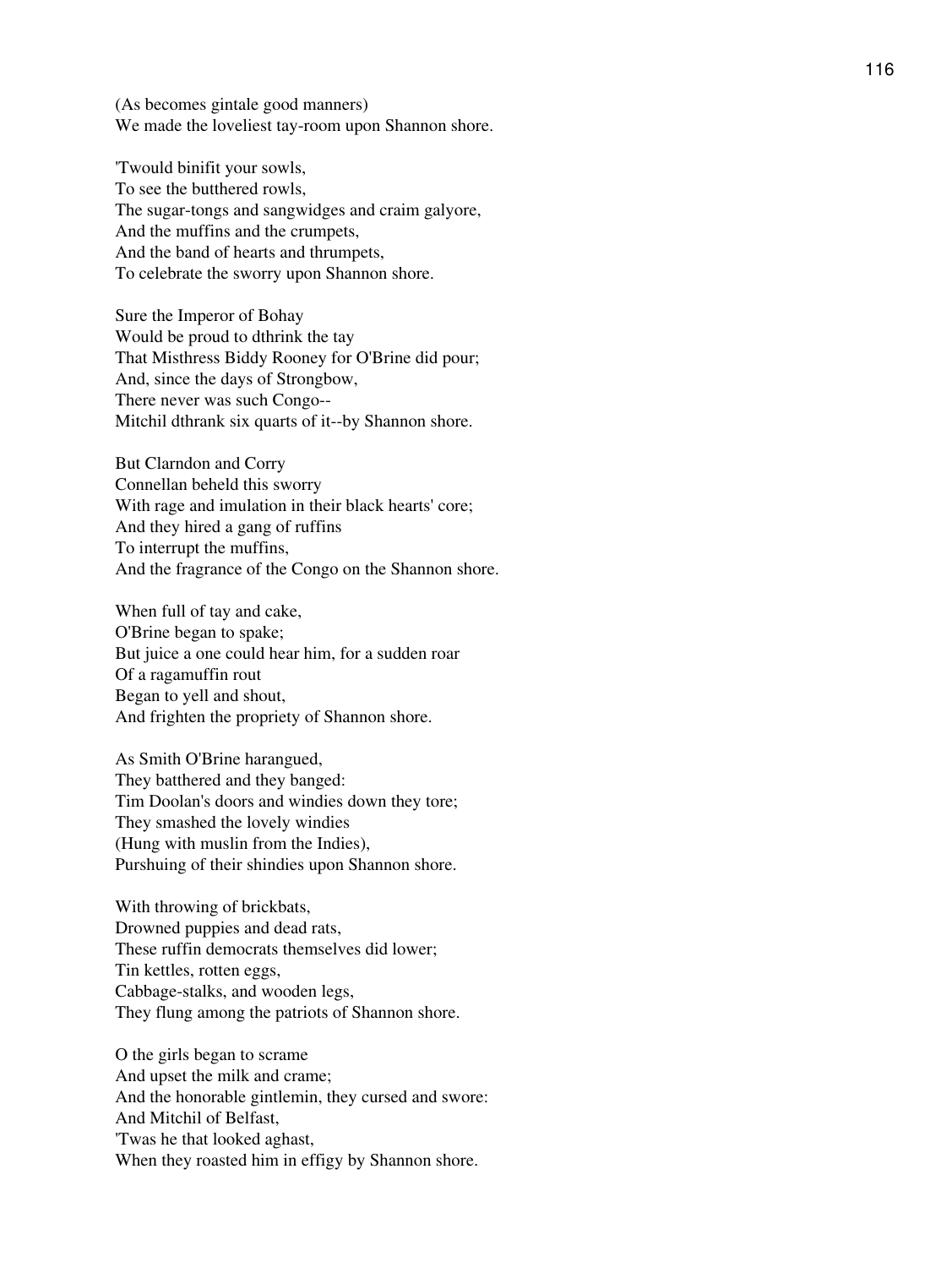O the lovely tay was spilt On that day of Ireland's guilt; Says Jack Mitchil, "I am kilt! Boys, where's the back door? 'Tis a national disgrace: Let me go and veil me face;" And he boulted with quick pace from the Shannon shore.

"Cut down the bloody horde!" Says Meagher of the sword, "This conduct would disgrace any blackamore;" But the best use Tommy made Of his famous battle blade Was to cut his own stick from the Shannon shore.

Immortal Smith O'Brine Was raging like a line; 'Twould have done your sowl good to have heard him roar; In his glory he arose, And he rushed upon his foes, But they hit him on the nose by the Shannon shore.

Then the Futt and the Dthragoons In squadthrons and platoons, With their music playing chunes, down upon us bore; And they bate the rattatoo, But the Peelers came in view, And ended the shaloo on the Shannon shore.

## **LARRY O'TOOLE.**

You've all heard of Larry O'Toole, Of the beautiful town of Drumgoole; He had but one eye, To ogle ye by-- Oh, murther, but that was a jew'l! A fool He made of de girls, dis O'Toole.

'Twas he was the boy didn't fail, That tuck down pataties and mail; He never would shrink From any sthrong dthrink, Was it whisky or Drogheda ale; I'm bail This Larry would swallow a pail.

Oh, many a night at the bowl, With Larry I've sot cheek by jowl; He's gone to his rest, Where's there's dthrink of the best, And so let us give his old sowl A howl, For 'twas he made the noggin to rowl.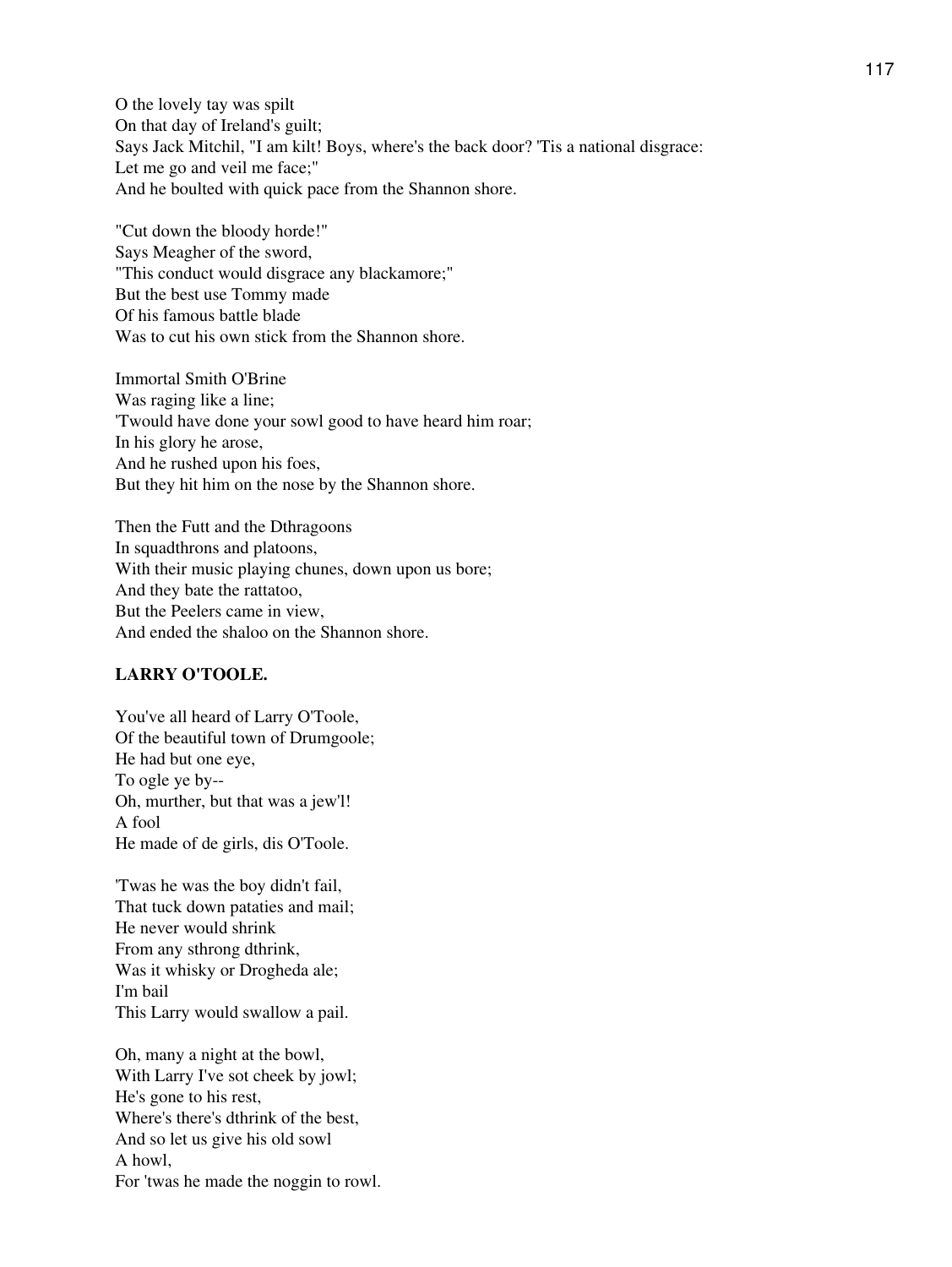## **THE ROSE OF FLORA.**

Sent by a Young Gentleman of Quality to Miss Br-dy, of Castle Brady.

On Brady's tower there grows a flower, It is the loveliest flower that blows,-- At Castle Brady there lives a lady, (And how I love her no one knows); Her name is Nora, and the goddess Flora Presents her with this blooming rose.

"O Lady Nora," says the goddess Flora, "I've many a rich and bright parterre; In Brady's towers there's seven more flowers, But you're the fairest lady there: Not all the county, nor Ireland's bounty, Can projuice a treasure that's half so fair!"

What cheek is redder? sure roses fed her! Her hair is maregolds, and her eye of blew. Beneath her eyelid, is like the vi'let, That darkly glistens with gentle jew! The lily's nature is not surely whiter Than Nora's neck is,--and her arrums too.

"Come, gentle Nora," says the goddess Flora, My dearest creature, take my advice, There is a poet, full well you know it, Who spends his lifetime in heavy sighs,-- Young Redmond Barry, 'tis him you'll marry, If rhyme and raisin you'd choose likewise."

#### **THE LAST IRISH GRIEVANCE.**

On reading of the general indignation occasioned in Ireland by the appointment of a Scotch Professor to one of HER MAJESTY'S Godless colleges, MASTER MOLLOY MOLONY, brother of THADDEUS MOLONY, Esq., of the Temple, a youth only fifteen years of age, dashed off the following spirited lines:--

As I think of the insult that's done to this nation, Red tears of rivinge from me fatures I wash, And uphold in this pome, to the world's daytistation, The sleeves that appointed PROFESSOR M'COSH.

I look round me counthree, renowned by exparience, And see midst her childthren, the witty, the wise,-- Whole hayps of logicians, potes, schollars, grammarians, All ayger for pleeces, all panting to rise;

I gaze round the world in its utmost diminsion; LARD JAHN and his minions in Council I ask; Was there ever a Government-pleece (with a pinsion) But children of Erin were fit for that task?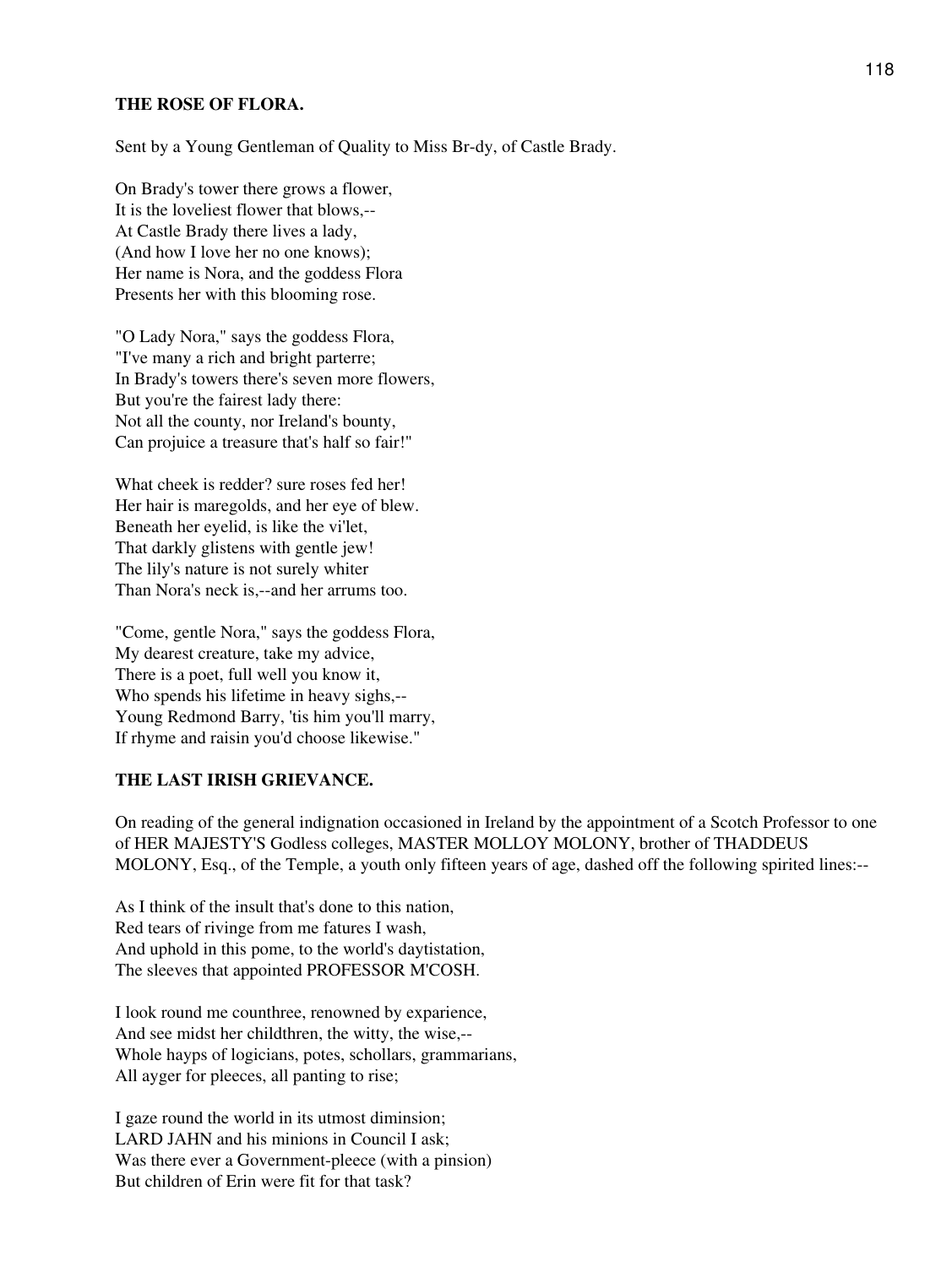What, Erin beloved, is thy fetal condition? What shame in aych boosom must rankle and burrun, To think that our countree has ne'er a logician In the hour of her deenger will surrev her turrun!

On the logic of Saxons there's little reliance, And, rather from Saxons than gather its rules, I'd stamp under feet the base book of his science, And spit on his chair as he taught in the schools!

O false SIR JOHN KANE! is it thus that you praych me? I think all your Queen's Universitees Bosh; And if you've no neetive Professor to taych me, I scawurn to be learned by the Saxon M'COSH.

There's WISEMAN and CHUME, and His Grace the Lord Primate, That sinds round the box, and the world will subscribe; 'Tis they'll build a College that's fit for our climate, And taych me the saycrets I burn to imboibe!

'Tis there as a Student of Science I'll enther, Fair Fountain of Knowledge, of Joy, and Contint! SAINT PATHRICK'S sweet Statue shall stand in the centher, And wink his dear oi every day during Lint.

And good Doctor NEWMAN, that praycher unwary, 'Tis he shall preside the Academee School, And quit the gay robe of ST. PHILIP of Neri, To wield the soft rod of ST. LAWRENCE O'TOOLE!

# **THE BALLADS OF POLICEMAN X.**

#### **THE WOLFE NEW BALLAD OF JANE RONEY AND MARY BROWN.**

An igstrawnary tail I vill tell you this veek-- I stood in the Court of A'Beckett the Beak, Vere Mrs. Jane Roney, a vidow, I see, Who charged Mary Brown with a robbin of she.

This Mary was pore and in misery once, And she came to Mrs. Roney it's more than twelve monce. She adn't got no bed, nor no dinner nor no tea, And kind Mrs. Roney gave Mary all three.

Mrs. Roney kep Mary for ever so many veeks, (Her conduct disgusted the best of all Beax,) She kep her for nothink, as kind as could be, Never thinkin that this Mary was a traitor to she.

"Mrs. Roney, O Mrs. Roney, I feel very ill; Will you just step to the Doctor's for to fetch me a pill?" "That I will, my pore Mary," Mrs. Roney says she; And she goes off to the Doctor's as quickly as may be.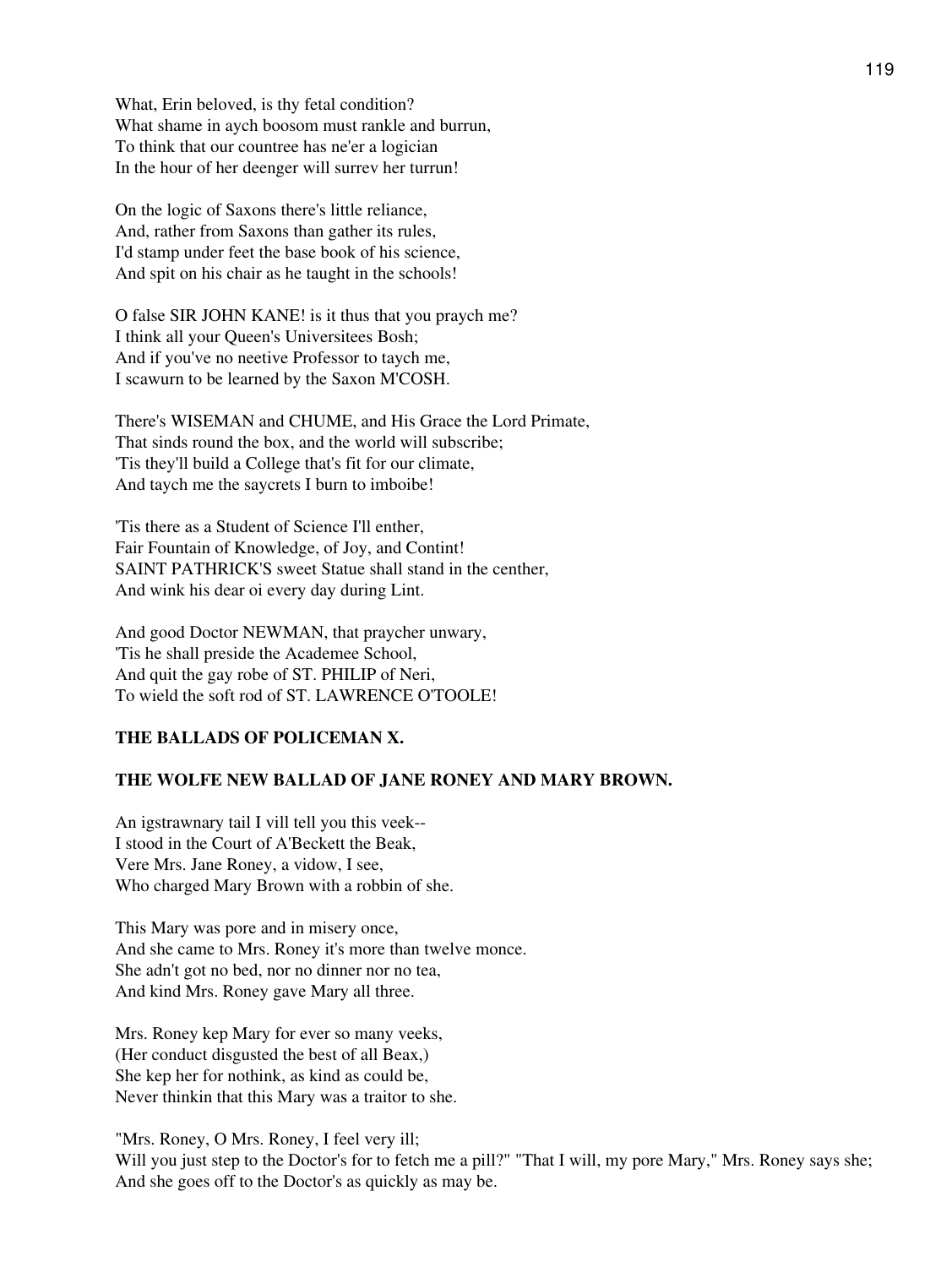No sooner on this message Mrs. Roney was sped, Than hup gits vicked Mary, and jumps out a bed; She hopens all the trunks without never a key-- She bustes all the boxes, and vith them makes free.

Mrs. Roney's best linning, gownds, petticoats, and close, Her children's little coats and things, her boots, and her hose, She packed them, and she stole 'em, and avay vith them did flee. Mrs. Roney's situation--you may think vat it vould be!

Of Mary, ungrateful, who had served her this vay, Mrs. Roney heard nothink for a long year and a day. Till last Thursday, in Lambeth, ven whom should she see But this Mary, as had acted so ungrateful to she?

She was leaning on the helbo of a worthy young man, They were going to be married, and were walkin hand in hand; And the Church bells was a ringing for Mary and he,

And the parson was ready, and a waitin for his fee.

When up comes Mrs. Roney, and faces Mary Brown, Who trembles, and castes her eyes upon the ground. She calls a jolly pleaseman, it happens to be me; I charge this yonng woman, Mr. Pleaseman, says she.

"Mrs. Roney, O, Mrs. Roney, O, do let me go, I acted most ungrateful I own, and I know, But the marriage bell is a ringin, and the ring you may see, And this young man is a waitin," says Mary says she.

"I don't care three fardens for the parson and clark, And the bell may keep ringin from noon day to dark. Mary Brown, Mary Brown, you must come along with me; And I think this young man is lucky to be free."

So, in spite of the tears which bejew'd Mary's cheek, I took that young gurl to A'Beckett the Beak; That exlent Justice demanded her plea-- But never a sullable said Mary said she.

On account of her conduck so base and so vile, That wicked young gurl is committed for trile, And if she's transpawted beyond the salt sea, It's a proper reward for such willians as she.

Now you young gurls of Southwark for Mary who veep, From pickin and stealin your ands you must keep, Or it may be my dooty, as it was Thursday veek, To pull you all hup to A'Beckett the Beak.

# **THE THREE CHRISTMAS WAITS.**

My name is Pleaceman X;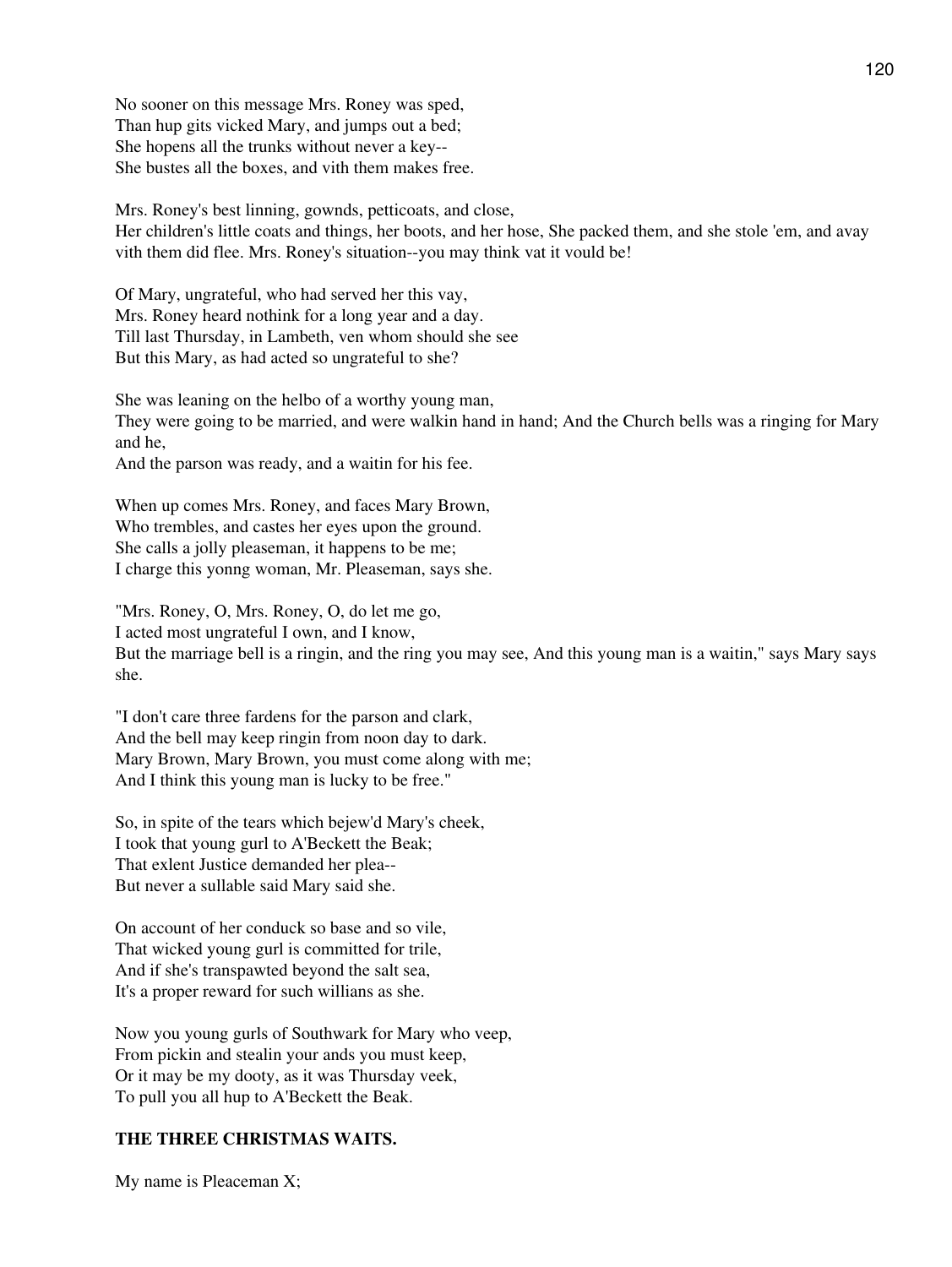Last night I was in bed, A dream did me perplex, Which came into my Edd. I dreamed I sor three Waits A playing of their tune, At Pimlico Palace gates, All underneath the moon. One puffed a hold French horn, And one a hold Banjo, And one chap seedy and torn A Hirish pipe did blow. They sadly piped and played, Dexcribing of their fates; And this was what they said, Those three pore Christmas Waits:

"When this black year began, This Eighteen-forty-eight, I was a great great man, And king both vise and great, And Munseer Guizot by me did show As Minister of State.

"But Febuwerry came, And brought a rabble rout, And me and my good dame And children did turn out, And us, in spite of all our right. Sent to the right about.

"I left my native ground, I left my kin and kith, I left my royal crownd, Vich I couldn't travel vith, And without a pound came to English ground, In the name of Mr. Smith.

"Like any anchorite I've lived since I came here, I've kep myself quite quite, I've drank the small small beer, And the vater, you see, disagrees vith me And all my famly dear.

"O Tweeleries so dear, O darling Pally Royl, Vas it to finish here That I did trouble and toyl? That all my plans should break in my ands, And should on me recoil?

"My state I fenced about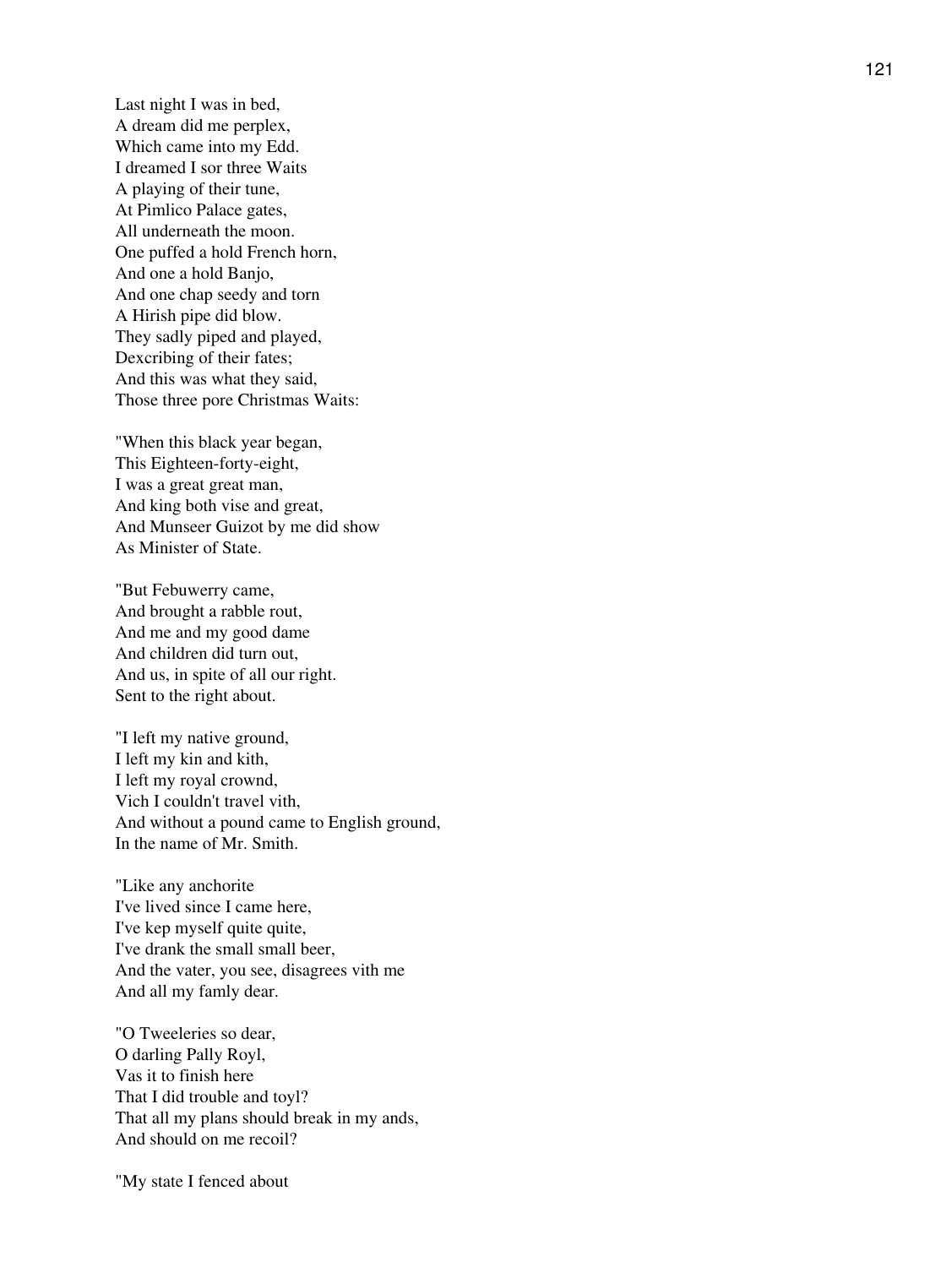Vith baynicks and vith guns; My gals I portioned hout, Rich vives I got my sons; O varn't it crule to lose my rule, My money and lands at once?

"And so, vith arp and woice, Both troubled and shagreened, I hid you to rejoice, O glorious England's Queend! And never have to veep, like pore Louis-Phileep, Because you out are cleaned.

"O Prins, so brave and stout, I stand before your gate; Pray send a trifle hout To me, your pore old Vait; For nothink could be vuss than it's been along vith us In this year Forty-eight."

"Ven this bad year began," The nex man said, seysee, "I vas a Journeyman, A taylor black and free, And my wife went out and chaired about, And my name's the bold Cuffee.

"The Queen and Halbert both I swore I would confound, I took a hawfle hoath To drag them to the ground; And sevral more with me they swore Aginst the British Crownd.

"Aginst her Pleacemen all We said we'd try our strenth; Her scarlick soldiers tall We vow'd we'd lay full lenth; And out we came, in Freedom's name, Last Aypril was the tenth.

"Three 'undred thousand snobs Came out to stop the vay, Vith sticks vith iron knobs, Or else we'd gained the day. The harmy quite kept out of sight, And so ve vent avay.

"Next day the Pleacemen came-- Rewenge it was their plann-- And from my good old dame They took her tailor-mann: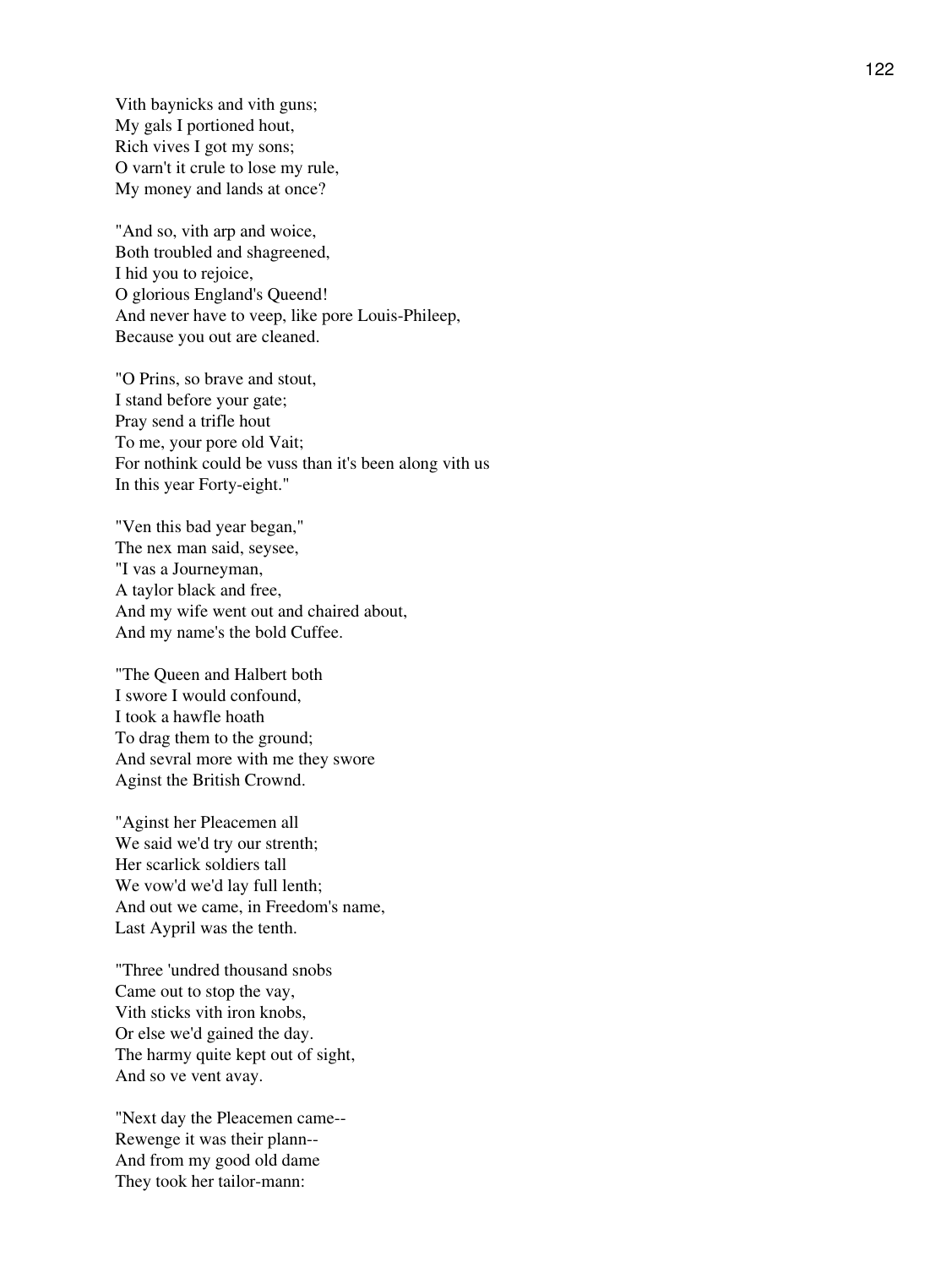And the hard hard beak did me bespeak To Newgit in the Wann.

"In that etrocious Cort The Jewry did agree; The Judge did me transport, To go beyond the sea: And so for life, from his dear wife They took poor old Cuffee.

"O Halbert, Appy Prince! With children round your knees, Ingraving ansum Prints, And taking hoff your hease; O think of me, the old Cuffee, Beyond the solt solt seas!

"Although I'm hold and black, My hanguish is most great; Great Prince, O call me back, And I vill be your Vait! And never no more vill break the Lor, As I did in 'Forty-eight."

The tailer thus did close (A pore old blackymore rogue), When a dismal gent uprose, And spoke with Hirish brogue: "I'm Smith O'Brine, of Royal Line, Descended from Rory Ogue.

"When great O'Connle died, That man whom all did trust, That man whom Henglish pride Beheld with such disgust, Then Erin free fixed eyes on me, And swoar I should be fust.

"'The glorious Hirish Crown,' Says she, 'it shall be thine: Long time, it's wery well known, You kep it in your line; That diadem of hemerald gem Is yours, my Smith O'Brine.

"'Too long the Saxon churl Our land encumbered hath; Arise my Prince, my Earl, And brush them from thy path: Rise, mighty Smith, and sveep 'em vith The besom of your wrath.'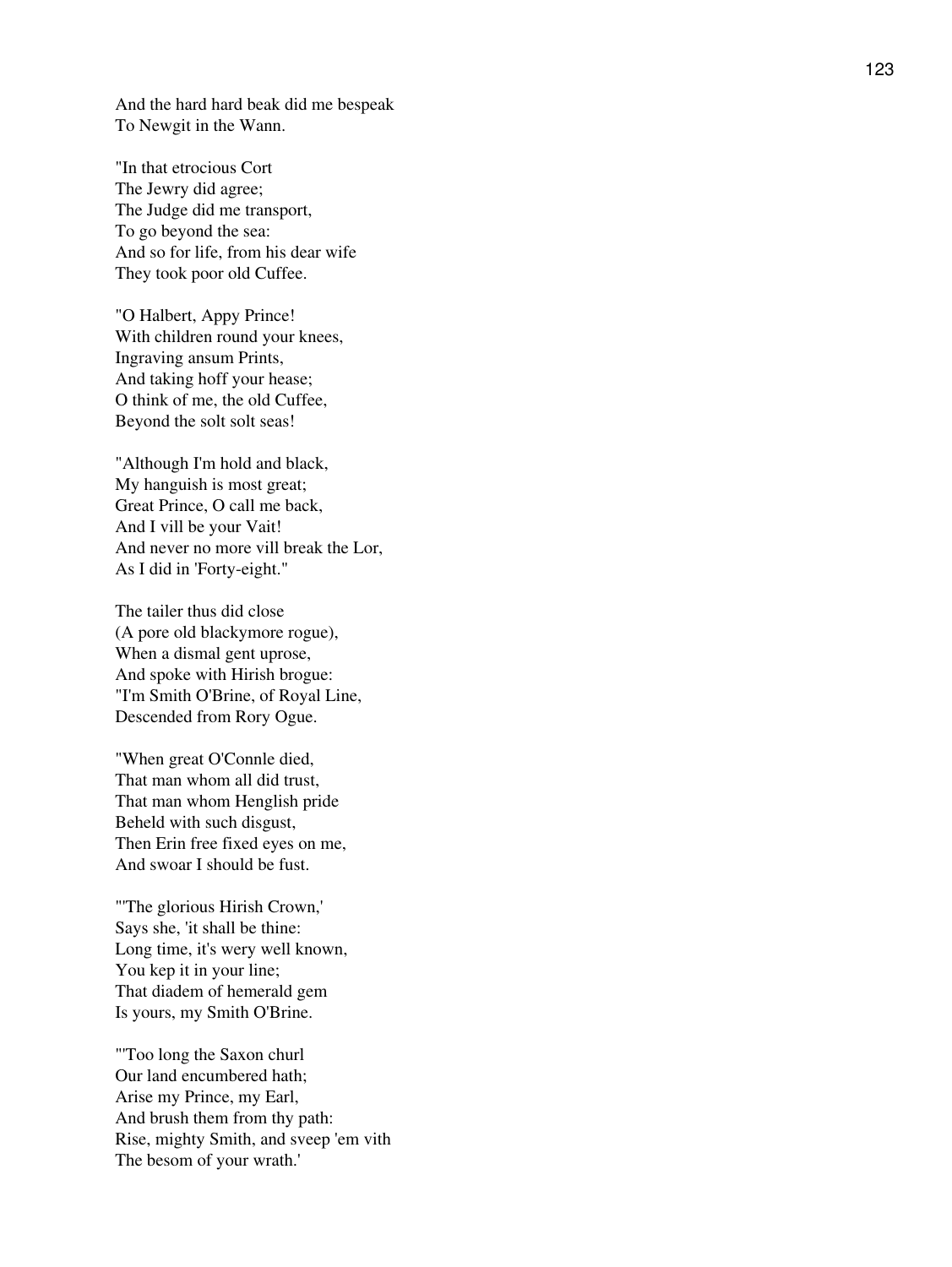"Then in my might I rose, My country I surveyed, I saw it filled with foes, I viewed them undismayed; 'Ha, ha!' says I, 'the harvest's high, I'll reap it with my blade.'

"My warriors I enrolled, They rallied round their lord; And cheafs in council old I summoned to the board-- Wise Doheny and Duffy bold, And Meagher of the Sword.

"I stood on Slievenamaun, They came with pikes and bills; They gathered in the dawn, Like mist upon the hills, And rushed adown the mountain side Like twenty thousand rills.

"Their fortress we assail; Hurroo! my boys, hurroo! The bloody Saxons quail To hear the wild Shaloo: Strike, and prevail, proud Innesfail, O'Brine aboo, aboo!

"Our people they defied; They shot at 'em like savages, Their bloody guns they plied With sanguinary ravages: Hide, blushing Glory, hide That day among the cabbages!

"And so no more I'll say, But ask your Mussy great. And humbly sing and pray, Your Majesty's poor Wait: Your Smith O'Brine in 'Forty-nine Will blush for 'Forty-eight."

#### **LINES ON A LATE HOSPICIOUS EWENT.\***

#### **BY A GENTLEMAN OF THE FOOTGUARDS (BLUE).**

I paced upon my beat With steady step and slow, All huppandownd of Ranelagh Street: Ran'lagh St. Pimlico.

While marching huppandownd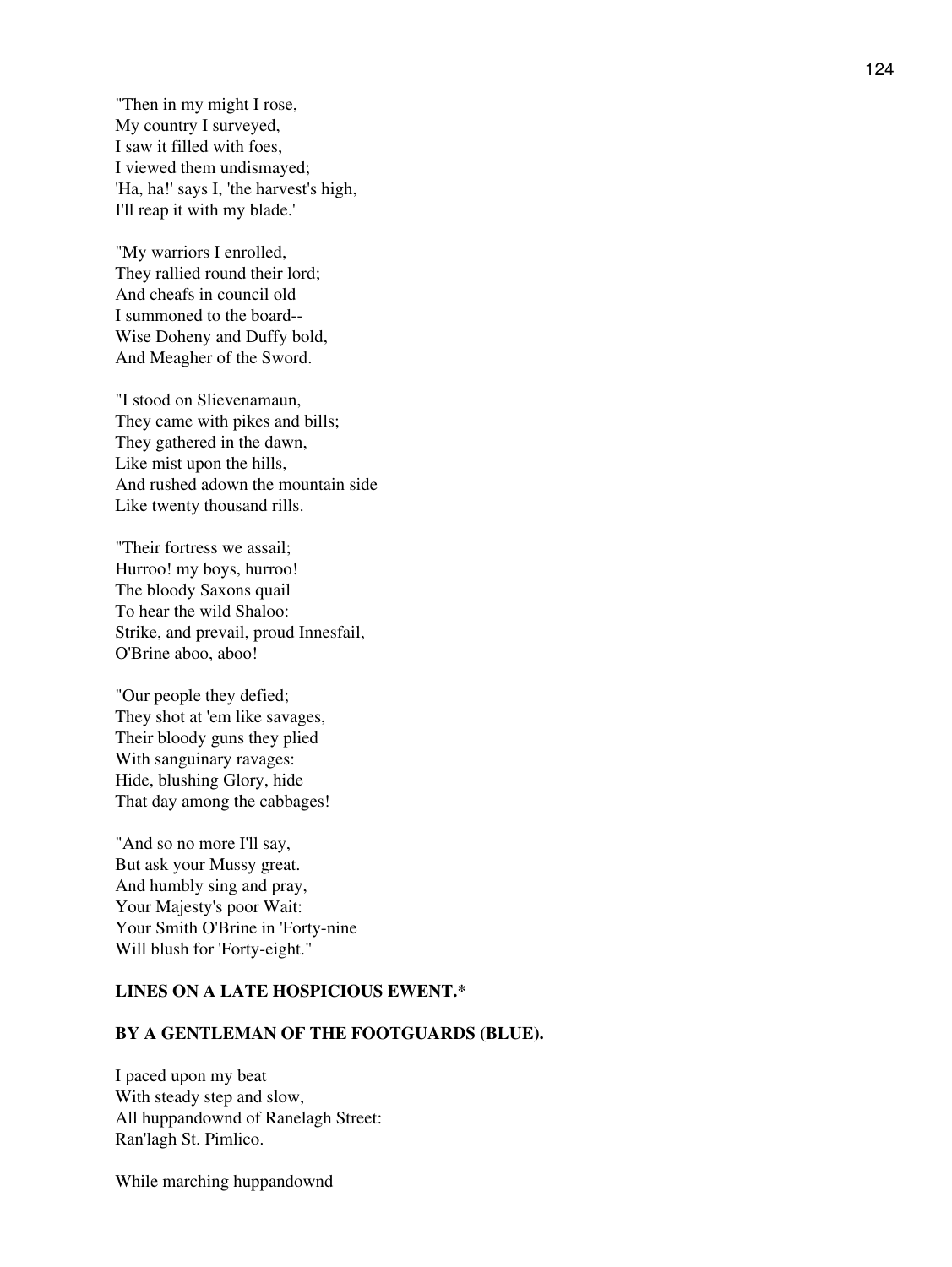Upon that fair May morn, Beold the booming cannings sound, A royal child is born!

The Ministers of State Then presnly I sor, They gallops to the Pallis gate, In carridges and for.

With anxious looks intent, Before the gate they stop, There comes the good Lord President, And there the Archbishopp.

Lord John he next elights; And who comes here in haste? 'Tis the ero of one underd fights, The caudle for to taste.

Then Mrs. Lily, the nuss, Towards them steps with joy; Says the brave old Duke, "Come tell to us, Is it a gal or a boy?"

Says Mrs. L. to the Duke, "Your Grace, it is A PRINCE." And at that nuss's bold rebuke, He did both laugh and wince.

He vews with pleasant look This pooty flower of May, Then, says the wenarable Duke, "Egad, it's my buthday."

By memory backwards borne, Peraps his thoughts did stray To that old place where he was born, Upon the first of May.

Perhaps he did recal The ancient towers of Trim; And County Meath and Dangan Hall They did rewisit him.

I phansy of him so His good old thoughts employin'; Fourscore years and one ago Beside the flowin' Boyne.

His father praps he sees, Most Musicle of Lords, A playing maddrigles and glees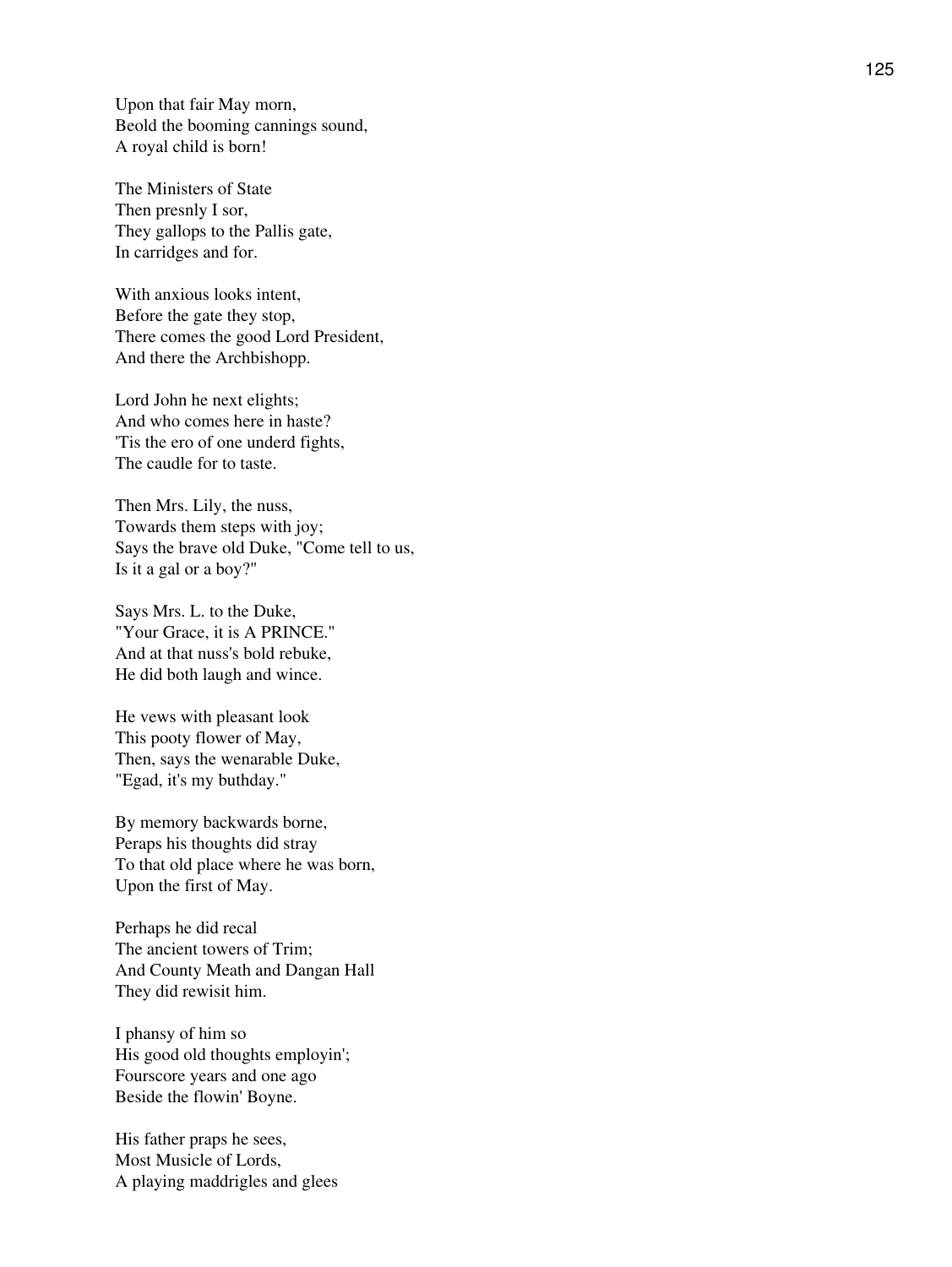Upon the Arpsicords.

Jest phansy this old Ero Upon his mother's knee! Did ever lady in this land Ave greater sons than she?

And I shoudn be surprize While this was in his mind, If a drop there twinkled in his eyes Of unfamiliar brind.

. . . . .

To Hapsly Ouse next day Drives up a Broosh and for, A gracious prince sits in that Shay I mention him with Hor!)

They ring upon the bell, The Porter shows his Ed, (He fought at Vaterloo as vell, And vears a Veskit red).

To see that carriage come, The people round it press: "And is the galliant Duke at ome?" "Your Royal Ighness, yes."

He stepps from out the Broosh And in the gate is gone; And X, although the people push, Says wary kind, "Move hon."

The Royal Prince unto The galliant Duke did say, "Dear duke, my little son and you Was born the self same day.

"The Lady of the land, My wife and Sovring dear, It is by her horgust command I wait upon you here.

"That lady is as well As can expected be; And to your Grace she bid me tell This gracious message free.

"That offspring of our race, Whom yesterday you see, To show our honor for your Grace,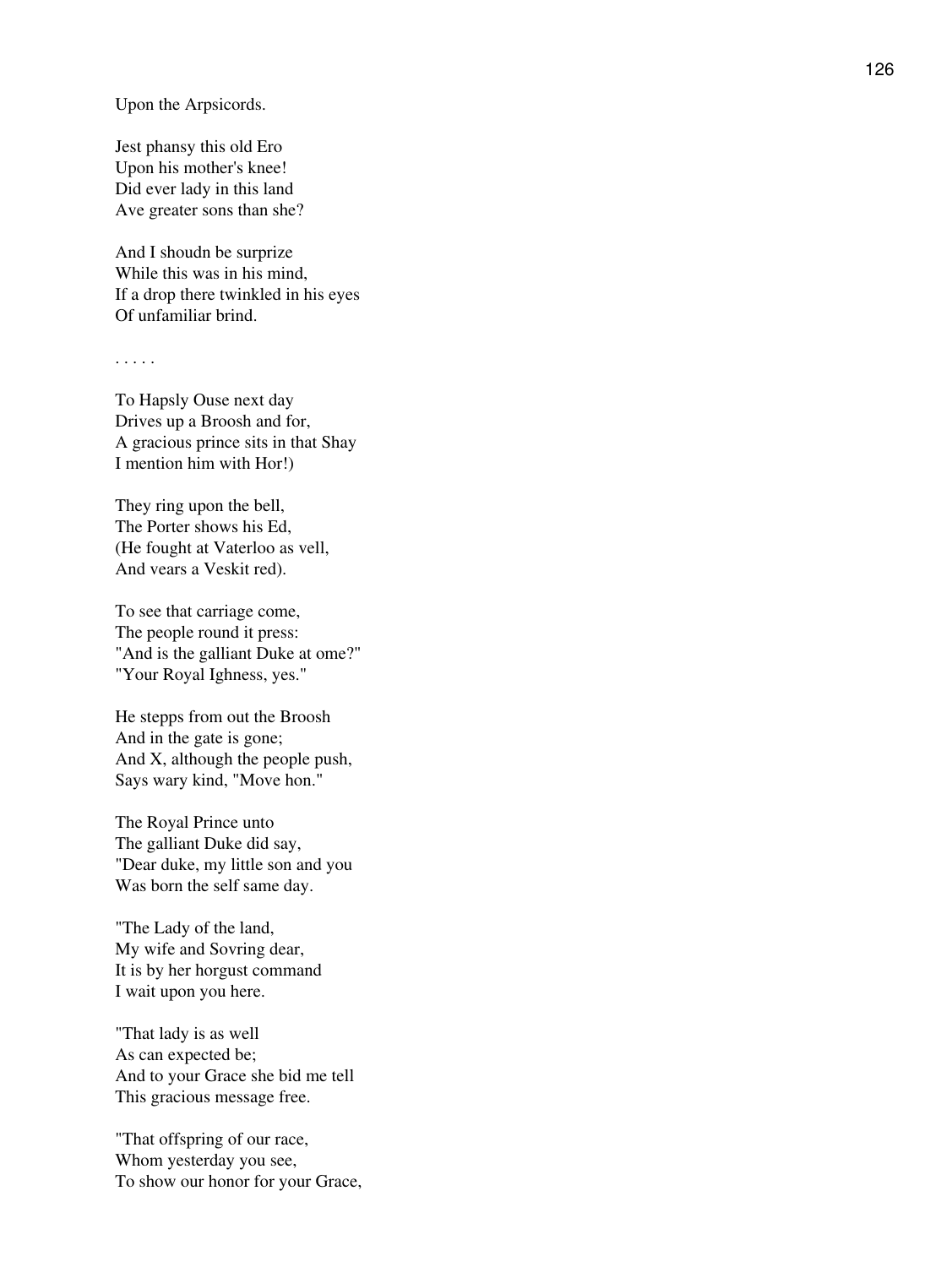Prince Arthur he shall be.

"That name it rhymes to fame; All Europe knows the sound: And I couldn't find a better name If you'd give me twenty pound.

"King Arthur had his knights That girt his table round, But you have won a hundred fights, Will match 'em I'll be bound.

"You fought with Bonypart, And likewise Tippoo Saib; I name you then with all my heart The Godsire of this babe."

That Prince his leave was took, His hinterview was done. So let us give the good old Duke Good luck of his god-son.

And wish him years of joy In this our time of Schism, And hope he'll hear the royal boy His little catechism.

And my pooty little Prince That's come our arts to cheer, Let me my loyal powers ewince A welcomin of you ere.

And the Poit-Laureat's crownd, I think, in some respex, Egstremely shootable might be found For honest Pleaseman X.

• The birth of Prince Arthur.

# **THE BALLAD OF ELIZA DAVIS.**

Galliant gents and lovely ladies, List a tail vich late befel, Vich I heard it, bein on duty, At the Pleace Hoffice, Clerkenwell.

Praps you know the Fondling Chapel, Vere the little children sings: (Lor! I likes to hear on Sundies Them there pooty little things!

In this street there lived a housemaid,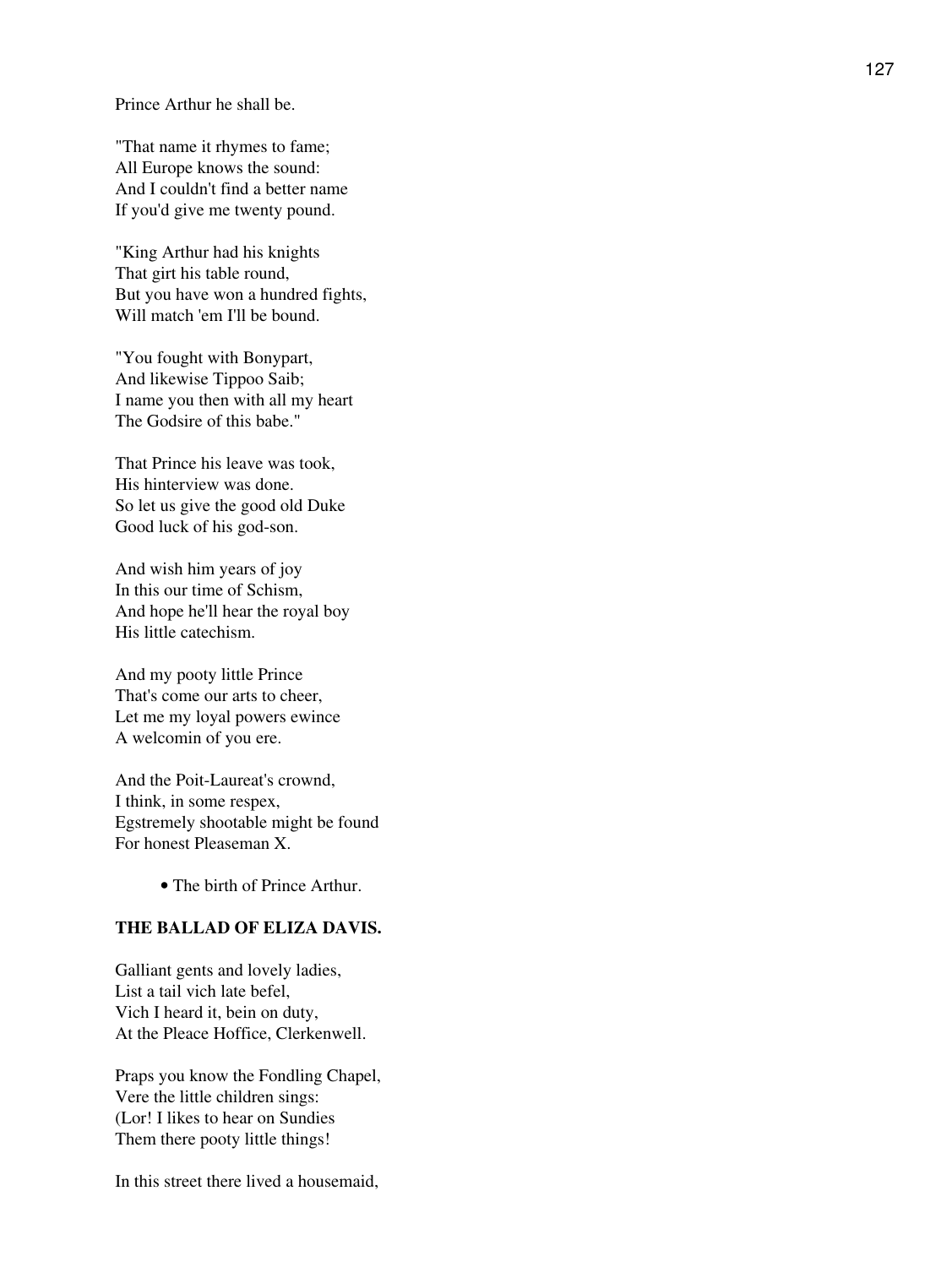If you particklarly ask me where-- Vy, it vas at four-and-tventy Guilford Street, by Brunsvick Square.

Vich her name was Eliza Davis, And she went to fetch the beer: In the street she met a party As was quite surprized to see her.

Vich he vas a British Sailor, For to judge him by his look: Tarry jacket, canvass trowsies, Ha-la Mr. T. P. Cooke.

Presently this Mann accostes Of this hinnocent young gal-- "Pray," saysee, "excuse my freedom, You're so like my Sister Sal!

"You're so like my Sister Sally, Both in valk and face and size, Miss, that--dang my old lee scuppers, It brings tears into my heyes!"

"I'm a mate on board a wessel, I'm a sailor bold and true; Shiver up my poor old timbers, Let me be a mate for you!

"What's your name, my beauty, tell me;" And she faintly hansers, "Lore, Sir, my name's Eliza Davis, And I live at tventy-four."

Hoftimes came this British seaman, This deluded gal to meet; And at tventy-four was welcome, Tventy-four in Guilford Street.

And Eliza told her Master (Kinder they than Missuses are), How in marridge he had ast her, Like a galliant Brittish Tar.

And he brought his landlady vith him, (Vich vas all his hartful plan), And she told how Charley Thompson Reely vas a good young man.

And how she herself had lived in Many years of union sweet, Vith a gent she met promiskous,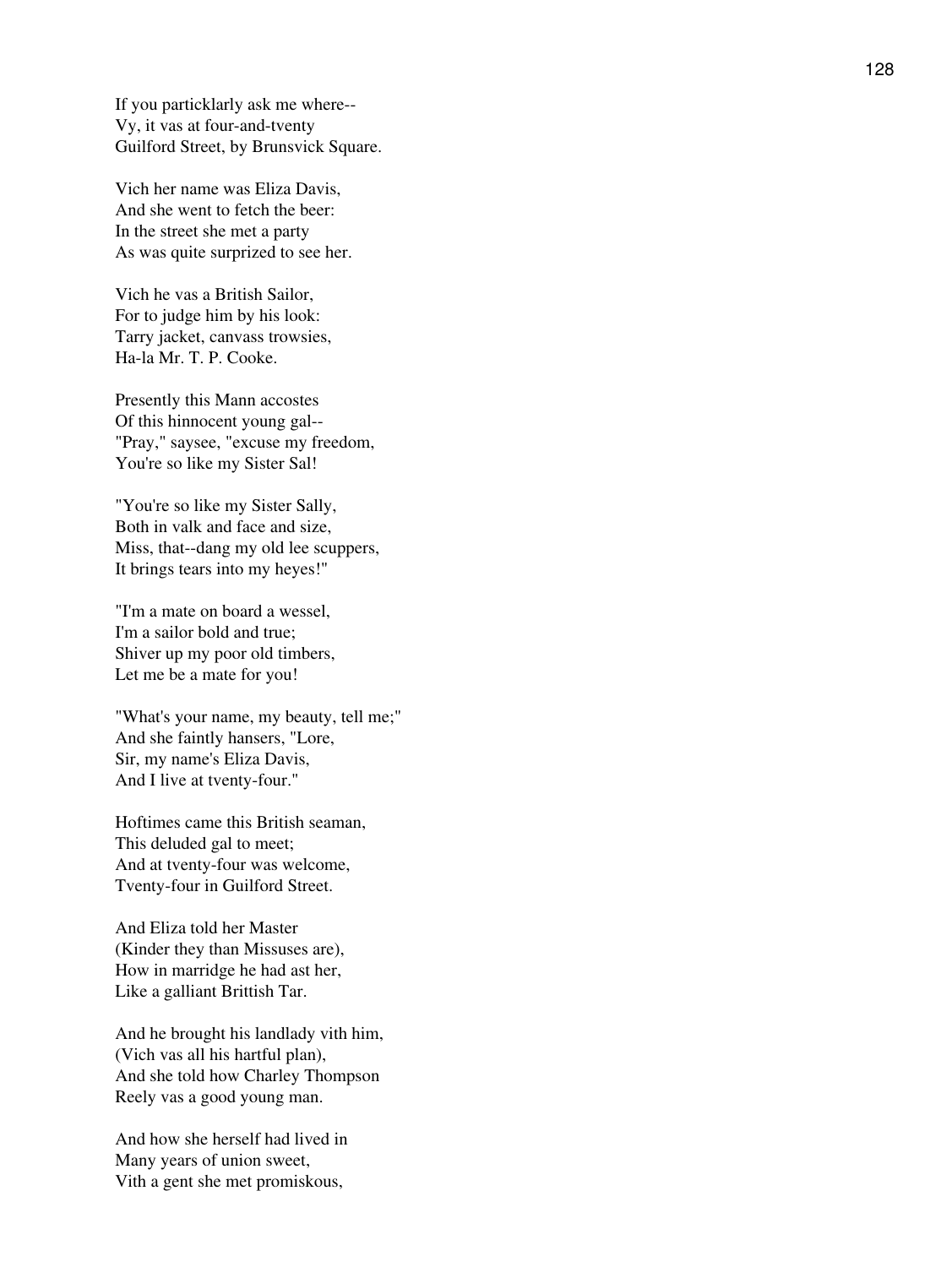Valkin in the public street.

And Eliza listened to them, And she thought that soon their bands Vould be published at the Fondlin, Hand the clergymen jine their ands.

And he ast about the lodgers, (Vich her master let some rooms), Likevise vere they kep their things, and Vere her master kep his spoons.

Hand this vicked Charley Thompson Came on Sundy veek to see her; And he sent Eliza Davis Hout to fetch a pint of beer.

Hand while pore Eliza vent to Fetch the beer, dewoid of sin, This etrocious Charley Thompson Let his wile accomplish hin.

To the lodgers, their apartments, This abandingd female goes, Prigs their shirts and umberellas; Prigs their boots, and hats, and clothes.

Vile the scoundrel Charley Thompson, Lest his wictim should escape, Hocust her vith rum and vater, Like a fiend in huming shape.

But a hi was fixt upon 'em Vich these raskles little sore; Namely, Mr. Hide, the landlord Of the house at tventy-four.

He vas valkin in his garden, Just afore he vent to sup; And on looking up he sor the Lodgers' vinders lighted hup.

Hup the stairs the landlord tumbled; Something's going wrong, he said; And he caught the vicked voman Underneath the lodgers' bed.

And he called a brother Pleaseman, Vich vas passing on his beat; Like a true and galliant feller, Hup and down in Guilford Street.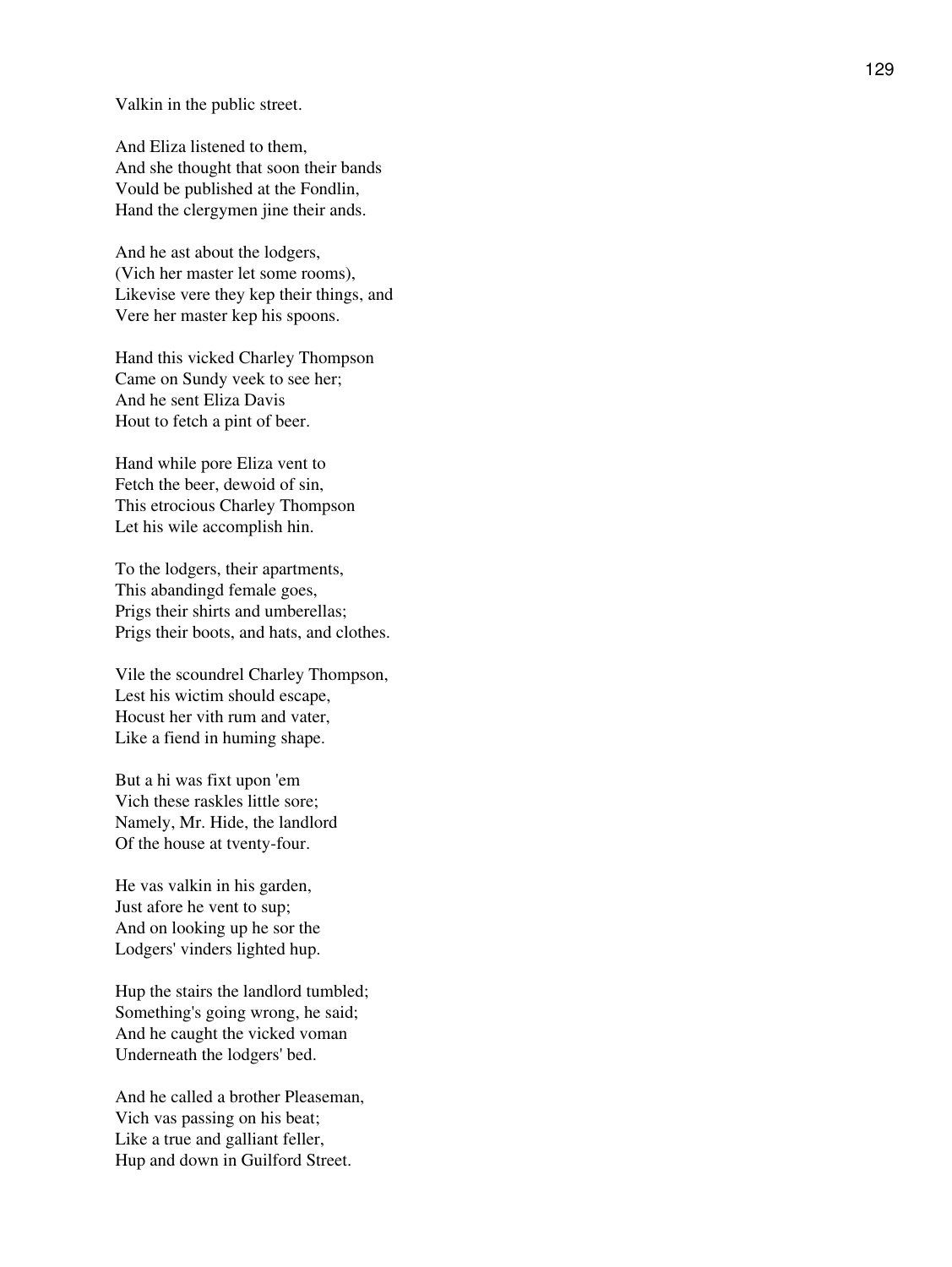And that Pleaseman able-bodied Took this voman to the cell; To the cell vere she was quodded, In the Close of Clerkenwell.

And though vicked Charley Thompson Boulted like a miscrant base, Presently another Pleaseman Took him to the self-same place.

And this precious pair of raskles Tuesday last came up for doom; By the beak they was committed, Vich his name was Mr. Combe.

Has for poor Eliza Davis, Simple gurl of tventy-four, SHE I ope, vill never listen In the streets to sailors moar.

But if she must ave a sweet-art, (Vich most every gurl expex,) Let her take a jolly pleaseman; Vich his name peraps is--X.

## **DAMAGES, TWO HUNDRED POUNDS.**

Special Jurymen of England! who admire your country's laws, And proclaim a British Jury worthy of the realm's applause; Gayly compliment each other at the issue of a cause Which was tried at Guildford 'sizes, this day week as ever was.

Unto that august tribunal comes a gentleman in grief,

(Special was the British Jury, and the Judge, the Baron Chief,) Comes a British man and husband--asking of the law relief;

For his wife was stolen from him--he'd have vengeance on the thief.

Yes, his wife, the blessed treasure with the which his life was crowned,

Wickedly was ravished from him by a hypocrite profound.

And he comes before twelve Britons, men for sense and truth renowned, To award him for his damage, twenty hundred sterling pound.

He by counsel and attorney there at Guildford does appear, Asking damage of the villain who seduced his lady dear: But I can't help asking, though the lady's guilt was all too clear, And though guilty the defendant, wasn't the plaintiff rather queer?

First the lady's mother spoke, and said she'd seen her daughter cry But a fortnight after marriage: early times for piping eye. Six months after, things were worse, and the piping eye was black, And this gallant British husband caned his wife upon the back.

Three months after they were married, husband pushed her to the door, Told her to be off and leave him, for he wanted her no more. As she would not go, why HE went: thrice he left his lady dear; Left her, too, without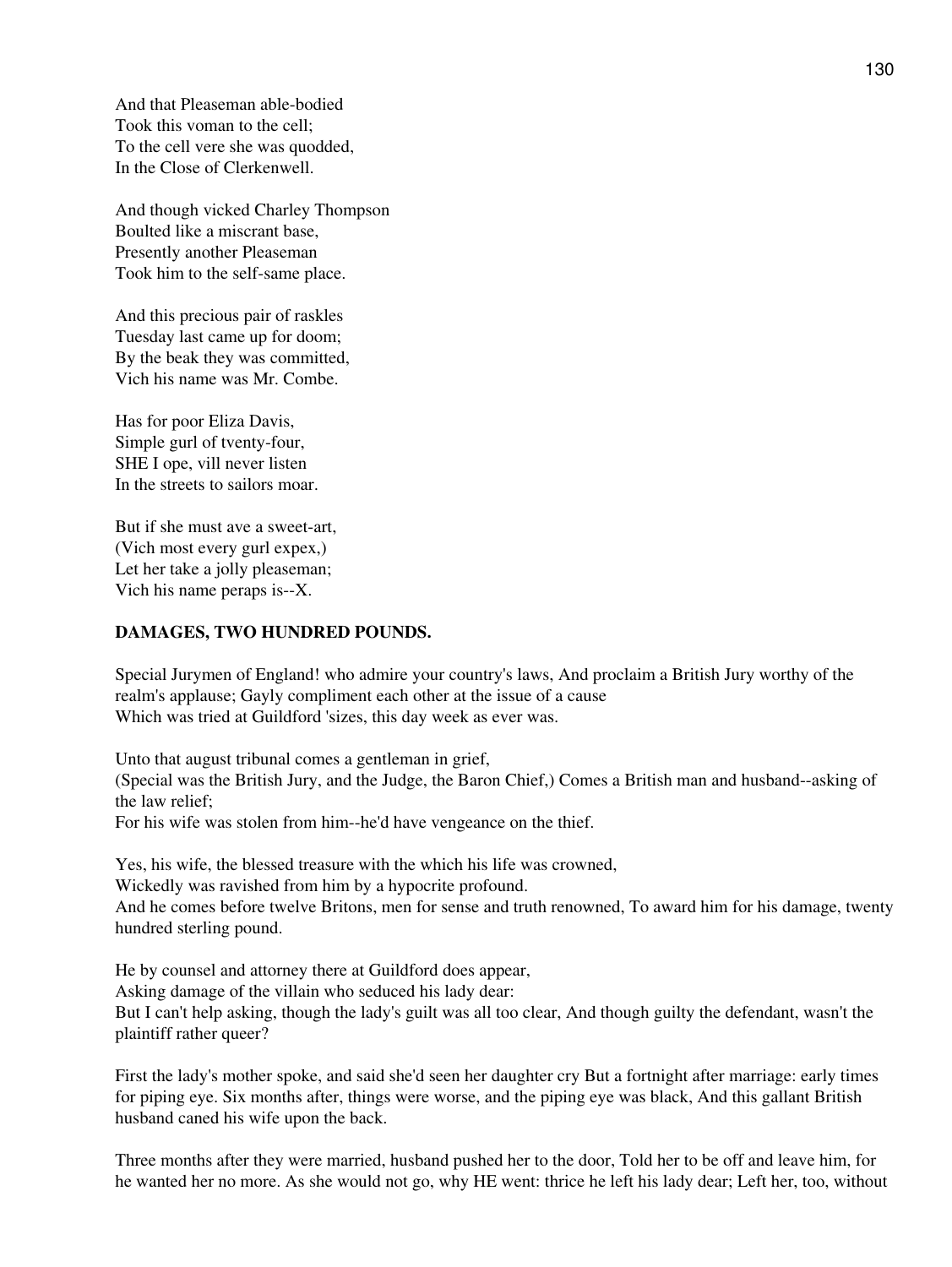a penny, for more than a quarter of a year.

Mrs. Frances Duncan knew the parties very well indeed, She had seen him pull his lady's nose and make her lip to bleed; If he chanced to sit at home not a single word he said:

Once she saw him throw the cover of a dish at his lady's head.

Sarah Green, another witness, clear did to the jury note

How she saw this honest fellow seize his lady by the throat, How he cursed her and abused her, beating her into a fit,

Till the pitying next-door neighbors crossed the wall and witnessed it.

Next door to this injured Briton Mr. Owers a butcher dwelt; Mrs. Owers's foolish heart towards this erring dame did melt; (Not that she had erred as yet, crime was not developed in her), But being left without a penny, Mrs. Owers supplied her dinner-- God be merciful to Mrs. Owers, who was merciful to this sinner!

Caroline Naylor was their servant, said they led a wretched life, Saw this most distinguished Briton fling a teacup at his wife; He went out to balls and pleasures, and never once, in ten months' space, Sat with his wife or spoke her kindly. This was the defendant's case.

Pollock, C.B., charged the Jury; said the woman's guilt was clear: That was not the point, however, which the Jury came to hear; But the damage to determine which, as it should true appear, This most tender-hearted husband, who so used his lady dear--

Beat her, kicked her, caned her, cursed her, left her starving, year by year, Flung her from him, parted from her, wrung her neck, and boxed her ear-- What the reasonable damage this afflicted man could claim, By the loss of the affections of this guilty graceless dame?

Then the honest British Twelve, to each other turning round, Laid their clever heads together with a wisdom most profound: And towards his Lordship looking, spoke the foreman wise and sound;-- "My Lord, we find for this here plaintiff, damages two hundred pound."

So, God bless the Special Jury! pride and joy of English ground, And the happy land of England, where true justice does abound! British jurymen and husbands, let us hail this verdict proper: If a British wife offends you, Britons, you've a right to whop her.

Though you promised to protect her, though you promised to defend her, You are welcome to neglect her: to the devil you may send her: You may strike her, curse, abuse her; so declares our law renowned; And if after this you lose her,--why, you're paid two hundred pound.

## **THE KNIGHT AND THE LADY.**

There's in the Vest a city pleasant To vich King Bladud gev his name, And in that city there's a Crescent Vere dwelt a noble knight of fame.

Although that galliant knight is oldish, Although Sir John as gray, gray air, Hage has not made his busum coldish, His Art still beats tewodds the Fair!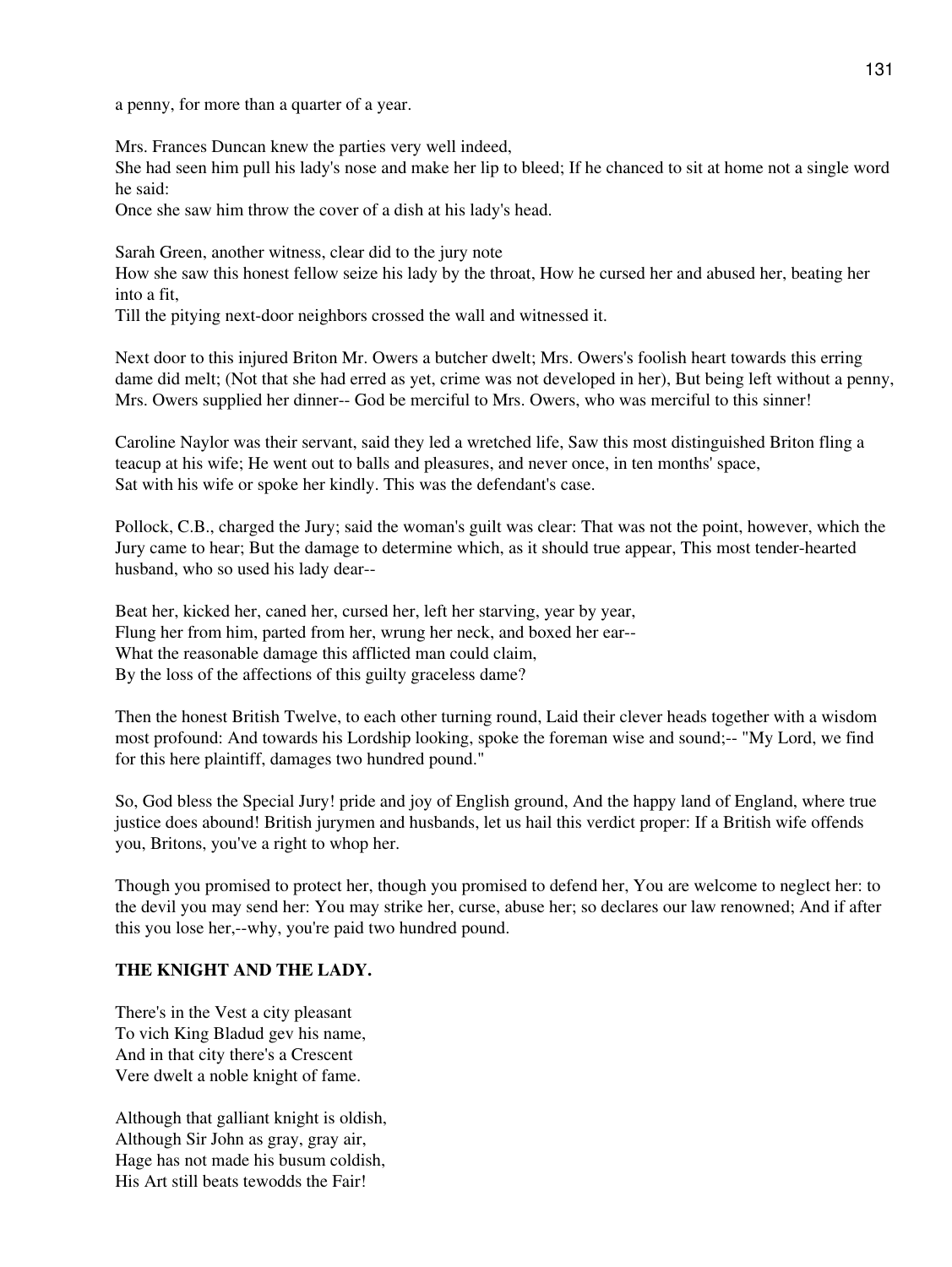'Twas two years sins, this knight so splendid, Peraps fateagued with Bath's routines, To Paris towne his phootsteps bended In sutch of gayer folks and seans.

His and was free, his means was easy, A nobler, finer gent than he Ne'er drove about the Shons-Eleesy, Or paced the Roo de Rivolee.

A brougham and pair Sir John prowided, In which abroad he loved to ride; But ar! he most of all enjyed it, When some one helse was sittin' inside!

That "some one helse" a lovely dame was Dear ladies you will heasy tell-- Countess Grabrowski her sweet name was, A noble title, ard to spell.

This faymus Countess ad a daughter Of lovely form and tender art; A nobleman in marridge sought her, By name the Baron of Saint Bart.

Their pashn touched the noble Sir John, It was so pewer and profound; Lady Grabrowski he did urge on With Hyming's wreeth their loves to crownd.

"O, come to Bath, to Lansdowne Crescent," Says kind Sir John, "and live with me; The living there's uncommon pleasant-- I'm sure you'll find the hair agree.

"O, come to Bath, my fair Grabrowski, And bring your charming girl," sezee; "The Barring here shall have the ouse-key, Vith breakfast, dinner, lunch, and tea.

"And when they've passed an appy winter, Their opes and loves no more we'll bar; The marridge-vow they'll enter inter, And I at church will be their Par."

To Bath they went to Lansdowne Crescent, Where good Sir John he did provide No end of teas and balls incessant, And hosses both to drive and ride.

He was so Ospitably busy, When Miss was late, he'd make so bold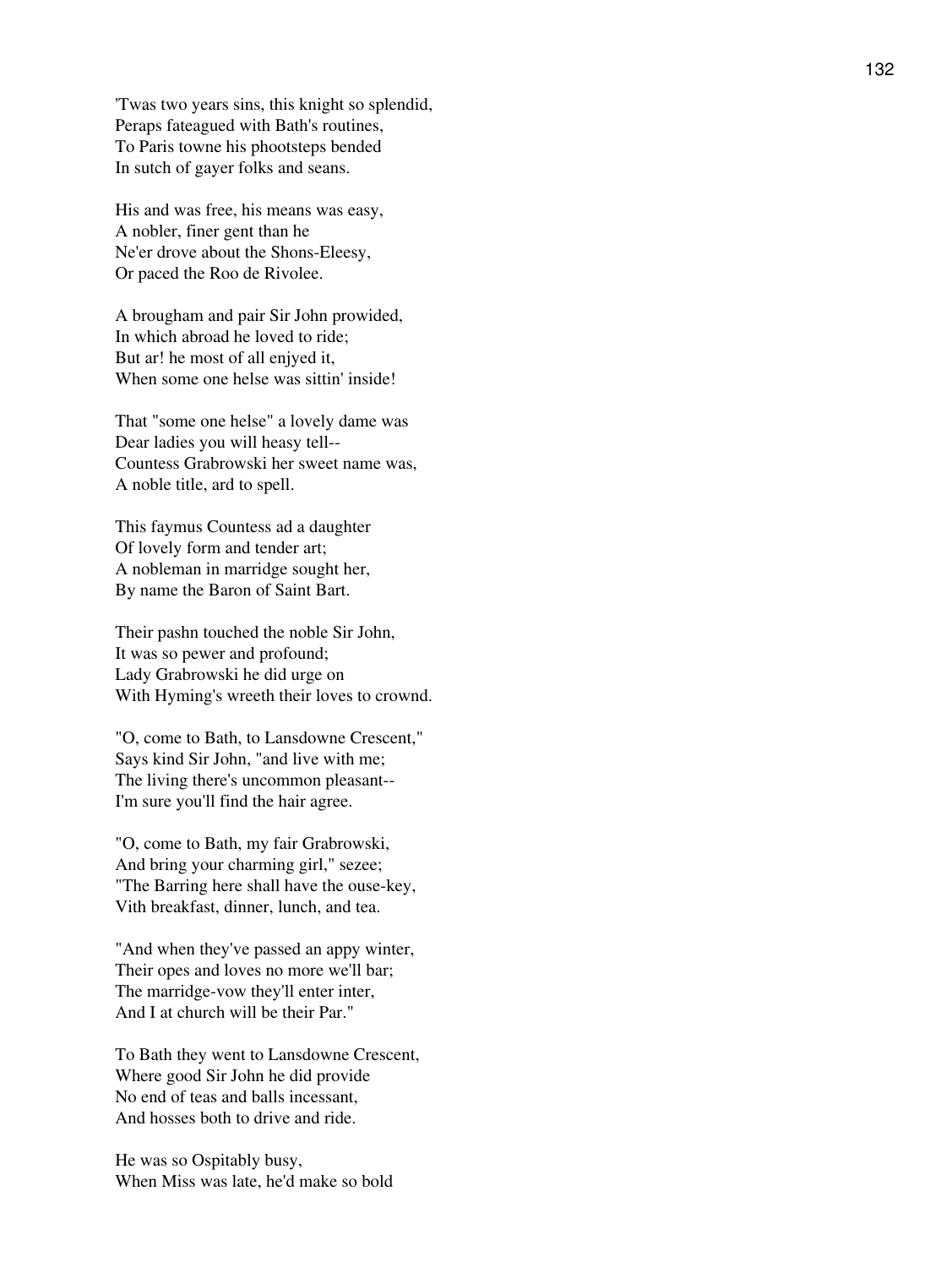Upstairs to call out, "Missy, Missy, Come down, the coffy's getting cold!"

But O! 'tis sadd to think such bounties Should meet with such return as this; O Barring of Saint Bart, O Countess Grabrowski, and O cruel Miss!

He married you at Bath's fair Habby, Saint Bart he treated like a son-- And wasn't it uncommon shabby To do what you have went and done!

My trembling And amost refewses To write the charge which Sir John swore, Of which the Countess he ecuses, Her daughter and her son-in-lore.

My Mews quite blushes as she sings of The fatle charge which now I quote: He says Miss took his two best rings off, And pawned 'em for a tenpun note.

"Is this the child of honest parince, To make away with folks' best things? Is this, pray, like the wives of Barrins, To go and prig a gentleman's rings?"

Thus thought Sir John, by anger wrought on, And to rewenge his injured cause, He brought them hup to Mr. Broughton, Last Vensday veek as ever waws.

If guiltless, how she have been slandered! If guilty, wengeance will not fail: Meanwhile the lady is remanded And gev three hundred pouns in bail.

#### **JACOB HOMNIUM'S HOSS.**

## **A NEW PALLICE COURT CHANT.**

One sees in Viteall Yard, Vere pleacemen do resort, A wenerable hinstitute, 'Tis call'd the Pallis Court. A gent as got his i on it, I think 'twill make some sport.

The natur of this Court My hindignation riles: A few fat legal spiders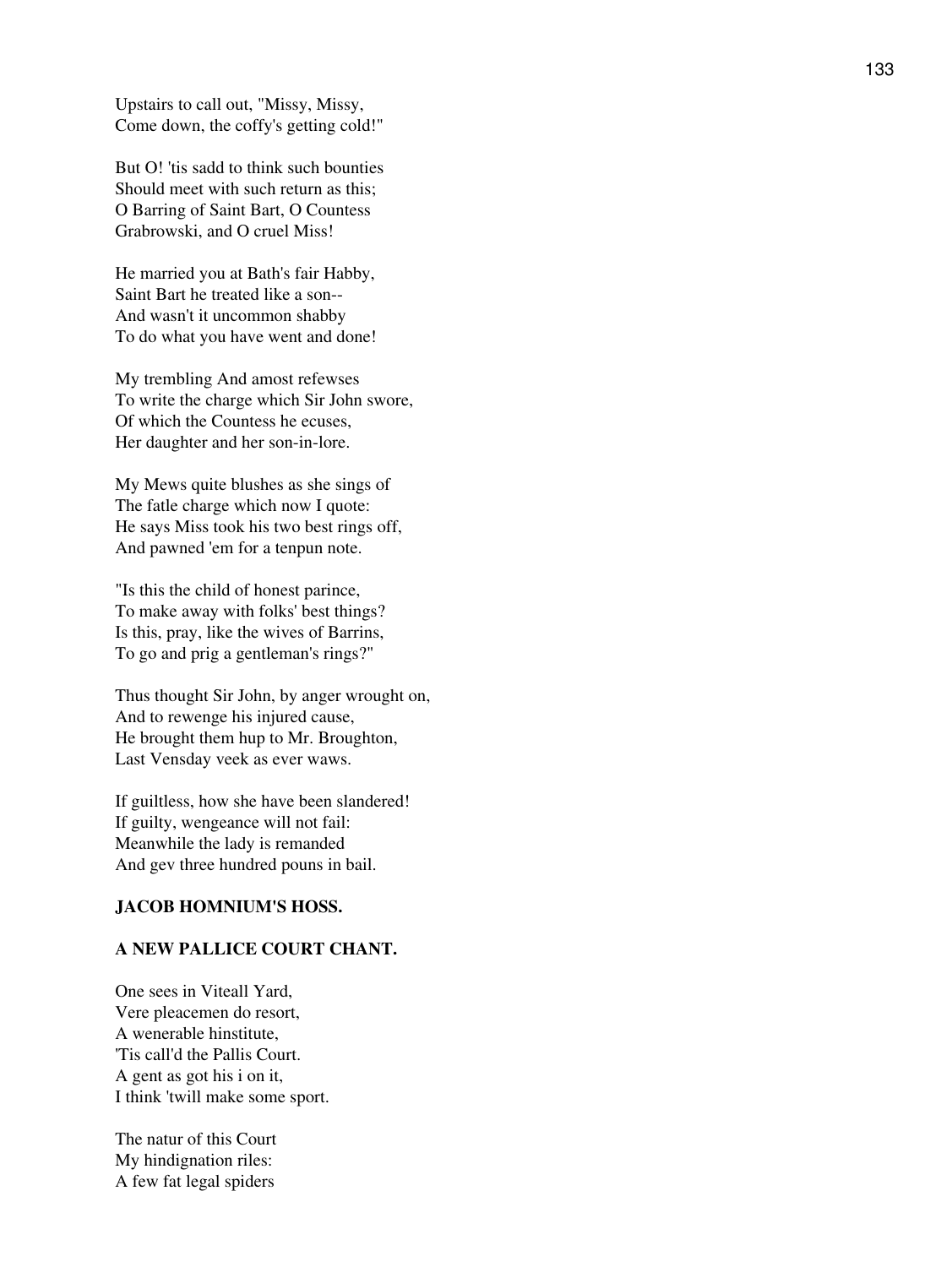Here set  $&$  spin their viles; To rob the town theyr privlege is, In a hayrea of twelve miles.

The Judge of this year Court Is a mellitary beak, He knows no more of Lor Than praps he does of Greek, And prowides hisself a deputy Because he cannot speak.

Four counsel in this Court-- Misnamed of Justice--sits; These lawyers owes their places to Their money, not their wits; And there's six attornies under them, As here their living gits.

These lawyers, six and four, Was a livin at their ease, A sendin of their writs abowt, And droring in the fees, When their erose a cirkimstance As is like to make a breeze.

It now is some monce since, A gent both good and trew Possest an ansum oss vith vich He didn know what to do: Peraps he did not like the oss; Peraps he was a scru.

This gentleman his oss At Tattersall's did lodge; There came a wulgar oss-dealer, This gentleman's name did fodge, And took the oss from Tattersall's Wasn that a artful dodge?

One day this gentleman's groom This willain did spy out, A mounted on this oss A ridin him about; "Get out of that there oss, you rogue," Speaks up the groom so stout.

The thief was cruel whex'd To find himself so pinn'd; The oss began to whinny, The honest gloom he grinn'd; And the raskle thief got off the oss And cut avay like vind.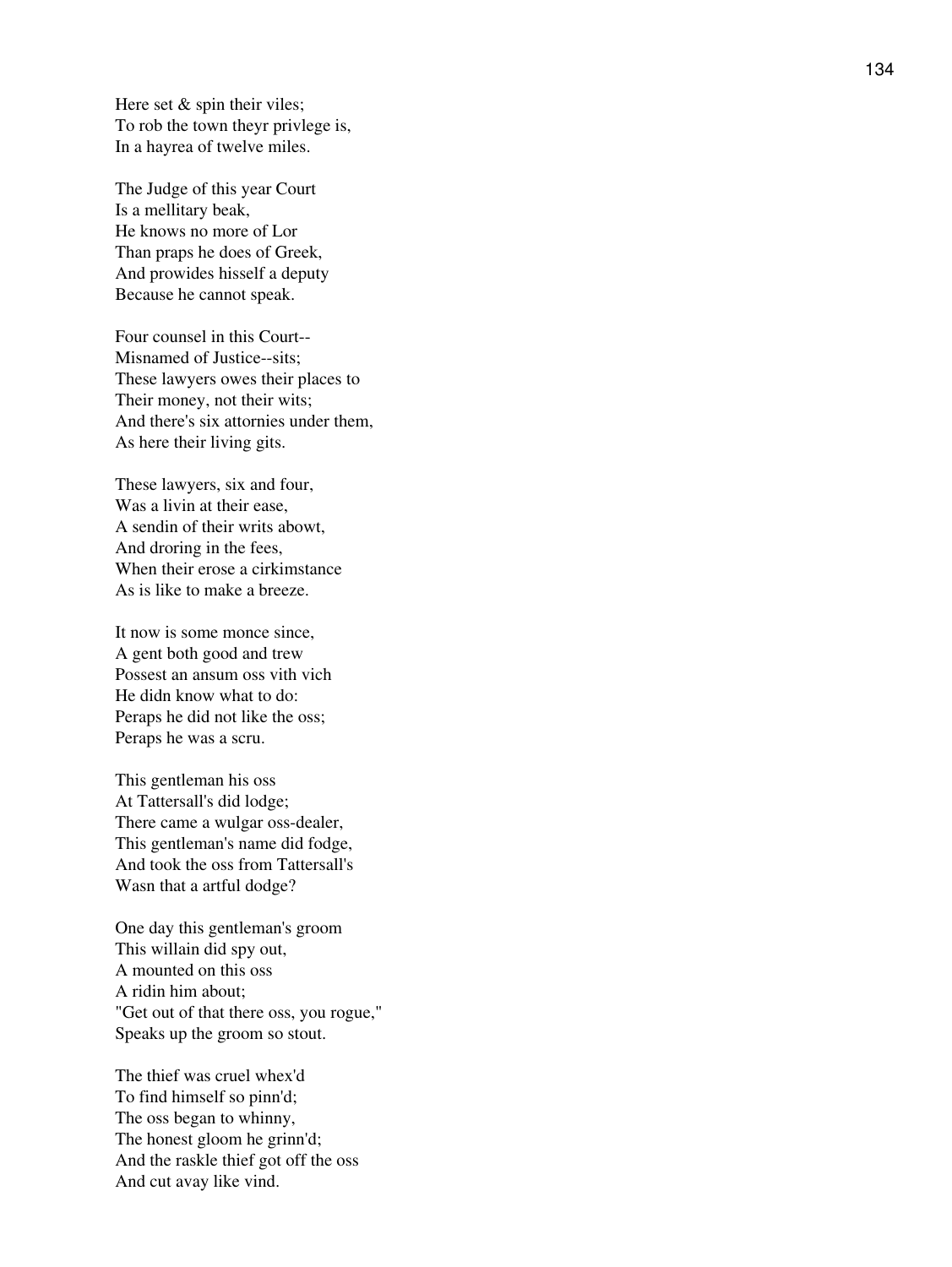And phansy with what joy The master did regard His dearly bluvd lost oss again Trot in the stable yard!

Who was this master good Of whomb I makes these rhymes? His name is Jacob Homnium, Exquire; And if I'd committed crimes, Good Lord I wouldn't ave that mann Attack me in the Times!

Now shortly after the groomb His master's oss did take up, There came a livery-man This gentleman to wake up; And he handed in a little bill, Which hangered Mr. Jacob.

For two pound seventeen This livery-man eplied, For the keep of Mr. Jacob's oss, Which the thief had took to ride. "Do you see anythink green in me?" Mr. Jacob Homnium cried.

"Because a raskle chews My oss away to robb, And goes tick at your Mews For seven-and-fifty bobb, Shall I be call'd to pay?--It is A iniquitious Jobb."

Thus Mr. Jacob cut The conwasation short; The livery-man went ome, Detummingd to ave sport, And summingsd Jacob Homnium, Exquire, Into the Pallis Court.

Pore Jacob went to Court, A Counsel for to fix, And choose a barrister out of the four, An attorney of the six: And there he sor these men of Lor, And watch'd 'em at their tricks.

The dreadful day of trile In the Pallis Court did come; The lawyers said their say, The Judge look'd wery glum, And then the British Jury cast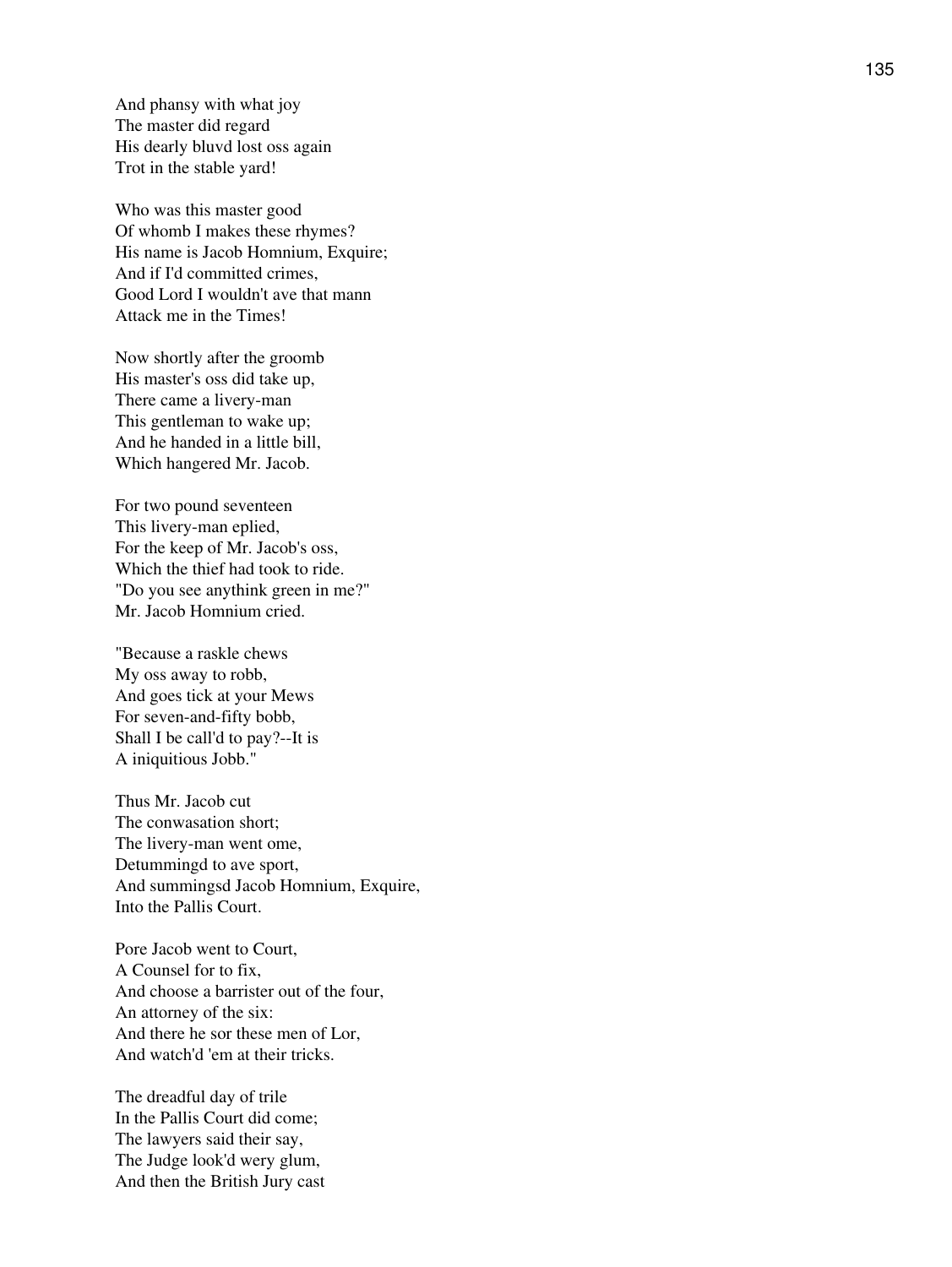#### Pore Jacob Hom-ni-um.

O a weary day was that For Jacob to go through; The debt was two seventeen (Which he no mor owed than you), And then there was the plaintives costs, Eleven pound six and two.

And then there was his own, Which the lawyers they did fix At the wery moderit figgar Of ten pound one and six. Now Evins bless the Pallis Court, And all its bold ver-dicks!

I cannot settingly tell If Jacob swaw and cust, At aving for to pay this sumb; But I should think he must, And av drawn a cheque for L24 4s. 8d. With most igstreme disgust.

O Pallis Court, you move My pitty most profound. A most emusing sport You thought it, I'll be bound, To saddle hup a three-pound debt, With two-and-twenty pound.

Good sport it is to you To grind the honest pore, To pay their just or unjust debts With eight hundred per cent. for Lor; Make haste and get your costes in, They will not last much mor!

Come down from that tribewn, Thou shameless and Unjust; Thou Swindle, picking pockets in The name of Truth august: Come down, thou hoary blasphemy, For die thou shalt and must.

And go it, Jacob Homnium, And ply your iron pen, And rise up, Sir John Jervis, And shut me up that den; That sty for fattening lawyers in, On the bones of honest men.

#### **PLEACEMAN X.**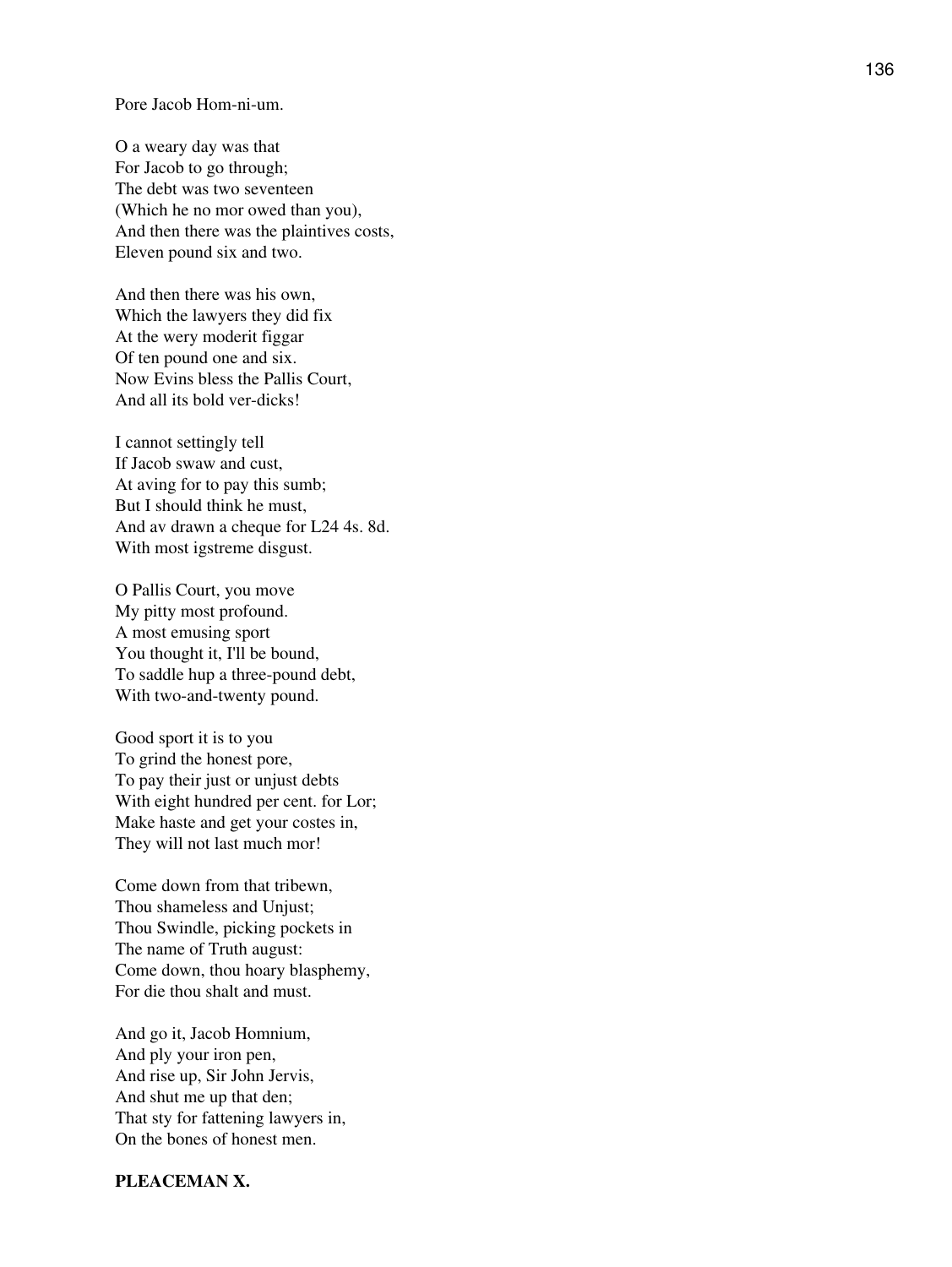#### **THE SPECULATORS.**

The night was stormy and dark, The town was shut up in sleep: Only those were abroad who were out on a lark, Or those who'd no beds to keep.

I pass'd through the lonely street, The wind did sing and blow; I could hear the policeman's feet Clapping to and fro.

There stood a potato-man In the midst of all the wet; He stood with his 'tato-can In the lonely Hay-market.

Two gents of dismal mien, And dank and greasy rags, Came out of a shop for gin, Swaggering over the flags:

Swaggering over the stones, These shabby bucks did walk; And I went and followed those seedy ones, And listened to their talk.

Was I sober or awake? Could I believe my ears? Those dismal beggars spake Of nothing but railroad shares.

I wondered more and more: Says one--"Good friend of mine, How many shares have you wrote for, In the Diddlesex Junction line?"

"I wrote for twenty," says Jim, "But they wouldn't give me one;" His comrade straight rebuked him For the folly he had done:

"O Jim, you are unawares Of the ways of this bad town; I always write for five hundred shares, And THEN they put me down."

"And yet you got no shares," Says Jim, "for all your boast;" "I WOULD have wrote," says Jack, "but where Was the penny to pay the post?"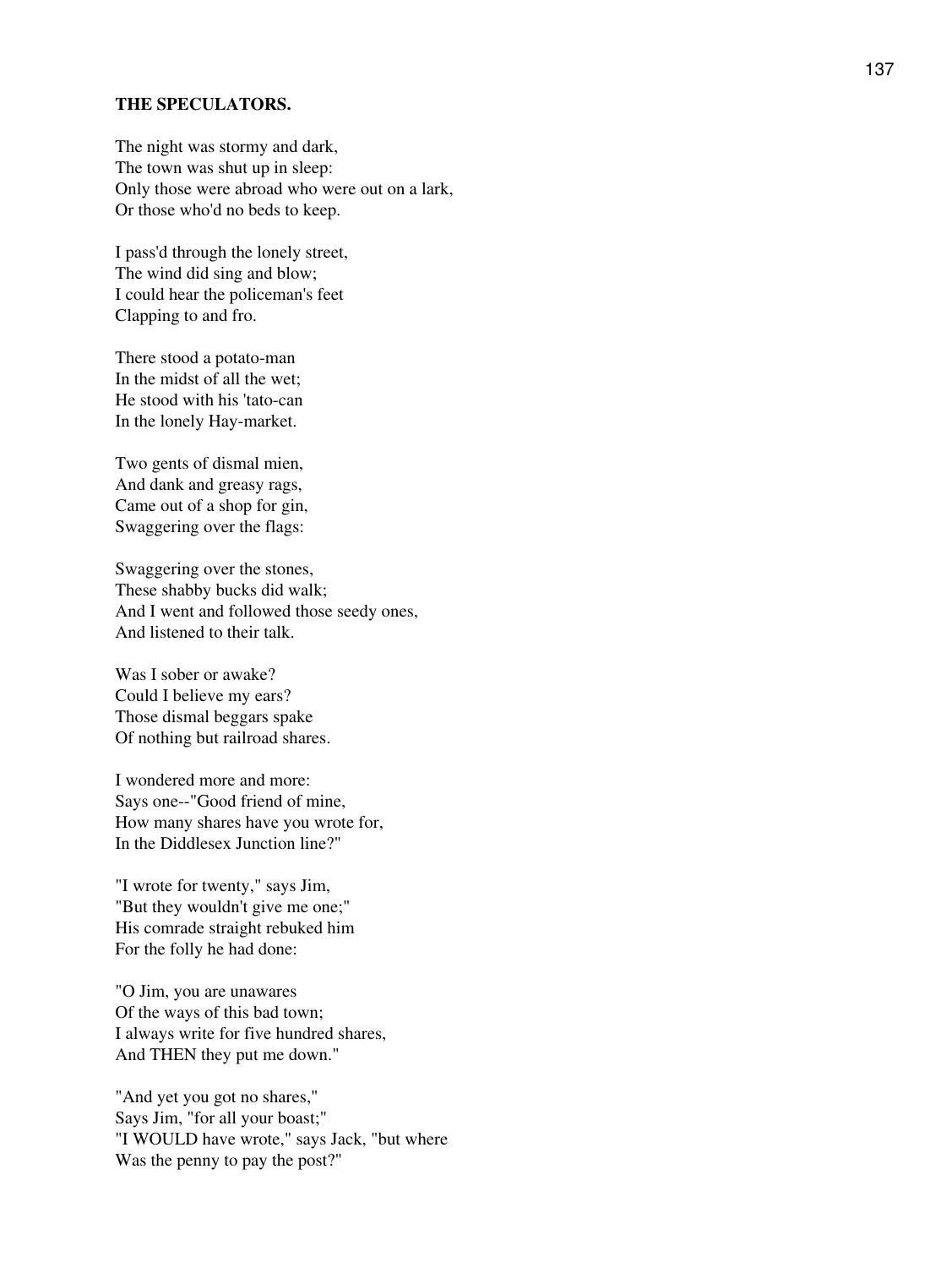"I lost, for I couldn't pay That first instalment up; But here's 'taters smoking hot--I say, Let's stop, my boy, and sup."

And at this simple feast The while they did regale, I drew each ragged capitalist Down on my left thumbnail.

Their talk did me perplex, All night I tumbled and tost, And thought of railroad specs, And how money was won and lost.

"Bless railroads everywhere," I said, "and the world's advance; Bless every railroad share In Italy, Ireland, France; For never a beggar need now despair, And every rogue has a chance."

## **A WOEFUL NEW BALLAD**

## **OF THE PROTESTANT CONSPIRACY TO TAKE THE POPE'S LIFE.**

#### **(BY A GENTLEMAN WHO HAS BEEN ON THE SPOT.)**

Come all ye Christian people, unto my tale give ear, 'Tis about a base consperracy, as quickly shall appear; 'Twill make your hair to bristle up, and your eyes to start and glow, When of this dread consperracy you honest folks shall know.

The news of this consperracy and villianous attempt, I read it in a newspaper, from Italy it was sent: It was sent from lovely Italy, where the olives they do grow, And our holy father lives, yes, yes, while his name it is No NO.

And 'tis there our English noblemen goes that is Puseyites no longer, Because they finds the ancient faith both better is and stronger, And 'tis there I knelt beside my lord when he kiss'd the POPE his toe,

And hung his neck with chains at St. Peter's Vinculo.

And 'tis there the splendid churches is, and the fountains playing grand, And the palace of PRINCE TORLONIA, likewise the Vatican; And there's the stairs where the bagpipe-men and the piffararys blow. And it's there I drove my lady and lord in the Park of Pincio.

And 'tis there our splendid churches is in all their pride and glory, Saint Peter's famous Basilisk and Saint Mary's Maggiory; And them benighted Prodestants, on Sunday they must go Outside the town to the preaching-shop by the gate of Popolo.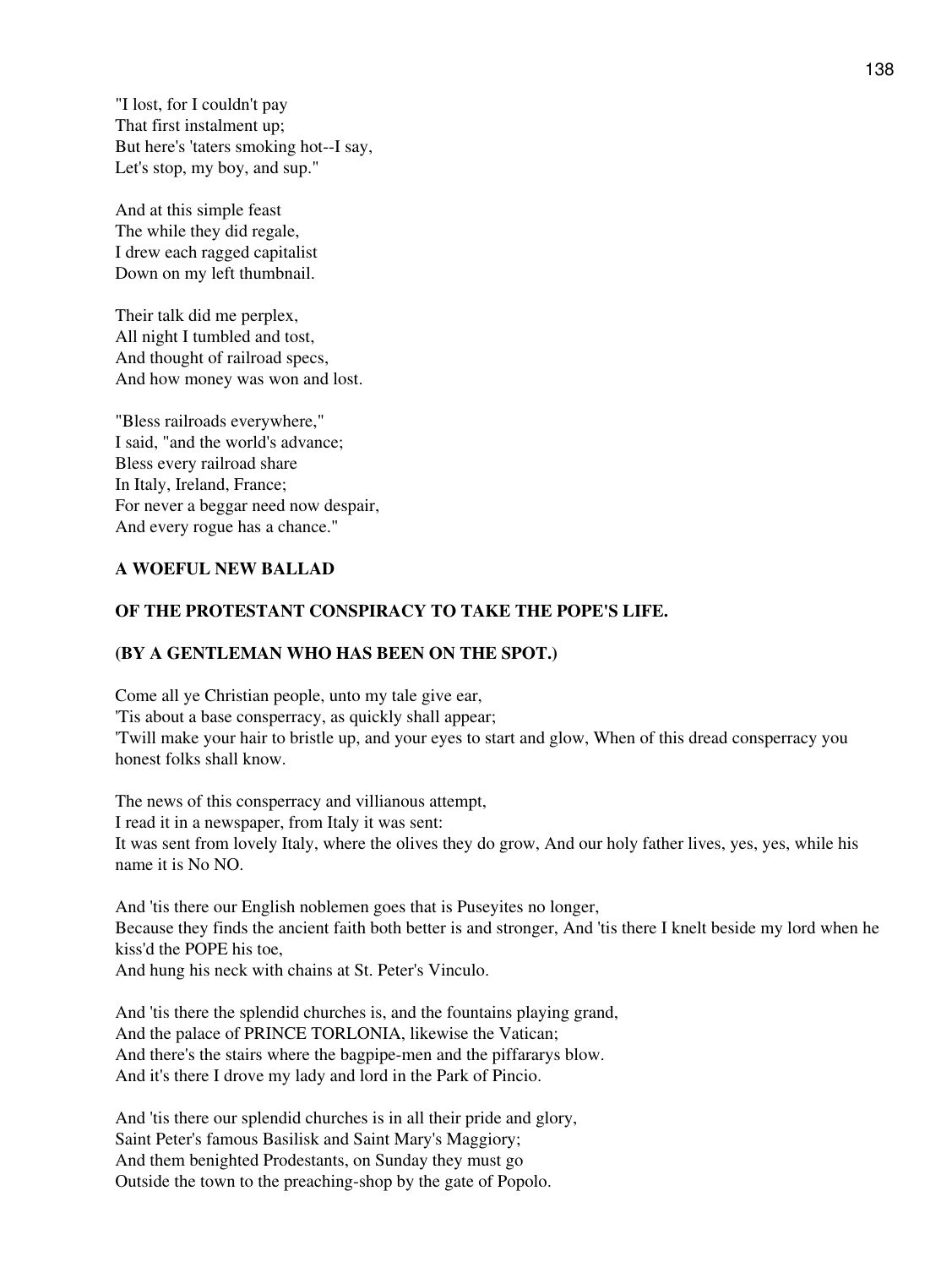Now in this town of famous Room, as I dessay you have heard, There is scarcely any gentleman as hasn't got a beard.

And ever since the world began it was ordained so,

That there should always barbers he wheresumever beards do grow.

And as it always has been so since the world it did begin, The POPE, our Holy Potentate, has a beard upon his chin; And every morning regular when cocks begin to crow, There comes a certing party to wait on POPE PIO.

There comes a certing gintlemen with razier, soap, and lather, A shaving most respectfully the POPE, our Holy Father.

And now the dread consperracy I'll quickly to you show, Which them sanguinary Prodestants did form against NONO.

Them sanguinary Prodestants, which I abore and hate, Assembled in the preaching-shop by the Flaminian gate; And they took counsel with their selves to deal a deadly blow Against our gentle Father, the Holy POPE PIO.

Exhibiting a wickedness which I never heard or read of;

What do you think them Prodestants wished? to cut the good Pope's head off! And to the kind POPE'S Air-dresser the Prodestant Clark did go, And proposed him to decapitate the innocent PIO.

"What hever can be easier," said this Clerk--this Man of Sin, "When you are called to hoperate on His Holiness's chin,

Than just to give the razier a little slip--just so?-- And there's an end, dear barber, of innocent PIO!"

The wicked conversation it chanced was overerd

By an Italian lady; she heard it every word:

Which by birth she was a Marchioness, in service forced to go With the parson of the preaching-shop at the gate of Popolo.

When the lady heard the news, as duty did obleege, As fast as her legs could carry her she ran to the Poleege. "O Polegia," says she (for they pronounts it so), "They're going for to massyker our Holy POPE PIO.

"The ebomminable Englishmen, the Parsing and his Clark, His Holiness's Air-dresser devised it in the dark! And I would recommend you in prison for to throw These villians would esassinate the Holy POPE PIO?

"And for saving of His Holiness and his trebble crownd I humbly hope your Worships will give me a few pound; Because I was a Marchioness many years ago, Before I came to service at the gate of Popolo."

That sackreligious Air-dresser, the Parson and his man Wouldn't, though ask'd continyally, own their wicked plan-- And so the kind Authoraties let those villians go That was plotting of the murder of the good PIO NONO.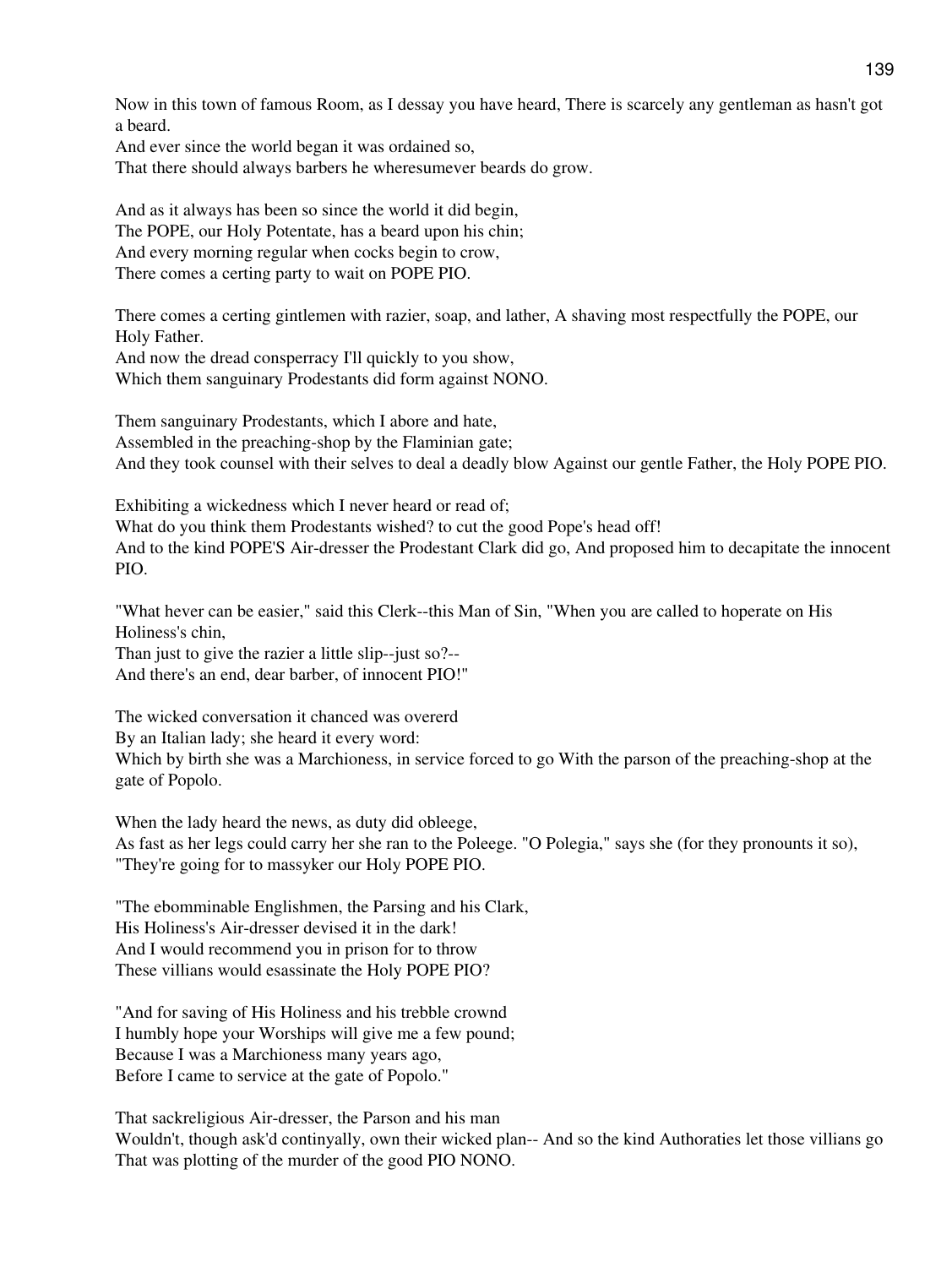Now isn't this safishnt proof, ye gentlemen at home, How wicked is them Prodestants, and how good our Pope at Rome? So let us drink confusion to LORD JOHN and LORD MINTO, And a health unto His Eminence, and good PIO NONO.

# **THE LAMENTABLE BALLAD OF THE FOUNDLING OF SHOREDITCH.**

Come all ye Christian people, and listen to my tail, It is all about a doctor was travelling by the rail, By the Heastern Counties' Railway (vich the shares I don't desire), From Ixworth town in Suffolk, vich his name did not transpire.

A travelling from Bury this Doctor was employed With a gentleman, a friend of his, vich his name was Captain Loyd, And on reaching Marks Tey Station, that is next beyond Colchester, a lady entered into them most elegantly dressed.

She entered into the Carriage all with a tottering step, And a pooty little Bayby upon her bussum slep; The gentlemen received her with kindness and siwillaty, Pitying this lady for her illness and debillaty.

She had a fust-class ticket, this lovely lady said, Because it was so lonesome she took a secknd instead. Better to travel by secknd class, than sit alone in the fust, And the pooty little Baby upon her breast she nust.

A seein of her cryin, and shiverin and pail, To her spoke this surging, the Ero of my tail; Saysee you look unwell, Ma'am, I'll elp you if I can, And you may tell your ease to me, for I'm a meddicle man.

"Thank you, Sir," the lady said, "I only look so pale, Because I ain't accustom'd to travelling on the Rale; I shall be better presnly, when I've ad some rest:" And that pooty little Baby she squeeged it to her breast.

So in the conwersation the journey they beguiled, Capting Loyd and the meddicle man, and the lady and the child, Till the warious stations along the line was passed,

For even the Heastern Counties' trains must come in at last.

When at Shoreditch tumminus at lenth stopped the train, This kind meddicle gentleman proposed his aid again. "Thank you, Sir," the lady said, "for your kyindness dear; My carridge and my osses is probibbly come here.

"Will you old this baby, please, vilst I step and see?" The Doctor was a famly man: "That I will," says he. Then the little child she kist, kist it very gently, Vich was sucking his little fist, sleeping innocently.

With a sigh from her art, as though she would have bust it, Then she gave the Doctor the child--wery kind he nust it: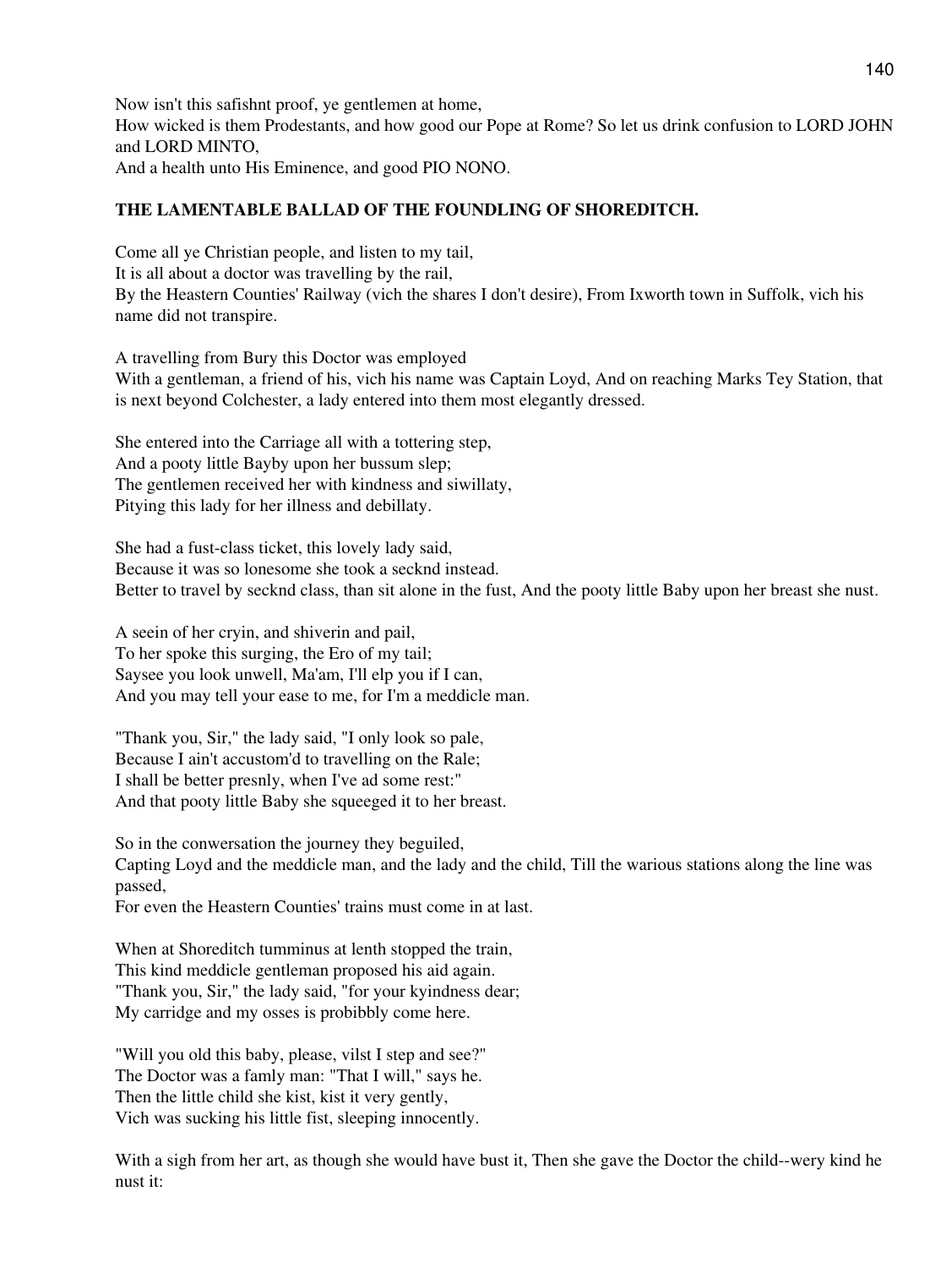Hup then the lady jumped hoff the bench she sat from, Tumbled down the carridge steps and ran along the platform.

Vile hall the other passengers vent upon their vays, The Capting and the Doctor sat there in a maze; Some vent in a Homminibus, some vent in a Cabby, The Capting and the Doctor vaited vith the babby.

There they sat looking queer, for an hour or more, But their feller passinger neather on 'em sore: Never, never back again did that lady come To that pooty sleeping Hinfnt a suckin of his Thum!

What could this pore Doctor do, bein treated thus, When the darling Baby woke, cryin for its nuss? Off he drove to a female friend, vich she was both kind and mild, And igsplained to her the circumstance of this year little child.

That kind lady took the child instantly in her lap, And made it very comfortable by giving it some pap; And when she took its close off, what d'you think she found? A couple of ten pun notes sewn up, in its little gownd!

Also in its little close, was a note which did conwey That this little baby's parents lived in a handsome way And for his Headucation they reglarly would pay, And sirtingly like gentlefolks would claim the child one day, If the Christian people who'd charge of it would say,

Per adwertisement in The Times where the baby lay.

Pity of this bayby many people took, It had such pooty ways and such a pooty look; And there came a lady forrard (I wish that I could see Any kind lady as would do as much for me;

And I wish with all my art, some night in MY night gownd, I could find a note stitched for ten or twenty pound)-- There came a lady forrard, that most honorable did say, She'd adopt this little baby, which her parents cast away.

While the Doctor pondered on this hoffer fair, Comes a letter from Devonshire, from a party there, Hordering the Doctor, at its Mar's desire, To send the little Infant back to Devonshire.

Lost in apoplexity, this pore meddicle man, Like a sensable gentleman, to the Justice ran; Which his name was Mr. Hammill, a honorable beak, That takes his seat in Worship Street, four times a week.

"O Justice!" says the Doctor, "instrugt me what to do. I've come up from the country, to throw myself on you;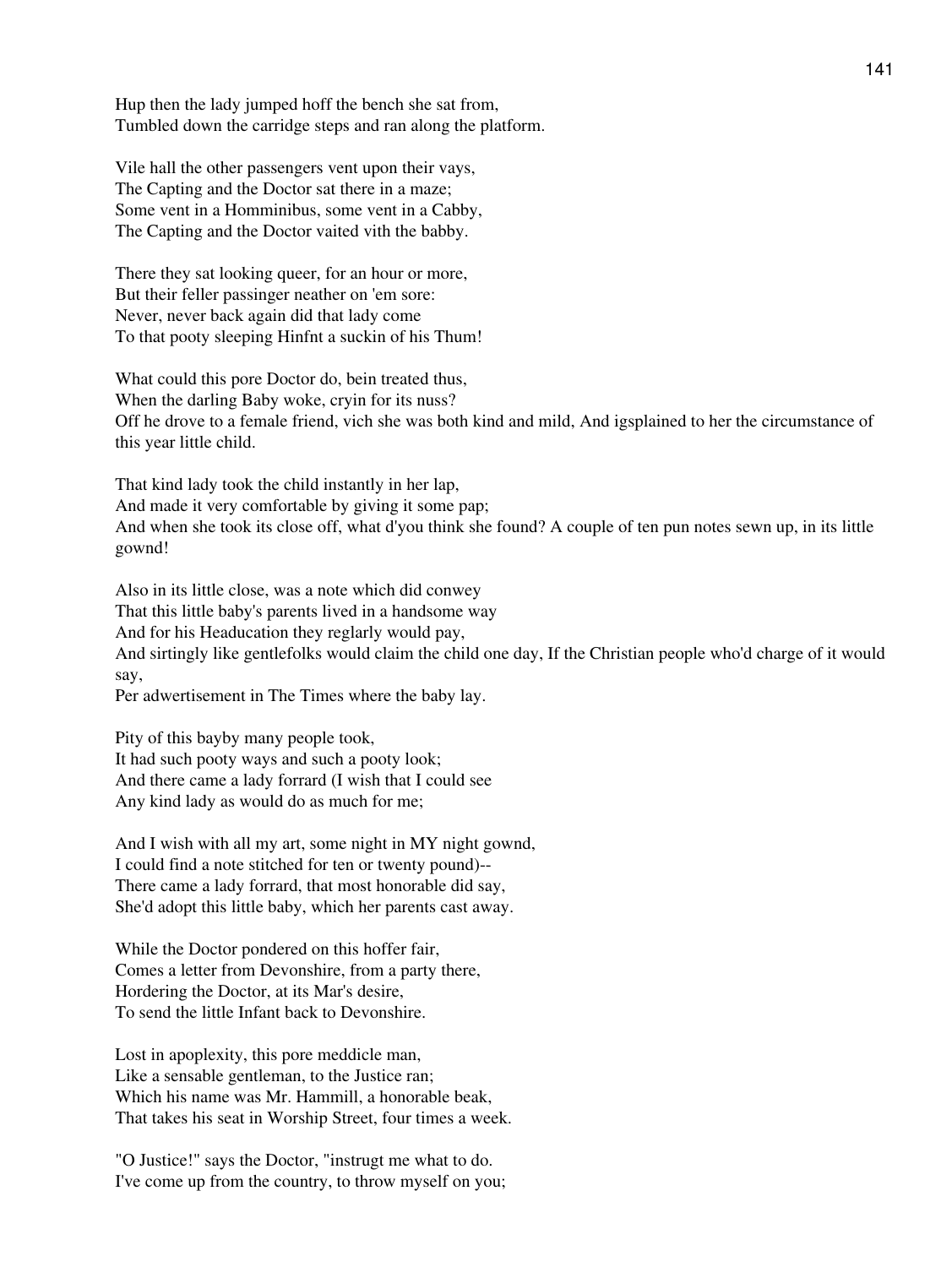My patients have no doctor to tend them in their ills, (There they are in Suffolk without their drafts and pills!)

"I've come up from the country, to know how I'll dispose

Of this pore little baby, and the twenty pun note, and the close, And I want to go back to Suffolk, dear Justice, if you please, And my patients wants their Doctor, and their Doctor wants his feez."

Up spoke Mr. Hammill, sittin at his desk, "This year application does me much perplesk; What I do adwise you, is to leave this babby In the Parish where it was left, by its mother shabby."

The Doctor from his worship sadly did depart-- He might have left the baby, but he hadn't got the heart To go for to leave that Hinnocent, has the law allows, To the tender mussies of the Union House.

Mother, who left this little one on a stranger's knee, Think how cruel you have been, and how good was he! Think, if you've been guilty, innocent was she; And do not take unkindly this little word of me: Heaven be merciful to us all, sinners as we be!

# **THE ORGAN-BOY'S APPEAL.**

"WESTMINSTER POLICE COURT.--Policeman X brought a paper of doggerel verses to the MAGISTRATE, which had been thrust into his hands, X said, by an Italian boy, who ran away immediately afterwards.

"The MAGISTRATE, after perusing the lines, looked hard at X, and said he did not think they were written by an Italian.

"X, blushing, said he thought the paper read in Court last week, and which frightened so the old gentleman to whom it was addressed, was also not of Italian origin."

O SIGNOR BRODERIP, you are a wickid ole man, You wexis us little horgin-boys whenever you can: How dare you talk of Justice, and go for to seek To pussicute us horgin-boys, you senguinary Beek?

Though you set in Vestminster surrounded by your crushers, Harrogint and habsolute like the Hortocrat of hall the Rushers, Yet there is a better vurld I'd have you for to know,

Likewise a place vere the henimies of horgin-boys will go.

O you vickid HEROD without any pity! London vithout horgin-boys vood be a dismal city. Sweet SAINT CICILY who first taught horgin-pipes to blow, Soften the heart of this Magistrit that haggerywates us so!

Good Italian gentlemen, fatherly and kind, Brings us over to London here our horgins for to grind;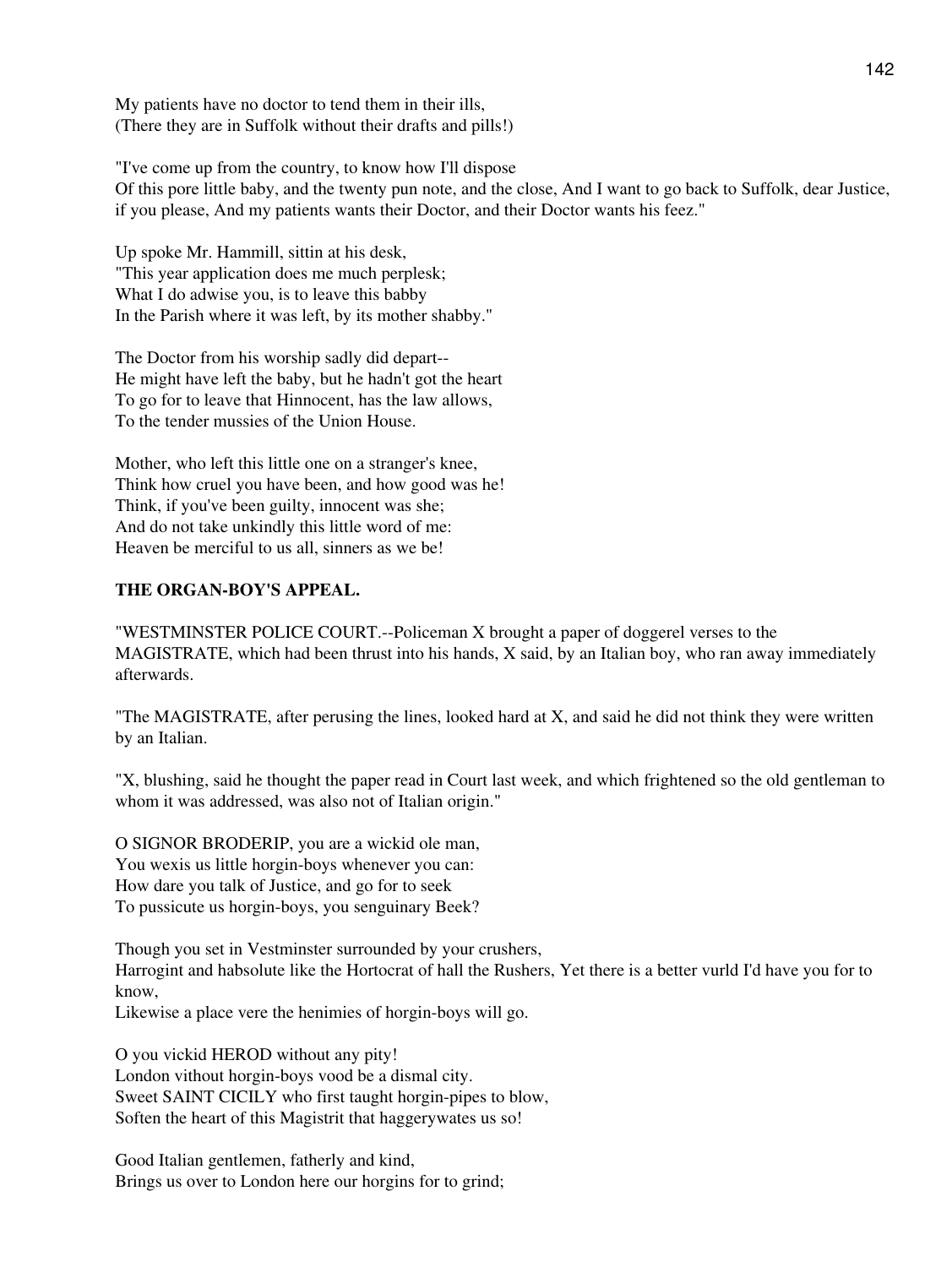Sends us out vith little vite mice and guinea-pigs also A popping of the Veasel and a Jumpin of JIM CROW.

And as us young horgin-boys is grateful in our turn We gives to these kind gentlemen hall the money we earn, Because that they vood vop up as wery wel we know Unless we brought our hurnings back to them as loves us so.

O MR. BRODERIP! wery much I'm surprise, Ven you take your valks abroad where can be your eyes? If a Beak had a heart then you'd compryend Us pore little horgin-boys was the poor man's friend.

Don't you see the shildren in the droring-rooms Clapping of their little ands when they year our toons? On their mothers' bussums don't you see the babbies crow And down to us dear horgin-boys lots of apence throw?

Don't you see the ousemaids (pooty POLLIES and MARIES), Ven ve bring our urdigurdis, smiling from the hairies? Then they come out vith a slice o' cole puddn or a bit o' bacon or so And give it us young horgin-boys for lunch afore we go.

Have you ever seen the Hirish children sport When our velcome music-box brings sunshine in the Court? To these little paupers who can never pay Surely all good horgin-boys, for GOD'S love, will play.

Has for those proud gentlemen, like a serting B--k (Vich I von't be pussonal and therefore vil not speak), That flings their parler-vinders hup von ve begin to play And cusses us and swears at us in such a wiolent way,

Instedd of their abewsing and calling hout Poleece Let em send out JOHN to us vith six-pence or a shillin apiece. Then like good young horgin-boys avay from there we'll go, Blessing sweet SAINT CICILY that taught our pipes to blow.

# **LITTLE BILLEE.\***

Air--"Il y avait un petit navire."

There were three sailors of Bristol city Who took a boat and went to sea. But first with beef and captain's biscuits And pickled pork they loaded she.

There was gorging Jack and guzzling Jimmy, And the youngest he was little Billee. Now when they got as far as the Equator They'd nothing left but one split pea.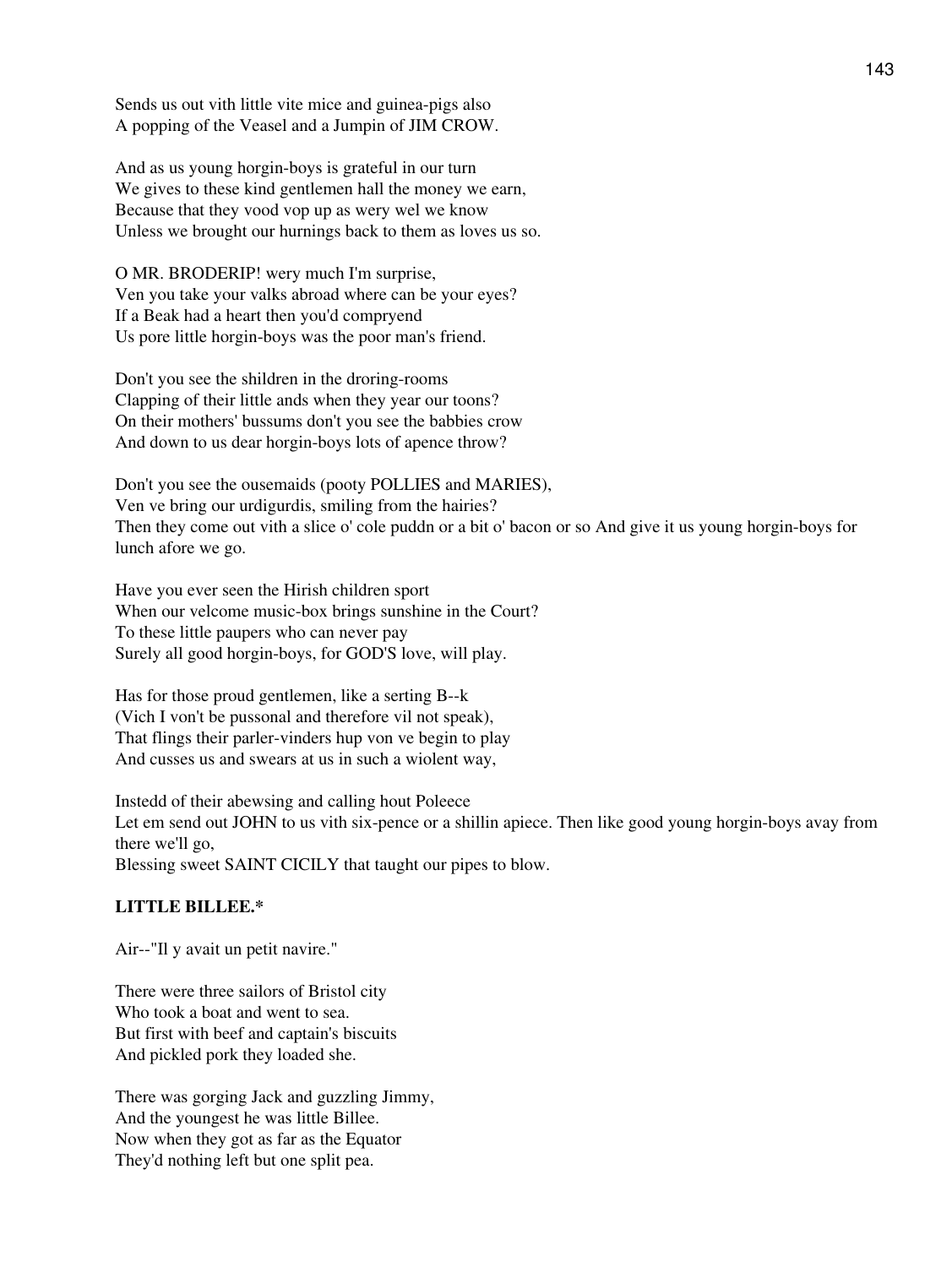Says gorging Jack to guzzling Jimmy, "I am extremely hungaree." To gorging Jack says guzzling Jimmy, "We've nothing left, us must eat we."

Says gorging Jack to guzzling Jimmy, "With one another we shouldn't agree! There's little Bill, he's young and tender, We're old and tough, so let's eat he.

"Oh! Billy, we're going to kill and eat you, So undo the button of your chemie." When Bill received this information He used his pocket handkerchie.

"First let me say my catechism, Which my poor mamy taught to me." "Make haste, make haste," says guzzling Jimmy, While Jack pulled out his snickersnee.

So Billy went up to the main-top gallant mast, And down he fell on his bended knee. He scarce had come to the twelfth commandment When up he jumps. "There's land I see:

"Jerusalem and Madagascar, And North and South Amerikee: There's the British flag a riding at anchor, With Admiral Napier, K.C.B."

So when they got aboard of the Admiral's He hanged fat Jack and flogged Jimmee; But as for little Bill he made him The Captain of a Seventy-three.

> • As different versions of this popular song have been set to music and sung, no apology is needed for the insertion in these pages of what is considered to be the correct version.

# **THE END OF THE PLAY.**

The play is done; the curtain drops, Slow falling to the prompter's bell: A moment yet the actor stops, And looks around, to say farewell. It is an irksome word and task; And, when he's laughed and said his say, He shows, as he removes the mask, A face that's anything but gay.

One word, ere yet the evening ends, Let's close it with a parting rhyme, And pledge a hand to all young friends,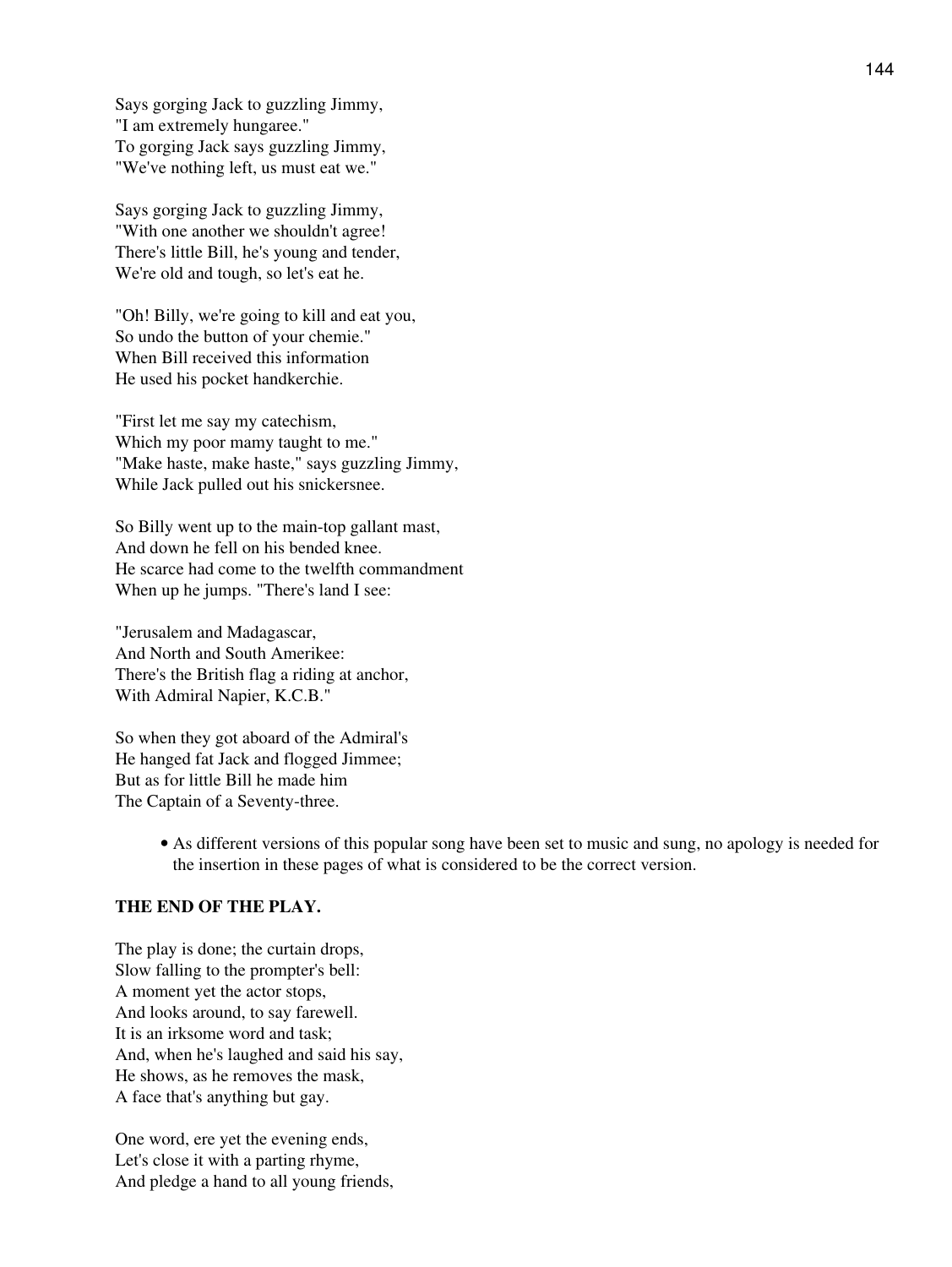As fits the merry Christmas time.\* On life's wide scene you, too, have parts, That Fate ere long shall bid you play; Good night! with honest gentle hearts A kindly greeting go alway!

Goodnight--I'd say, the griefs, the joys, Just hinted in this mimic page, The triumphs and defeats of boys, Are but repeated in our age. I'd say, your woes were not less keen, Your hopes more vain than those of men; Your pangs or pleasures of fifteen At forty-five played o'er again.

I'd say, we suffer and we strive, Not less nor more as men, than boys; With grizzled beards at forty-five, As erst at twelve in corduroys. And if, in time of sacred youth, We learned at home to love and pray, Pray Heaven that early Love and Truth May never wholly pass away.

And in the world, as in the school, I'd say, how fate may change and shift; The prize be sometimes with the fool, The race not always to the swift. The strong may yield, the good may fall, The great man be a vulgar clown, The knave be lifted over all, The kind cast pitilessly down.

Who knows the inscrutable design? Blessed be He who took and gave! Why should your mother, Charles, not mine, Be weeping at her darling's grave?\*\* We bow to Heaven that will'd it so, That darkly rules the fate of all, That sends the respite or the blow, That's free to give, or to recall.

This crowns his feast with wine and wit: Who brought him to that mirth and state? His betters, see, below him sit, Or hunger hopeless at the gate. Who bade the mud from Dives' wheel To spurn the rags of Lazarus? Come, brother, in that dust we'll kneel, Confessing Heaven that ruled it thus.

So each shall mourn, in life's advance,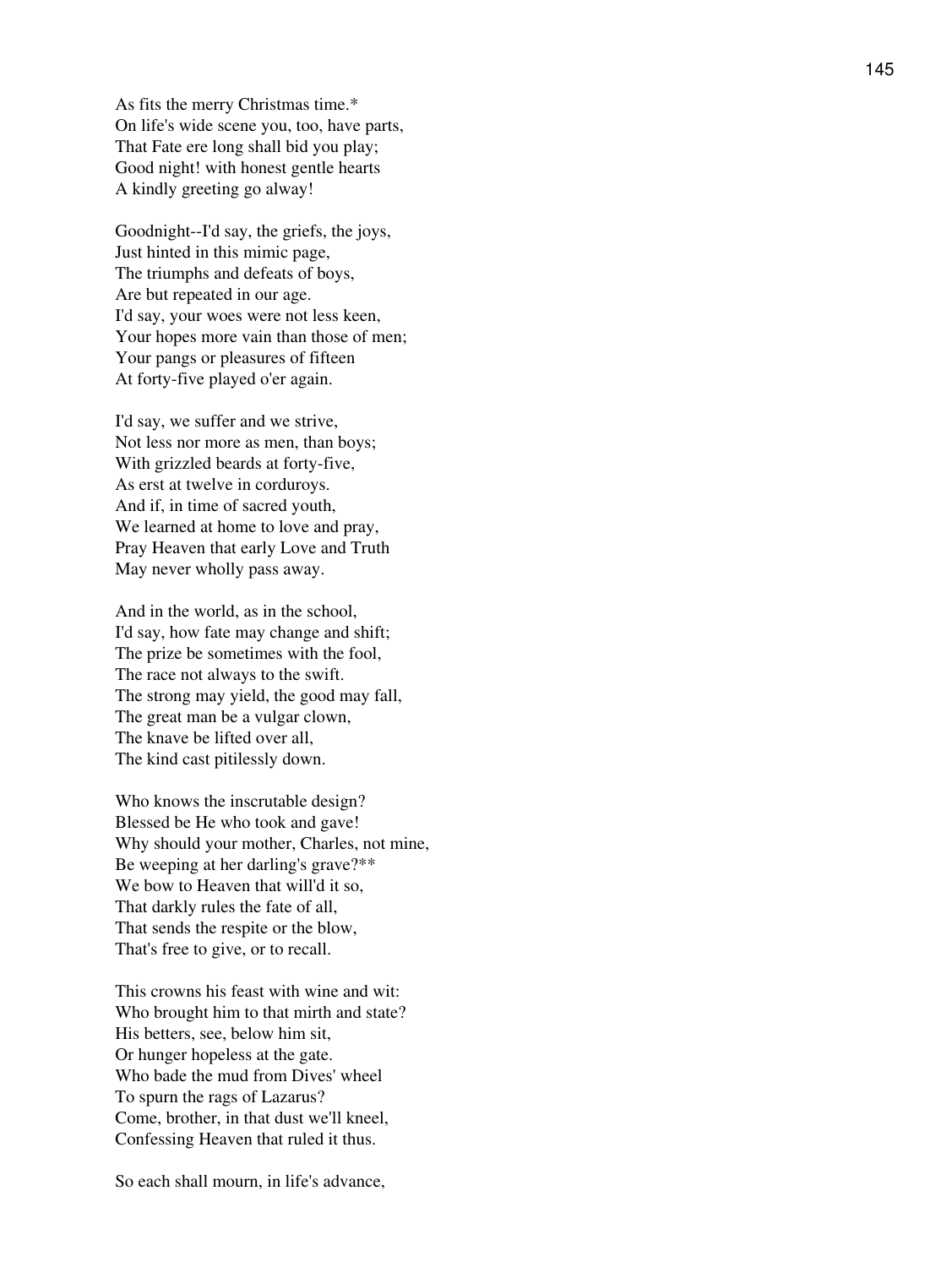Dear hopes, dear friends, untimely killed; Shall grieve for many a forfeit chance, And longing passion unfulfilled. Amen! whatever fate be sent, Pray God the heart may kindly glow, Although the head with cares be bent, And whitened with the winter snow.

Come wealth or want, come good or ill, Let young and old accept their part, And bow before the Awful Will, And bear it with an honest heart, Who misses or who wins the prize. Go, lose or conquer as you can; But if you fail, or if you rise, Be each, pray God, a gentleman.

A gentleman, or old or young! (Bear kindly with my humble lays); The sacred chorus first was sung Upon the first of Christmas days: The shepherds heard it overhead-- The joyful angels raised it then: Glory to Heaven on high, it said, And peace on earth to gentle men.

My song, save this, is little worth; I lay the weary pen aside, And wish you health, and love, and mirth, As fits the solemn Christmas-tide. As fits the holy Christmas birth, Be this, good friends, our carol still-- Be peace on earth, be peace on earth, To men of gentle will.

- These verses were printed at the end of a Christmas Book (1848- 9), "Dr. Birch and his Young Friends."
	- ♦ C.B ob. 29th November, 1848. aet. 42.

## **VANITAS VANITATUM.**

How spake of old the Royal Seer? (His text is one I love to treat on.) This life of ours he said is sheer Mataiotes Mataioteton.

O Student of this gilded Book, Declare, while musing on its pages, If truer words were ever spoke By ancient, or by modern sages!

The various authors' names but note,\*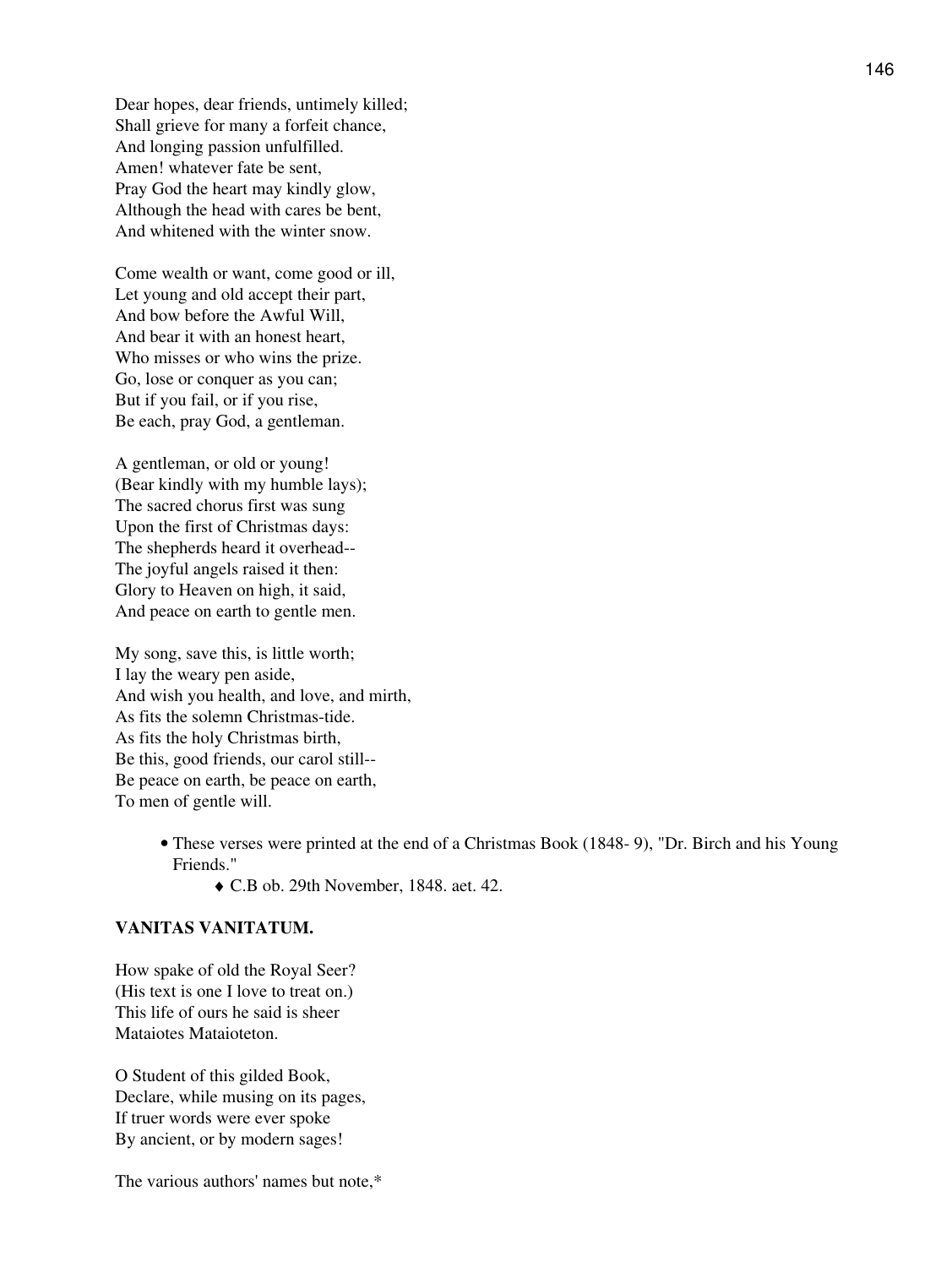French, Spanish, English, Russians, Germans: And in the volume polyglot, Sure you may read a hundred sermons!

What histories of life are here, More wild than all romancers' stories; What wondrous transformations queer, What homilies on human glories!

What theme for sorrow or for scorn! What chronicle of Fate's surprises-- Of adverse fortune nobly borne, Of chances, changes, ruins, rises!

Of thrones upset, and sceptres broke, How strange a record here is written! Of honors, dealt as if in joke; Of brave desert unkindly smitten.

How low men were, and how they rise! How high they were, and how they tumble! O vanity of vanities! O laughable, pathetic jumble!

Here between honest Janin's joke And his Turk Excellency's firman, I write my name upon the book: I write my name--and end my sermon.

O Vanity of vanities! How wayward the decrees of Fate are; How very weak the very wise, How very small the very great are!

What mean these stale moralities, Sir Preacher, from your desk you mumble? Why rail against the great and wise, And tire us with your ceaseless grumble?

Pray choose us out another text, O man morose and narrow-minded! Come turn the page--I read the next, And then the next, and still I find it.

Read here how Wealth aside was thrust, And Folly set in place exalted; How Princes footed in the dust, While lackeys in the saddle vaulted.

Though thrice a thousand years are past, Since David's son, the sad and splendid, The weary King Ecclesiast,